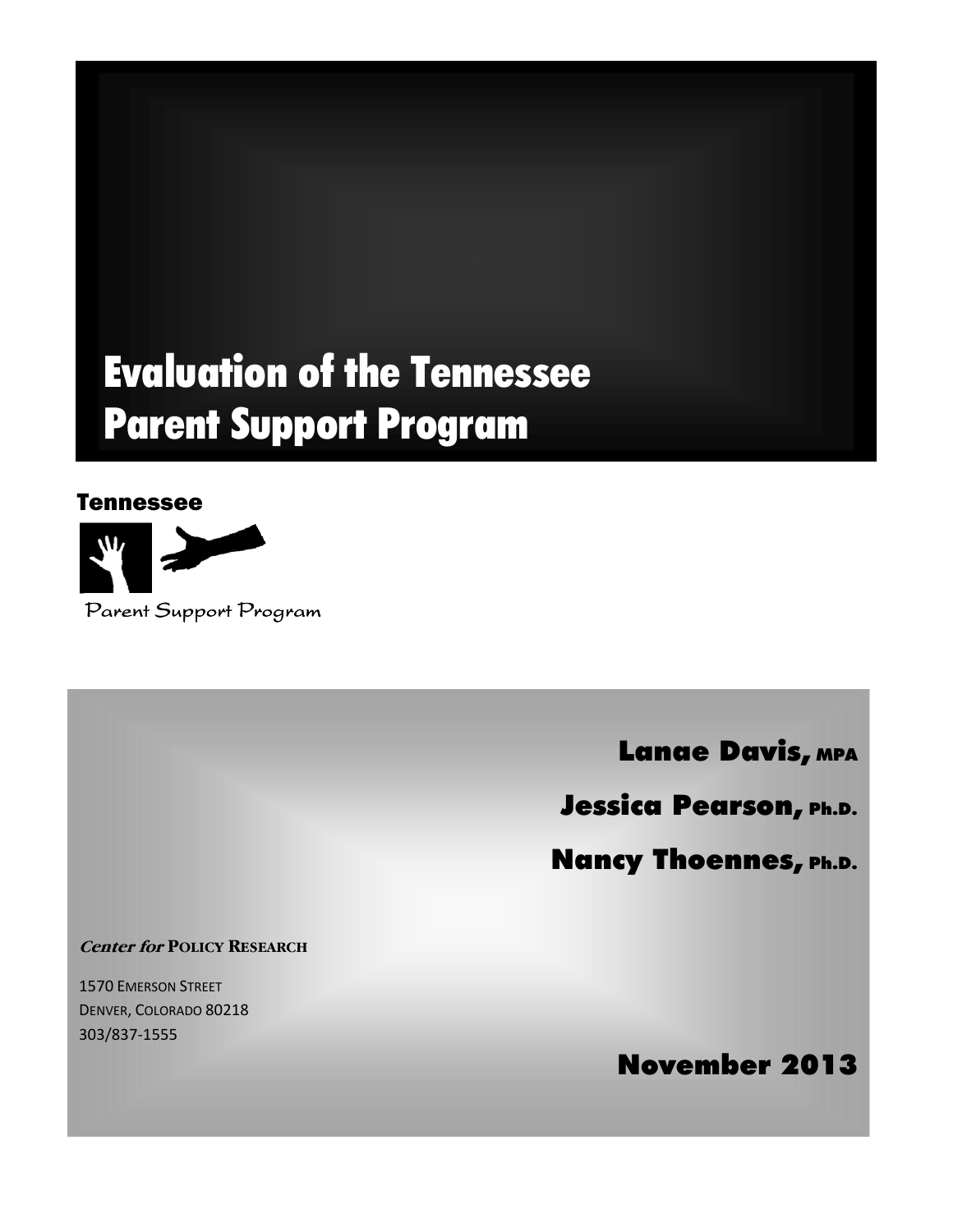## Acknowledgments

The authors would like to thank the following individuals for their significant contributions to this project.

#### **State‐Level Personnel**

David Sanchez, Assistant Commissioner, Family Assistance and Child Support, Tennessee Department of Human Services

Charles Bryson, Director of Child Support Operations, Tennessee Department of Human Services David Teasdale, Family Centered Services Manager, TN Department of Human Services, Child Support Division Lynn Klinghard, Program Coordinator, TN Department of Human Services Mary Rose Zingale, Programs Manager, Administrative Office of the Courts Lisa Hoover, Programmer/Analyst, Tennessee Department of Human Services

#### **11th Judicial District Personnel**

Jennifer Gentzler, Grant Program Coordinator, Tennessee Department of Human Services, Child Support Magistrate Kathy Clark, Hamilton County Juvenile Court, Child Support Division Magistrate Chris Gott, Hamilton County Juvenile Court, Child Support Division Magistrate Emma Andrews, Hamilton County Juvenile Court, Child Support Division Martha Sanders‐Tonahill, Administrator, Child Support Services

#### **20th Judicial District Personnel**

Sophia Young‐McAdoo, Grant Program Coordinator, Tennessee Department of Human Services, Child Support Magistrate Scott Rosenberg, Davidson County Juvenile Court Magistrate Shelia Calloway, Davidson County Juvenile Court Magistrate Julie Ottman, Davidson County Juvenile Court Judge Sophia Crawford, Davidson County Juvenile Court Patti Risner, Child Support Area Coordinator, Tennessee Department of Human Services Lucretia LaFavor, Site Manager, Child Support Services Dana Schmidt, Site Manager, Child Support Services Angela Foster, Establishment Team Leader, Child Support Services Julie Fletcher, Functional Manager, Child Support Services

#### **26th Judicial District Personnel**

Patti Clanton, Grant Program Coordinator, Tennessee Department of Human Services, Child Support John Askins, Grant Program Coordinator, Tennessee Department of Human Services, Child Support Jody Harper, Parenting Coordinator, Tennessee Department of Human Services, Child Support Judge Christy Little, General Sessions Court, Madison County Judge Larry McKenzie, General Sessions Court, Chester County Judge Robert Stevie Beal, General Sessions Court, Henderson County Robert Starr, Director, Child Support Services Angie Taylor, Specialist 3 Supervisor, Child Support Services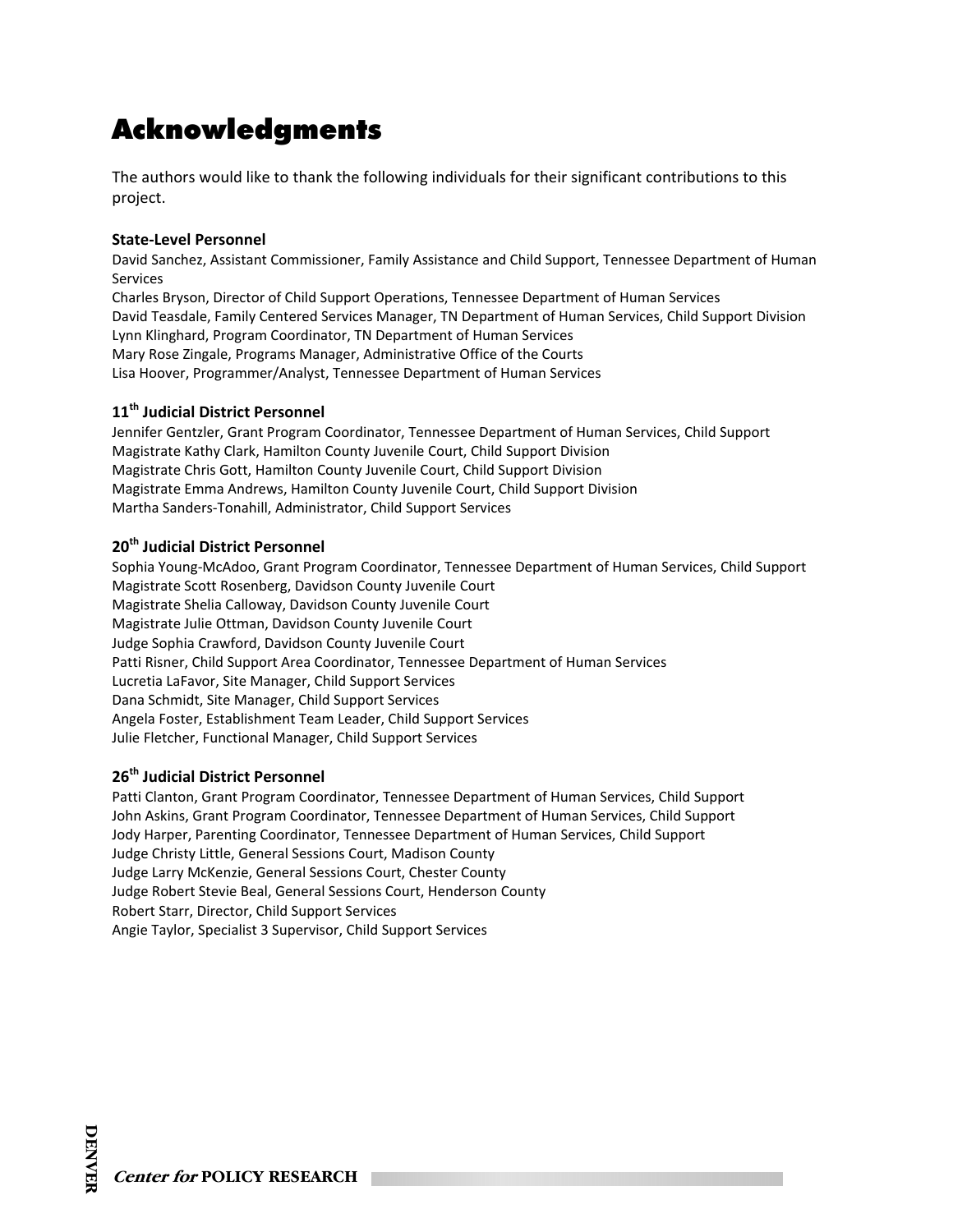# Table of Contents

Executive Summary

| 1. |  |
|----|--|
| 2. |  |
| 3. |  |
| 4. |  |
| 5. |  |
| 6. |  |
| 7. |  |
| 8. |  |
| 9. |  |
|    |  |
|    |  |
|    |  |
|    |  |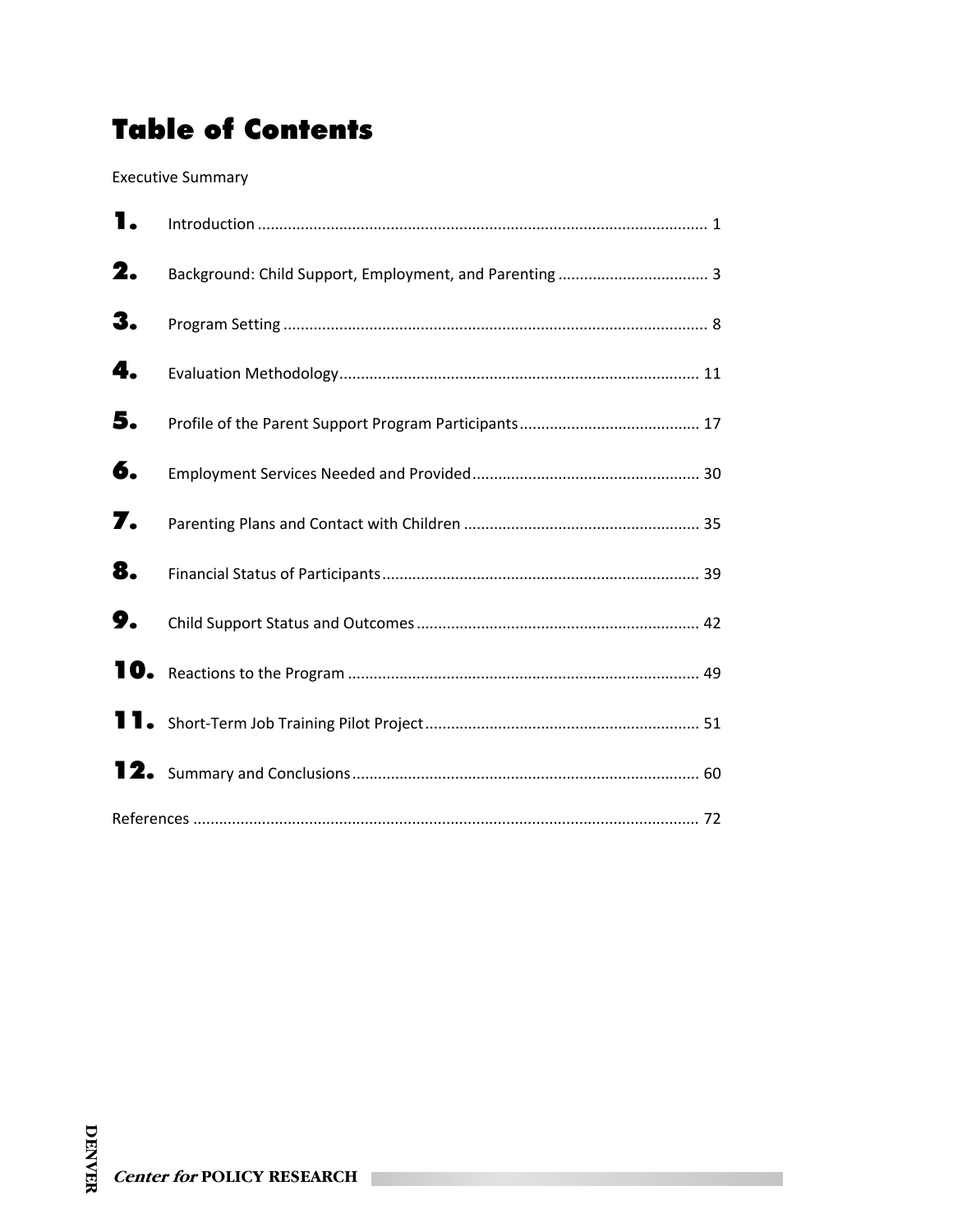### Executive Summary

#### **The Project**

In October 2009, the Tennessee Department of Human Services (DHS) was awarded a grant from the federal Office of Child Support Enforcement (OCSE) to develop, implement, and evaluate a program providing employment, parenting time, and case management services to low‐income, unwed parents in the child support program in three Tennessee judicial districts: the 11th (Chattanooga), 20th (Nashville), and 26th (Chester, Henderson, and Madison counties which includes the city of Jackson). The program, called the Parent Support Program (PSP), was conducted in collaboration with the Tennessee Administrative Office of the Courts (AOC). The new project built on the Tennessee Parenting Project, which was funded by OCSE, conducted by DHS and AOC in the same three judicial districts, and provided parenting time services to low-income parents in the child support program. PSP enabled child support agencies in these three jurisdictions to hire staff to provide case management and job-focused services in addition to helping with parenting time.

From January 2010 through March 2013, 1,016 noncustodial parents enrolled in PSP across the three project sites: 342 in the 11th, 435 in the 20th and 239 in the 26th. Most enrollees were African-American males (83%). Nearly half (47%), and completed high school or attained a GED. Nearly all of the participants in the 11th and 20th Judicial Districts (JD) were unemployed when they enrolled in PSP (92% and 82%, respectively) and a majority of the participants in the 26th JD were unemployed (54%). On average, PSP participants had been unemployed for 17 months and only 6 to 11 percent were receiving unemployment benefits. They had earned an average of \$9.45 per hour and a median of \$8.50 in their most recent job. Three‐quarters of all PSP participants characterized their financial situation as "poor" and reported annual earnings of \$10,000 or less.

In the last year of the Parent Support Project, DHS and AOC developed a pilot project to test the effectiveness of providing short-term, paid, job training in generating longer-term employment and regular child support payments for noncustodial parents (NCP). Except for those enrolled in the pilot, NCPs in the PSP were offered only soft skills and job search services such as résumé preparation, job leads, and interview practice. They rarely had access to job training and none had the opportunity to participate in paid training programs. Pilot job training services were provided by Goodwill agencies in two of the project sites: the 11th Judicial District (Chattanooga) and the 20th Judicial District (Nashville). From January 2013 through April 30, 2013, 54 NCPs were referred to the Goodwill Pilot Demonstration project, and their progress was monitored through August 2013.

The Center for Policy Research (CPR) of Denver, Colorado, conducted a comprehensive evaluation. It included data from a Management Information System that project staff used to record information on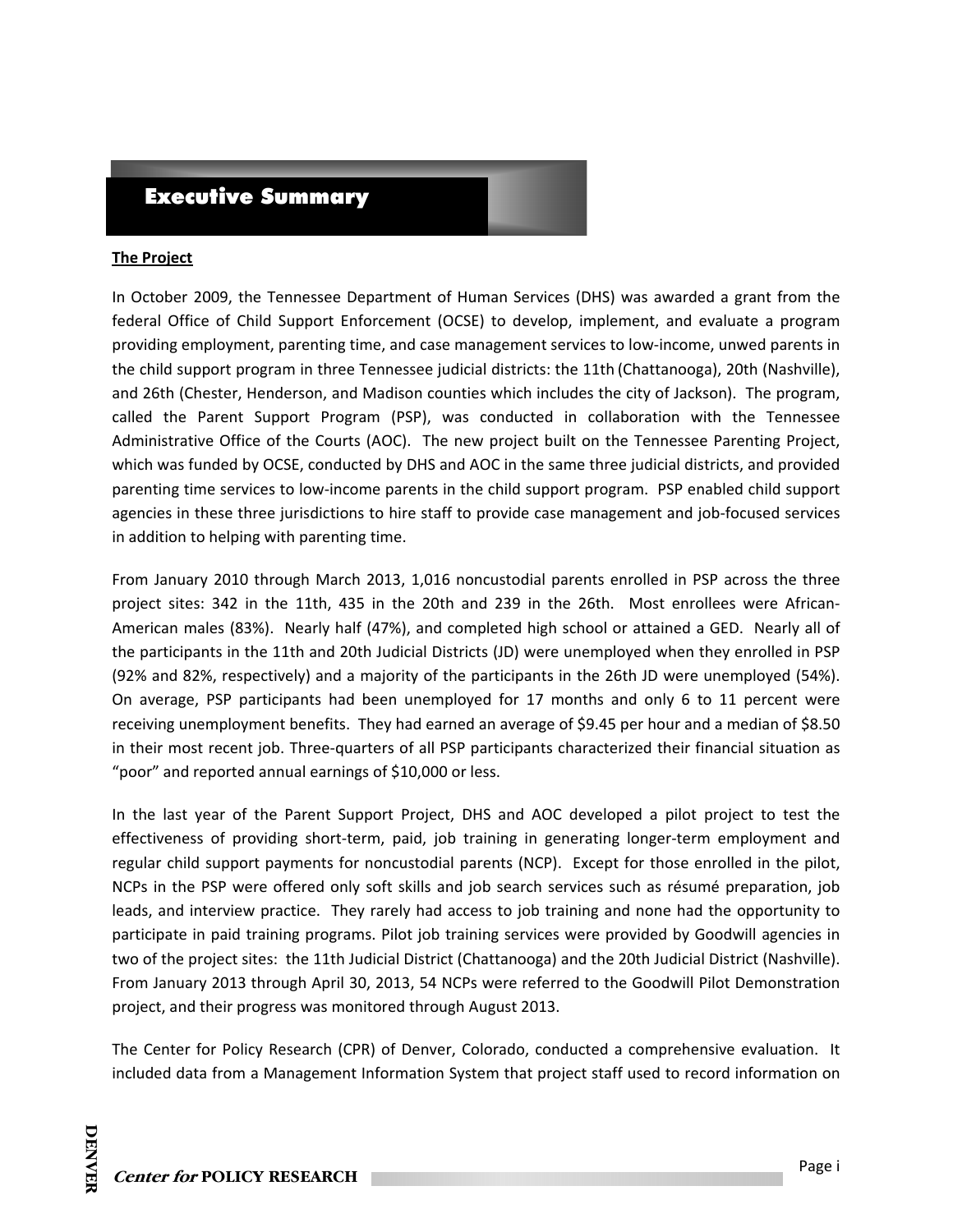PSP participants, including demographics, employment, barriers to child support payment, parent‐child contact and service delivery; telephone interviews with participants conducted three and six months following PSP enrollment to determine employment status and the use of various services and referrals available through PSP; and a data extract from the Tennessee Child Support Enforcement System (TCSES) that included information on child support orders, arrears balances, and payment patterns in the 24 months prior to and following enrollment in PSP. The only data on service delivery in PSP and employment outcomes came from client interviews, which were ultimately done with fewer than half of all PSP participants

CPR also generated a non‐treatment comparison group consisting of 466 child support cases in jurisdictions selected to match the project sites. Very limited information was available on noncustodial parents in these cases and subsequent analysis revealed that they were not equivalent to the treatment group and had higher levels of employment and better child support payment behaviors at program enrollment.

#### **The Participants' Service Needs**

- The top problems noted by PSP participants across the three project sites were limited work history (80%), lack of job skills (78%), prior incarceration (77%), lack of reliable transportation (60%), and the lack of a driver's license (60%).
- On average, PSP participants had child support cases that were seven years old, with only 11 percent having cases that were under one year. Nearly all owed past-due child support and had average arrears balances that ranged from \$6,000 in the 26th JD to \$22,000 in the 11th. Average obligations for current monthly support were \$273 in the 26th JD, \$370 in the 11th JD, and \$406 in the 20th JD. Total average monthly obligations for current monthly support and arrears were \$323 in the 26th JD, \$447 in the 11th JD, and \$526 in the 20th JD.
- Over 80 percent of NCPs who enrolled in PSP wanted job-focused services. Half in the 11th JD and 65 percent in the 26th JD wanted help with driver's license reinstatement (45% across the three project sites), and approximately one third (38%) wanted a one‐on‐one explanation of their child support situation and options. Only 18 percent of PSP participants had a written parenting plan, and nearly a third (31%) of those without a visitation plan wanted help developing one. Many parents in the 26th JD (72%), who reported the highest levels of conflict with the other parent, wanted help with co-parenting.

#### **PSP Services Provided and Outcomes**

 PSP participants interviewed at three and six months following enrollment reported receiving a variety of employment-focused job services. For example, 88 percent reported getting help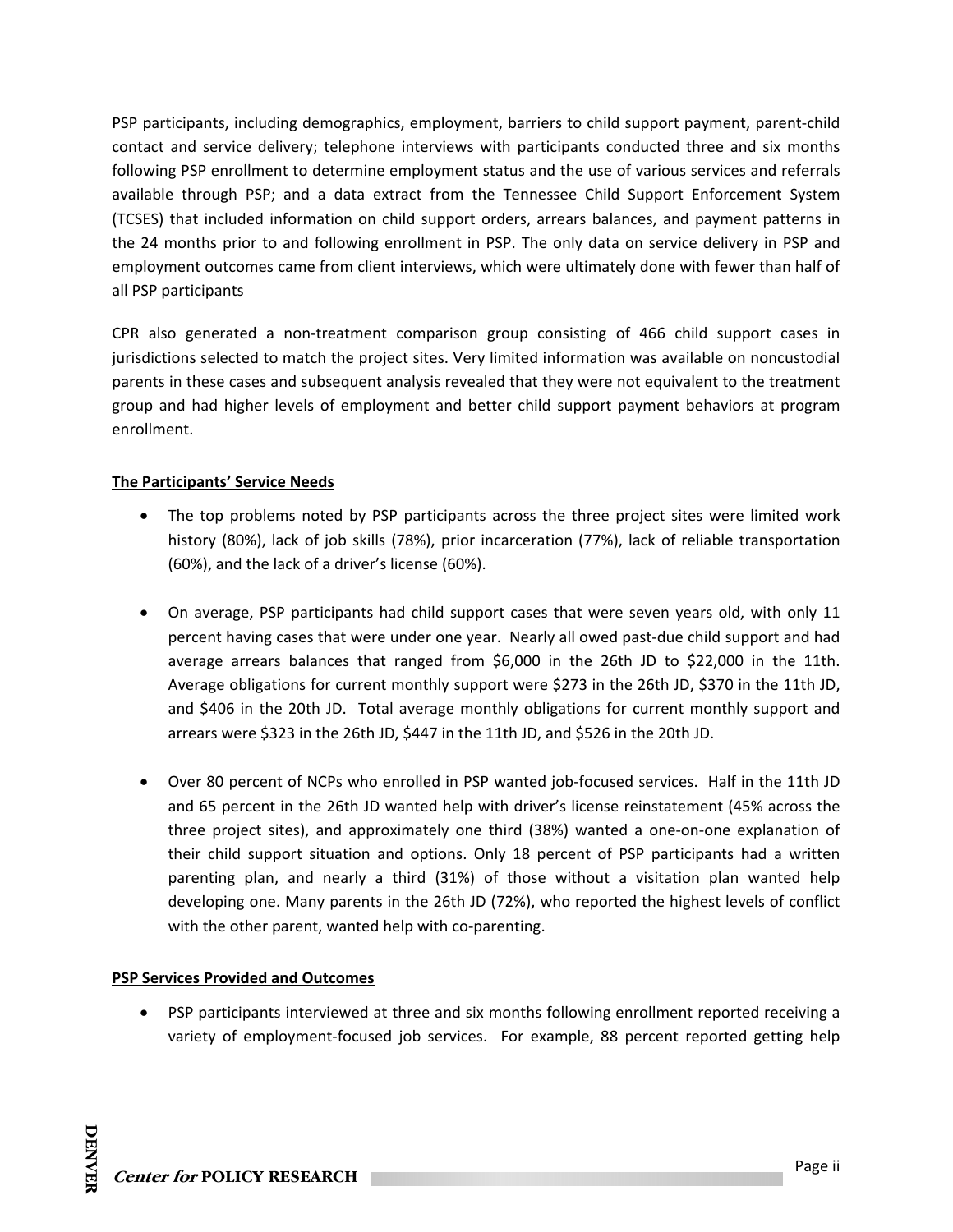with job listings and postings; 60 percent reported getting job leads and counseling from PSP staff members; and 49 percent reported participating in job fairs and hiring events.

- PSP participants also reported strong increases in employment. In the 11th JD, rates of employment rose from 8 percent at program enrollment to 67 percent at the three-month check to 45 percent at the six‐month follow‐up interview. In the 20th JD, rates of employment rose from 8 percent at program enrollment to 46 percent at the three-month check to 50 percent at the six‐month follow‐up interview. In the 26th JD, rates of employment rose from 46 percent at program enrollment to 65 percent at the three-month check to 69 percent at the sixmonth follow‐up interview.
- According to the automated child support system (TCSES), payments among PSP participants improved significantly following their enrollment. The percentage of months during which PSP participants made a child support payment prior to and following program enrollment rose from 43 to 48 percent in the 11th JD, 37 to 38 percent in the 20th, and 52 to 62 percent in the 26th JD. The differences between pre‐ and post‐program payment were only statistically significant in the 26th JD. The percentage of child support due that was paid prior to and following enrollment in PSP rose significantly for PSP participants, from 33 percent to 36 percent. Those who received help with access and visitation registered significant improvements in child support payment, paying 45 percent of their child support obligation, as compared with 32 percent for those who did not receive help with parenting time.

#### **Goodwill Job Training Pilot**

- Of the 54 noncustodial parents who enrolled in the job training pilot project, 10 percent did not qualify because they had an open criminal case, 45 percent dropped out, and the remaining 23 percent either completed job training and secured full time employment or were still actively participating in job training and job search (22%).
- The incidence of verified employment for participants in the Goodwill Pilot Project rose from 2 percent at enrollment to 38 percent when project data were collected, while the incidence of an active income assignment rose from 28 to 40 percent.
- The percentage of participants in the Goodwill Pilot Project who paid nothing toward their current child support obligation dropped from 33 to 20 percent in the six months following enrollment, while the median number of months in which participants made a child support payment rose from one to two.

#### **Key Findings**

 **Many noncustodial parents seen at the child support agency need and want help with employment.** PSP participants had dramatically higher unemployment rates than those for the general population in the 11th, 20th, and 26th Judicial Districts, and nearly all wanted help finding a job.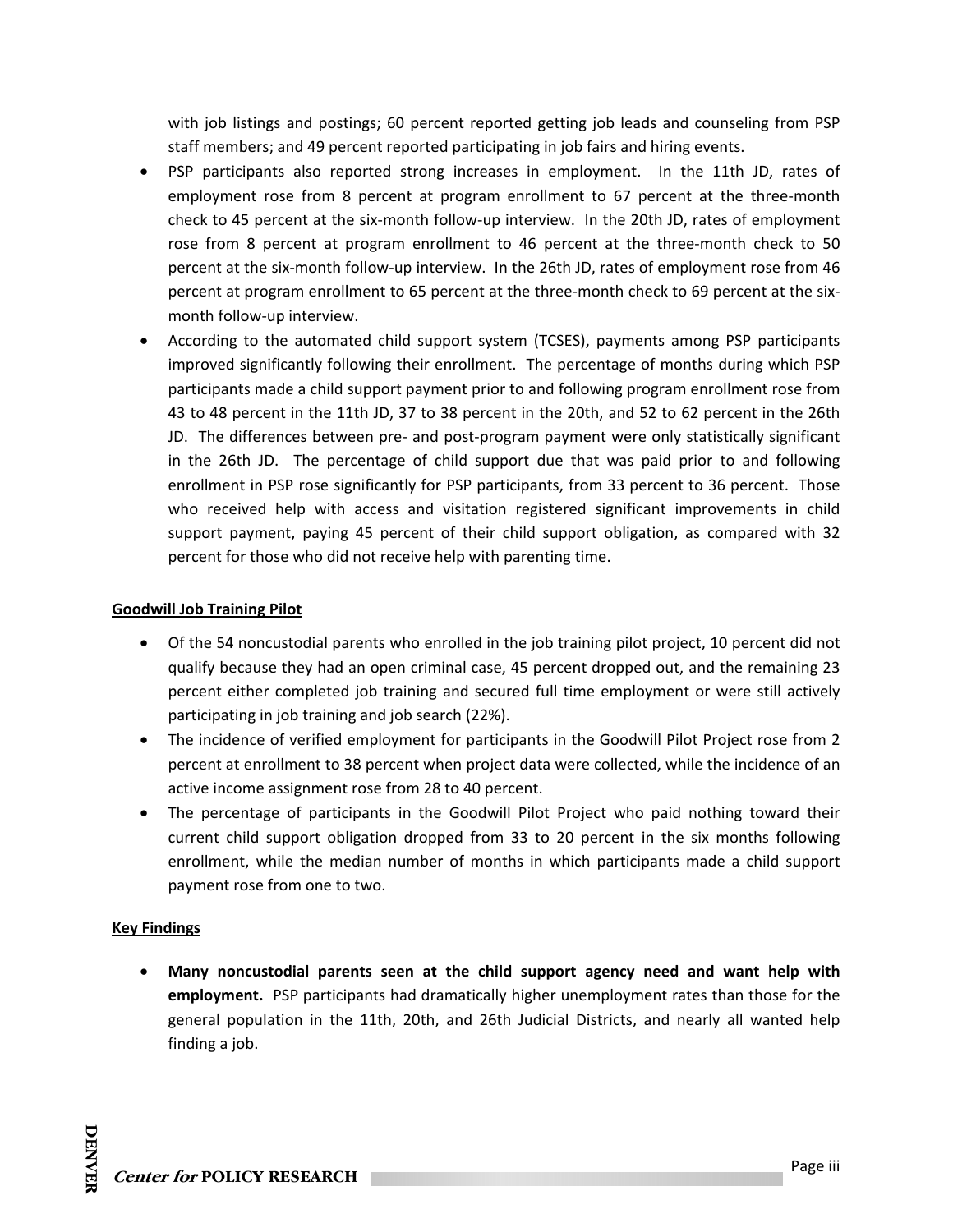- **Programs like PSP attract participants at all stages of child support case processing.** Although the OCSE initiative was designed to focus on new child support cases recruited at order establishment, NCPs who enrolled in PSP had child support cases ranging in age from one to 24 years. Recruitment efforts for future programs should be broad and not restricted to a certain age range or stage of case processing.
- **Low income noncustodial parents face many barriers to obtaining and retaining employment.**  At program intake, between 59 and 80 percent of NCPs reported that a limited work history, a lack of job skills, prior incarceration, the lack of a car or reliable transportation, not having a driver's license, and lacking a high school diploma or GED presented barriers to finding employment. This is similar to what other jurisdictions implementing employment programs for low income NCPs have found.
- **Many low‐income noncustodial parents who enroll in programs for employment assistance drop out or participate at only minimal levels.** Nearly half (45%) of the 54 noncustodial parents who enrolled in the Goodwill Job Training Pilot Project dropped out, and another 10 percent did not qualify because they had an open criminal case. Other employment programs for noncustodial parents also report high rates of attrition, ranging from 30 to 40 percent.
- **PSP increased employment among participants.** Employment increased following enrollment in PSP with the percentage of employed noncustodial parents rising from 8 percent at program enrollment in the 11th and 20th Judicial Districts to 45 and 50 percent at the six-month followup interview, respectively. This compares favorably with Arapahoe County's Parent's To Work program, where 54 percent of noncustodial parents obtained employment following enrollment in the program.
- **PSP increased child support payments among participants.**  The percentage of child support due that participants' paid prior to and following their enrollment in PSP rose significantly, from 33 to 36 percent.
- **Noncustodial parents who participate in paid training programs appear to experience improvements in employment and child support payment.**  Early results from the Goodwill training pilot are promising. In the six months following enrollment, the incidence of verified employment among participants rose from 2 percent to 38 percent, active income assignments increased from 28 to 40 percent, and the median number of months in which participants made a child support payment rose from one to two.
- **Although child support payment patterns improved following PSP participation, they remained far from complete**. That payment performance only rose from 33 to 36 percent, with the most substantial increases occurring in the 26th JD may be due to the fact that average order levels were the lowest at that site (\$273 versus \$400 in the 11th and 20th). Noncustodial parents at this site were substantially more likely than their counterparts in the 11th and 20th Judicial Districts to agree that they could afford to pay their child support obligation (39% versus fewer than 10%). Child support order levels should reflect actual earnings and an ability to pay.
- **Few parents have formal parenting time arrangements, and many want help developing a formal parenting plan to submit to the court.** Only 18 percent of PSP participants said that they had a written visitation plan, and 30 percent of those without one wanted help developing one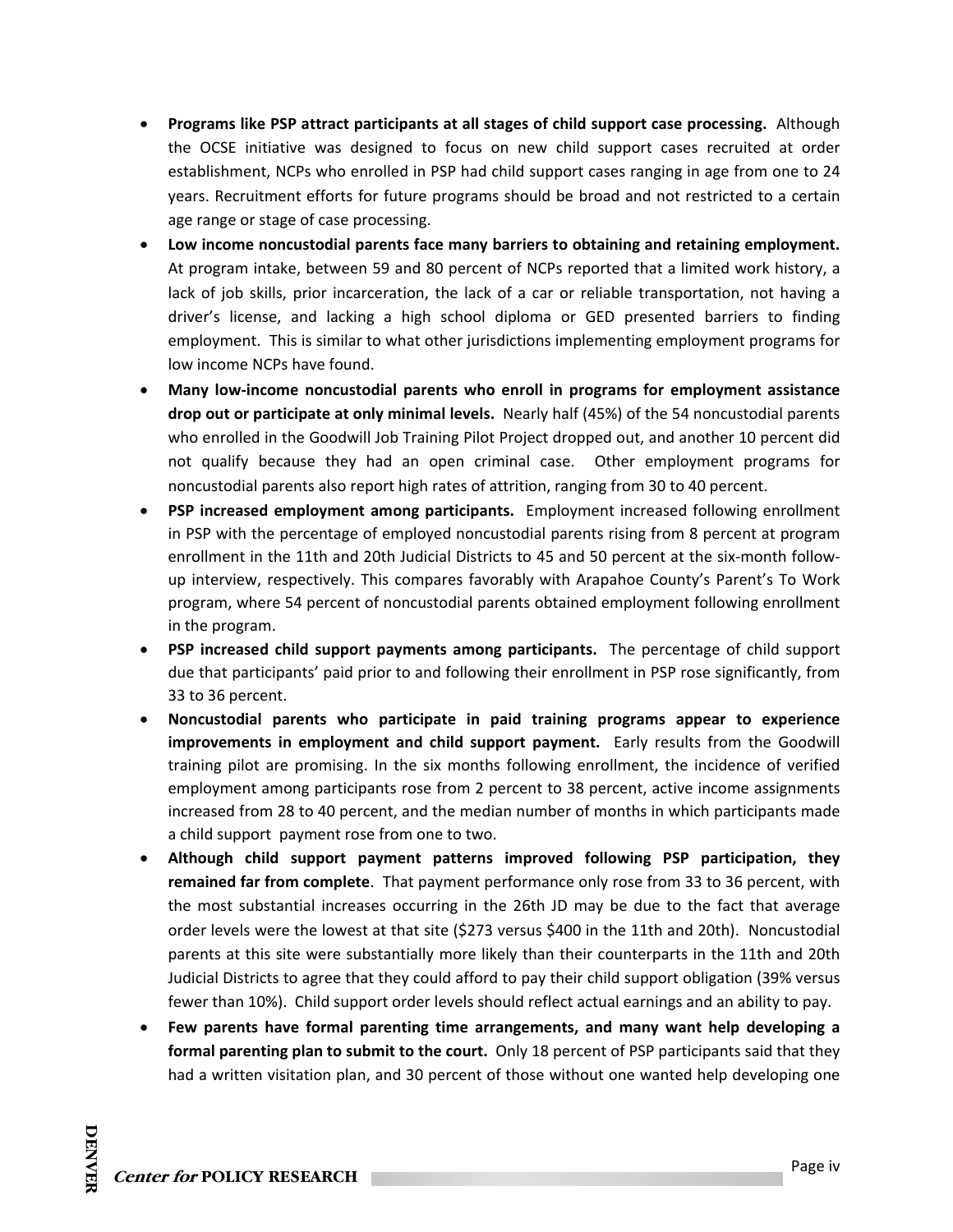(58% in the 26th Judicial District). These patterns are consistent with those observed in the Massachusetts Parent Support Program, where only 18 percent had a written parenting plan and 22 percent were interested in working with program staff to develop one.

- **Helping parents with their parenting time problems improves the payment of child support.**  PSP participants who received help with visitation paid 45 percent of their child support obligation, as compared with 32 percent for those with no help. This is consistent with the Tennessee Parenting Project, where average child support payments for noncustodial parents who received parenting time services rose significantly, from 54.2 to 57.6 percent in the 12 months following program enrollment, and was unchanged for cases in the comparison group, which only received printed information about community resources.
- **Only a fraction of PSP participants have court orders dealing with family safety.** According to interviewed PSP participants, the incidence of restraining orders (2%), supervised visitation orders (2%), and open child protection cases (3%) was very low. Although self‐reports of socially undesirable behaviors are inherently unreliable, higher proportions of PSP participants disclosed other socially undesirable behaviors such as drug and alcohol problems (13%), mental health issues (13%), and housing instability (22%).
- **Programs like Parent Support Program generate high levels of user satisfaction but many participants want more intense job training opportunities and higher paying jobs.** Most (82%) participants rated PSP as "very" or "somewhat" helpful, and at least 80 percent classified résumé preparation, computer training, workshops or classes on interviewing or preparing for work, and ESL or GED classes as "excellent" or "good" features of the program. To improve the program, at least 80 percent of the respondents suggested offering more job training programs, having more job openings, having jobs that pay higher wages, and giving more help with rent.
- **Although they are appreciated, programs like PSP do not change the grim financial situation that low‐income NCPs face.** After enrollment, 69 percent of PSP participants reported running out of money for food, having to stay with family or friends because they lacked housing, or having their utilities turned off. Low‐income noncustodial parents face considerable barriers to employment, earnings, child support payment, and self-sufficiency that are not readily addressed in programs that aim to help.
- **Child support offices should develop more responsive policies for low‐income NCPs.** When they enrolled in PSP, three quarters of participants reported annual earnings of \$10,000 or less and characterized their financial situation as "poor." Recommended child support policies for noncustodial parents in employment programs included expedited modifications, minimum order levels, suspended enforcement actions, driver's license reinstatement, and forgiveness of state‐owed arrears.
- **Child support offices should partner with workforce programs that are equipped to offer a wider array of effective job services and to monitor service delivery.**  Interviewed PSP participants were most apt to report receiving job postings and counseling to guide their job search efforts; nearly all recommended offering more job training programs, job opportunities for individuals with weak job history and prior incarceration, and more transportation assistance. Future job-focused services for noncustodial parents should be offered by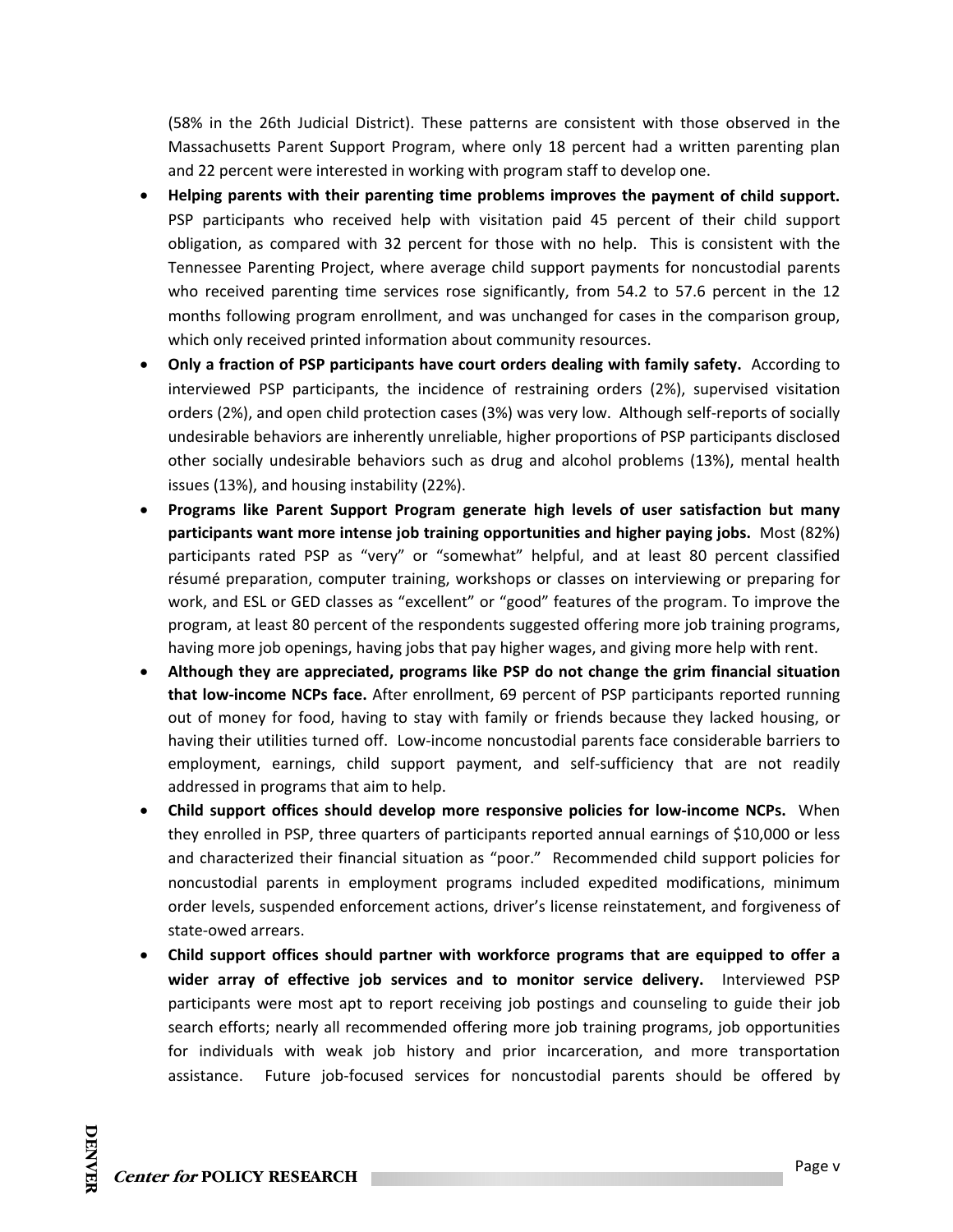experienced and resourced workforce programs that are equipped to provide a wider range of services—including job training. These providers should also be in a better position to monitor the actual delivery of workforce services and to track employment outcomes.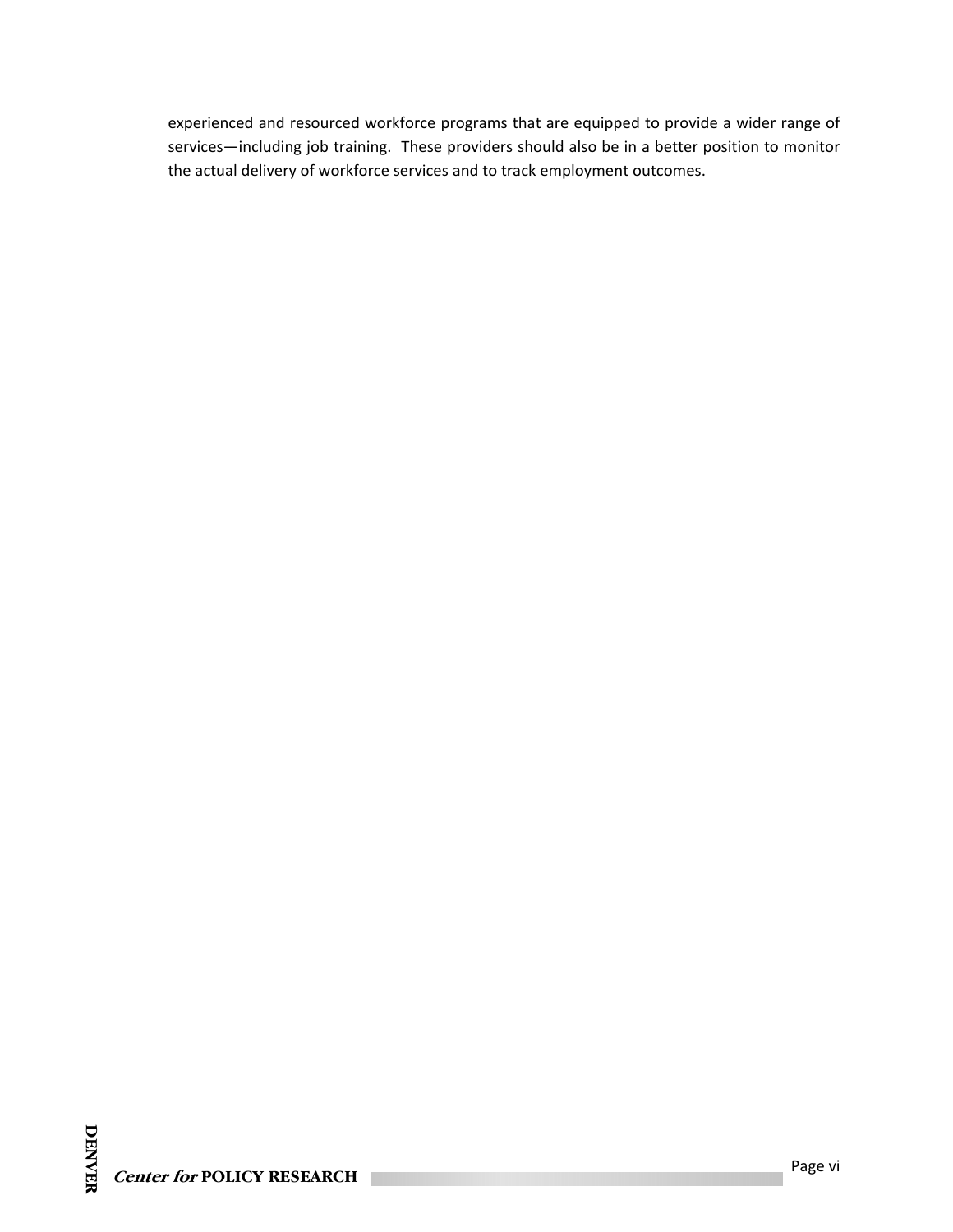## 1. Introduction

In 2009, the Tennessee Department of Human Services (DHS) was awarded a grant from the federal Office of Child Support Enforcement (OCSE) to develop, implement, and evaluate a program providing employment, parenting time, and case management services to low-income, unwed parents in the child support program in three judicial districts across Tennessee. DHS collaborated with the Tennessee Administrative Office of the Courts (AOC) to design and implement the project. The project was conducted in three sites:

- The 11th Judicial District encompassing Hamilton County and the city of Chattanooga;
- $\blacksquare$ The 20th Judicial District encompassing Davidson County and the city of Nashville; and
- The 26th Judicial District comprised of Chester, Henderson, and Madison counties and the city  $\blacksquare$ of Jackson.

The program, called the Parent Support Program (PSP), built upon a previously funded OCSE demonstration project conducted by DHS and AOC that had operated in these three judicial districts. Known as the Tennessee Parenting Project, it had focused on providing parenting time services to low‐ income unwed parents in the child support system, encouraging cooperation between parents, and strengthening the parents' emotional connection with their children. As part of the Tennessee Parenting Project, staff had offered facilitation services to 1,591 parents in the child support program to help them develop parenting plans. A comprehensive evaluation by the Center for Policy Research (CPR) had compared the impact of providing parenting time services to families in the child support program on parental relationships, parent‐child contact and child support payments (Davis et al., 2010).

The Parent Support Program (PSP) placed staff known as Grant Program Coordinators (Coordinators) in each of the three local child support offices to provide employment-focused services to families. Maximus operates the child support program for the 11th and 20th Judicial Districts, and the District Attorney's Office operates the child support program for the 26th Judicial District. The Social Services Coordinators conducted outreach with child support workers, the court, and local community agencies serving low-income parents to generate referrals for the PSP and to deliver services aimed at helping families in a holistic way.

Project staff conducted brief screenings with referred noncustodial parents (NCPs) to identify problems that they had that might reduce their ability to support their children both emotionally and financially. Since a critical service need that most recruited, low-income noncustodial parents faced was unemployment or underemployment, PSP staff developed partnerships with the local workforce services providers and other community agencies that provide employment services. In addition to providing referrals to the local workforce center, the Coordinators located at the local child support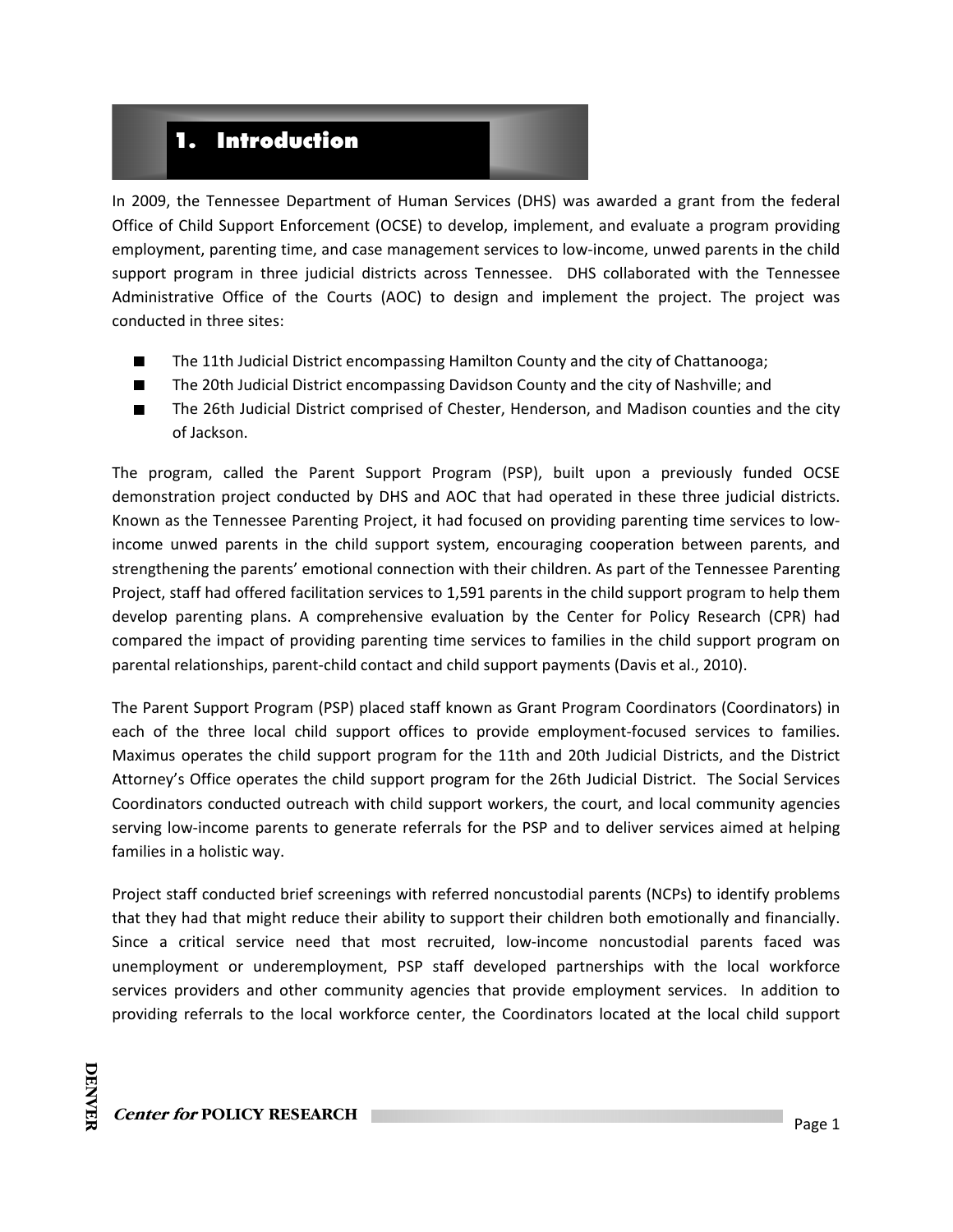office were the primary provider of employment‐related services to NCPs enrolled in PSP. In addition to employment services, the Coordinators were available to work with interested parents to develop a parenting plan and provide referrals to other public and private agencies for needed supportive services.

During the last year of the grant, a pilot project was developed within the Parent Support Program to test the effectiveness of a short-term, paid, job-training initiative in generating longer-term employment for NCPs. Except for those enrolled in the pilot, job training was unavailable through PSP and most employment-focused services involved job search activities and "soft skills" development such as résumé preparation and interview practice provided by the Coordinators. The job training services for the pilot were provided by the Goodwill agencies in the two pilot sites, which were the 11th Judicial District (Chattanooga) and the 20th Judicial District (Nashville). The Goodwill Pilot Demonstration project received PSP referrals beginning in January 2013 through April 30, 2013. Outcomes for these cases were tracked through the final month of PSP, August 2013.

This report describes the design and operation of the Parent Support Program and the results of a comprehensive process and impact evaluation conducted by the Center for Policy Research (CPR) of Denver, Colorado, to assess its strengths and limitations.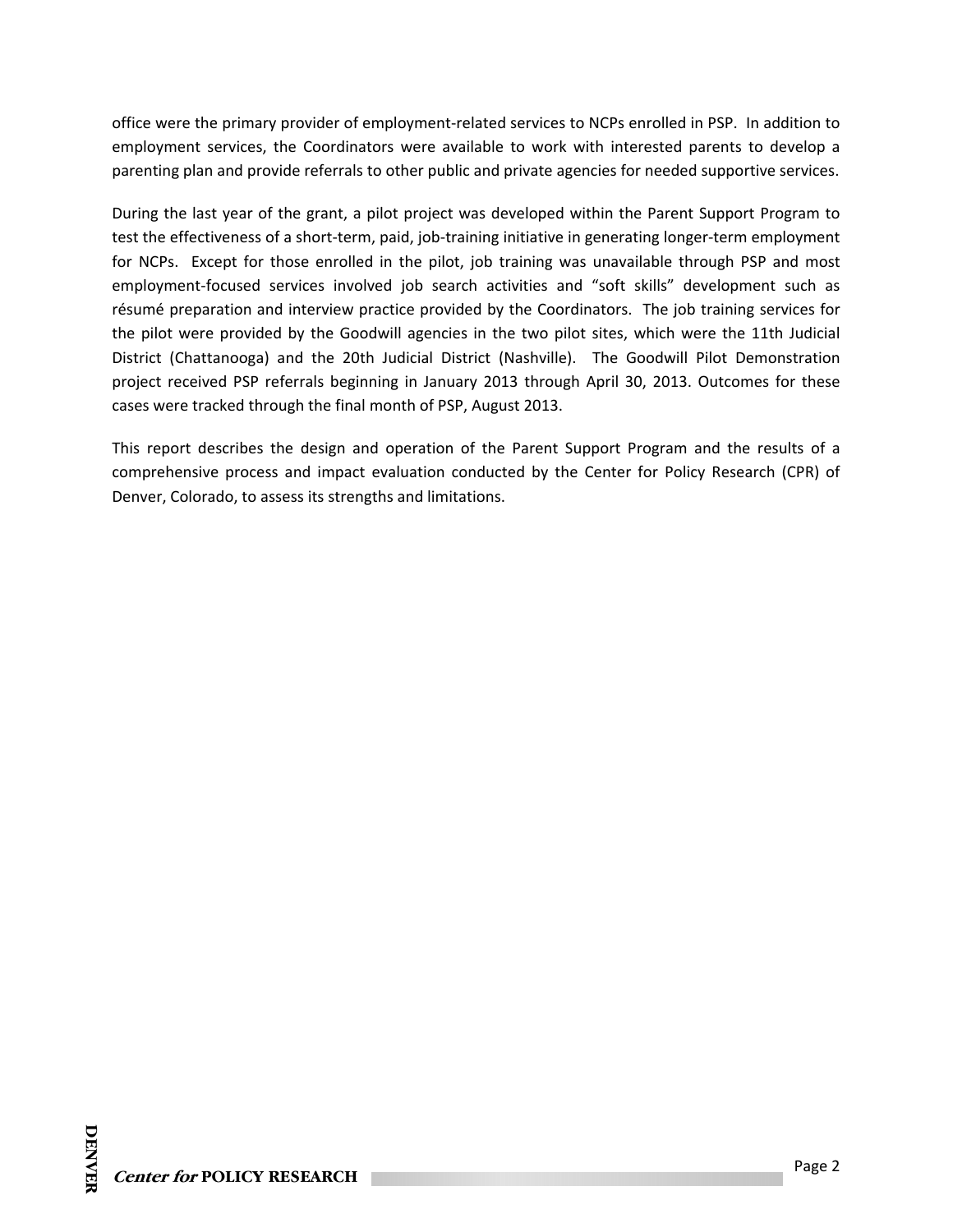## 2. Background: Child Support, Employment, and Parenting

Child support is a powerful economic tool for low‐income families. Researchers estimate that child support removes approximately one million people from poverty (Sorensen, 2010; Wheaton & Tashi, 2008), and that next to mothers' earnings, it is the second largest income source for poor families. It comprises 30 percent of total family income among families below poverty and 15 percent for families between 100 and 200 percent of poverty (Turetsky, 2005). Child support payment is also associated with positive child well-being outcomes (Knox & Bane, 1994) including gains in children's academic achievement and declines in behavioral problems (Koball & Principe, 2002).

Despite its potential, child support frequently goes unpaid. In 2007, census accounts showed that only 39.6 percent of never-married parents received all the support they were due (Grall, 2009). The Administration for Children and Families projects that its caseload will be increasingly comprised of never‐married parents and that by 2009, 42 percent of the child support enforcement caseload will fall in this category (Johnson & O'Brien-Strain, 2000). Many noncustodial parents face barriers to employment that include limited education, limited work histories, mental health and behavioral issues, substance abuse, lack of transportation, and criminal backgrounds (Schroeder & Doughty, 2009). Exoffenders face severe challenges finding a steady job, with two‐thirds of 3,000 interviewed employers indicating that they would not knowingly hire a former prisoner (Holzer et al., 2004). Past incarceration reduces subsequent wages by 11 percent, cuts annual employment by nine weeks, and reduces yearly earnings by 40 percent (Pew, 2010).

In addition to the employment barriers they face, noncustodial parents often have child support obligations that are unrealistically high. Sorensen and Oliver (2002) note that in 1999, more than one‐ quarter of poor fathers who paid child support spent 50 percent or more of their personal income on child support, while only 2 percent of non‐poor fathers spent that much. Without coordination, child support can undermine employment programs and discourage NCPs from participating in the formal labor market. While two-thirds of child support collections come from wage withholding, this is not available for the 25 to 30 percent of noncustodial parents who have limited or no earnings (Sorensen & Oliver, 2002).

For these reasons there is growing sentiment that child support agencies need to go beyond traditional enforcement activities and collaborate with employment programs to address the array of problems that many low-income noncustodial parents face in a more comprehensive manner. The earliest program to promote employment and father‐engagement among low‐income noncustodial parents was Parents' Fair Share, a large-scale, national demonstration project that used random assignment techniques. Conducted in seven states from 1994 to 1996, Parent's Fair Share provided court-ordered employment services to unemployed noncustodial parents who owed arrears to the government. In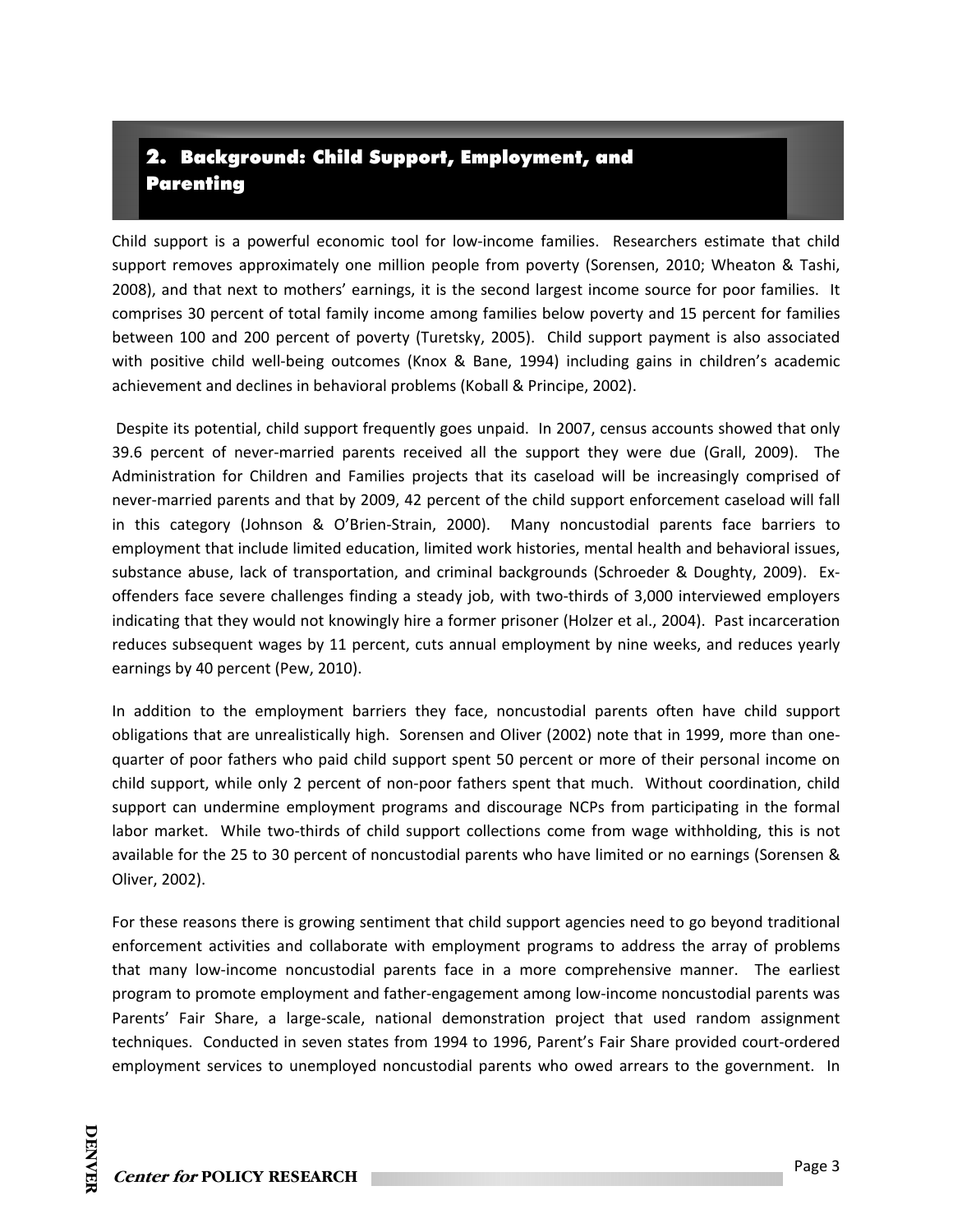addition, noncustodial parents were offered case management, peer support services, help with parenting, help with the relationship with the other parent, and referrals for other community services. The evaluation found that child support payments for parents in the experimental group increased by nearly 20 percent. This was largely attributed to the fact that many noncustodial parents who claimed to be unemployed and unable to pay support chose to begin paying when subjected to extra outreach and court hearings through the project. Truly unemployed noncustodial parents who received employment services were less apt to experience increases in employment activity or earnings relative to the comparison group, with the exception of the most disadvantaged—those without a high school diploma and with limited work experience. There was little parent interest in mediation services to improve parental relationships or parent‐child contact, but considerable enthusiasm for peer support.

Although they involved fewer participants than Parents' Fair Share and lacked the use of random assignment techniques, Welfare‐to‐Work, the OCSE Responsible Fatherhood Programs, and Partners for Fragile Families were other early, multi‐site projects that targeted unemployed noncustodial parents and offered employment-oriented services. Like Parents' Fair Share, they yielded mixed findings on effectiveness. For example, while the OCSE Responsible Fatherhood Programs succeeded in promoting employment and increasing client earnings relative to their pre-program work and earning patterns, most noncustodial parents continued to show low earnings following program participation, with the most substantial increases occurring for those entering the programs with the lowest rates of employment and income (Pearson et al., 2003). While child support payments increased following program participation, most enrollees still paid less than the full amount due and their arrearages did not drop. And although most fathers in the program (64%) lacked a visitation order and half wanted help getting to see their children more often, relatively few participated in mediation (6%), parent education (17%), or other interventions dealing with parenting or relationships (Miller & Knox, 2001).

More recently, numerous states and local jurisdictions have developed employment programs for nonresident fathers in the child support system. The most carefully evaluated of these programs are Texas' NCP Choices (Schroeder & Daughty, 2009), Colorado's Parents to Work (Pearson, Davis & Venohr, 2011), and New York's Strengthening Families through Stronger Fathers Initiative (Lippold & Sorensen, 2011). The Department of Labor is currently conducting the Enhanced Transitional Jobs Demonstration, a national demonstration of the effectiveness of transitional jobs for unemployed non‐custodial parents. The federal Office of Child Support Enforcement supported strategic planning efforts in Oklahoma, Tennessee, South Carolina, North Carolina, and Georgia to develop statewide capabilities to conduct child support‐workforce programs. In addition to the Tennessee Parent Support Program, OCSE funded a similar demonstration project in Massachusetts that dealt with employment-focused services known as the Massachusetts Parent Support Program (PSP) (Pearson, Kaunelis, & Thoennes, 2012). And in 2012, OCSE funded the Child Support Noncustodial Parent Employment Demonstration Project (CSPED), a five‐ year national demonstration of employment programs for unemployed noncustodial parents in eight states that uses random assignment techniques.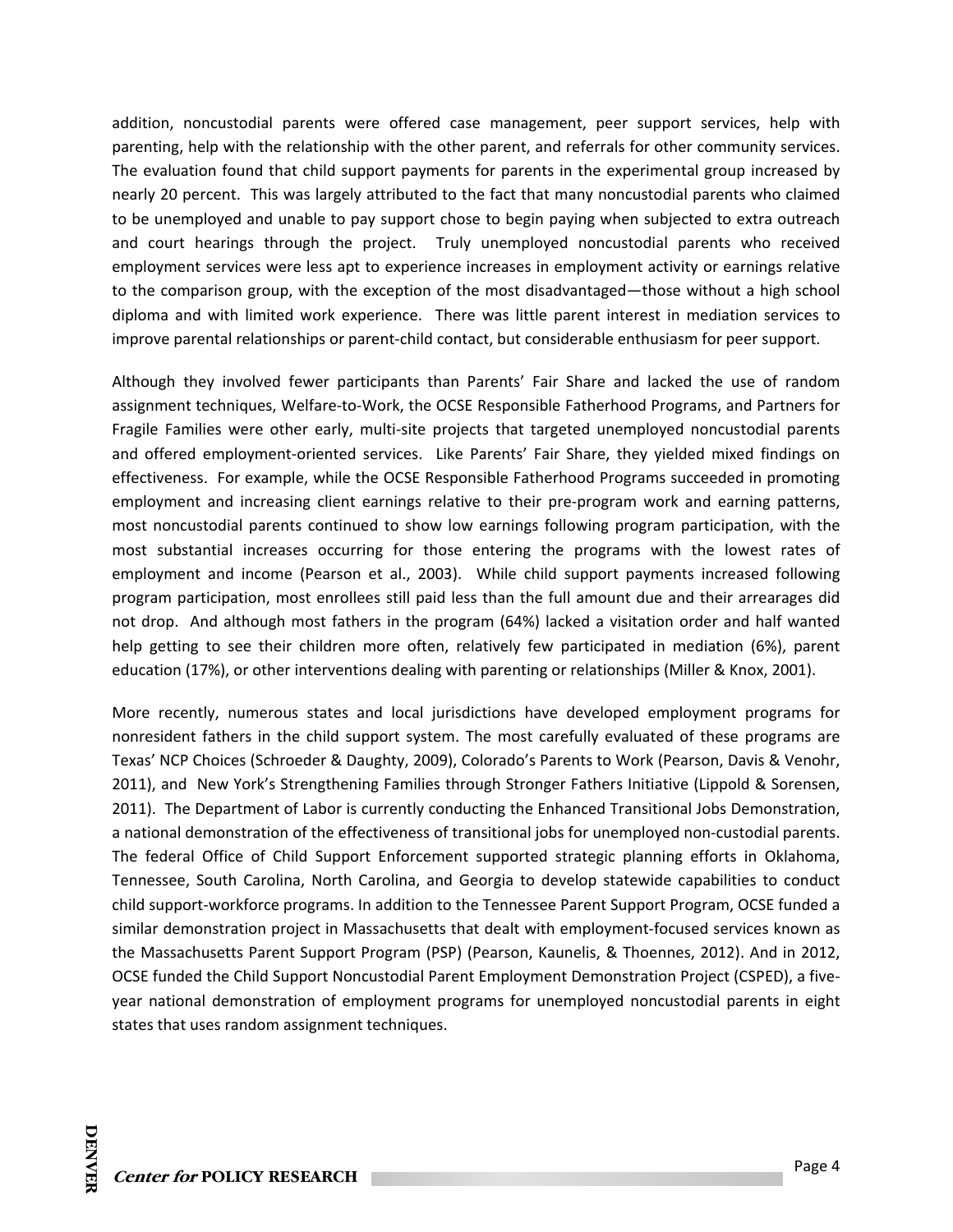One clear finding across demonstration programs is that poorly educated men with limited work experience face challenges gaining employment, meeting their child support obligations, and maintaining relationships with their partners and children. Nevertheless, evaluations of these newer generation employment programs find that they result in greater participation in workforce development activities, increased job activity, and higher rates of child support payment. Newer noncustodial parent‐employment programs are also associated with improvements in the regularity and amount of child support that is paid.

One such program is Texas NCP Choices, which court-orders unemployed noncustodial parents with cases handled by the Texas Office of the Attorney General, Division of Child Support whose children are current or former recipients of public assistance to participate in employment programs operated by the Texas Workforce Commission. An evaluation that compared participants and non-participants with similar characteristics in different jurisdictions found that noncustodial parents in the treatment group were employed at a 21 percent higher rate, paid their child support 47 percent more often, and paid \$57 per month more than those in the comparison group. This resulted in a 51 percent increase in total collections. In addition, custodial parents associated with NCP Choices were 21 percent less likely to receive TANF benefits in the first year after program enrollment, and 29 percent less likely two to four years after enrollment (Schroeder and Doughty, 2009).

Colorado's Parents to Work program involved the voluntary referral of unemployed and underemployed noncustodial parents with open child support cases at the Arapahoe Division of Child Support Enforcement to Arapahoe/Douglas Workforce Center for assessment and the development of a service plan that typically included job search assistance, job readiness training, and job placement. Participants also received child support-related services such as driver's license reinstatement. A comparison of pre‐ and post‐program payment patterns for 600 cases in the treatment group with 350 randomly generated cases in a comparison group found that the percentage of child support due that was paid increased significantly (from 36.6% to 41.3%) in the treatment group, but was unchanged in the comparison group (28.2% versus 27.5%). Although members of both groups had lower earnings following project enrollment compared with their pre-program, pre-recession earning levels, treatment group members had significantly higher rates of earnings and less economic decline due to the 2008/2009 economic recession. Those with the highest levels of participation realized the greatest economic benefit (Pearson et al., 2011).

The New York Strengthening Families Through Stronger Fathers Initiative enrolled 3,700 unemployed noncustodial parents who were behind in their child support payments in four cities. Participants in New York's employment programs were referred on a voluntary basis to workforce programs where they were assessed to identify their service needs and offered an array of work readiness, job search, job training, and work support services. The sites also offered workshops on relationship skills and child support interventions. By comparing project participants with matched non-participants, evaluators concluded that participants in the employment programs earned 22 percent more and paid 38 percent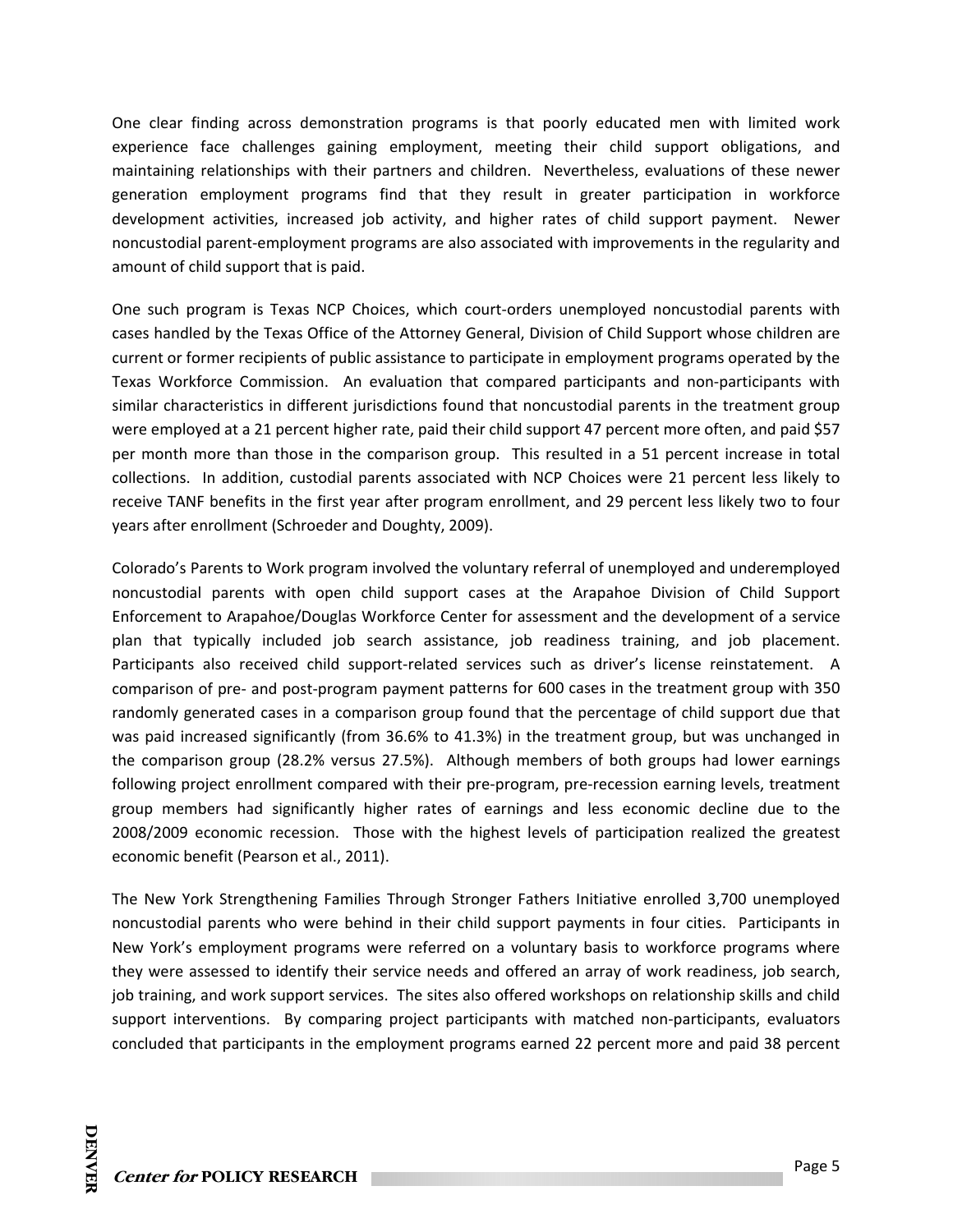more in child support than a comparable group of fathers who did not receive the intervention (Sorensen et al., 2009).

The Massachusetts Parent Support Program recruited noncustodial parents of all ages and stages of case processing; screened them for eligibility at court hearings; strongly urged eligible noncustodial parents to participate; and retained a dedicated work force case manager who offered project participants employment services that included job search, placement, and retention activities. PSP enrollment activities occurred over a 19‐month period (June 2010 to January 2012), and ultimately 296 noncustodial parents participated in the project. All participants engaged in a one‐on‐one assessment by the employment case manager, and 50 to 60 percent pursued opportunities for help with résumé development, cold calling to employers, job and aptitude testing, job readiness classes, immediate job search assistance, and help with online and/or paper applications. One quarter (27%) of the 296 parents who enrolled in PSP actively engaged in project services and found a job, with 20 percent obtaining two or more jobs. PSP participants who became employed paid 67 percent of the child support they owed in the 12 months following project enrollment, while those who did not find jobs paid significantly less—35 percent (Pearson, Kaunelis, and Thoennes, 2012).

These results are prompting many jurisdictions to initiate and operate work‐oriented programs for unemployed noncustodial parents, although OCSE estimates that only 1 to 3 percent of the caseload participates in such programs at any given time (OCSE, 2012). While the precise elements of a "clearly successful program design" have not yet been established, the literature on these programs (including "newer generation" models) offers some clues about how to best serve never‐married, low‐income parents.

- Recruitment is challenging so programs should use a variety of referral techniques and sources  $\blacksquare$ (including courts) and work with noncustodial parents of all ages and all stages of case processing to achieve strong enrollment goals.
- In addition to job search and job readiness training, programs should pursue workforce services  $\blacksquare$ that are effective with poorly educated noncustodial parents with limited computer skills and criminal backgrounds, including short‐term job training, job development, and job placement and retention services.
- $\blacksquare$ Programs should pursue "enhanced" child support policies such as suspending child support enforcement during program participation, establishing minimum orders rather than imputing minimum wage, reviewing and adjusting orders to match actual earnings more quickly than is the norm, forgiving some arrears in exchange for project participation and employment and child support payment, and/or assisting with driver's license reinstatement.
- $\blacksquare$ Programs should develop communication systems so that child support staff, workforce personnel, and the court can exchange information about noncustodial parents and monitor their participation.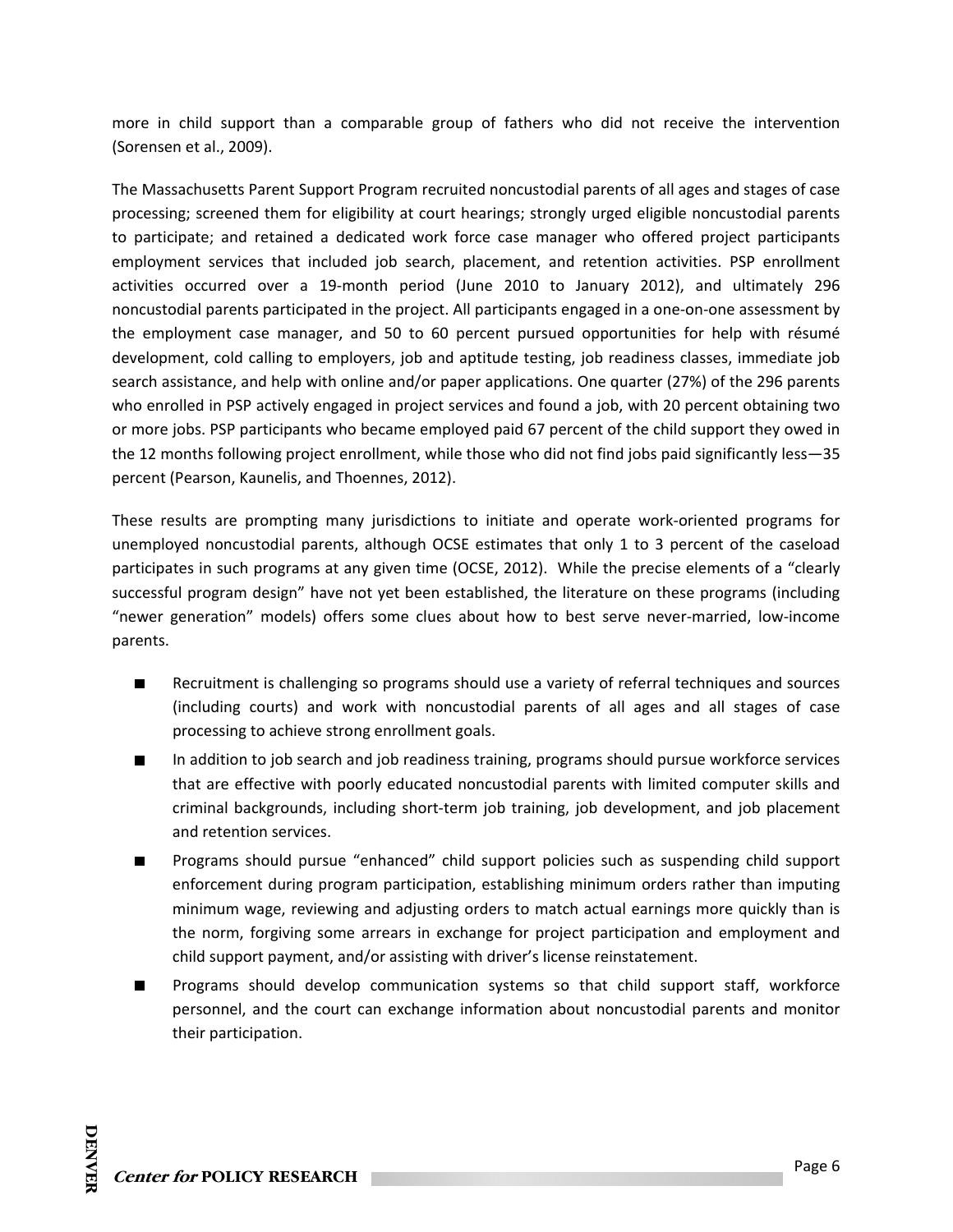- Programs should provide assistance with transportation and other practical barriers that  $\blacksquare$ impede the ability to work and explore the use of other financial incentives and work supports.
- Programs should strengthen noncustodial parent commitment to workforce programs,  $\blacksquare$ legitimate employment, child support payment, and other pro-social and pro-family behaviors through opportunities to develop parenting plans and effective peer‐support interventions.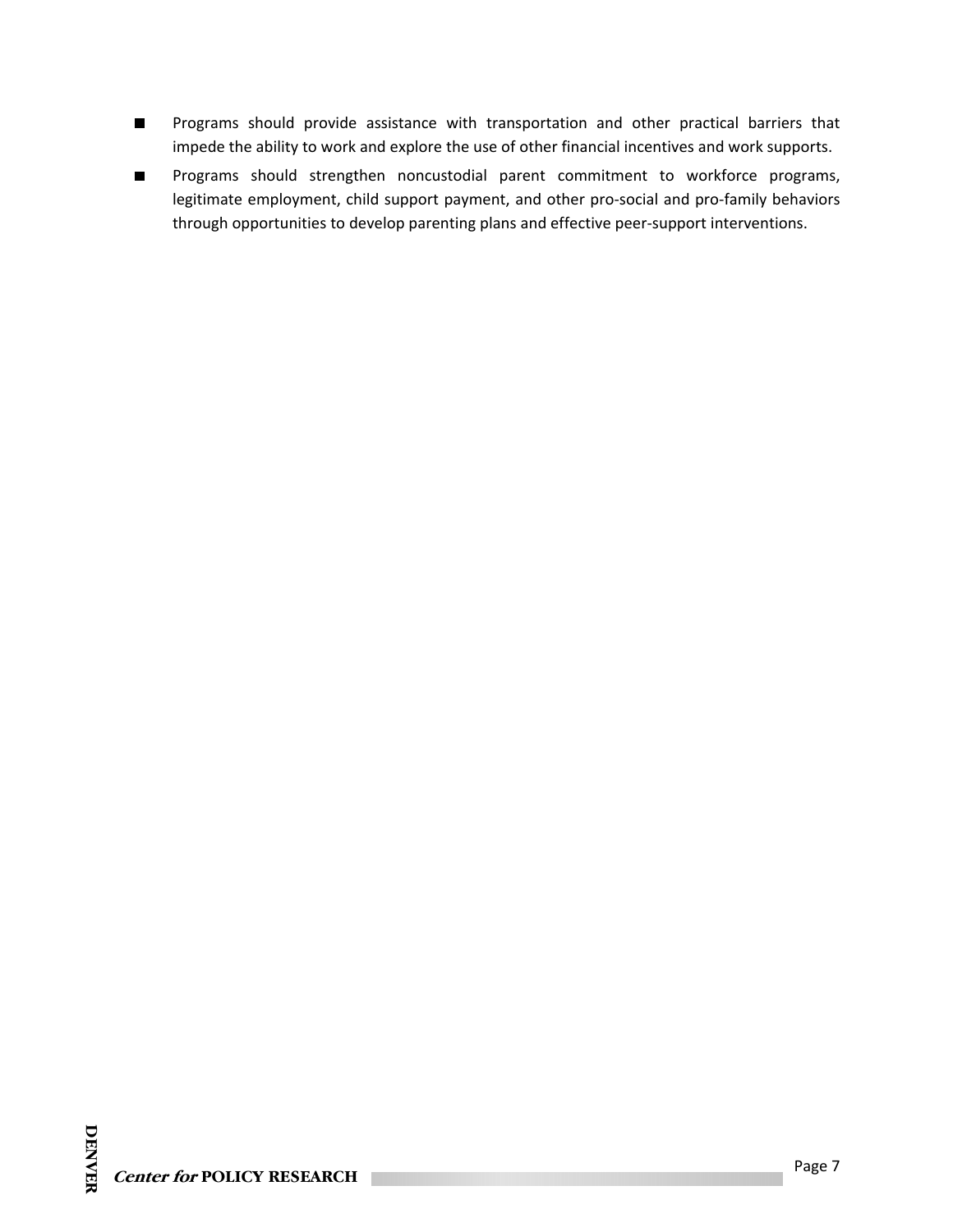## 3. Program Setting

The Parent Support Program operated in three judicial districts. The 20th Judicial District is Davidson County, which includes the city of Nashville. The 11th Judicial District is Hamilton County, which includes Chattanooga. The 26th Judicial District is composed of three counties: Madison, Chester and Henderson.

The three judicial districts vary in population size. The 20th JD has a population of over 648,000, with 1,243 individuals per square mile. The 11th JD has approximately half the population of the 20th, at just over 345,000, and 620 individuals per square mile. The 26th JD is made up of three rural counties that range in population size from approximately 17,000 to 98,000, and average less than 100 individuals per square mile.

The counties participating in the Parent Support Program are predominantly white, non‐Hispanic. The African‐American population ranges from a low of 8 and 9 percent in Madison and Henderson counties in the 26th JD, to a high of 36 percent in Chester County in the 20th JD. Over 80 percent of the population in each of the three judicial districts has a population with high school degrees or greater.

| Table 3.1. Selected Demographic Characteristics of Counties |                                              |                                                    |                              |                              |                                |                                   |  |  |
|-------------------------------------------------------------|----------------------------------------------|----------------------------------------------------|------------------------------|------------------------------|--------------------------------|-----------------------------------|--|--|
|                                                             | Davidson<br>County<br>(Nashville)<br>20th JD | <b>Hamilton County</b><br>(Chattanooga)<br>11th JD | Madison<br>County<br>26th JD | Chester<br>County<br>26th JD | Henderson<br>County<br>26th JD | Combined<br>26th JD<br>(averaged) |  |  |
| Total population                                            | 648,295                                      | 345,545                                            | 28,023                       | 98,656                       | 17,171                         | 143,850<br>combined               |  |  |
| Population per square mile                                  | 1,243                                        | 620                                                | 53                           | 176                          | 60                             | 96                                |  |  |
| Percentage African American                                 | 28%                                          | 20%                                                | 8%                           | 36%                          | 9%                             | 18%                               |  |  |
| Percentage White, non-<br>Hispanic                          | 58%                                          | 72%                                                | 88%                          | 58%                          | 86%                            | 77%                               |  |  |
| Percentage with high school<br>degree or higher             | 85%                                          | 86%                                                | 81%                          | 85%                          | 78%                            | 81%                               |  |  |

Table 3.2 shows selected economic characteristics of the counties. The counties that comprise the 26th JD had the highest unemployment rates during the time the project was running. For example, in one county in the 26th, Henderson, the 2011 unemployment rate was 12.3 percent, compared to 9.5 percent for Tennessee as a whole and 9.0 percent for the United States.

Median 2011 incomes ranged from a low of \$37,627 in Madison County to a high of \$46,737 in Davidson County. The comparable figure for the United States as a whole was \$52,762, and for Tennessee, it was \$43,989. Poverty rates were lowest in Chattanooga (15.9%) and highest in Madison County (19.2%). For Tennessee as a whole, the poverty rate was 16.9 percent, and for the United States, it was 14.3 percent.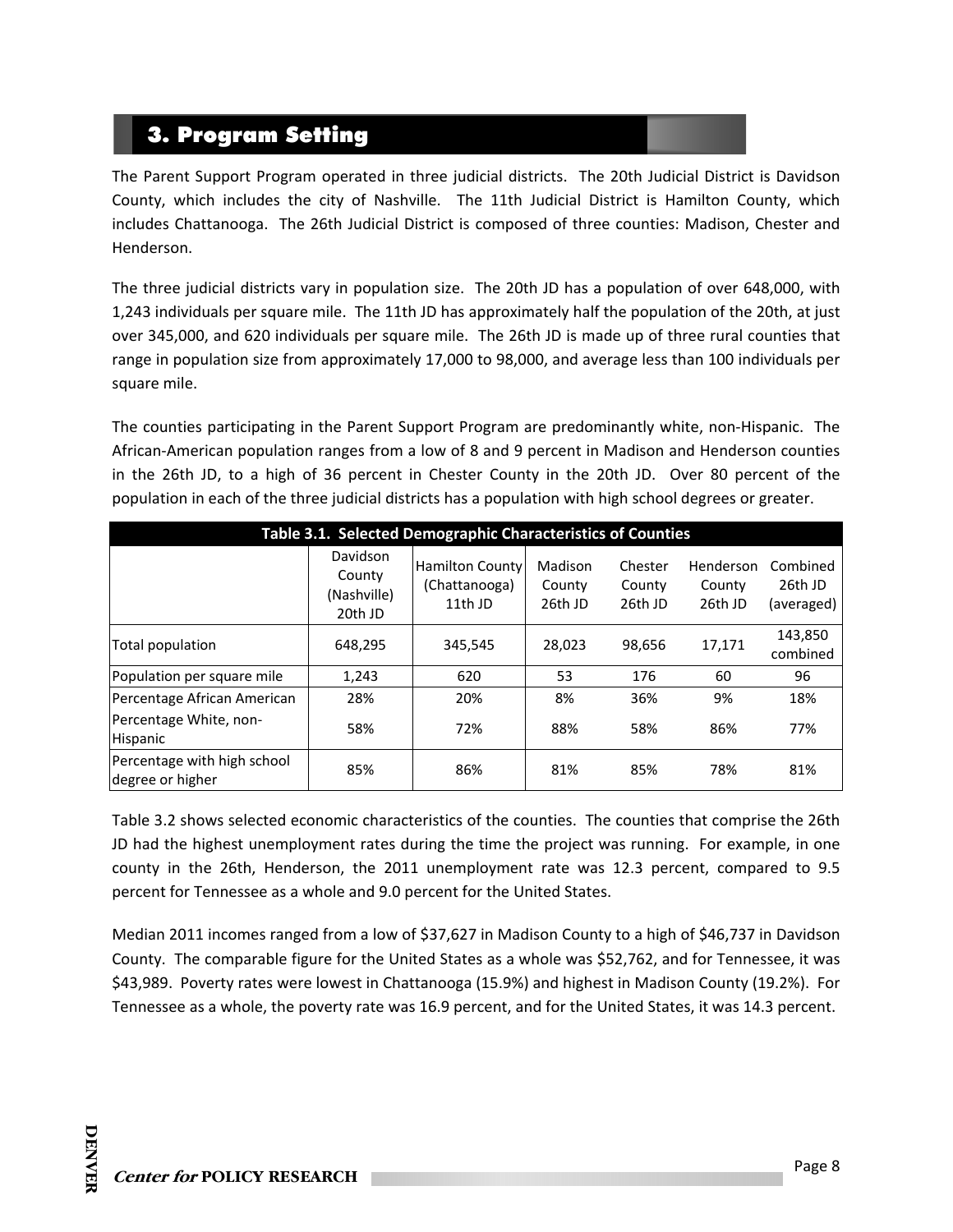|                                        | Table 3.2. Selected Economic Characteristics of Counties |                                     |                   |                     |                   |                    |                                  |  |
|----------------------------------------|----------------------------------------------------------|-------------------------------------|-------------------|---------------------|-------------------|--------------------|----------------------------------|--|
|                                        | Davidson<br>County<br>(Nashville)                        | Hamilton<br>County<br>(Chattanooga) | Chester<br>County | Henderson<br>County | Madison<br>County | Tennessee<br>Total | United<br><b>States</b><br>Total |  |
|                                        | 20th JD                                                  | 11th JD                             |                   | 26th JD             |                   |                    |                                  |  |
| 2011 Unemployment<br>Rate              | 8.2%                                                     | 8.7%                                | 10.3%             | 12.3%               | 9.8%              | 9.5%               | 9.0%                             |  |
| Median Household<br>Income (2007-2011) | \$46,737                                                 | \$45,826                            | \$39,776          | \$37,627            | \$40,667          | \$43,989           | \$52,762                         |  |
| Persons below<br>poverty (2007-2011)   | 17.7%                                                    | 15.9%                               | 17.9%             | 16.5%               | 19.2%             | 16.9%              | 14.3%                            |  |

Geographically, the judicial districts include counties in southeastern Tennessee (Hamilton), north central Tennessee (Davidson), and western Tennessee (Madison, Chester, and Henderson Counties).



#### **Figure 3.1**

The Parent Support Program placed Coordinators in each of the three local child support offices. These local child support offices have different administrative arrangements that are representative of the state as a whole: Hamilton County and Davidson County is managed by Maximus; and Madison, Chester, and Henderson counties are managed by the Tennessee District Attorneys General Conference. The selected sites differ in caseload size, ranging from a high of 35,714 cases in the child support office in the 20th JD to a low of 10,128 in the office located in the 26th JD. Although there are also differences in performance measures across the sites, such as the percentage of cases under order, paternity acknowledgement rates, collections on current support, and payments towards arrears, no one office stands out as performing significantly better or worse than the others.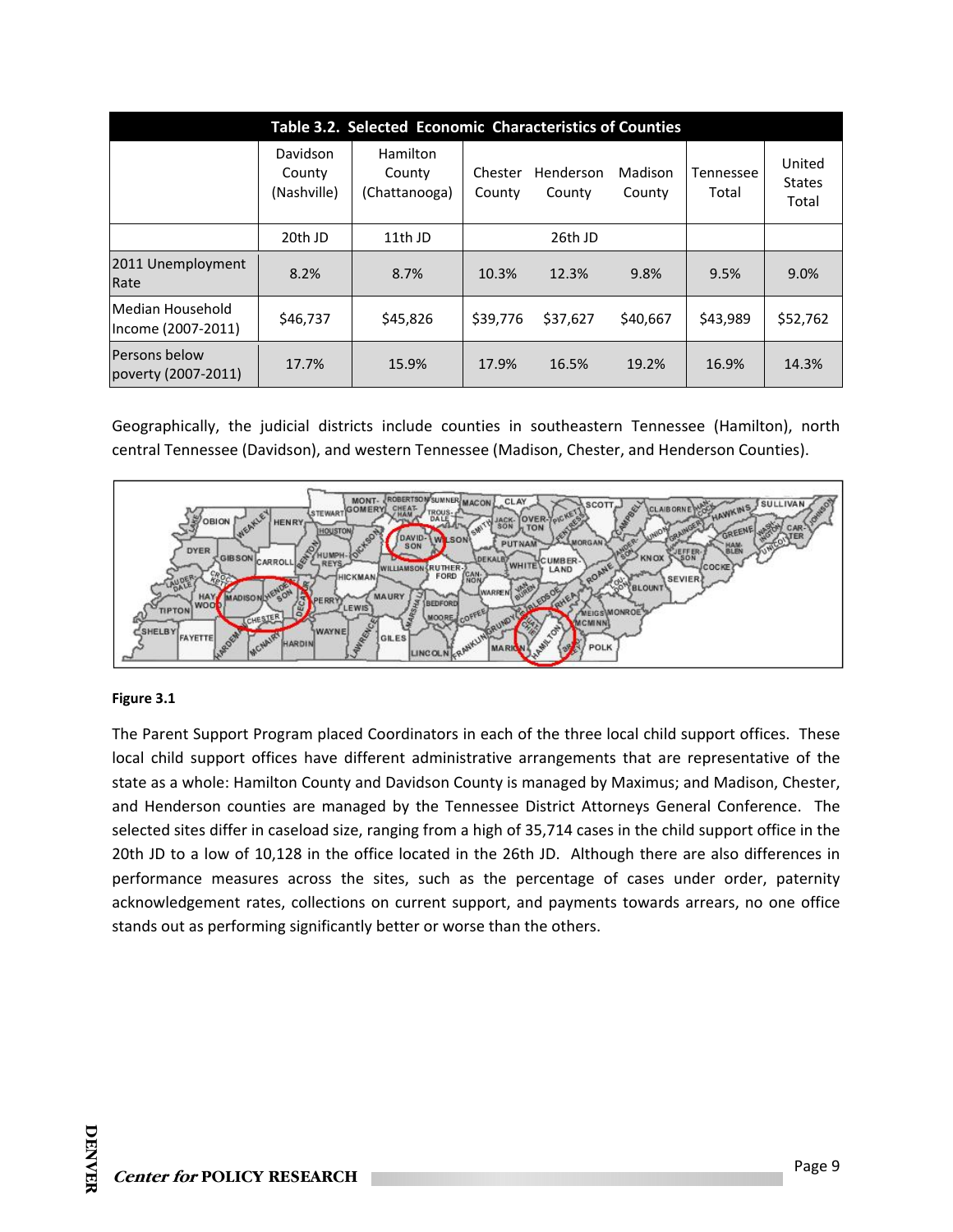| Table 3.3. Selected Child Support Characteristics of Counties |                                           |                                                    |                                                        |  |  |  |
|---------------------------------------------------------------|-------------------------------------------|----------------------------------------------------|--------------------------------------------------------|--|--|--|
|                                                               | Davidson County<br>(Nashville)<br>20th JD | <b>Hamilton County</b><br>(Chattanooga)<br>11th JD | Madison, Chester, and<br>Henderson counties<br>26th JD |  |  |  |
| Child support program administrator                           | Maximus                                   | Maximus                                            | Tennessee District Attorneys<br>General Conference     |  |  |  |
| Number of open child support cases                            | 35,714                                    | 21,233                                             | 10,128                                                 |  |  |  |
| Percentage TANF cases                                         | 13,490 (37.7%)                            | 6,781 (31.94%)                                     | 3,364 (33.21%)                                         |  |  |  |
| Percentage of cases under order                               | 62.92%                                    | 72.69%                                             | 59.16%                                                 |  |  |  |
| Percentage collected on current<br>support                    | 52.38%                                    | 52.35%                                             | 58.32%                                                 |  |  |  |
| Percentage of cases paying arrears                            | 23.81%                                    | 23.30%                                             | 30.62%                                                 |  |  |  |
| Paternity establishment percentage                            | 79.29%                                    | 89.39%                                             | 72.45%                                                 |  |  |  |
| IIV-D out-of-wedlock children                                 | 29,466                                    | 16,161                                             | 7,924                                                  |  |  |  |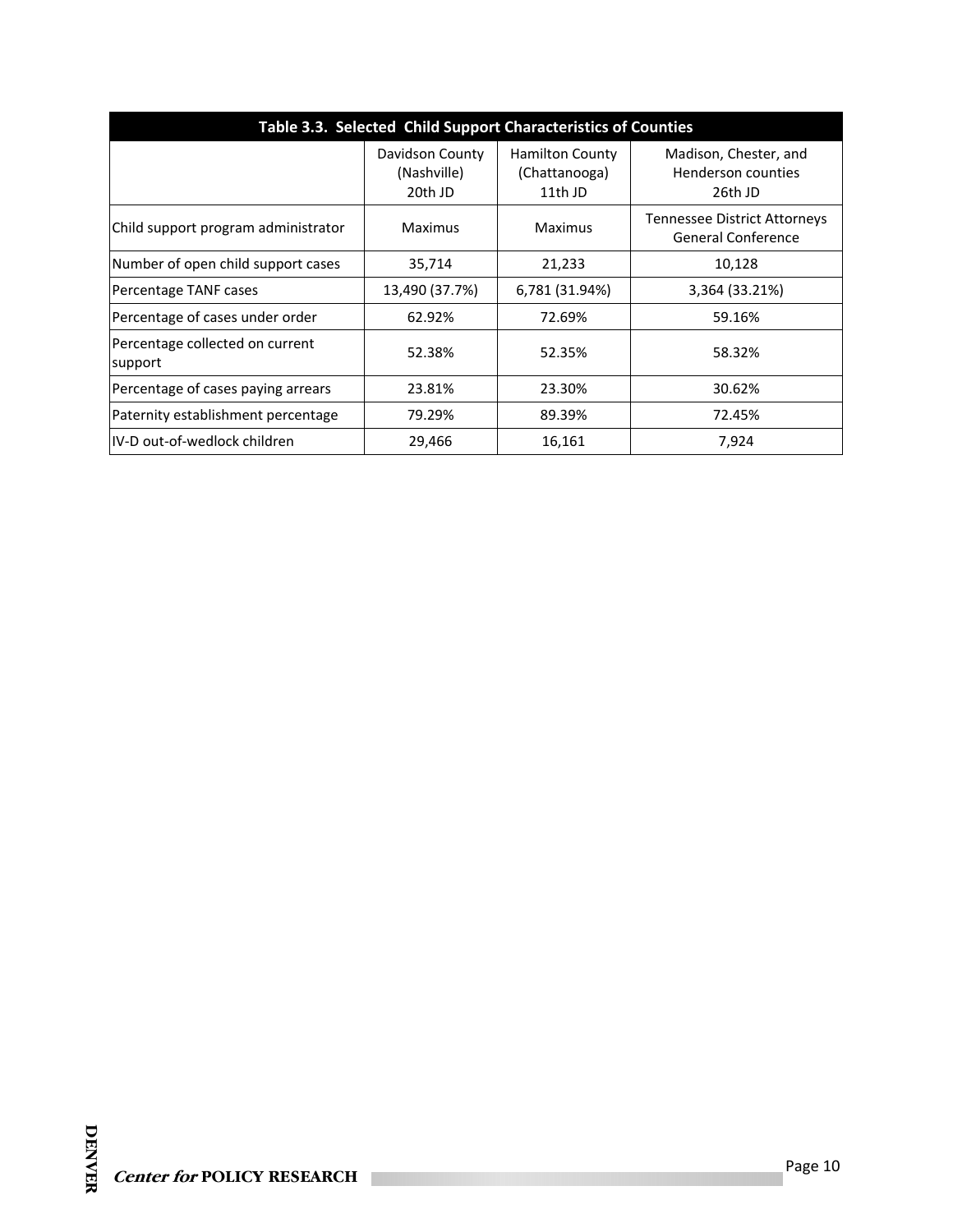## 4. Evaluation Methodology

This chapter describes how the data were generated for the evaluation of the Parent Support Program, including data sources and methods of data collection. It also describes efforts made to generate a non‐ treatment comparison group and changes made to the original evaluation plan.

### **Generation of the Experimental Group**

Experimental group cases in the project counties were referred for enrollment in the Parent Support Program from multiple sources. Noncustodial parents seen at the child support office for establishment or enforcement activities were screened by child support workers to determine if there were barriers to child support payment, such as unemployment or underemployment, lack of a parenting time plan, disagreements between parents regarding parenting time, lack of transportation, and/or substance abuse or mental health problems. In additional to child support workers, court magistrates, referees, and other judicial personnel who had contact with NCPs with barriers to child support payment were asked to make referrals to the Coordinators in their jurisdiction for enrollment into PSP.

Once the NCP was referred to the Coordinator for enrollment in PSP, the NCP appeared at the child support office to attend a one-on-one or group orientation session to learn about the services offered by PSP. The Coordinator completed an intake and assessment survey with the NCP to gather demographic, education, employment history, and relationship information. A service plan was developed and the Coordinator provided referrals and employment help to the NCP based on his or her needs. All information collected from the NCP at the initial meeting was entered into an online Management Information System (MIS) developed for the project.

Enrollment in PSP began in January 2010, peaked in the third quarter of 2010 with a high of 172 enrollments per quarter, and then leveled off and remained relatively steady at about 60 NCPs per quarter. Figure 4.1 provides an overview of enrollments by quarter for each site and total. A total of 1,016 NCPs were enrolled in PSP over the 27‐month enrollment period.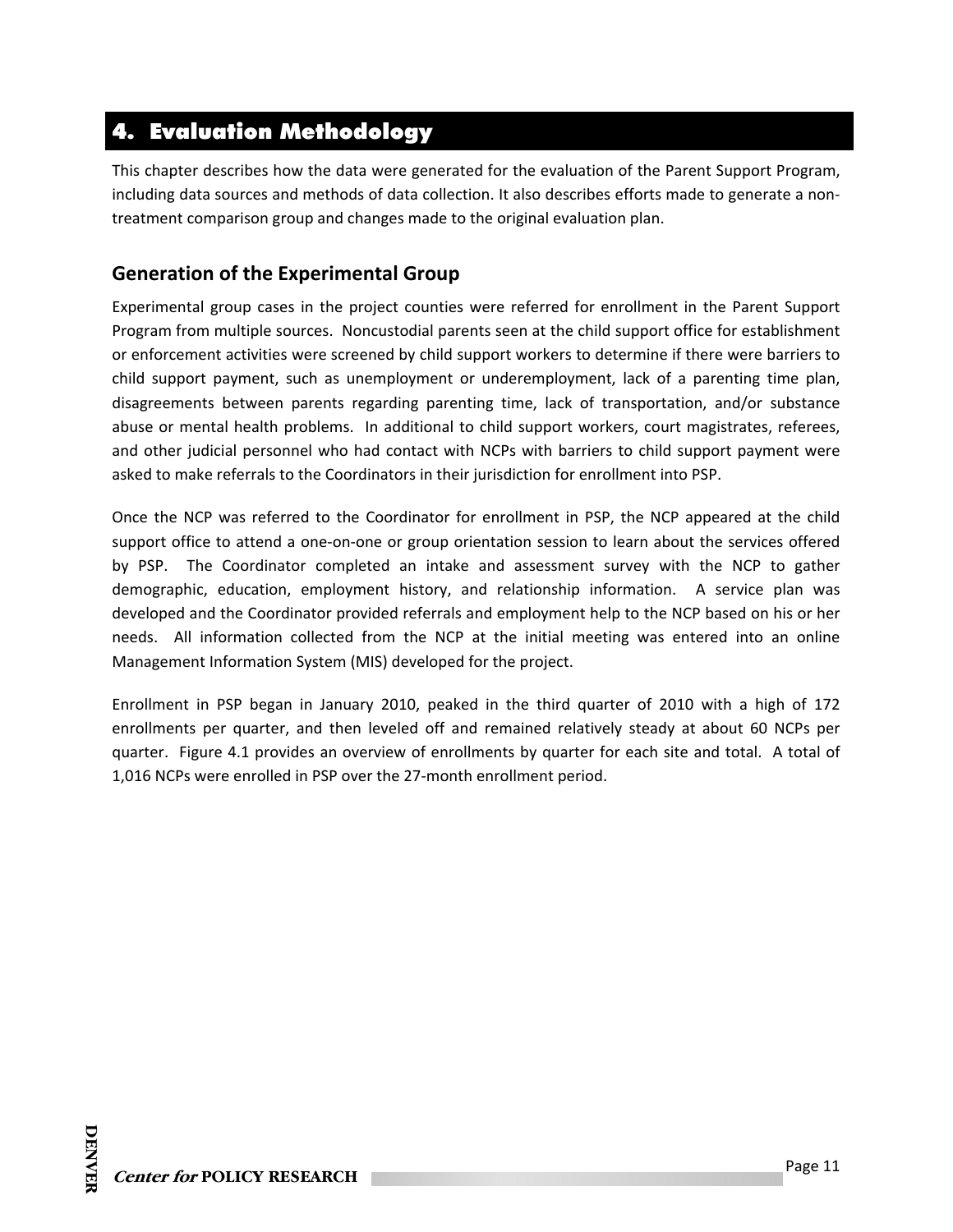





#### **Generation of Comparison Group**

The original proposal for the Parent Support Program called for the random assignment of enrollees into a low- or high-level treatment group. According to the original plan, the low-level treatment group would be given written information about community resources that might be helpful to address their barriers to child support payment, but would not be provided with any individualized or intensive assistance. They would be asked to complete a telephone interview six months following enrollment to track their progress in addressing barriers to child support payment and to determine whether they had used any community services. High-level treatment group cases would be offered enhanced services provided by project staff. They would also be asked to participate in follow‐up interviews six months following their enrollment. At the conclusion of the project, child support records for members of both groups would be checked for evidence of payment.

Early in the project planning phase, Parent Support Program staff raised concerns about the practicality of generating a low‐level treatment group, especially in a small, rural setting like the 26th Judicial District. They anticipated problems when members of the comparison group discovered that their neighbors in the experimental group were receiving services not offered to them. Staff also worried whether the low-level treatment group's receipt of a packet of information rather than more robust services would undermine the goal of enhancing parent perceptions of the child support agency and lead them to become more disengaged.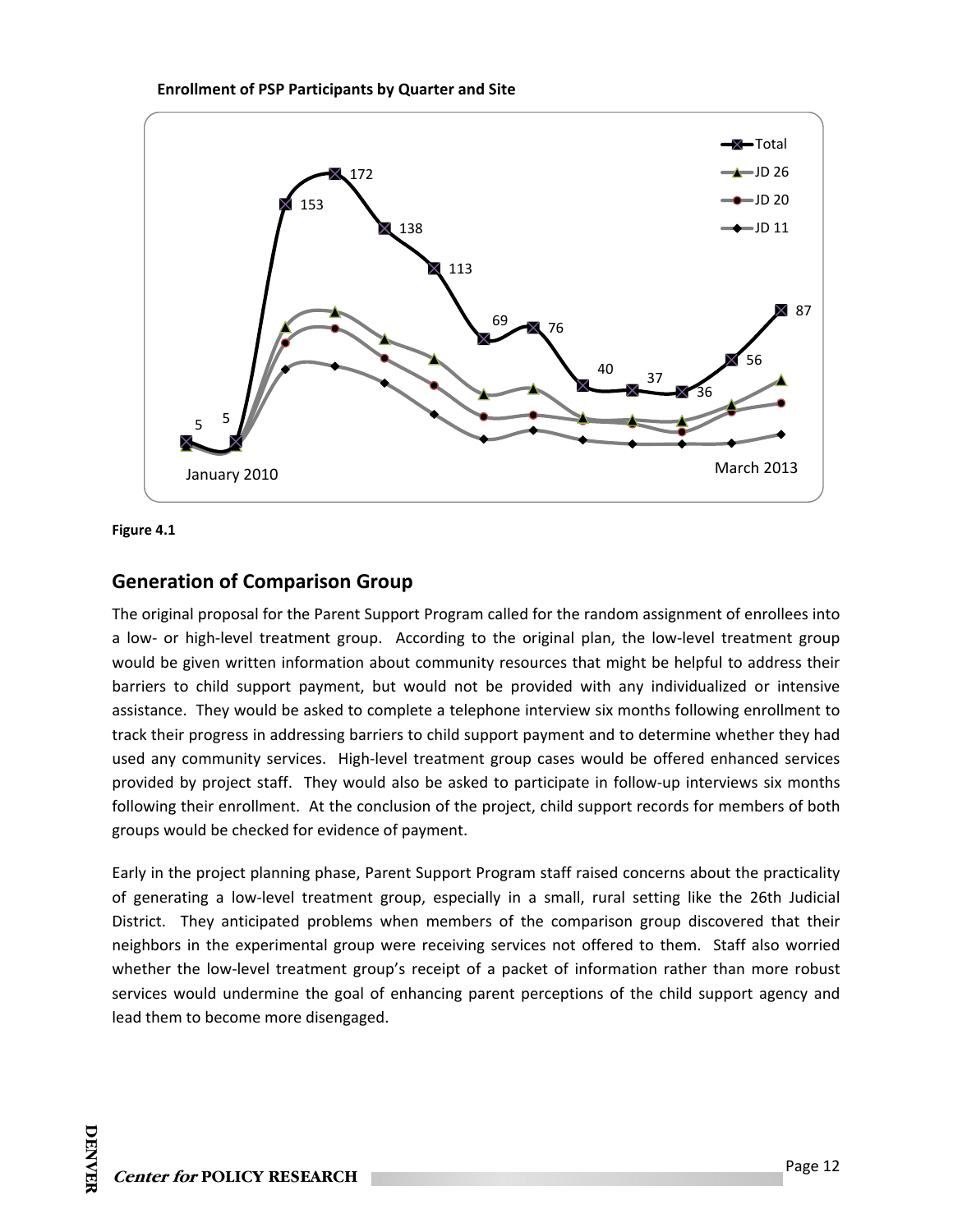Finally, it proved impossible to utilize a true random assignment scheme with cases referred by the court because judges required that all court-referred cases be enrolled in the high-level treatment group. Because of these concerns, CPR, project staff, and key stakeholders considered various alternatives to the proposed random assignment methodology and determined that the only alternative was to generate a comparison group from other jurisdictions with similar sizes and demographics.

Based on a review of demographic and child support characteristics, it was decided to match the 11th JD with the 6th Judicial District; the 20th JD with the 16th, 18th, and 19th; and the 26th with the 28th. CPR sought to generate a comparison group by identifying parents with similar problems in these matched jurisdictions. A screening tool was developed that child support workers distributed to parents who came to the child support office for services in these matched jurisdictions. Parents who disclosed problems were provided with a packet of information on employment and parenting time resources in their community, and were asked to participate in a follow‐up telephone interview.

The screening form used to generate the comparison group was administered in each comparison district beginning in June 2010 and ending in November 2011. In each of the comparison districts, the main child support office was asked to hand out the one‐page screening forms to parents as they came into the office for services. During that time period, a total of 466 parents completed the screening form and were identified as a comparison group case.

Although the comparison group was sufficiently large, there were a number of ways in which it proved a poor match to the experimental group. Most notably, since the custodial parent is typically the parent that comes to the child support office for services, it was impossible to obtain background information on noncustodial parents in the comparison group and only custodial parent information was available. In addition, a subsequent assessment of the child support characteristics and payment patterns for cases in the two groups revealed that the comparison group was comprised of noncustodial parents who had better child support payment patterns and lower arrears balances than did members of the experimental group at program enrollment. For these reasons, only limited reference is made the comparison group in the evaluation of PSP.

## **Data Sources for the Evaluation**

CPR used a variety of methods to collect data for the evaluation of the Parent Support Program and Goodwill Pilot Training Demonstration.

As previously discussed, to generate comparable cases for the comparison group, CPR developed a one‐page screening form to be handed out by child support workers in the comparison jurisdictions. These screening forms asked parents about possible problems they may be having that might impede their ability to support their children financially or be an effective parent. They included such factors as unemployment, conflict with the other parent, the lack of a parenting time plan, or mental health and substance abuse issues. These screenings began in June 2010 and continued through November 2011. All parents who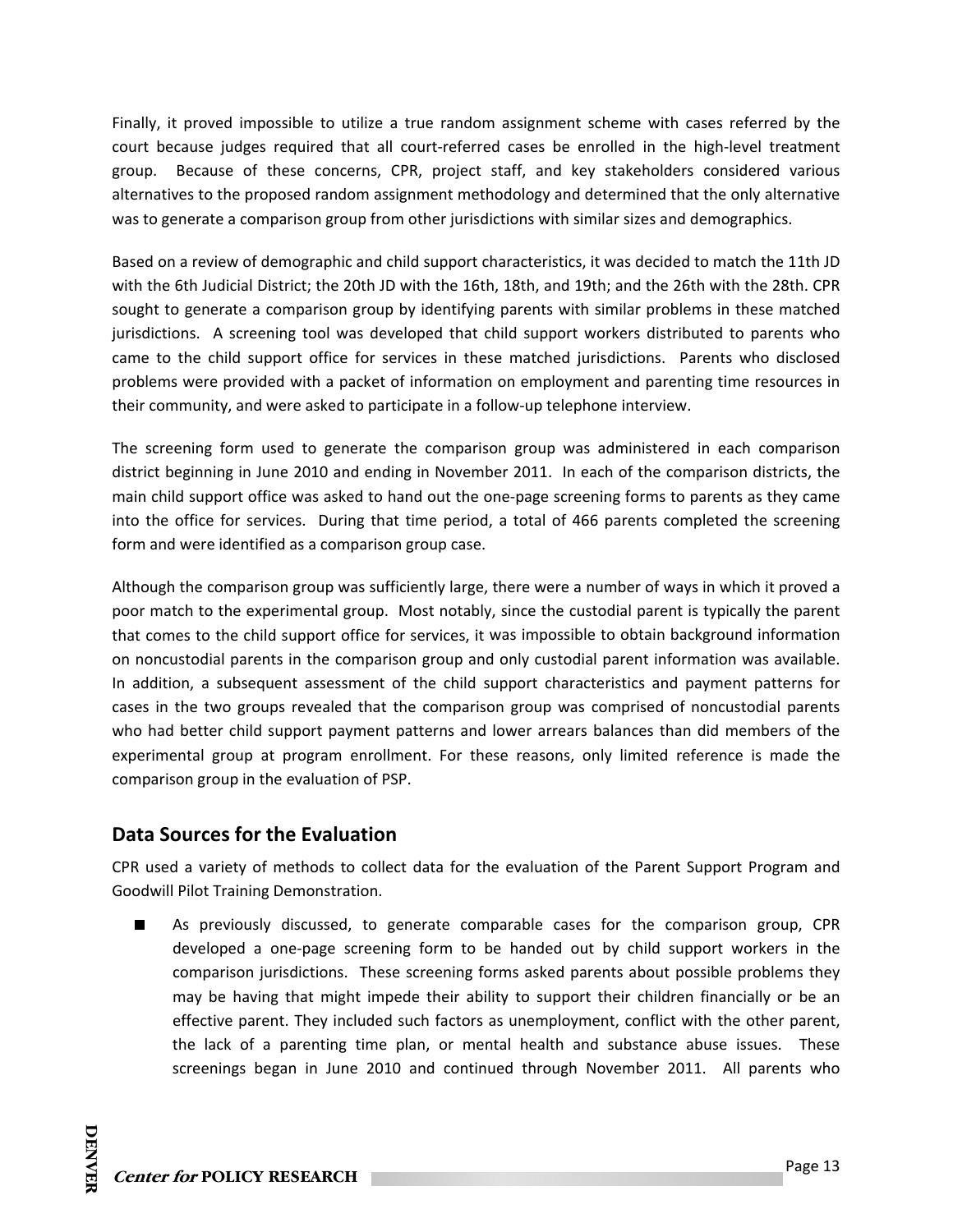indicated that they had problems in these areas were placed in the comparison group. Ultimately, the comparison group consisted of 466 cases generated in matched judicial districts.

- A Management Information System (MIS) consisting of an Access database was developed by CPR to collect referral, enrollment, demographic, employment, and relationship information on experimental group cases. The database was uploaded and made secure and accessible via cloud server to allow for the Coordinators across the three project sites to access, enroll, and track participants in this secure online system. This also allowed for CPR staff to have real‐time access to data in order to provide ongoing technical assistance and reporting.
- A brief, three‐month follow‐up telephone check was developed and conducted by a CPR П interviewer with NCPs enrolled in the PSP experimental group. The purpose of the interview was to determine the employment status of project participants three months following enrollment. Interviewers also asked about the services participants had received and the action they had taken on referrals provided by PSP staff. A total of 488 participants were interviewed three months following enrollment.
- A six‐month follow‐up telephone interview was developed by CPR and administered by Northern Illinois University's Public Opinion Laboratory (POL). The six‐month follow‐up interviews were targeted to all members of the experimental and comparison groups. These interviews were used to assess whether members of the high‐level treatment group found project services to be accessible and helpful and whether members of the low‐level treatment group had pursued any of the resources contained in the written information they received. Both groups were asked about their employment status and other problems they had disclosed at the start of the project. Members of both groups were asked to provide information about their involvement with their nonresident children. Phone contact was attempted with 1,257 project participants: 877 from the high-level treatment group and 380 from the low-level treatment groups. Calls were made beginning in February 2011 and completed in March 2013. A total of 410 interviews were completed during this time period representing a response rate of 32.6 percent. The response rate for members of the experimental group was 38 percent and 19 percent for the comparison group.
- A data extract from the Tennessee Child Support System was generated based on parameters provided to DHS by CPR. The child support data extract contained information on the child support case characteristics for NCPs in the experimental and comparison groups including: monthly support order, arrears balance and payment behavior in the 24 months prior to and following enrollment in the Parent Support Program. At the close of the evaluation, CPR analyzed the child support extract paying particular attention to information on child support payments for up to 24 months following program enrollment for each member of the experimental and comparison groups.

The table below provides a summary of the data collected from each source by project site and treatment group.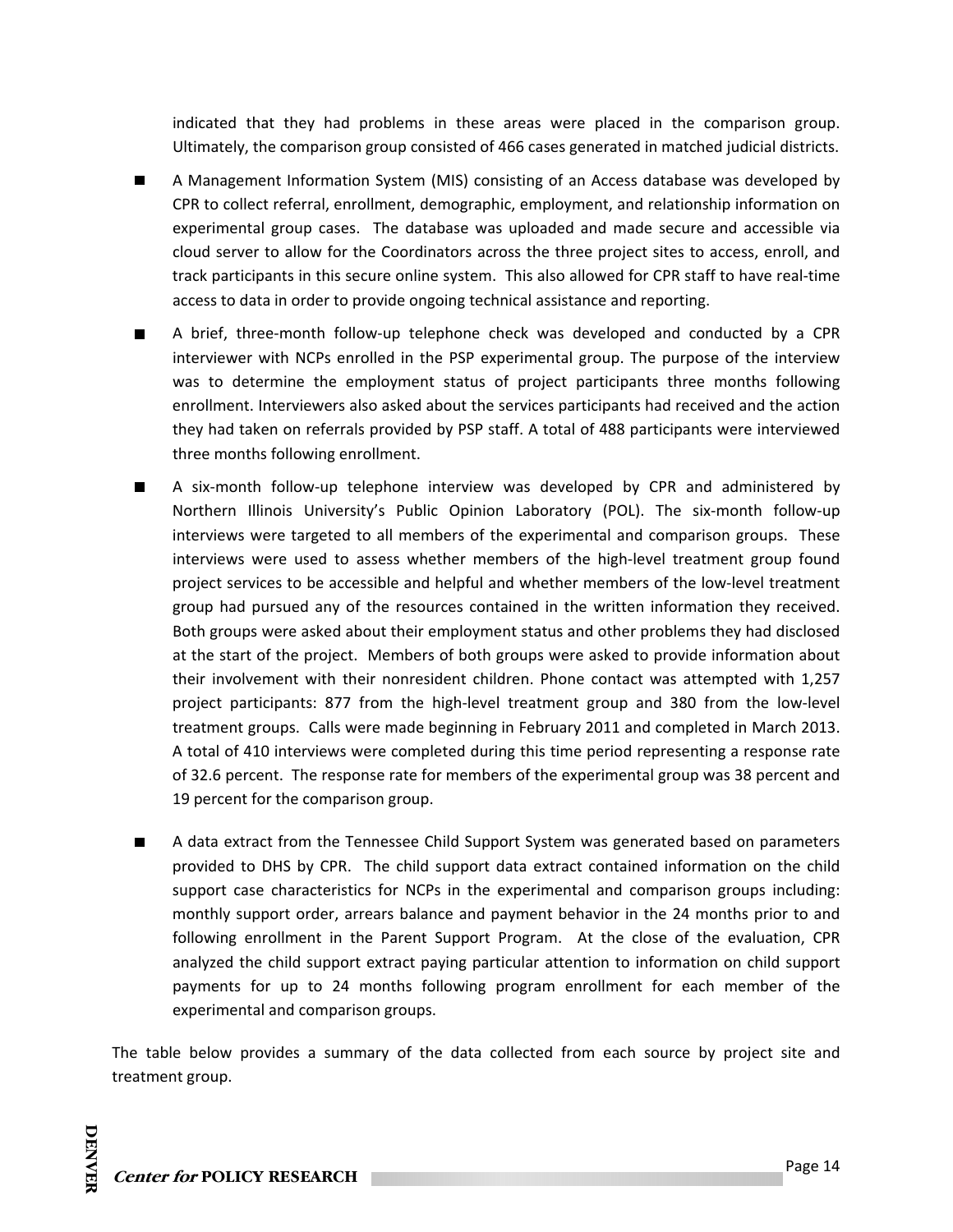| Table 4.1 Summary of Data Collected, by Group and Site                        |                                                |                                                     |                                                          |                             |                              |  |  |
|-------------------------------------------------------------------------------|------------------------------------------------|-----------------------------------------------------|----------------------------------------------------------|-----------------------------|------------------------------|--|--|
|                                                                               | Hamilton<br>County<br>(Chattanooga)<br>11th JD | <b>Davidson</b><br>County<br>(Nashville)<br>20th JD | Madison, Chester<br>and Henderson<br>Counties<br>26th JD | Total<br>Treatment<br>Group | Total<br>Comparison<br>group |  |  |
| Intake data collected on NCPs at<br>enrollment                                | 342                                            | 435                                                 | 239                                                      | 1,016                       |                              |  |  |
| Screening forms to generate a<br>comparison group in matched<br>counties      |                                                |                                                     |                                                          |                             | 466 $\star$                  |  |  |
| Brief interviews conducted 3<br>months post-enrollment                        | 208                                            | 164                                                 | 116                                                      | 488                         |                              |  |  |
| Interviews conducted 6 months<br>post-enrollment                              | 112                                            | 147                                                 | 78                                                       | 337                         | 73                           |  |  |
| Child support extract with data for<br>24 months pre- and post-<br>enrollment | 254                                            | 283                                                 | 178                                                      | 715                         | 178                          |  |  |
| $\star$ Typically, this was information on the custodial parent only.         |                                                |                                                     |                                                          |                             |                              |  |  |

In addition to the data collected for the PSP experimental and comparison group enrollees, CPR collected data on members of the Goodwill Pilot demonstration, which offered paid job training services to a sub‐group of noncustodial parents. A total of 54 PSP enrollees were referred to Goodwill for the job training pilot demonstration. Goodwill and PSP coordinators collected data on enrollment, demographic characteristics, and service receipt using the same online MIS employed for the PSP. Evaluators conducted open‐ended, follow‐up telephone interviews with enrollees. Finally, their child support records were checked for payment activity prior to and following their enrollment in the Goodwill Pilot.

With the above data, CPR sought to answer the following primary research questions:

- What percentage of low-income and never-married families who are establishing child support  $\blacksquare$ need various types of services, such as access and visitation, employment, substance abuse treatment, housing, or transportation?
- When offered the opportunity to participate in needed services, what percentage of parents  $\blacksquare$ participate and fail to participate?
- $\blacksquare$ Are parents who receive case management more likely to access services than are parents who receive a packet of information about community resources
- ٦ Do noncustodial parents who receive services obtain jobs?
- Do noncustodial parents who receive services do a better job of seeing their children regularly? ٠
- Do noncustodial parents who receive services do a better job of paying child support? m.
- Do paid job training opportunities enhance outcomes dealing with employment, earnings, and П child support payment?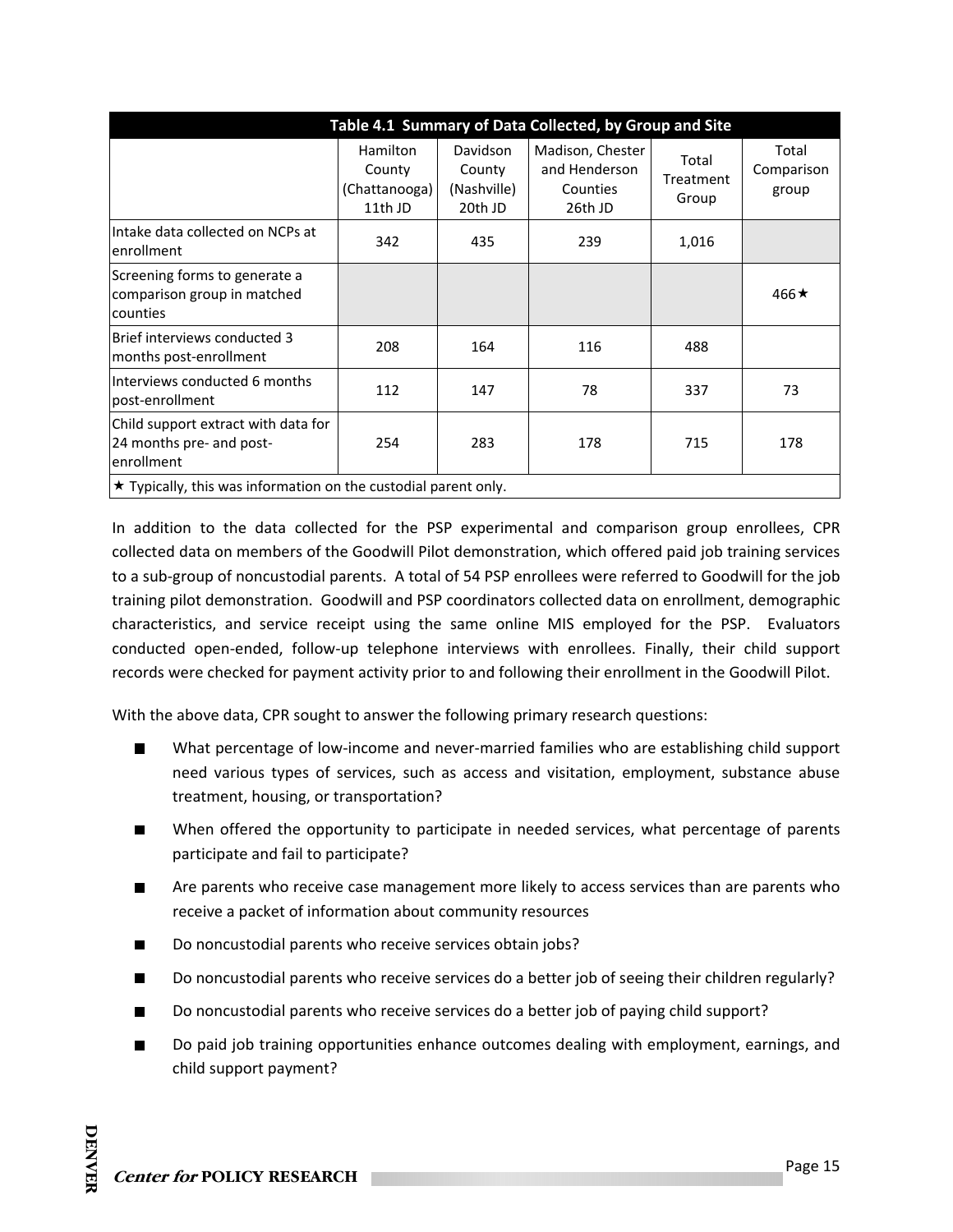## **Limitations of the Evaluation**

The evaluation of PSP had several shortcomings. As previously noted, it was impossible to generate a treatment and comparison group using random assignment techniques, and the comparison group that was ultimately produced from matched counties differed from the experimental group in basic ways. As a result, the outcome analysis focuses on behaviors of members of the experimental group before and after enrollment in PSP, with only limited reference to the comparison group.

The study also has limited information on the various types of services received by noncustodial parents enrolled in PSP. Project staff maintained careful records of the service needs of PSP participants. Project resources did not allow for the collection of service delivery information directly from the service providers. Nor was employment activity available from a reliable third-party source. Instead it was necessary to rely on participant reports. Attempts were made to contact all participants three and six months after enrollment; however, interviews ultimately could be conducted with fewer than half of all PSP enrollees.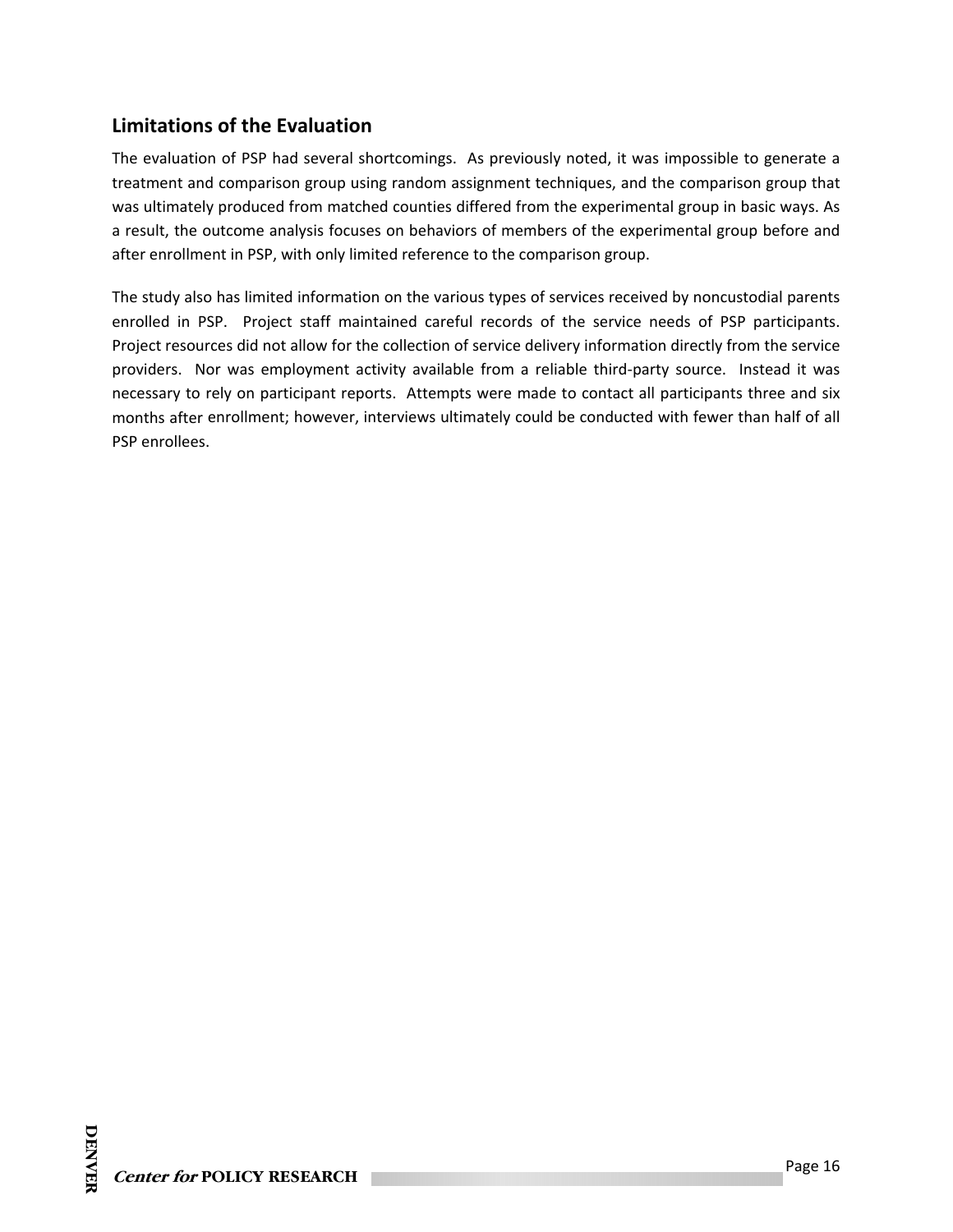## 5. Profile of the Parent Support Program Participants

#### **Demographics**

At each of the sites, the majority of the noncustodial parents enrolled in the Parent Support Program were male. Most were also African American who were approximately 30 to 35 years of age. However, all three sites served a wide range of ages. For example, at all three sites, the youngest noncustodial parents were approximately 18 years old, while the oldest were approximately 60 years of age.

| Table 5.1. Demographic Profile of PSP Participants, by Site |         |           |         |              |  |  |  |
|-------------------------------------------------------------|---------|-----------|---------|--------------|--|--|--|
|                                                             | 11th JD | 20th JD   | 26th JD | <b>Total</b> |  |  |  |
| Gender★                                                     |         |           |         |              |  |  |  |
| Male                                                        | 83%     | 82%       | 98%     | 86%          |  |  |  |
| Female                                                      | 17%     | 19%       | 3%      | 14%          |  |  |  |
| Number                                                      | (434)   | (340)     | (239)   | (1,013)      |  |  |  |
| Race of NCP $\star$                                         |         |           |         |              |  |  |  |
| African American                                            | 79%     | 86%       | 76%     | 81%          |  |  |  |
| White, non-Hispanic                                         | 19%     | 12%       | 21%     | 17%          |  |  |  |
| Hispanic                                                    | 1%      | $< 0.5\%$ | 2%      | 1%           |  |  |  |
| Other                                                       | < 0.5%  | 1%        | 1%      | 1%           |  |  |  |
| Number                                                      | (426)   | (336)     | (239)   | (1,001)      |  |  |  |
| Age                                                         |         |           | ✦       |              |  |  |  |
| Mean                                                        | 35      | 36        | 29      | 34           |  |  |  |
| Median                                                      | 34.5    | 36.0      | 29.0    | 33.0         |  |  |  |
| Range                                                       | 18-61   | 20-59     | 18-54   | 18-61        |  |  |  |
| Number                                                      | (302)   | (325)     | (235)   | (862)        |  |  |  |

 $\star$  Chi square is significant at .02.

The difference between the mean age of NCPs in the 26th Judicial District and the mean ages of the NCPs in the 11th and 20th Judicial Districts are statistically significant at <.000.

Table 5.2 shows the educational levels attained by the noncustodial parents in the PSP. Most commonly, participating NCPs had either completed high school or had attained a GED. In the 20th JD and the 11th JD, about a third had less than a high school degree or GED. Less than 10 percent at any site had completed a bachelor's degree, although 20 percent had either attended some college or completed an associate's degree.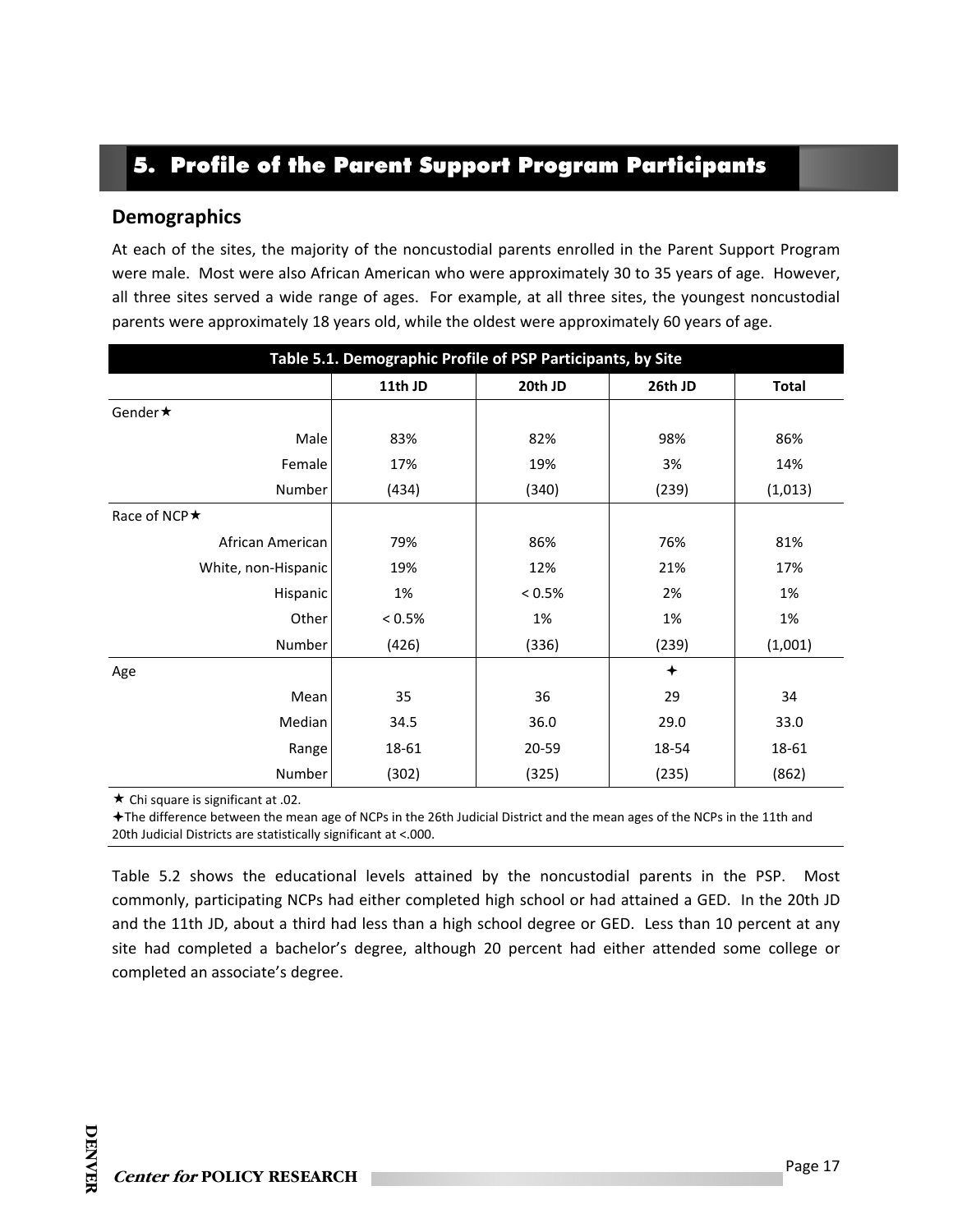| Table 5.2. PSP Participants' Highest Educational Attainment, by Site* |         |         |         |              |  |
|-----------------------------------------------------------------------|---------|---------|---------|--------------|--|
|                                                                       | 11th JD | 20th JD | 26th JD | <b>Total</b> |  |
| Bachelor's degree                                                     | 4%      | 9%      | 5%      | 6%           |  |
| Some college, no degree                                               | 14%     | 14%     | 21%     | 15%          |  |
| AA degree                                                             | 3%      | 2%      | 2%      | 2%           |  |
| GED or high school diploma                                            | 45%     | 44%     | 54%     | 47%          |  |
| No high school or GED                                                 | 34%     | 32%     | 19%     | 30%          |  |
| $\star$ Chi square is significant at .000.                            |         |         |         |              |  |

As is shown in Table 5.3, only about 10 percent of the noncustodial parents were enrolled in school at the time of intake to the PSP. Those who were enrolled tended to be in GED programs or were attending trade schools.

| Table 5.3. School Enrollment of PSP Participants, by Site |         |         |              |  |  |  |
|-----------------------------------------------------------|---------|---------|--------------|--|--|--|
| 11th $^h$ JD                                              | 20th JD | 26th JD | <b>Total</b> |  |  |  |
|                                                           |         |         |              |  |  |  |
| 10%                                                       | 13%     | 9%      | 11%          |  |  |  |
| 90%                                                       | 87%     | 91%     | 89%          |  |  |  |
| (427)                                                     | (338)   | (236)   | (1,001)      |  |  |  |
|                                                           |         |         |              |  |  |  |
| 15%                                                       | 28%     | 17%     | 21%          |  |  |  |
| 45%                                                       | 14%     | 22%     | 27%          |  |  |  |
| 8%                                                        | 12%     | 4%      | 9%           |  |  |  |
| 23%                                                       | 26%     | 13%     | 22%          |  |  |  |
| 10%                                                       | 21%     | 39%     | 21%          |  |  |  |
| 0%                                                        | 0%      | 4%      | 1%           |  |  |  |
| (40)                                                      | (43)    | (23)    | (106)        |  |  |  |
|                                                           |         |         |              |  |  |  |

Table 5.4 shows that most noncustodial parents in the 11th JD had never participated in a job training program. In the 20th JD and the 26th JD, 39 percent to 55 percent had been in a job training program. Only the 20th JD had a significant percentage of noncustodial parents who reported participating in job training that lasted a year or more. However, even in this jurisdiction the percentage was still low (21%).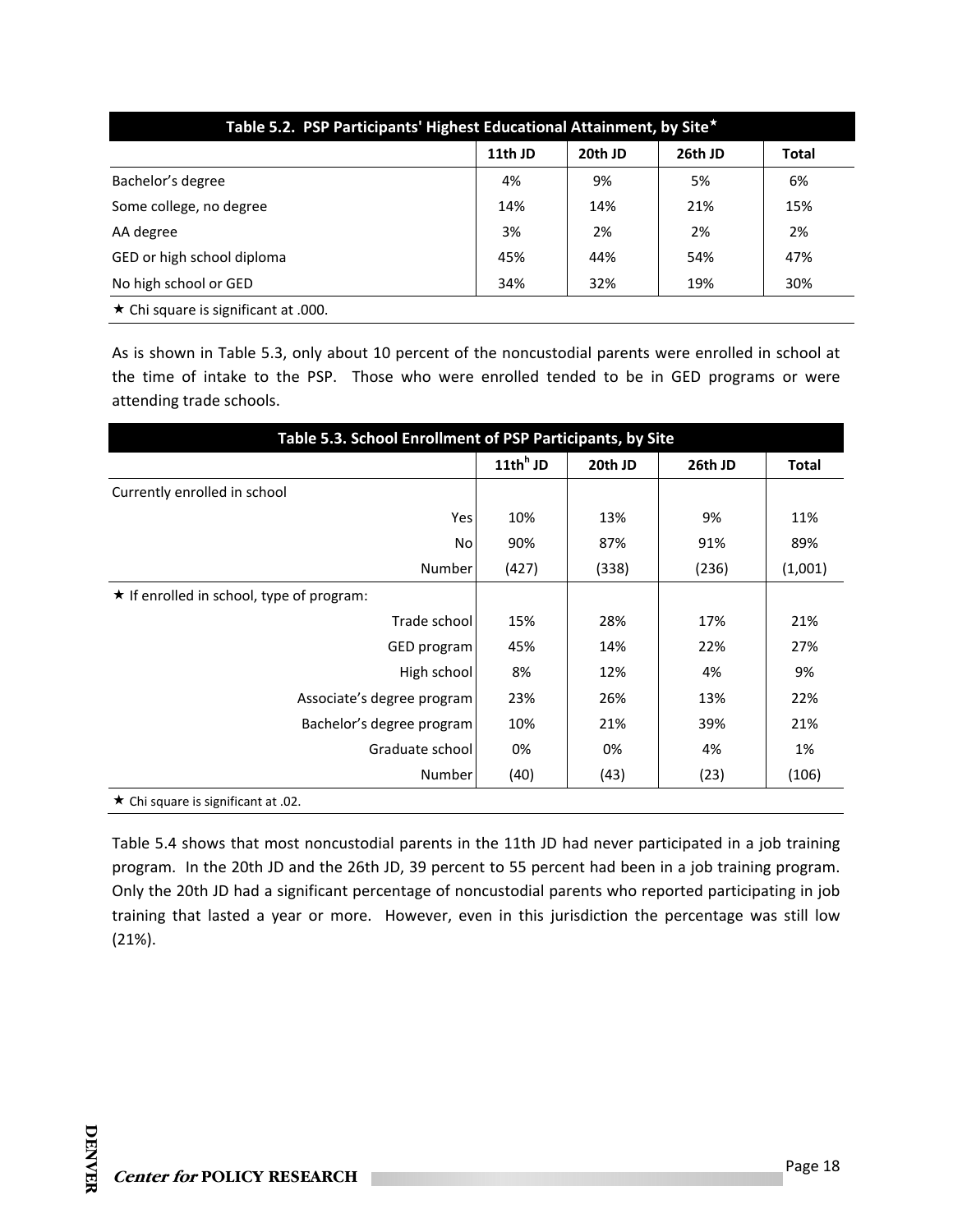| Table 5.4. Information about Past Job Training Received by PSP Participants, by Site |         |         |         |              |  |
|--------------------------------------------------------------------------------------|---------|---------|---------|--------------|--|
| $\star$ Has the NCP received the following training:                                 | 11th JD | 20th JD | 26th JD | <b>Total</b> |  |
| Attended trade school                                                                | 4%      | 16%     | 20%     | 13%          |  |
| Short-term training (up to 1 month)                                                  | 2%      | 10%     | 3%      | 5%           |  |
| Moderate-term, on-the-job training                                                   | 1%      | 9%      | 6%      | 5%           |  |
| Long-term, on-the-job training (more than 1 year)                                    | 0%      | 21%     | 10%     | 11%          |  |
| None of the above                                                                    | 93%     | 45%     | 61%     | 66%          |  |
| Number                                                                               | (309)   | (334)   | (236)   | (879)        |  |
| Participant has a vocational certificate                                             | 2%      | 24%     | 24%     | 15%          |  |
| Number                                                                               | (335)   | (336)   | (186)   | (857)        |  |
| $\star$ Chi square is significant at <.000.                                          |         |         |         |              |  |

## **Employment**

Table 5.5 shows that relatively few of the participants in the 11th and 20th judicial districts had received services at a Workforce Center. In the more rural 26th JD, participation in the Workforce Center was more common (53%). Ratings of the helpfulness of the Workforce Centers varied by site. Most of those in the 20th JD who used a Workforce Center reported it was helpful. Most of those in the 11th JD reported the Workforce Center was not helpful. The 26th JD fell in between the other two sites, with approximately half rating the Workforce Center as helpful and half saying it was not helpful.

| Table 5.5. Past Assistance From a Workforce Center Reported by PSP Participants, by Site |         |         |         |              |  |
|------------------------------------------------------------------------------------------|---------|---------|---------|--------------|--|
| ★ Has NCP received assistance from a Workforce Center                                    | 11th JD | 20th JD | 26th JD | <b>Total</b> |  |
| Yes                                                                                      | 17%     | 26%     | 53%     | 29%          |  |
| Nol                                                                                      | 81%     | 70%     | 48%     | 69%          |  |
| Don't Knowl                                                                              | 2%      | 4%      | 0%      | 2%           |  |
| Numberl                                                                                  | (403)   | (338)   | (238)   | (979)        |  |
| ★ If yes, how helpful was the Workforce Center?                                          |         |         |         |              |  |
| Not at all or not very helpfull                                                          | 62%     | 25%     | 45%     | 46%          |  |
| Somewhat or very helpful                                                                 | 38%     | 75%     | 55%     | 54%          |  |
| Numberl                                                                                  | (104)   | (80)    | (124)   | (308)        |  |
| $\star$ Chi square is significant at <.000.                                              |         |         |         |              |  |

There were significant differences across the three sites with respect to the employment status of participants at entry to the Parent Support Program. Participants in the 26th JD, composed of rural counties, reported the highest levels of full-time employment, with about a third employed full time. The more urban centers of Nashville and Chattanooga reported participant unemployment rates of 92 and 82 percent, respectively.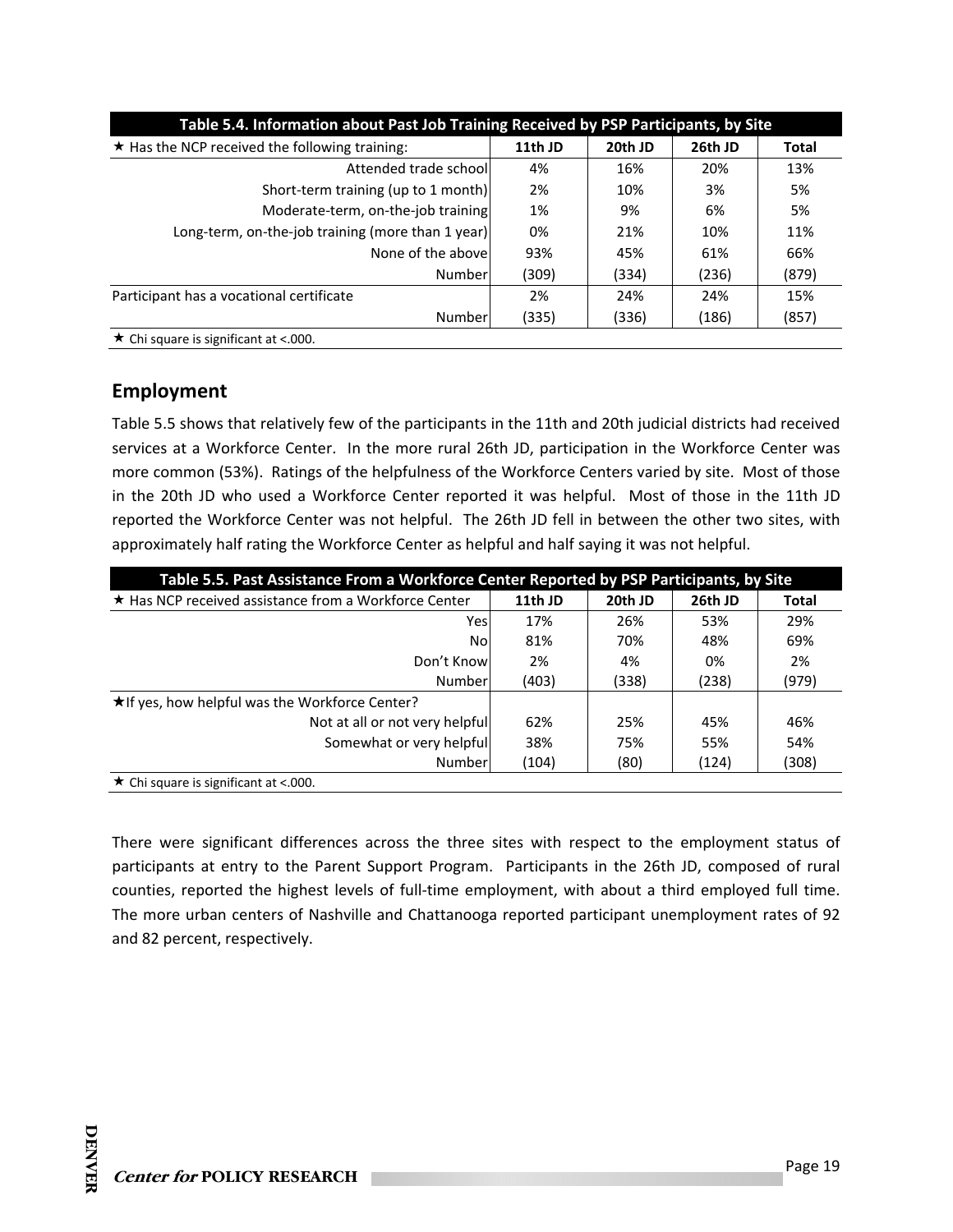| Table 5.6. Employment Status of PSP Participants at Program Enrollment, by Site $\star$ |         |         |         |         |  |  |
|-----------------------------------------------------------------------------------------|---------|---------|---------|---------|--|--|
|                                                                                         | 11th JD | 20th JD | 26th JD | Total   |  |  |
| Employment status at intake:                                                            |         |         |         |         |  |  |
| Employed full time                                                                      | 2%      | 7%      | 34%     | 11%     |  |  |
| Employed part time                                                                      | 2%      | 9%      | 11%     | 6%      |  |  |
| Seasonal/temporary employment                                                           | 4%      | 2%      | 2%      | 3%      |  |  |
| Unemployed                                                                              | 92%     | 82%     | 54%     | 80%     |  |  |
| Number                                                                                  | (424)   | (339)   | (238)   | (1,001) |  |  |
| $\star$ Chi square is significant between sites at .000.                                |         |         |         |         |  |  |

Among those who were unemployed at intake to the Parent Support Program, most had been unemployed for one year (26th JD) to two years (20th JD). Relatively few participants were still receiving unemployment benefits at intake.

| Table 5.7. Information on Unemployed PSP Participants, by Site |                      |               |               |              |  |  |
|----------------------------------------------------------------|----------------------|---------------|---------------|--------------|--|--|
|                                                                | 11th JD              | 20th JD       | 26th JD       | <b>Total</b> |  |  |
| Length of unemployment:                                        |                      | ★             |               |              |  |  |
| Mean                                                           | 16 months            | 22 months     | 12 months     | 17 months    |  |  |
| Medianl                                                        | 8.5 months           | 12 months     | 7 months      | 11 months    |  |  |
| Number                                                         | (334)                | (229)         | (126)         | (689)        |  |  |
| Currently receiving unemployment benefits                      | 6%                   | 7%            | 11%           | 7%           |  |  |
| Number                                                         | (295)                | (257)         | (124)         | (676)        |  |  |
| Length of weeks receiving unemployment benefits                |                      |               |               |              |  |  |
| Meanl                                                          | 21 weeks             | 19 weeks      | 13 weeks      | 18 weeks     |  |  |
| Medianl                                                        | 5 weeks              | 13 weeks      | 8 weeks       | 9.5 weeks    |  |  |
|                                                                | Range 1 to 124 weeks | 6 to 52 weeks | 1 to 52 weeks | 1 to 124     |  |  |
|                                                                |                      |               |               | weeks        |  |  |
| Number                                                         | (12)                 | (9)           | (13)          | (34)         |  |  |

 The difference between the mean number of months the NCPs in the 20th Judicial District had been unemployed and the mean number of months the NCPs in the 11th and 26th Judicial Districts had been unemployed are statistically significant at  $< .003.$ 

When asked about their current or most recent job, most respondents reported earning approximately \$9.50 per hour and the average number of hours worked per week tended to be 35 to 40. Most participants were employed in jobs that offered no benefits. For example, health benefits were provided in 10 percent of the jobs or less and retirement benefits were provided in less than 2 percent of the cases.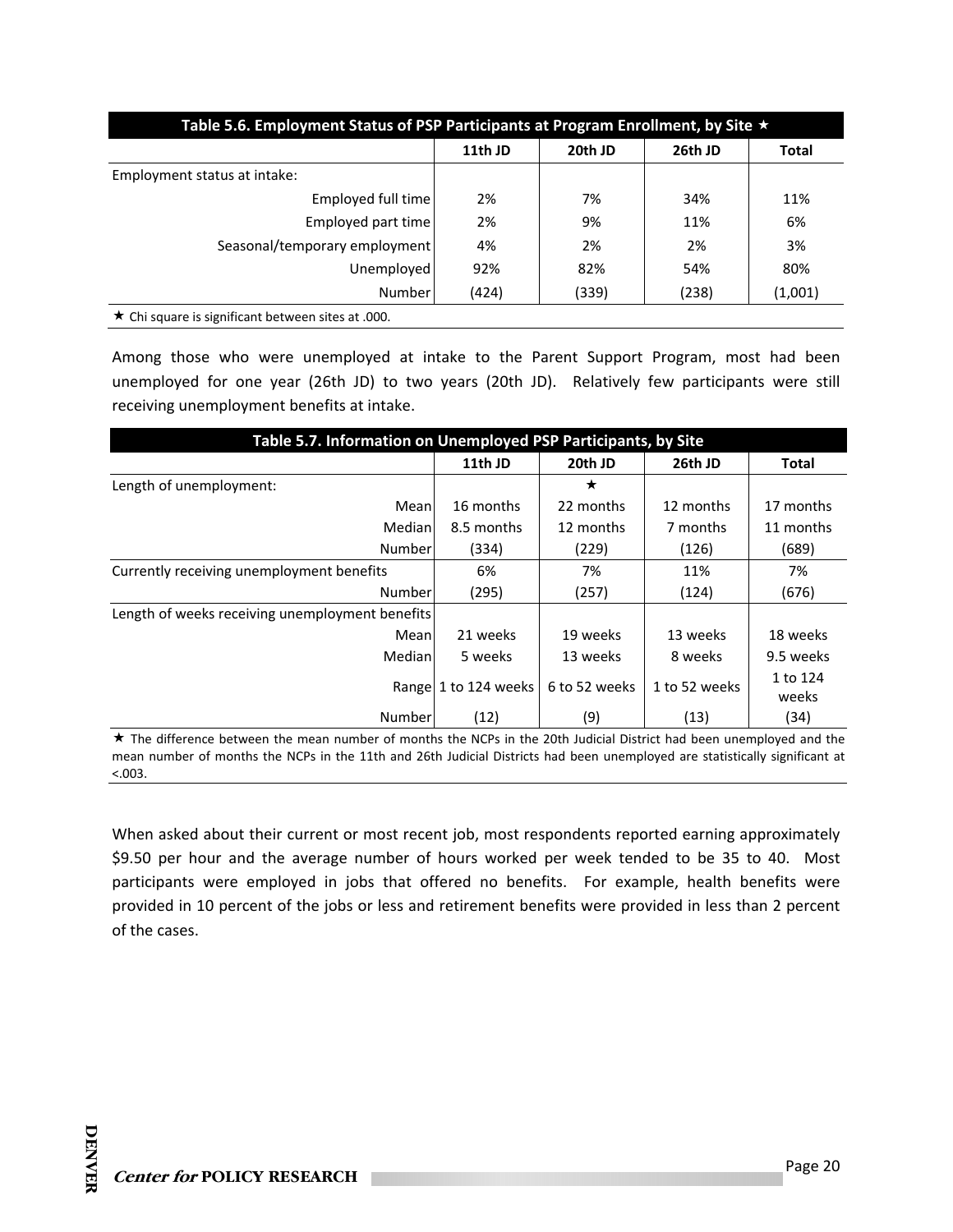| Table 5.8. Information about Current or Most Recent Job Held by PSP Participants, by Site * |                |                |                |                |
|---------------------------------------------------------------------------------------------|----------------|----------------|----------------|----------------|
|                                                                                             | 11th JD        | 20th JD        | 26th JD        | <b>Total</b>   |
| Hourly wage                                                                                 |                |                |                |                |
| Mean                                                                                        | \$9.37         | \$9.40         | \$9.54         | \$9.45         |
| Median                                                                                      | \$8.00         | \$9.00         | \$8.50         | \$8.50         |
| Range                                                                                       | \$2.13-\$40.00 | \$2.13-\$33.00 | \$2.15-\$28.00 | \$2.13-\$40.00 |
| Number                                                                                      | (178)          | (272)          | (235)          | (685)          |
| Number of hours worked per<br>week                                                          |                |                |                |                |
| Mean                                                                                        | 35             | 34             | 35             | 35             |
| Median                                                                                      | 40             | 40             | 40             | 40             |
| Range                                                                                       | $8 - 40$       | $6 - 70$       | $7 - 60$       | $6 - 70$       |
| Number                                                                                      | (169)          | (257)          | (234)          | (660)          |
| ★ Types of benefits offered:                                                                |                |                |                |                |
| Health insurance only                                                                       | 3%             | 8%             | 10%            | 6%             |
| Retirement benefits only                                                                    | < 0.5%         | 2%             | < 0.5%         | 1%             |
| Both health and retirement<br>benefits                                                      | 7%             | 16%            | 27%            | 15%            |
| None                                                                                        | 89%            | 74%            | 62%            | 78%            |
| Number                                                                                      | (375)          | (289)          | (234)          | (898)          |
| $\star$ Chi square is significant at .000.                                                  |                |                |                |                |

Given the patterns described above, it is not surprising that 56 to 85 percent of the respondents described their current financial situation as "poor." Table 5.9 shows annual earnings by site. This data was not available in the 20th JD. In the 11th JD, 60 percent of participants reported no earnings in the previous year, and in the 26th JD, most participants reported earning between \$10,000 and \$20,000 annually. Relatively few of the NCPs in any JD reported receiving any public benefits. The exception to this pattern was food stamps, which about half of the NCPs in each JD reported receiving at enrollment.

| Table 5.9. Financial Situation at Intake for PSP Participants, by Site $\star$ |         |         |         |              |  |
|--------------------------------------------------------------------------------|---------|---------|---------|--------------|--|
|                                                                                | 11th JD | 20th JD | 26th JD | <b>Total</b> |  |
| $\star$ Financial situation is                                                 |         |         |         |              |  |
| Good                                                                           | 1%      | 4%      | 7%      | 3%           |  |
| Fair                                                                           | 23%     | 12%     | 37%     | 23%          |  |
| Poor                                                                           | 76%     | 85%     | 56%     | 74%          |  |
| Number                                                                         | (406)   | (339)   | (237)   | (982)        |  |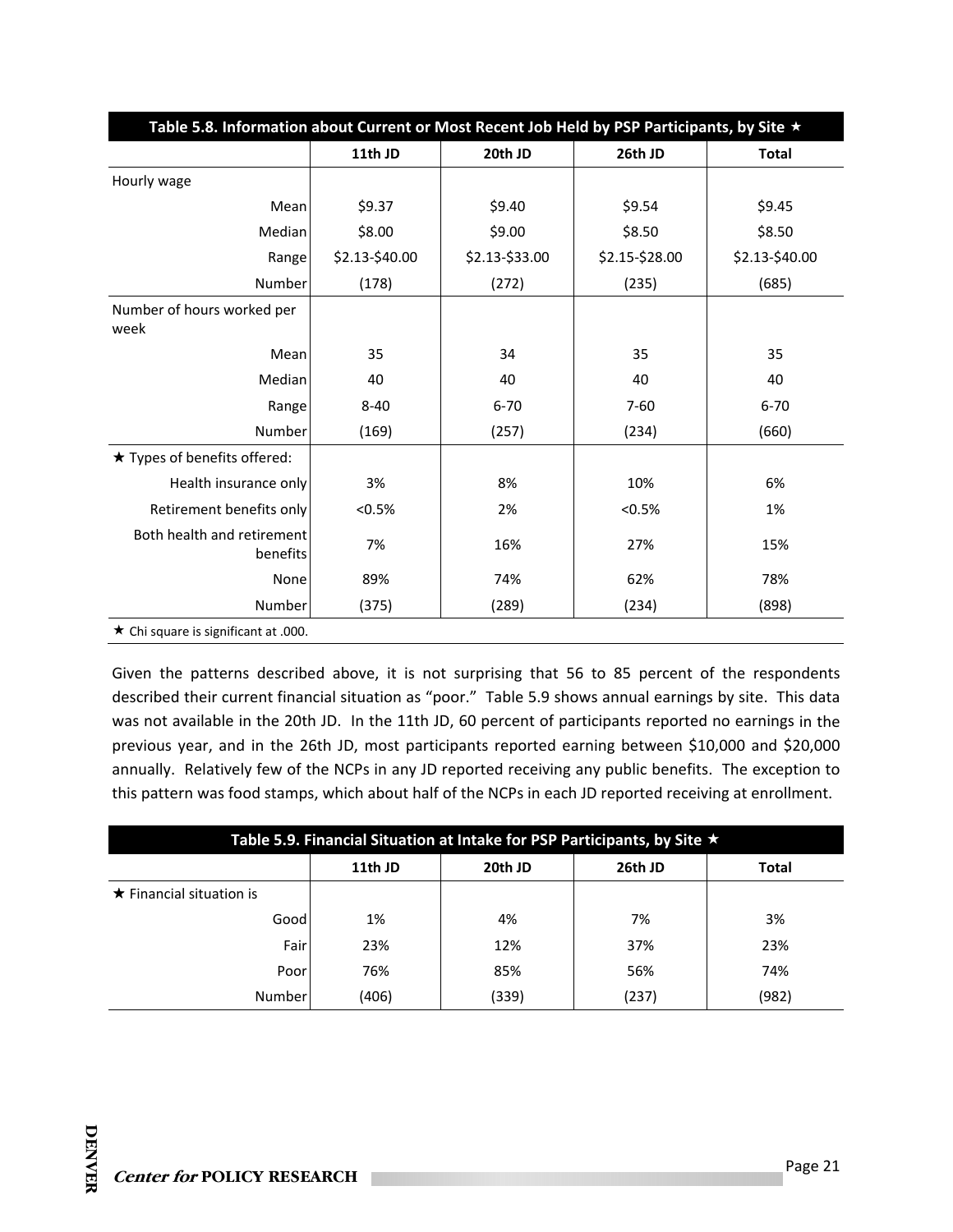| Table 5.9. Financial Situation at Intake for PSP Participants, by Site ★ |         |               |         |              |  |
|--------------------------------------------------------------------------|---------|---------------|---------|--------------|--|
|                                                                          | 11th JD | 20th JD       | 26th JD | <b>Total</b> |  |
| *Annual earnings                                                         |         |               |         |              |  |
|                                                                          |         |               |         |              |  |
| \$0                                                                      | 60%     | Not available | 5%      | 45%          |  |
| \$10,000 or less                                                         | 26%     |               | 35%     | 29%          |  |
| \$10,001 - \$20,000                                                      | 8%      |               | 34%     | 15%          |  |
| \$20,001 - \$30,000                                                      | 5%      |               | 17%     | 8%           |  |
| \$30,001 - \$40,000                                                      | 2%      |               | 5%      | 3%           |  |
| \$40,001 - \$50,000                                                      | 1%      |               | 1%      | 1%           |  |
| \$50,000 or more                                                         | 0%      |               | 1%      | 1%           |  |
| Number                                                                   | (198)   |               | (76)    | (274)        |  |
| ★Percentage who own a car                                                | 42%     | 33%           | 56%     | 42%          |  |
|                                                                          | (399)   | (336)         | (235)   | (970)        |  |
| Percentage receiving                                                     |         |               |         |              |  |
| Food stamps                                                              | 49%     | 54%           | 52%     | 52%          |  |
| ★Unemployment benefits                                                   | 3%      | 6%            | 9%      | 5%           |  |
| $\star$ TennCare                                                         | 3%      | 9%            | 19%     | 7%           |  |
| <b>Families First</b>                                                    | 1%      | 4%            | 4%      | 3%           |  |
| *Disability benefits (SSI, SSDI)                                         | 1%      | 7%            | 5%      | 4%           |  |
| ★Veteran's benefits                                                      | 1%      | 4%            | 0%      | 2%           |  |
| ★ Chi square is significant at .05.                                      |         |               |         |              |  |

The intake interview asked noncustodial parents if they had received any financial planning or money management services prior to enrolling in PSP. The vast majority in each site reported they had never received such services.

|                                                                             | 11th JD | 20th JD | 26th JD | Total |
|-----------------------------------------------------------------------------|---------|---------|---------|-------|
| $\star$ Had received financial<br>planning or money<br>management at intake | 1%      | 4%      | 0%      | 2%    |
| Number                                                                      | (398)   | (317)   | (83)    | (798) |

Responses to questions about the current economic well-being of PSP participants at enrollment revealed a number of differences across the sites. Over half of the respondents in the 20th JD (Nashville) reported having more debt than they would ever be able to pay off, and over 70 percent said they sometimes ran out of money for food prior to the end of the month. The 11th JD (Chattanooga) also had substantial proportions of noncustodial parents reporting more debt than they could handle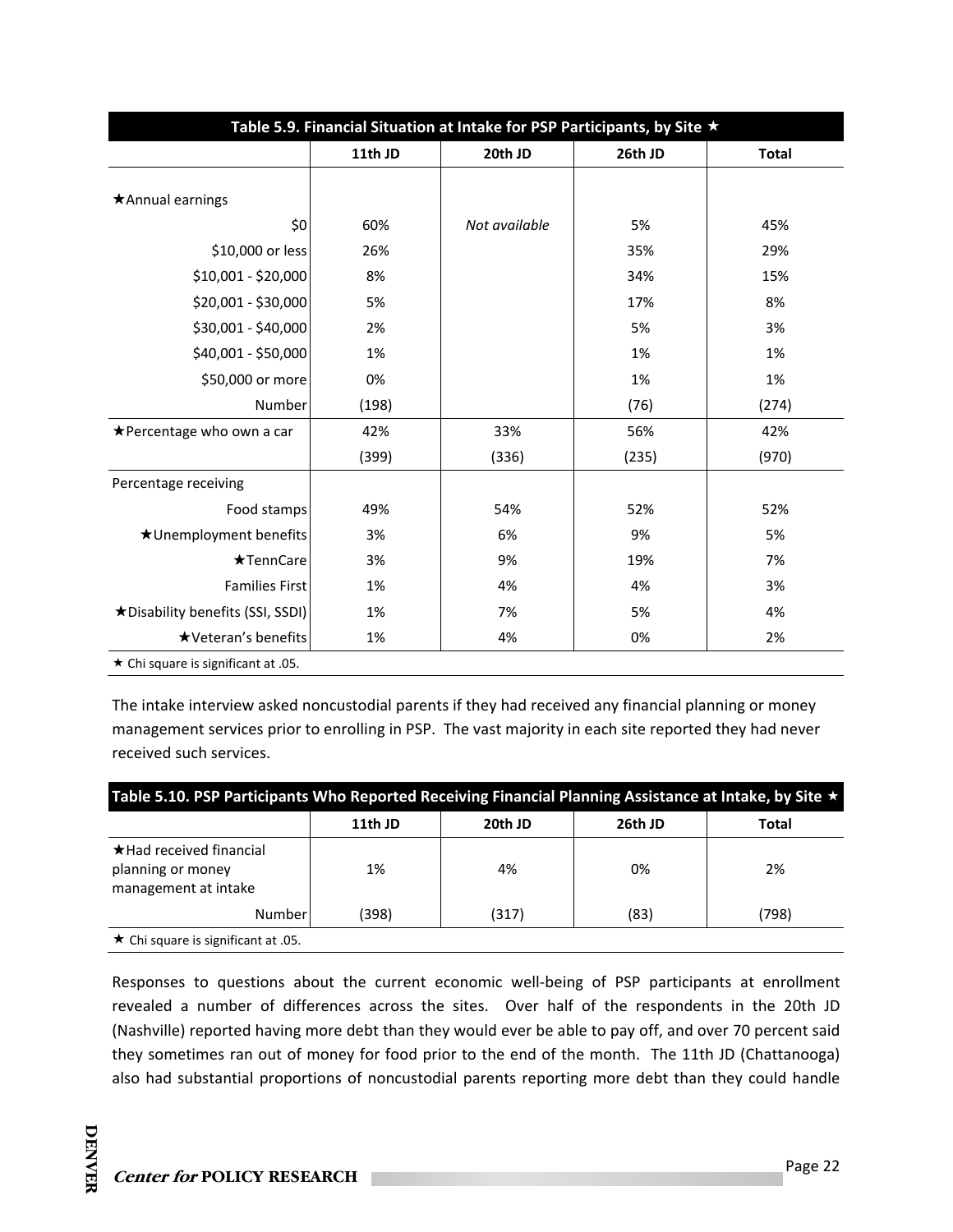and running out of food. Participants in the rural counties in the 26th JD were most likely to report being able to keep up with all their financial obligations (45%). As previously noted, NCPs in the 26th JD were most apt to report being employed either on a full-time (34%) or part-time (11%) basis.

| Table 5.11. Financial Hardship at Intake for PSP Participants, by Site * |         |         |         |       |  |
|--------------------------------------------------------------------------|---------|---------|---------|-------|--|
|                                                                          | 11th JD | 20th JD | 26th JD | Total |  |
| Percentage reporting                                                     |         |         |         |       |  |
| ★ I have more debt than I will ever be able to pay off                   | 26%     | 57%     | 8%      | 33%   |  |
| $\star$ I have medical coverage for myself                               | 5%      | 16%     | 36%     | 17%   |  |
| ★ Sometimes I run out of money for food before the<br>end of the month   | 20%     | 71%     | 32%     | 41%   |  |
| $\star$ I can afford to make my child support obligations                | 2%      | 9%      | 39%     | 14%   |  |
| ★ I am keeping up on all my financial obligations                        | 2%      | 13%     | 46%     | 16%   |  |
| $\star$ I have a bank account                                            | 6%      | 15%     | 40%     | 17%   |  |
| ★ Most months I am able to save a little money                           | 1%      | 12%     | 17%     | 9%    |  |
| $\star$ Chi square is significant at .000.                               |         |         |         |       |  |

When asked about their prior employment, most NCPs at all of the sites reported having held one or two jobs in the last five years. The longest time with one employer ranged from an average of 45 months in the 26th JD to 55 months in the 20th JD. In other words, PSP participants were overwhelmingly likely to have prior work experience and to report substantial tenure at a single job.

| Table 5.12. Information about PSP Participants' Employment History at Intake, by Site $\star$ |          |           |            |              |
|-----------------------------------------------------------------------------------------------|----------|-----------|------------|--------------|
|                                                                                               | 11th JD  | 20th JD   | 26th JD    | <b>Total</b> |
| $\star$ Number of jobs held in the past five years                                            |          |           |            |              |
| None                                                                                          | 2%       | 4%        | 2%         | 3%           |
| One or twol                                                                                   | 58%      | 59%       | 51%        | 56%          |
| Three or four                                                                                 | 30%      | 31%       | 36%        | 32%          |
| Five or six                                                                                   | 9%       | 3%        | 8%         | 7%           |
| More than sixl                                                                                | 2%       | 3%        | 3%         | 2%           |
| Number                                                                                        | (405)    | (321)     | (236)      | (962)        |
| Most months employed at same job/same employer                                                |          |           |            |              |
| Mean                                                                                          | 47       | 55        | 45         | 49           |
| Median                                                                                        | 48       | 48        | 36         | 36           |
| Range                                                                                         | $<1-252$ | $<$ 1-300 | $<1 - 240$ | $<$ 1-300    |
| Number                                                                                        | (371)    | (264)     | (225)      | (860)        |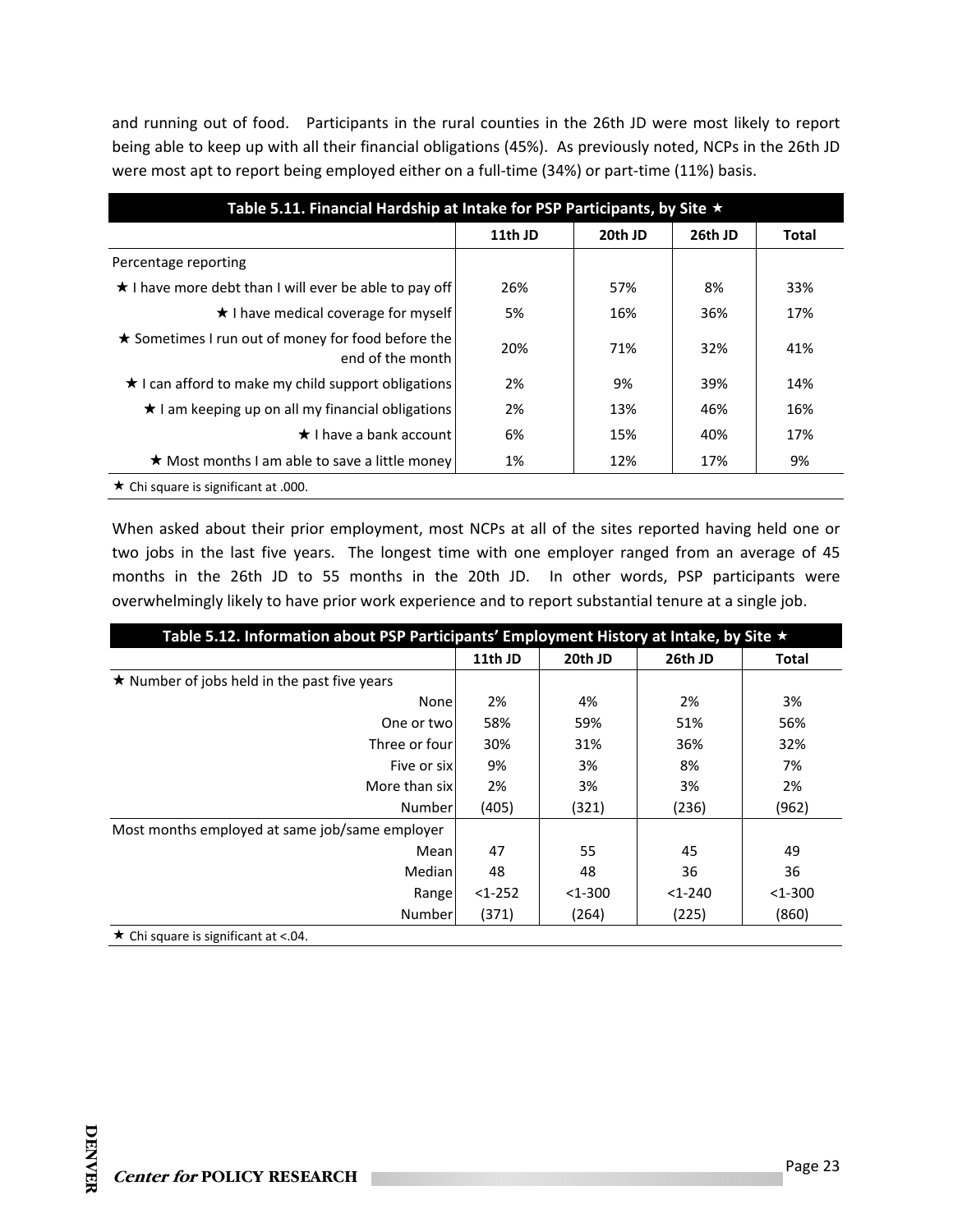Table 5.13 shows the percentage of NCPs who were interested in receiving various types of services when they enrolled in the Parent Support Program. The top five services of interest all dealt with jobs:

- Help finding a job with benefits;
- Help finding any type of job;
- Help finding a job with better pay;
- Help finding a job with more hours; and
- Help with job search and applying online.

Participants in the rural jurisdictions in the 26th JD were least apt to mention needing help with any of these services. For example, when asked if they wanted help accessing job skills training, only 17 percent of those in the 26th JD responded affirmatively, compared to 96 percent in the 11th JD and 69 percent in the 20th JD.

| Table 5.13. Types of Employment Help PSP Participants Want, by Site |                      |                      |                      |                           |  |  |  |
|---------------------------------------------------------------------|----------------------|----------------------|----------------------|---------------------------|--|--|--|
| Percentage of respondents wanting help with<br>the following:       | 11th JD<br>$(n=415)$ | 20th JD<br>$(n=333)$ | 26th JD<br>$(n=203)$ | <b>Total</b><br>$(n=951)$ |  |  |  |
| $\star$ Help finding a job with benefits                            | 98%                  | 98%                  | 67%                  | 90%                       |  |  |  |
| ★Help finding any job                                               | 99%                  | 92%                  | 62%                  | 88%                       |  |  |  |
| $\star$ Help finding a job that pays more                           | 98%                  | 97%                  | 61%                  | 88%                       |  |  |  |
| $\star$ Help finding a job with more hours                          | 98%                  | 90%                  | 44%                  | 83%                       |  |  |  |
| *Help with job search and applying online                           | 98%                  | 79%                  | 63%                  | 82%                       |  |  |  |
| $\star$ On the job training                                         | 95%                  | 85%                  | 19%                  | 73%                       |  |  |  |
| ★Job readiness classes (résumés,<br>interviewing, etc.)             | 97%                  | 69%                  | 34%                  | 72%                       |  |  |  |
| <b>★Job skills classes</b>                                          | 96%                  | 69%                  | 17%                  | 68%                       |  |  |  |
| ★ Getting a vocational certificate or attending<br>trade school     | 95%                  | 65%                  | 13%                  | 65%                       |  |  |  |
| ★ Going back to school for a degree                                 | 95%                  | 57%                  | 20%                  | 63%                       |  |  |  |
| $\star$ Chi square is significant at .000.                          |                      |                      |                      |                           |  |  |  |

## **Children and Custodial Parents**

Table 5.14 shows that most project participants had never been married to the custodial parent, although significant percentages of participants in the 20th and 26th JDs had lived together. The majority of noncustodial parents in each site reported having only a single child with the custodial parent; between 12 and 46 percent had more than a single child together.

The sites varied considerably with respect to the degree to which the noncustodial parent reported getting along well with the custodial parent. For example, in the 11th JD, 65 percent of project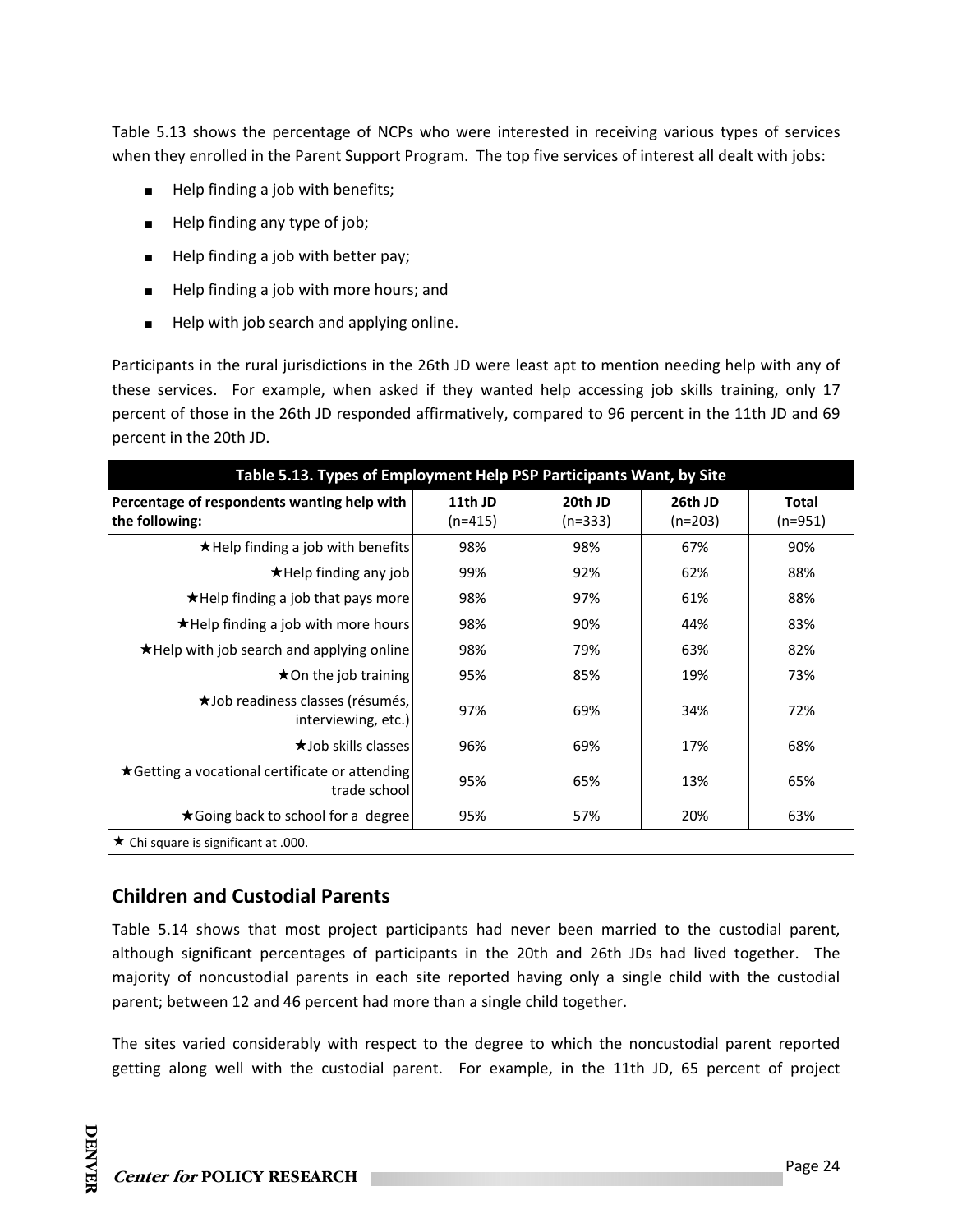participants described the relationship with the other parent as "cooperative" or "fairly cooperative." This was true for 44 percent of those in the 20th JD. In the 26th JD, participants rated cooperation between the parents at the lowest level. Over 40 percent described the relationship as angry and hostile. This was true for only 11 percent and 19 percent of those in the 11th and 20th JDs, respectively. As a result, as Table 5.14 shows, parents in this setting were significantly more interested in getting help with parenting.

| Table 5.14. Marital Situation at Intake for PSP Participants, by Site $\star$ |         |         |         |              |
|-------------------------------------------------------------------------------|---------|---------|---------|--------------|
|                                                                               | 11th JD | 20th JD | 26th JD | <b>Total</b> |
| ★ Were you ever married to the custodial parent?                              |         |         |         |              |
| Never married and never lived together                                        | 57%     | 40%     | 40%     | 47%          |
| Never married, lived together                                                 | 16%     | 48%     | 55%     | 37%          |
| Yes, we were married                                                          | 27%     | 12%     | 6%      | 17%          |
| $\star$ Number of children with the custodial parent                          |         |         |         |              |
| One                                                                           | 50%     | 66%     | 88%     | 65%          |
| Two                                                                           | 25%     | 22%     | 11%     | 21%          |
| Three to five                                                                 | 21%     | 11%     | 1%      | 13%          |
| More than five                                                                | 4%      | 1%      | 0%      | 1%           |
| $\star$ Nature of your relationship with the other parent                     |         |         |         |              |
| Angry and hostile                                                             | 11%     | 19%     | 43%     | 22%          |
| Fairly cooperative                                                            | 21%     | 34%     | 37%     | 29%          |
| Cooperative                                                                   | 51%     | 23%     | 12%     | 32%          |
| No relationship, no contact                                                   | 14%     | 21%     | 7%      | 15%          |
|                                                                               | (387)   | (331)   | (235)   | (953)        |
| de Alternative to des Charles of AF                                           |         |         |         |              |

 $\star$  Chi square is significant at .05.

Table 5.15 summarizes levels of contact with children reported by participants at entry to the Parent Support Program. The percentage reporting contact with the child at least once a week ranged from 54 percent in the 11th JD, to 44 percent in the 20th JD, to 32 percent in the 26th JD. The percentage reporting they never see their children was low at each of the sites: 20 percent at the 11th JD and 13 and 14 percent, respectively, in the 20th and 26th judicial districts. Very few participants reported that there was a restraining order or court order restricting contact with children.

Noncustodial parents were presented with a number of reasons why parent‐child contact sometimes occurs less frequently than the parent would like and asked if any of these were barriers to more contact in his or her case. The percentage of NCPs citing barriers to contact with children varied significantly by site, from a low of 11 percent in the 11th JD to a high of 80 percent in the 26th JD. Among those who cited barriers to greater contact with their children, the single most common reason was resistance to contact by the custodial parent. This was followed by noncustodial parents reporting problems in their own lives that they wanted to address before beginning to see their children.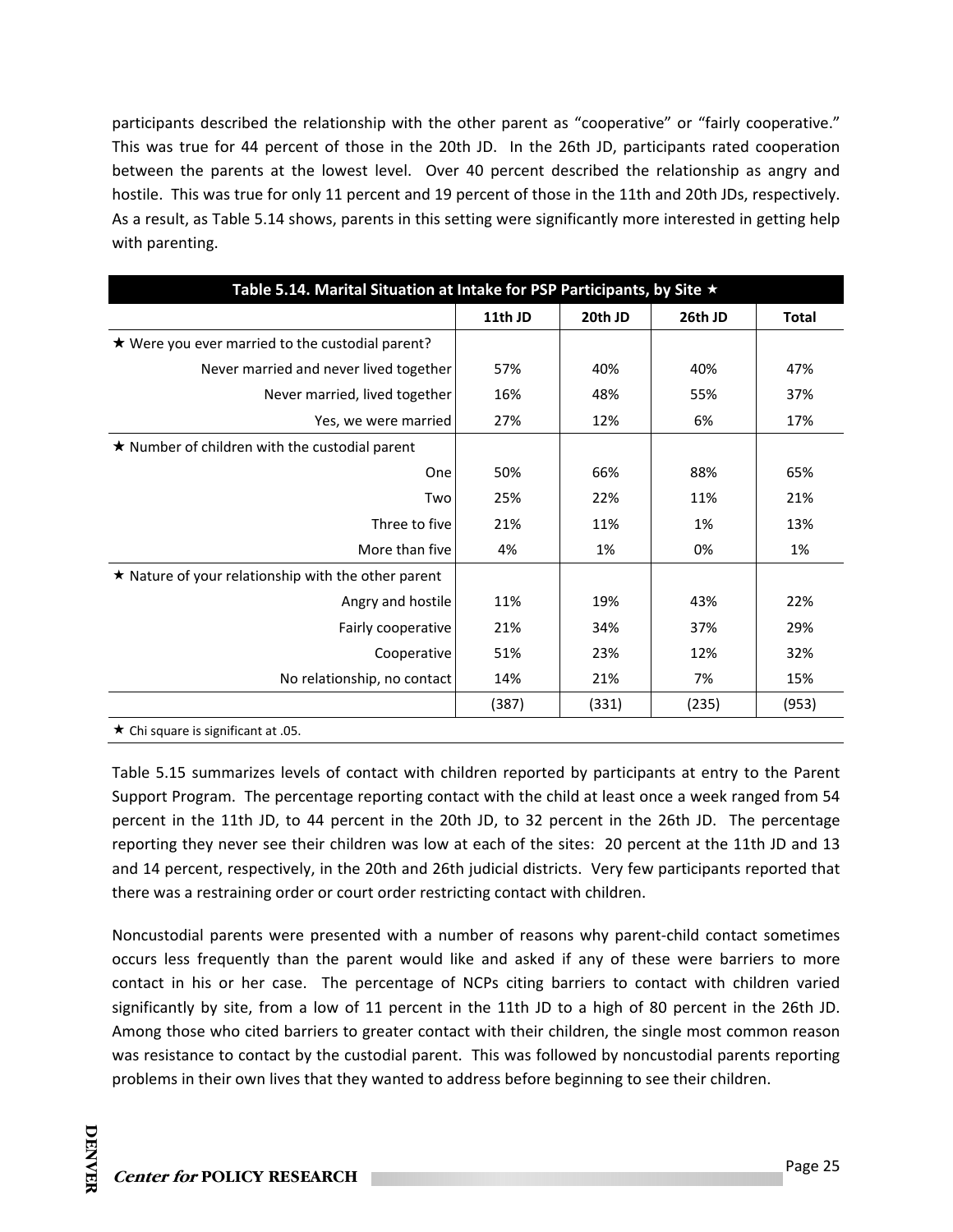| Table 5.15. Contact with Children at Intake for PSP Participants, by Site $\star$                                                     |         |         |         |              |  |
|---------------------------------------------------------------------------------------------------------------------------------------|---------|---------|---------|--------------|--|
|                                                                                                                                       | 11th JD | 20th JD | 26th JD | <b>Total</b> |  |
| Percentage reporting a restraining order against the<br><b>NCP</b>                                                                    | 1%      | 2%      | 2%      | 2%           |  |
| Percentage reporting court has ordered no visits or<br>supervised visits                                                              | 2%      | 4%      | 1%      | 3%           |  |
| Percentage with an ongoing child protection case                                                                                      | 2%      | 3%      | 2%      | 2%           |  |
| *About how often do you see the children at intake                                                                                    |         |         |         |              |  |
| More than once a week                                                                                                                 | 41%     | 22%     | 12%     | 16%          |  |
| About once a week                                                                                                                     | 13%     | 22%     | 20%     | 18%          |  |
| About once or twice a month                                                                                                           | 6%      | 22%     | 26%     | 17%          |  |
| About every other month                                                                                                               | 3%      | 5%      | 12%     | 6%           |  |
| About once or twice a year                                                                                                            | 3%      | 9%      | 10%     | 7%           |  |
| Never                                                                                                                                 | 20%     | 14%     | 13%     | 16%          |  |
| Other                                                                                                                                 | 14%     | 5%      | 7%      | 9%           |  |
| Percentage mentioning any barriers to visitation                                                                                      | 11%     | 56%     | 80%     | 46%          |  |
|                                                                                                                                       | (319)   | (329)   | (233)   | (881)        |  |
| Of those mentioning some barriers, percentage citing<br>these as reasons for not seeing their children as often<br>as they would like |         |         |         |              |  |
| ★ Custodial parent did not want visits                                                                                                | 92%     | 65%     | 88%     | 78%          |  |
| Problems in life (like drugs, jail) prevented<br>involvement                                                                          | 50%     | 33%     | 28%     | 31%          |  |
| Live too far away                                                                                                                     | 31%     | 17%     | 12%     | 15%          |  |
| ★ Have another family and children and this takes up<br>NCP's time                                                                    | 22%     | 17%     | 3%      | 11%          |  |
|                                                                                                                                       | (35)    | (185)   | (190)   | (410)        |  |
| * Does NCP have a visitation plan?                                                                                                    |         |         |         |              |  |
| No                                                                                                                                    | 76%     | 54%     | 64%     | 65%          |  |
| Not sure                                                                                                                              | 3%      | 6%      | 2%      | 4%           |  |
| Yes, verbal plan                                                                                                                      | 7%      | 13%     | 22%     | 13%          |  |
| Yes, written plan                                                                                                                     | 14%     | 27%     | 12%     | 18%          |  |
|                                                                                                                                       | (369)   | (328)   | (230)   | (927)        |  |
| $\star$ Chi square is significant at .000.                                                                                            |         |         |         |              |  |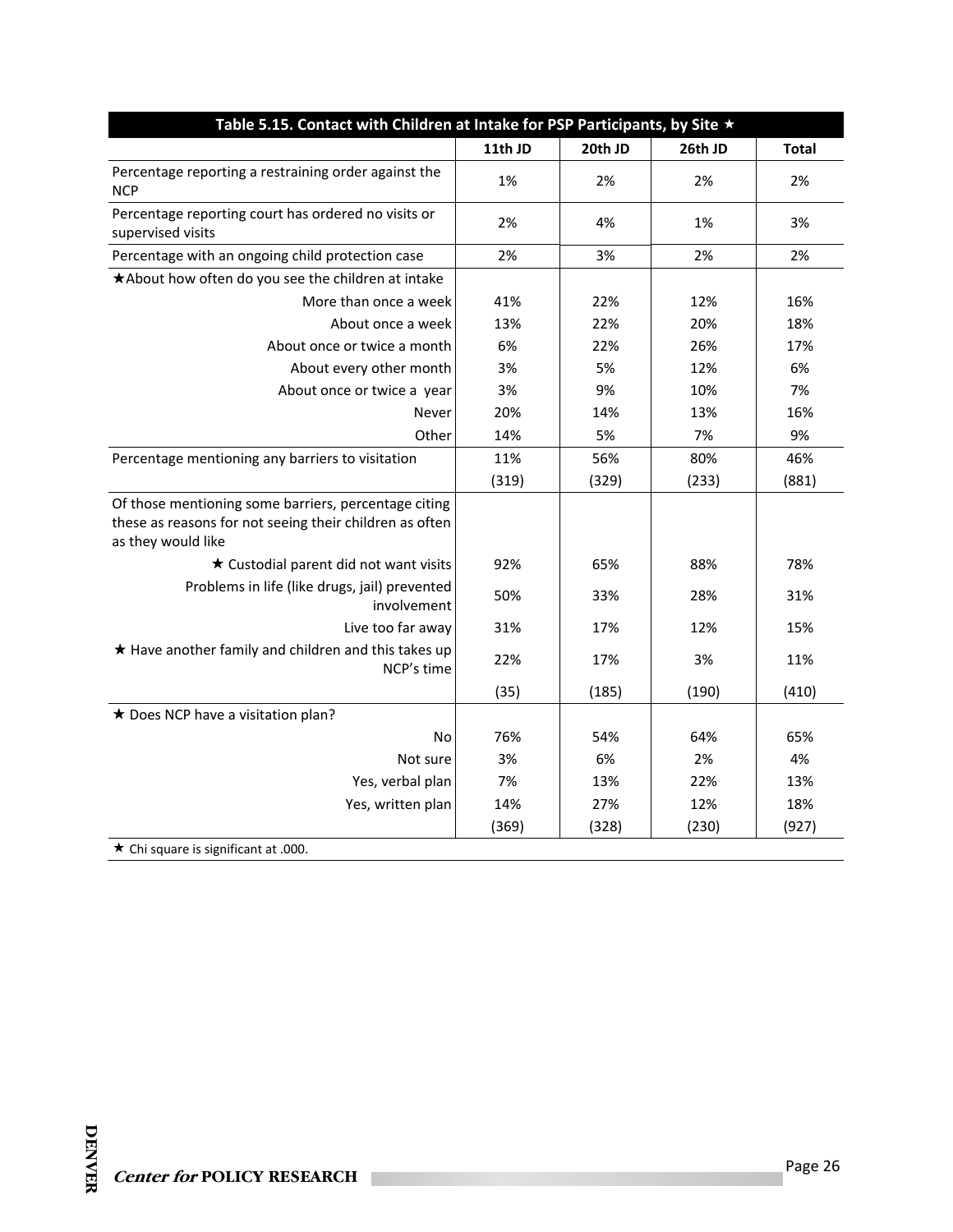As shown in Table 5.15, most noncustodial parents did not have a written visitation plan when they enrolled in the Parent Support Program. In fact, averaging across the three sites, 65 percent said there was no plan, 4 percent were uncertain whether there was a plan, 13 percent said there was a verbal agreement, and 18 percent had a written plan.

Noncustodial parents without written visitation plans were asked if they were interested in getting help developing one. As shown in Table 5.16, overall, about a third of those without plans said they would like to develop one. This ranged from a low of 4 percent expressing such an interest in the 11th JD to a high of 58 percent in the 26th JD.

| Table 5.16. Interest in Visitation Help for PSP Participants at Intake, by Site |         |         |         |              |
|---------------------------------------------------------------------------------|---------|---------|---------|--------------|
|                                                                                 | 11th JD | 20th JD | 26th JD | <b>Total</b> |
| Percentage interested in                                                        |         |         |         |              |
| ★Help working out a visitation plan                                             | 4%      | 31%     | 58%     | 31%          |
|                                                                                 | (86)    | (150)   | (87)    | (323)        |
| $\star$ Chi square is significant at .000.                                      |         |         |         |              |

Noncustodial parents were asked about their interest in a variety of other services related to parent‐ child contact, such as help modifying an order, getting the other parent to follow the plan, co-parenting, and ensuring their children's safety in the custodial parent's care. The results, summarized in Table 5.17, show that few noncustodial parents in the 11th JD had interest in any of these services. Interest was somewhat greater in the 20th and 26th. In the 20th JD, about a third of the parents were interested in each of the services mentioned. In the 26th JD, the most commonly selected item was help with co-parenting, which was of interest to 72 percent of NCPs.

| Table 5.17. Interest in Help with Access for PSP Participants at Intake, by Site |         |         |         |       |  |
|----------------------------------------------------------------------------------|---------|---------|---------|-------|--|
|                                                                                  | 11th JD | 20th JD | 26th JD | Total |  |
| Percent interested in                                                            |         |         |         |       |  |
| ★Help modifying an existing plan                                                 | 3%      | 36%     | 19%     | 19%   |  |
| *Help getting the other parent to follow the plan                                | 2%      | 33%     | 32%     | 20%   |  |
| ★Help to do a better job of co-parenting                                         | 2%      | 33%     | 72%     | 30%   |  |
| ★ Ensuring that the children are safe with the other parent                      | 3%      | 33%     | 23%     | 19%   |  |
|                                                                                  | (86)    | (150)   | (87)    | (323) |  |
| $\star$ Chi square is significant at .000.                                       |         |         |         |       |  |

## **Other Problems for Noncustodial Parents**

At program intake, NCPs were also asked about a number of other issues that might be causing them problems. The top five items, when averaged across the three sites, were: a limited work history, a lack of job skills, prior incarceration, and the lack of a car, or reliable transportation. The least commonly mentioned items had to do with limited English, domestic violence, lack of child or elder care, or issues with the children. There were some differences by site. Specifically, program participants in the 20th JD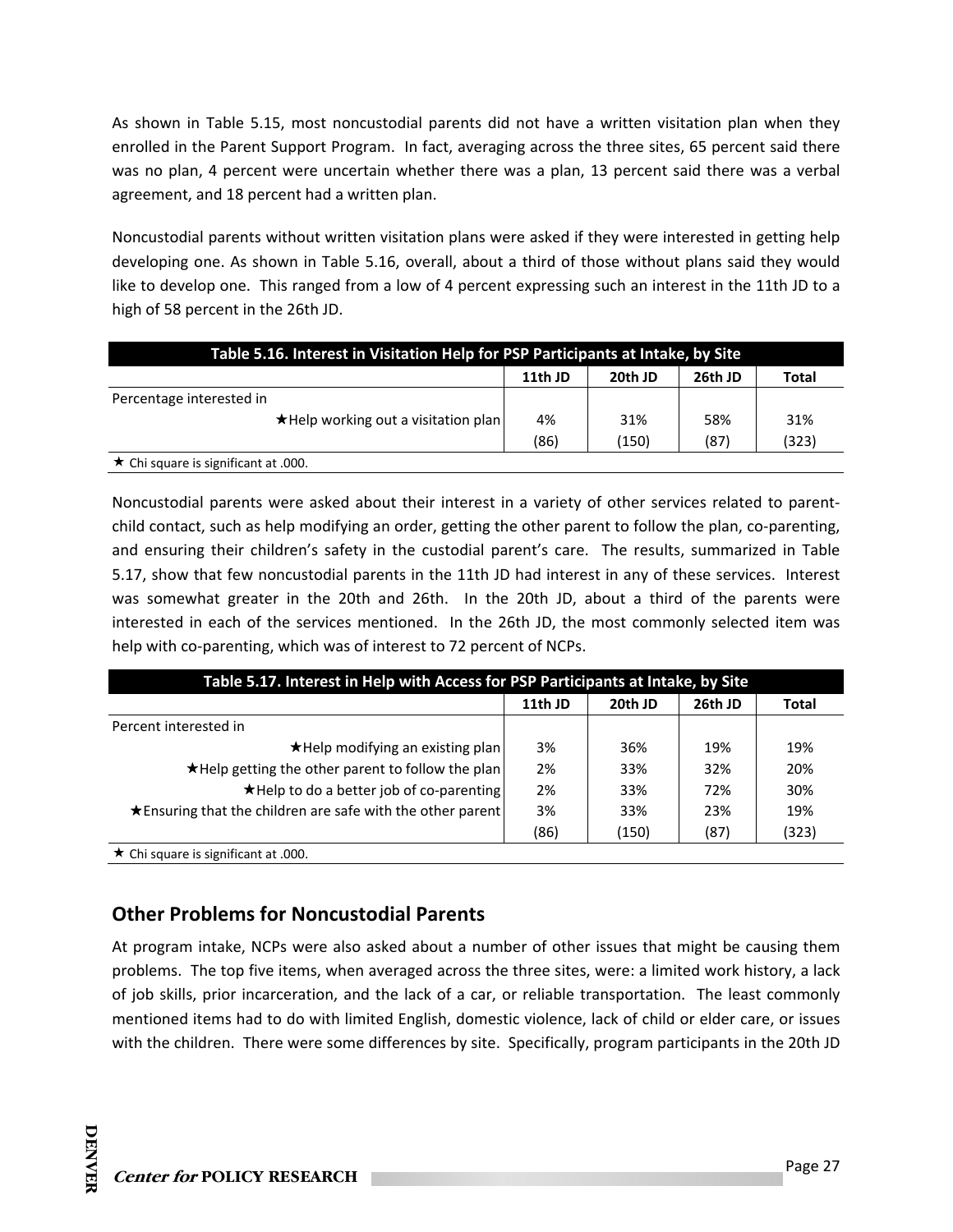generally cited more problems compared to NCPs in the 11th and 26th JDs. However, across the sites, the issues most commonly reported by NCPs as barriers to child support payment involved employment.

| Table 5.18. Problems Reported at Intake by PSP Participants, by Site |         |         |         |              |  |
|----------------------------------------------------------------------|---------|---------|---------|--------------|--|
| Percentage reporting the following are problems                      | 11th JD | 20th JD | 26th JD | <b>Total</b> |  |
| ★ Limited work history                                               | 94%     | 89%     | 41%     | 80%          |  |
| $\star$ Lack of job skills                                           | 95%     | 81%     | 36%     | 78%          |  |
| $\star$ Past incarceration                                           | 72%     | 94%     | 69%     | 77%          |  |
| ★ No reliable car or public transportation                           | 57%     | 89%     | 18%     | 60%          |  |
| ★ No driver's license                                                | 32%     | 95%     | 52%     | 60%          |  |
| ★ No GED/high school diploma                                         | 52%     | 90%     | 37%     | 59%          |  |
| $\star$ Currently on probation or parole                             | 20%     | 78%     | 44%     | 37%          |  |
| ★ Lack of stable housing/homeless                                    | 4%      | 80%     | 3%      | 22%          |  |
| ★ Disability or serious health issue                                 | 8%      | 61%     | 15%     | 17%          |  |
| ★ Ongoing legal problems                                             | 8%      | 66%     | 7%      | 17%          |  |
| ★ Drug or alcohol problems                                           | 8%      | 51%     | 8%      | 13%          |  |
| $\star$ Mental health issues                                         | 7%      | 60%     | 3%      | 13%          |  |
| $\star$ Issues with your children                                    | 1%      | 54%     | 1%      | 8%           |  |
| ★ Lack of child care or elder care                                   | 1%      | 50%     | 0%      | 7%           |  |
| ★ Domestic Violence                                                  | 1%      | 36%     | 1%      | 5%           |  |
| ★ Limited English                                                    | 2%      | 22%     | 1%      | 3%           |  |
|                                                                      | (177)   | (47)    | (72)    | (296)        |  |
| ★ Chi square is significant at .000.                                 |         |         |         |              |  |

Across all sites, less than 15 percent of PSP participants mention having been treated currently or in the past for any physical, emotional, or medical condition. Only in the 20th JD did significant numbers agree with the statement that their drug or alcohol use created problems with visitation or employment. Finally, at all sites, significant numbers of PSP participants reported prior criminal histories. Indeed, only 24 and 20 percent of participants in the 11th and 20th JDs, respectfully, and 44 percent of NCPs in the 26th JD, reported that they had never been convicted of a misdemeanor or a felony.

| Table 5.19. Medical, Substance Abuse, and Criminal Histories Reported by PSP Participants, by Site         |         |         |         |              |  |
|------------------------------------------------------------------------------------------------------------|---------|---------|---------|--------------|--|
|                                                                                                            | 11th JD | 20th JD | 26th JD | <b>Total</b> |  |
| ★ Have been treated in past or currently being treated<br>for a physical, emotional, or medical conditions |         |         |         |              |  |
| No                                                                                                         | 89%     | 76%     | 91%     | 85%          |  |
| Yes, currently being treated                                                                               | 8%      | 9%      | 4%      | 7%           |  |
| Yes, treated in the past                                                                                   | 3%      | 14%     | 5%      | 7%           |  |
| Percentage reporting use of drugs/alcohol interfere<br>with                                                |         |         |         |              |  |
| ★ Ability to maintain relationships with your children                                                     | 0%      | 40%     | 5%      | 5%           |  |
| *Ability of maintain relationship with<br>your child's guardian                                            | 0%      | 25%     | 4%      | 3%           |  |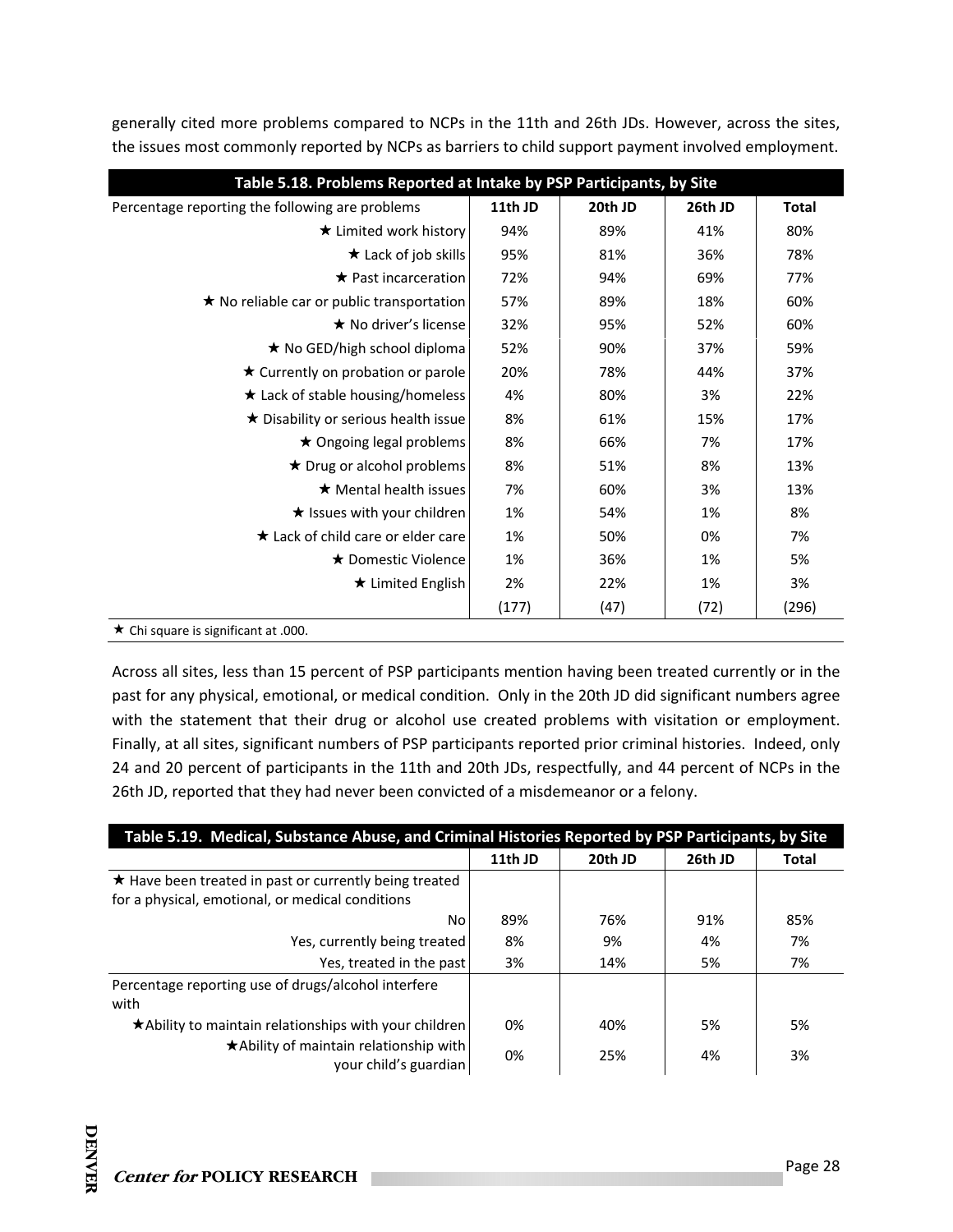| Table 5.19. Medical, Substance Abuse, and Criminal Histories Reported by PSP Participants, by Site |         |         |         |              |  |
|----------------------------------------------------------------------------------------------------|---------|---------|---------|--------------|--|
|                                                                                                    | 11th JD | 20th JD | 26th JD | <b>Total</b> |  |
| ★ Your ability to look for a job                                                                   | 18%     | 55%     | 5%      | 19%          |  |
| ★ Your ability to maintain employment                                                              | 2%      | 42%     | 9%      | 7%           |  |
| ★ Have you ever been convicted of a crime?                                                         |         |         |         |              |  |
| No                                                                                                 | 24%     | 20%     | 44%     | 28%          |  |
| Yes, both misdemeanor and felony                                                                   | 28%     | 33%     | 7%      | 25%          |  |
| Yes, felony                                                                                        | 9%      | 16%     | 21%     | 14%          |  |
| Yes, misdemeanor                                                                                   | 39%     | 31%     | 28%     | 34%          |  |
|                                                                                                    | (177)   | (47)    | (72)    | (296)        |  |
| $\star$ Chi square is significant at .000.                                                         |         |         |         |              |  |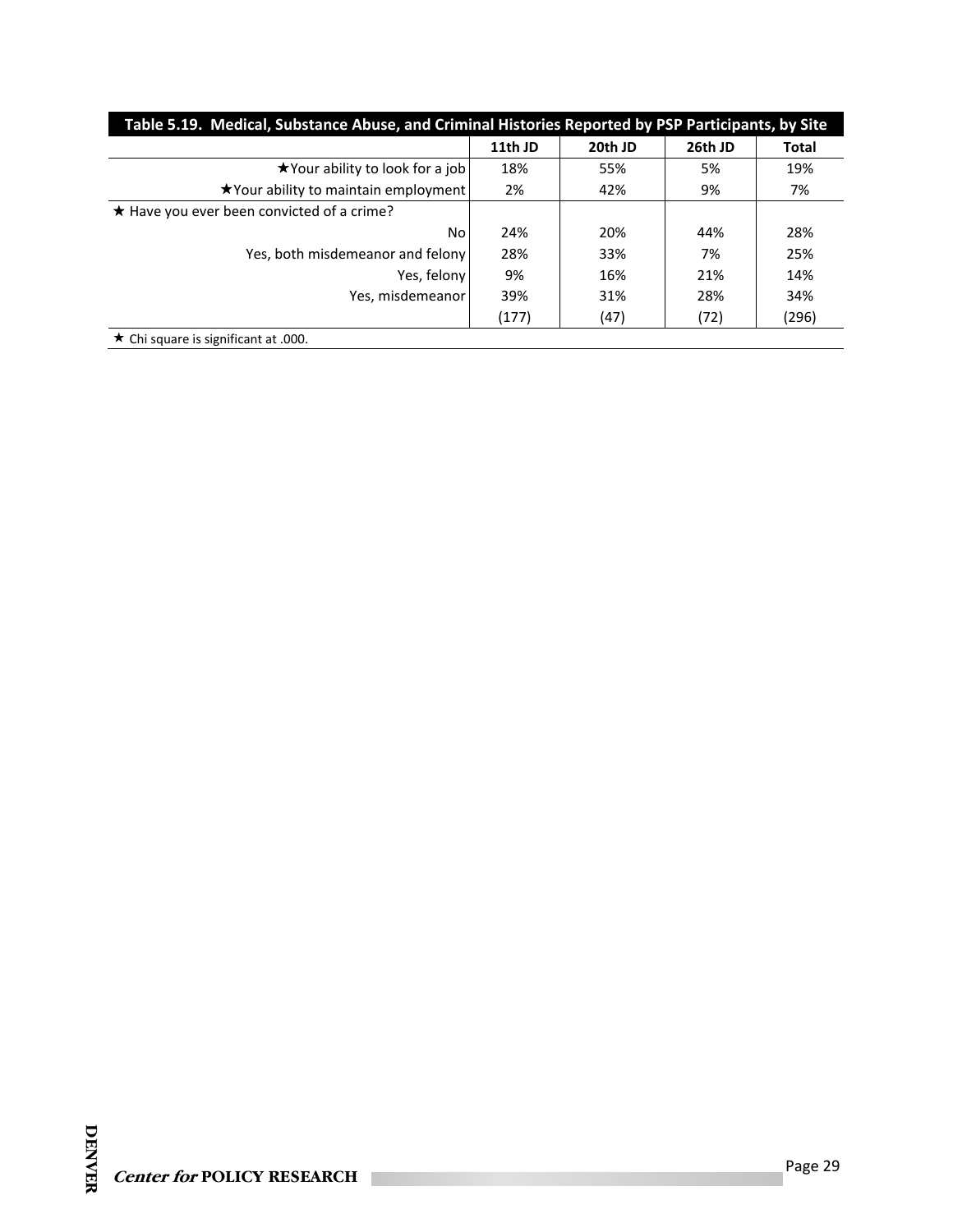# 6. Employment Services Needed and Provided

This chapter reports on client employment needs based on an assessment done by Grant Program Coordinators during program enrollment. It also describes what PSP participants had to say about their own employment needs, what services they said they received, and their ratings of the usefulness of the services they received.

### **Employment Needs**

Table 6.1 shows that in approximately three‐quarters of the cases, the Coordinator felt clients needed help with employment. And in nearly half (41%), they needed work support services. Needs were perceived to be greatest in the 20th JD where nearly 90 percent of the participants were assessed to be in need of employment services and nearly three-quarters were seen as needing work support services, including help with transportation, housing, money management, and work supplies.

| Table 6.1. Employment and Work Support Service Needs for PSP Participants, by Site |         |         |         |              |
|------------------------------------------------------------------------------------|---------|---------|---------|--------------|
|                                                                                    | 11th JD | 20th JD | 26th JD | <b>Total</b> |
| Percentage of cases with service needs noted in these areas:                       |         |         |         |              |
| $\star$ Employment                                                                 | 67%     | 86%     | 61%     | 75%          |
| $\star$ Work support services                                                      | 39%     | 71%     | 3%      | 41%          |
|                                                                                    | (435)   | (342)   | (239)   | (1,016)      |
| $\star$ Chi square is significant at .000.                                         |         |         |         |              |

Table 6.2 shows that the most commonly identified employment need reported by Coordinators was job search assistance. Averaging across the sites, three-quarters of the clients needing employment services were felt to need help with job search. Other frequently mentioned forms of employment assistance were résumé preparation, obtaining vocational certificates, employment workshops, and help with basic skills and GED preparation.

Table 6.3 shows the specific types of work supports that participants were perceived to need. In the 11th JD and the 20th JD this always involved transportation help. In the 26th JD, participants were most likely to need help with money management and work supplies.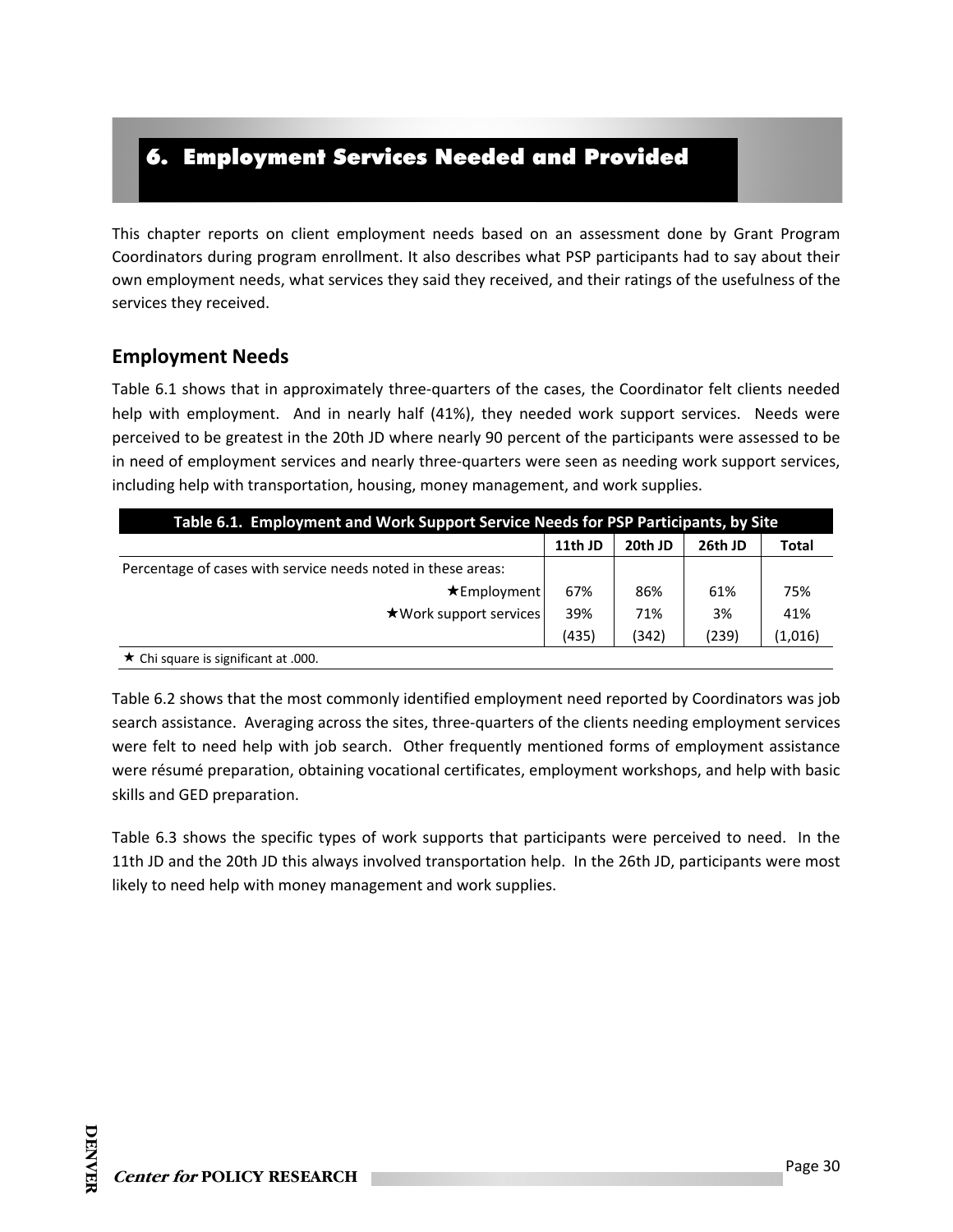| Table 6.2. Specific Employment Needs of PSP Participants, by Site |         |         |         |              |  |
|-------------------------------------------------------------------|---------|---------|---------|--------------|--|
|                                                                   | 11th JD | 20th JD | 26th JD | <b>Total</b> |  |
| $\star$ Job referrals                                             | 62%     | 86%     | 90%     | 77%          |  |
| ★Help with job search on the computer                             | 59%     | 90%     | 76%     | 75%          |  |
| ★Help with résumé preparation                                     | 66%     | 86%     | 33%     | 67%          |  |
| ★Vocational certificate                                           | 57%     | 64%     | 12%     | 51%          |  |
| $\star$ Employment workshop                                       | 62%     | 53%     | 15%     | 49%          |  |
| *Help with basic skill/GED preparation                            | 44%     | 52%     | 23%     | 43%          |  |
| ★Other employment assistant (e.g., job training)                  | 48%     | 15%     | 7%      | 26%          |  |
|                                                                   | (20)    | (20)    | (37)    | (77)         |  |

 $\star$  Chi square is significant at .000.

| Table 6.3. Specific Work Supports Needed by PSP Participants, by Site |         |         |         |              |
|-----------------------------------------------------------------------|---------|---------|---------|--------------|
|                                                                       | 11th JD | 20th JD | 26th JD | <b>Total</b> |
| Transportation assistance(bus tokens, car repair)                     | 100%    | 99%     | 29%     | 98%          |
| $\star$ Assistance finding housing                                    | 1%      | 3%      | 14%     | 2%           |
| $\star$ Money management                                              | 0%      | 13%     | 29%     | 8%           |
| $\star$ Work supplies                                                 | 0%      | 1%      | 14%     | 1%           |
|                                                                       | (171)   | (242)   | (7)     | (420)        |
| $\star$ Chi square is significant at .000.                            |         |         |         |              |

Table 6.4 shows that the clients who participated in a follow-up interview were even more likely than Coordinators to note that employment problems had motivated them to get involved with the Parent Support Program. Over 90 percent of those interviewed in the  $11<sup>th</sup>$  and  $20<sup>th</sup>$  JDs, and 60 percent in the  $26<sup>th</sup>$  JD, said they had problems finding a job or a job that paid sufficiently.

| Table 6.4. Self-Report of Employment Needs at Intake for PSP Participants, by Site |         |         |         |              |  |
|------------------------------------------------------------------------------------|---------|---------|---------|--------------|--|
|                                                                                    | 11th JD | 20th JD | 26th JD | <b>Total</b> |  |
| Percentage of cases with service needs noted in these<br>areas:                    |         |         |         |              |  |
| ★Problems finding a job or a better paying job                                     | 94%     | 95%     | 60%     | 87%          |  |
| ★ Not being regularly employed                                                     | 80%     | 83%     | 44%     | 73%          |  |
| ★ Being injured or disabled or not able to work                                    | 27%     | 18%     | 5%      | 18%          |  |
|                                                                                    | (112)   | (145)   | (78)    | (335)        |  |
| $\star$ Chi square is significant at .000.                                         |         |         |         |              |  |

# **Employment Services Received**

Table 6.5 shows the employment related services that participants reported receiving while in the Parent Support Program. This self-report information is based on a follow-up interview conducted with PSP participants approximately six months after enrollment. The analysis is restricted to those participants who reported having employment problems when they enrolled. Overall, the service that participants most commonly reported receiving was a list of job opportunities to use in their

**DENVER** 

**DENVER**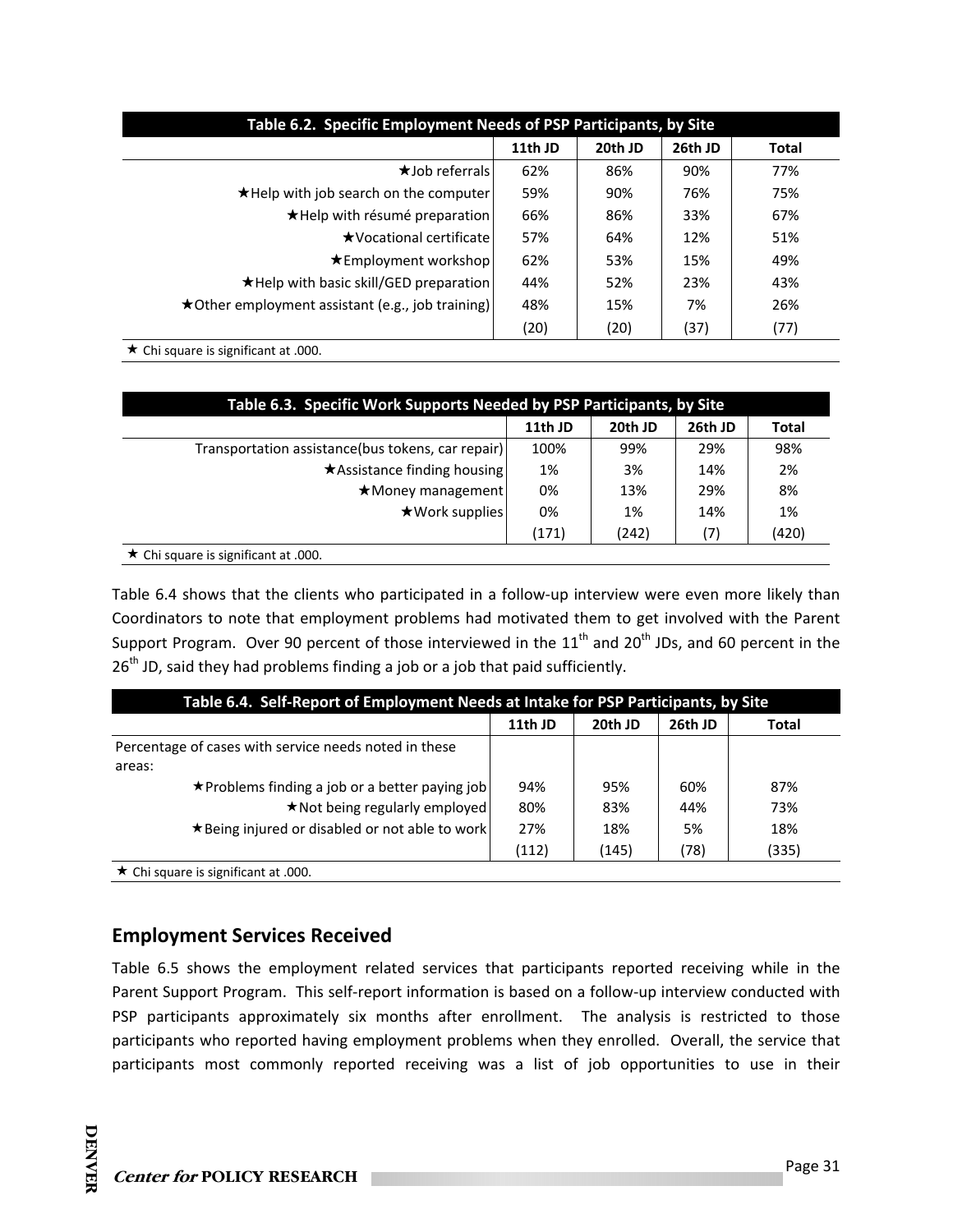employment search. Counseling and one-on-one help with job leads were also mentioned frequently. Participants in the 20th JD made more frequent use of: workshops or classes on job interviewing, assistance with résumé preparation, job fairs and hiring events, and training on computer use. Usage patterns in the 11th and 26th JD were more similar to one another.

| Table 6.5. Self-Report of Employment Services Received Among PSP Participants with Employment<br><b>Problems, by Site</b> |             |         |         |              |
|---------------------------------------------------------------------------------------------------------------------------|-------------|---------|---------|--------------|
|                                                                                                                           | 11th JD     | 20th JD | 26th JD | <b>Total</b> |
| Job listings and postings                                                                                                 | $\star$ 89% | 91%     | 75%     | 88%          |
| Job leads, employment counseling, individual help from staff                                                              | 52%         | 67%     | 53%     | 60%          |
| Job fairs and other hiring events                                                                                         | $\star$ 38% | 67%     | 49%     | 49%          |
| Assistance with résumé preparation                                                                                        | $\star$ 38% | 63%     | 28%     | 48%          |
| Cold calling to employers                                                                                                 | 46%         | 52%     | 36%     | 47%          |
| Workshops or classes on interviewing and preparing for work                                                               | $\star$ 30% | 67%     | 23%     | 47%          |
| Bus passes or gas money                                                                                                   | 29%         | 24%     | 25%     | 26%          |
| Training on using computers                                                                                               | $\star$ 13% | 33%     | 13%     | 23%          |
| English as a Second Language or GED                                                                                       | 12%         | 5%      | 8%      | 8%           |
| Financial help to get clothing and work tools                                                                             | 3%          | 5%      | 4%      | 4%           |
|                                                                                                                           | (105)       | (138)   | (47)    | (290)        |
| $\star$ Chi square is significant at .01.                                                                                 |             |         |         |              |

As is shown in Table 6.6, most PSP participants rated the services they received as "excellent" or "good." The lowest satisfaction ratings were given to cold calling employers to ask about job openings and job fairs and other hiring events. However, even these activities received satisfaction ratings that exceeded 60 percent.

| Table 6.6. Rating of Employment Services by PSP Participants, by Site |         |         |       |              |
|-----------------------------------------------------------------------|---------|---------|-------|--------------|
| Percentage Rating this Service as "Excellent" or "Good"               | 11th JD | 20th JD | 26 JD | <b>Total</b> |
| Assistance with résumé preparation                                    | 82%     | 93%     | 92%   | 90%          |
| Training on using computers                                           | 93%     | 89%     | 66%   | 88%          |
| Workshops or classes on interviewing and preparing for work           | 75%     | 86%     | 91%   | 84%          |
| English as a Second Language or GED                                   | 85%     | 72%     | 100%  | 83%          |
| Bus passes or gas money                                               | 65%     | 85%     | 75%   | 75%          |
| Job leads, employment counseling, individual help from staff          | 61%     | 76%     | 84%   | 72%          |
| Financial help to get clothing and work tools                         | 33%     | 72%     | 100%  | 67%          |
| Job listings and postings                                             | 58%     | 73%     | 60%   | 66%          |
| Cold calling to employers                                             | 52%     | 63%     | 71%   | 60%          |
| Job fairs and other hiring events                                     | 56%     | 56%     | 65%   | 58%          |
|                                                                       | (105)   | (138)   | (47)  | (290)        |

Table 6.7 shows how PSP participants and those in the comparison group responded to questions about services received. As previously noted, Coordinators provided services to PSP participants while members of the comparison group probably received services at the local Career Center, which was the entity listed on their packet of community referrals for help with employment. There were few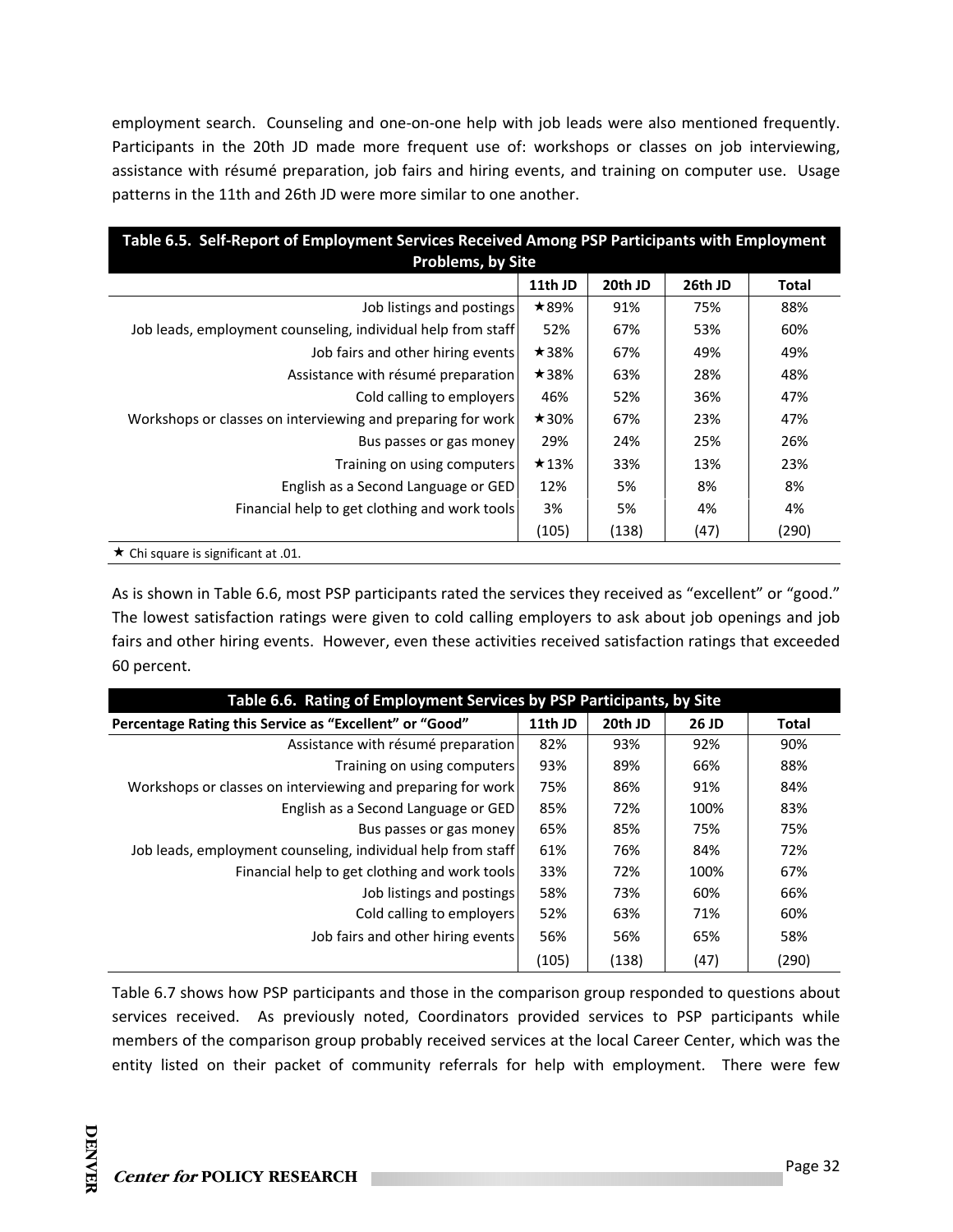statistically significant differences between the two groups. To the extent that there were differences, PSP participants were more likely to report receiving bus passes or gas money and to be trained on using computers. The comparison group was more likely to report participating in job fairs, used job postings, and attended ESL or GED classes. It should be noted that interview responses were obtained from only 31 members of the comparison group.

| Table 6.7. Self-Report of Services and Training Received by PSP Participants and Comparison Group |                         |            |
|---------------------------------------------------------------------------------------------------|-------------------------|------------|
| Training Received at PSP or Career Center for Comparison                                          | <b>PSP Participants</b> | Comparison |
| Training on using computers                                                                       | 20%                     | 10%        |
| Workshops or classes on interviewing/preparing for work                                           | 42%                     | 32%        |
| Participate in job fairs or other employment events                                               | 49%                     | 64%        |
| Receive assistance with résumé preparation                                                        | 45%                     | 42%        |
| Get job listings or postings                                                                      | 79%                     | 93%        |
| Cold calling of employers                                                                         | 42%                     | 55%        |
| Employment counseling                                                                             | 54%                     | 54%        |
| $\star$ Bus passes or gas money                                                                   | 24%                     | 6%         |
| Attend English as a Second Language or GED                                                        | 8%                      | 16%        |
| Financial help to get work clothes or tools                                                       | 4%                      | 10%        |
|                                                                                                   | (337)                   | (31)       |
| $\star$ Chi square is significant at .01.                                                         |                         |            |

Figure 6.1 shows employment activity reported by PSP participants at three points in time: when they enrolled in PSP, when the Coordinator did a three‐month check on the client, and at the six‐month follow‐up telephone interview. At every site, employment rose following PSP enrollment with the increase being most dramatic in the  $11<sup>th</sup>$  and 20th JD.

- In the 11th JD, the percentage employed was 8 percent at enrollment, rose to 67 percent at the three‐month check, and stood at 45 percent at the time of the six‐month follow‐up interview.
- In the 20th JD, the percentage employed was 8 percent at enrollment, rose to 46 percent at the three‐month check, and stood at 50 percent at the six‐month follow‐up interview.
- In the 26th JD, the percentage employed at intake was 46 percent, rose to 65 percent at the three‐month check, and was 69 percent at the six‐month follow‐up interview.

It is important to note that employment information was available only for the subset of PSP participants who were interviewed. Thus the three and six month levels that are shown may overstate the level of employment for the full group of PSP participants.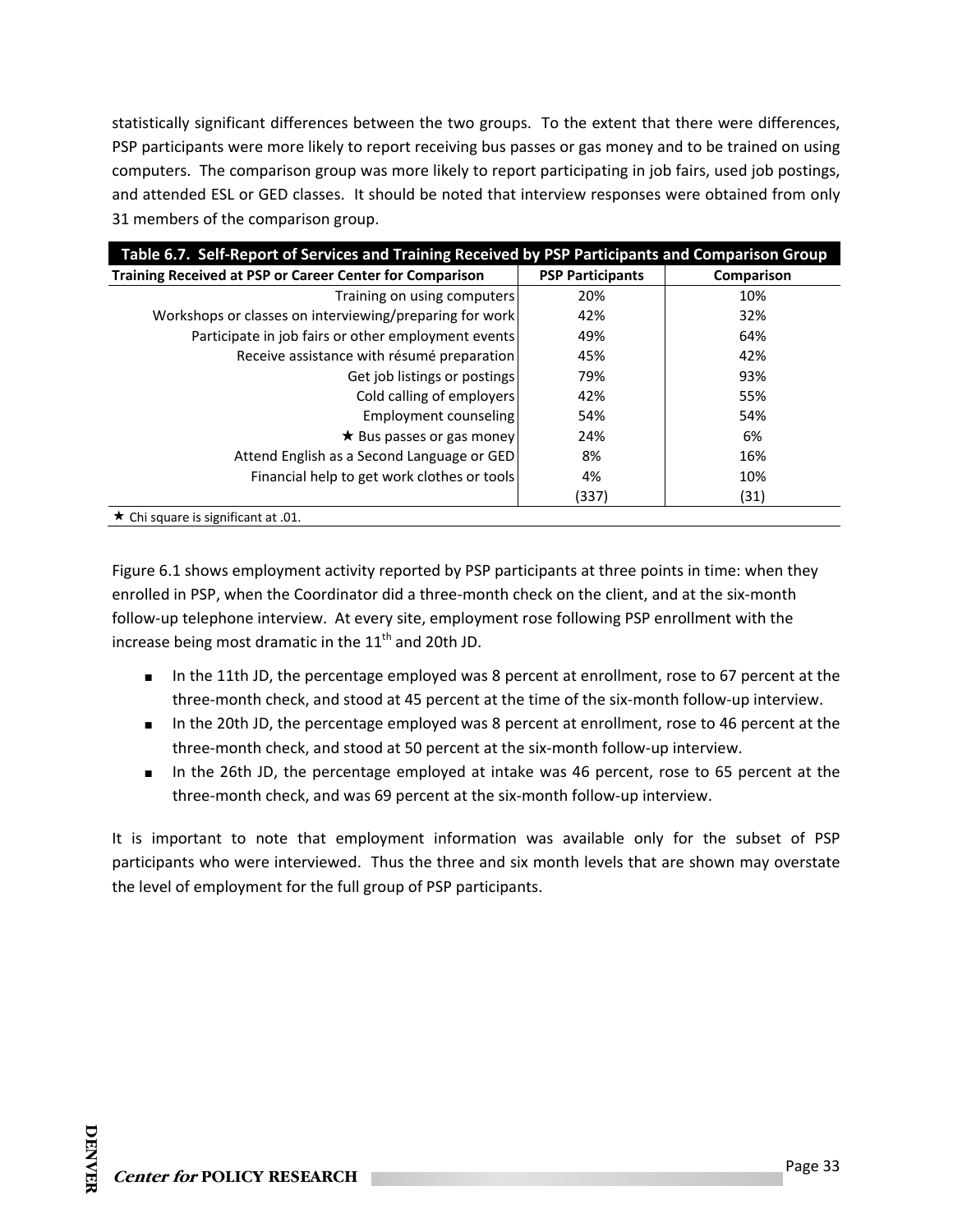

#### **Figure 6.1**

Finally, with respect to employment assistance, Table 6.8 shows how PSP participants rated the program and how the 31 members of the comparison group who were interviewed rated the Career Center. PSP participants were clearly more pleased with the help they received relative to the comparison group. In the comparison group, nearly half of those interviewed (42%) said the Career Center was "not very" or "not at all" helpful. Less than 20 percent of the PSP participants gave "not helpful" ratings to the Parent Support Program and nearly half (48%) rated PSP as "very helpful."

| Table 6.8. Rating of Helpfulness of Service Provide by PSP Participants and Comparison Group |                         |            |  |  |
|----------------------------------------------------------------------------------------------|-------------------------|------------|--|--|
| $\star$ How helpful was PSP or the Career Center (for Comparison)                            | <b>PSP Participants</b> | Comparison |  |  |
| Very helpful                                                                                 | 48%                     | 19%        |  |  |
| Somewhat helpful                                                                             | 34%                     | 39%        |  |  |
| Not very helpful                                                                             | 8%                      | 19%        |  |  |
| Not at all helpful                                                                           | 10%                     | 23%        |  |  |
|                                                                                              | (337)                   | (31)       |  |  |
| $\star$ Chi square is significant at .01.                                                    |                         |            |  |  |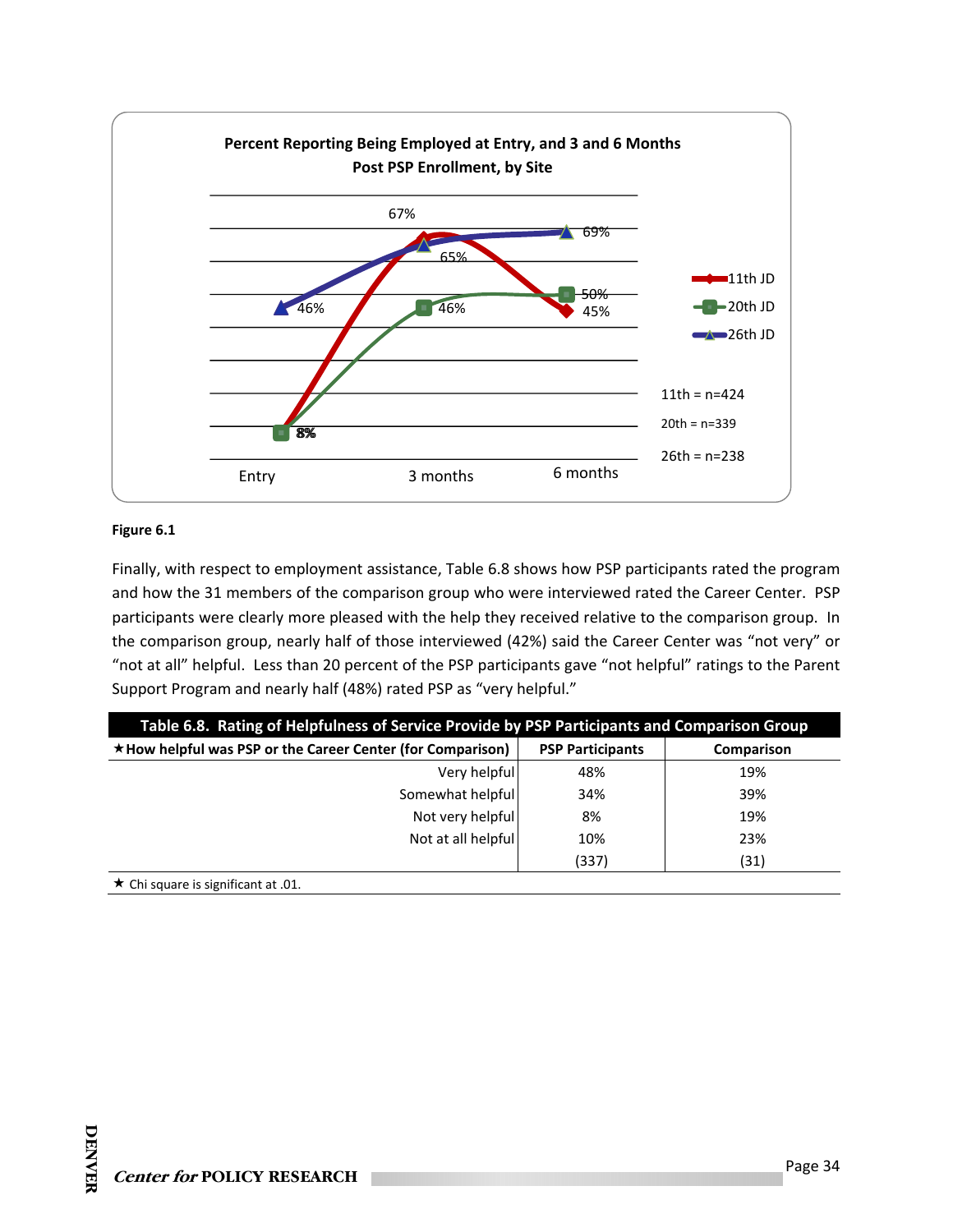# 7. Parenting Plans and Contact with Children

#### **Parenting Plans**

As noted earlier (Table 5.15), half to three‐quarters of the PSP participants reported that they lacked a parenting plan when they enrolled in the program, and only 12 percent (26th JD) to 27 percent (20th JDs) had a written plan. When the Coordinators at the sites checked on project participants three months following enrollment, many had developed one. This was true for 50 percent of those in the 26th JD, 24 percent in the 20th JD, and 11 percent in the 11th JD.

| Table 7.1. PSP Participants Lacking a Parenting Plan at Intake Who Developed One at Three-Month<br><b>Check, by Site</b> |         |         |         |       |  |
|--------------------------------------------------------------------------------------------------------------------------|---------|---------|---------|-------|--|
|                                                                                                                          | 11th JD | 20th JD | 26th JD | Total |  |
| Percentage reporting they developed a parenting plan<br>and filed it with the court                                      | 11%     | 24%     | 50%     | 24%   |  |
|                                                                                                                          | (122)   | (68)    | (58)    | (248) |  |
| $\star$ Chi square is significant at .000.                                                                               |         |         |         |       |  |

In the telephone interview conducted approximately six months after intake, more than half of PSP participants reported that they had received an explanation of their visitation or parenting time situation. Depending upon the JD, approximately half to two-thirds reported receiving help developing a plan, and 16 to 31 percent reported receiving help revising their plan. Those who received these services rated them highly.

| Table 7.2. PSP Participants Reporting Receiving Various Parenting Time Services at Six Month<br><b>Telephone Interview, by Site</b> |         |         |         |              |
|-------------------------------------------------------------------------------------------------------------------------------------|---------|---------|---------|--------------|
|                                                                                                                                     | 11th JD | 20th JD | 26th JD | <b>Total</b> |
| ★ An explanation of your visitation or parenting time situation                                                                     | 54%     | 51%     | 78%     | 65%          |
| $\star$ Help developing a parenting plan for you and the other parent                                                               | 62%     | 42%     | 61%     | 54%          |
| Help changing an existing plan                                                                                                      | 31%     | 24%     | 16%     | 21%          |
| (111)<br>(78)<br>(333)<br>(144)                                                                                                     |         |         |         |              |
| $\star$ Chi square is significant at .01.                                                                                           |         |         |         |              |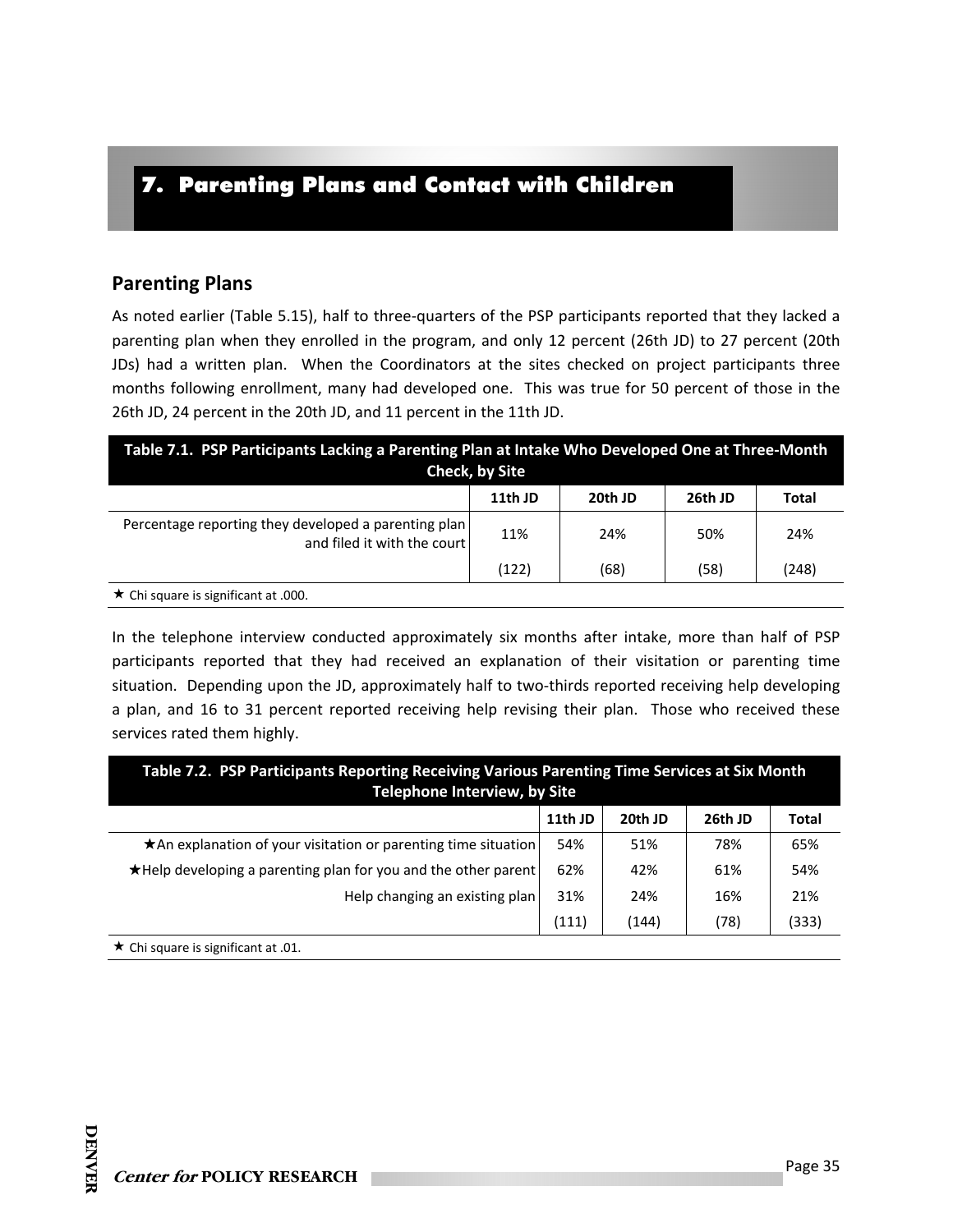| Table 7.3. PSP Participants Rating of Various Parenting Time Services at Six Month Telephone<br><b>Interview, by Site</b> |                     |           |              |       |
|---------------------------------------------------------------------------------------------------------------------------|---------------------|-----------|--------------|-------|
| Percentage Rating this Service as "Excellent" or "Good"                                                                   | $11^{\text{th}}$ JD | $20th$ JD | $26^{th}$ JD | Total |
| Explanation of your visitation or parenting time situation                                                                | 100%                | 72%       | 79%          | 79%   |
| Developing a parenting plan for you and the other parent                                                                  | 87%                 | 59%       | 82%          | 76%   |
| Help changing an existing plan                                                                                            | 75%                 | 70%       | 66%          | 70%   |

### **Contact with Children**

At the three‐month check, the Coordinator asked PSP participants who had reported needing help with parenting time whether their parenting situation was better, worse, or about the same. As shown in Table 7.4, relatively few parents described things as "worse" than at intake. However, only in the 26th JD did a majority say their parenting situation had improved. In the 11th JD, parents were fairly evenly divided between those saying there had been improvements and those saying things were unchanged. In the 20th JD, most participants said things had remained the same.

| Table 7.4. PSP Participant Ratings of Parenting Situation at Three Month Check Compared with<br><b>Intake, by Site</b> |         |         |         |              |  |
|------------------------------------------------------------------------------------------------------------------------|---------|---------|---------|--------------|--|
|                                                                                                                        | 11th JD | 20th JD | 26th JD | <b>Total</b> |  |
| $\star$ At the three-month follow-up, client reports the<br>parenting situation has:                                   |         |         |         |              |  |
| Improved                                                                                                               | 44%     | 27%     | 51%     | 42%          |  |
| Stayed the same                                                                                                        | 44%     | 56%     | 35%     | 44%          |  |
| Become worse                                                                                                           | 11%     | 16%     | 13%     | 14%          |  |
|                                                                                                                        | (9)     | (62)    | (90)    | (158)        |  |
| $\star$ Chi square is significant at .000.                                                                             |         |         |         |              |  |

At the six‐month telephone interview, 36 percent of those in the 11th JD, 33 percent in the 20th JD, and 43 percent in the 26th JD reported that contact with their children had increased. On the other hand, at each site, about a quarter said that contact had decreased.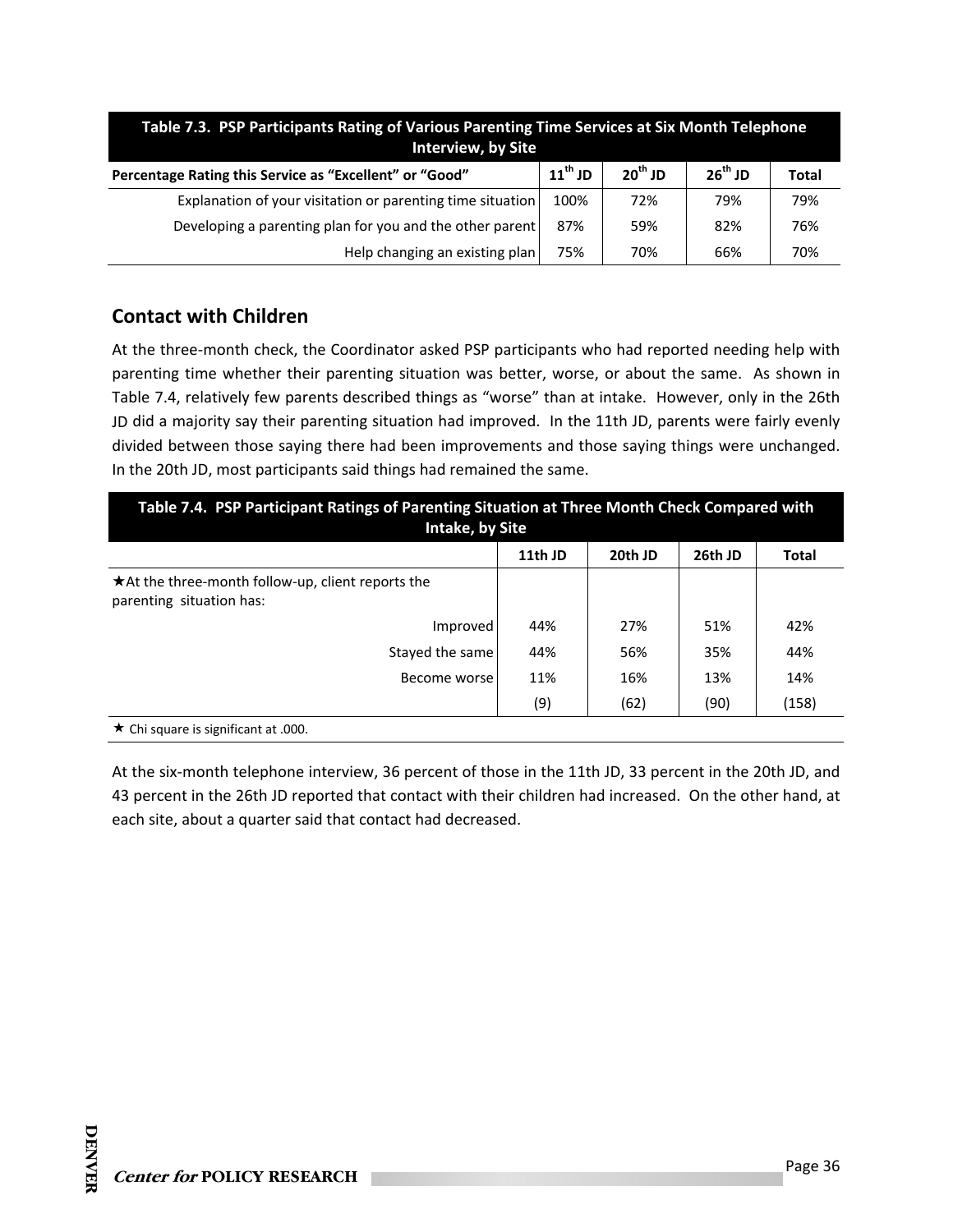| Table 7.5. Reported Changes in Contact with Children for PSP Participants at<br>Six Months Telephone Interview, by Site $\star$ |         |         |         |              |  |  |  |
|---------------------------------------------------------------------------------------------------------------------------------|---------|---------|---------|--------------|--|--|--|
|                                                                                                                                 | 11th JD | 20th JD | 26th JD | <b>Total</b> |  |  |  |
| Compared to six months ago has the amount of time<br>you spend with the children:                                               |         |         |         |              |  |  |  |
| Decreased a lot                                                                                                                 | 16%     | 22%     | 18%     | 19%          |  |  |  |
| Decreased a little                                                                                                              | 7%      | 3%      | 9%      | 6%           |  |  |  |
| Stayed the same                                                                                                                 | 41%     | 41%     | 30%     | 38%          |  |  |  |
| Increased a little                                                                                                              | 16%     | 13%     | 13%     | 14%          |  |  |  |
| Increased a lot                                                                                                                 | 20%     | 21%     | 30%     | 23%          |  |  |  |
|                                                                                                                                 | (112)   | (143)   | (77)    | (332)        |  |  |  |

Table 7.6 shows that there was no difference between the PSP participants and the comparison group in reports of changes in contact levels during the preceding six months. In both group, about a third reported contact had increased, just over a third reported it had stayed the same, and the remaining respondents reported decreased contact.

| Table 7.6. Contact with Children at Six Month Telephone Interview Reported by<br>PSP Participants and the Comparison Group |                         |            |  |  |
|----------------------------------------------------------------------------------------------------------------------------|-------------------------|------------|--|--|
|                                                                                                                            | <b>PSP Participants</b> | Comparison |  |  |
| Compared to six months ago, would you say the<br>amount of time you spend with the children has:                           |                         |            |  |  |
| Decreased a lot                                                                                                            | 19%                     | 16%        |  |  |
| Decreased a little                                                                                                         | 6%                      | 11%        |  |  |
| Stayed the same                                                                                                            | 38%                     | 39%        |  |  |
| Increased a little                                                                                                         | 14%                     | 10%        |  |  |
| Increased a lot                                                                                                            | 22%                     | 24%        |  |  |
|                                                                                                                            | (334)                   | (70)       |  |  |

Although PSP participants were somewhat more likely than comparison group parents to report seeing their children more regularly, the differences were not statistically significant. Nor were there statistically significant differences across the sites. About a third of the PSP participants said contact was more regular, while nearly half said it was the same as it had been at intake.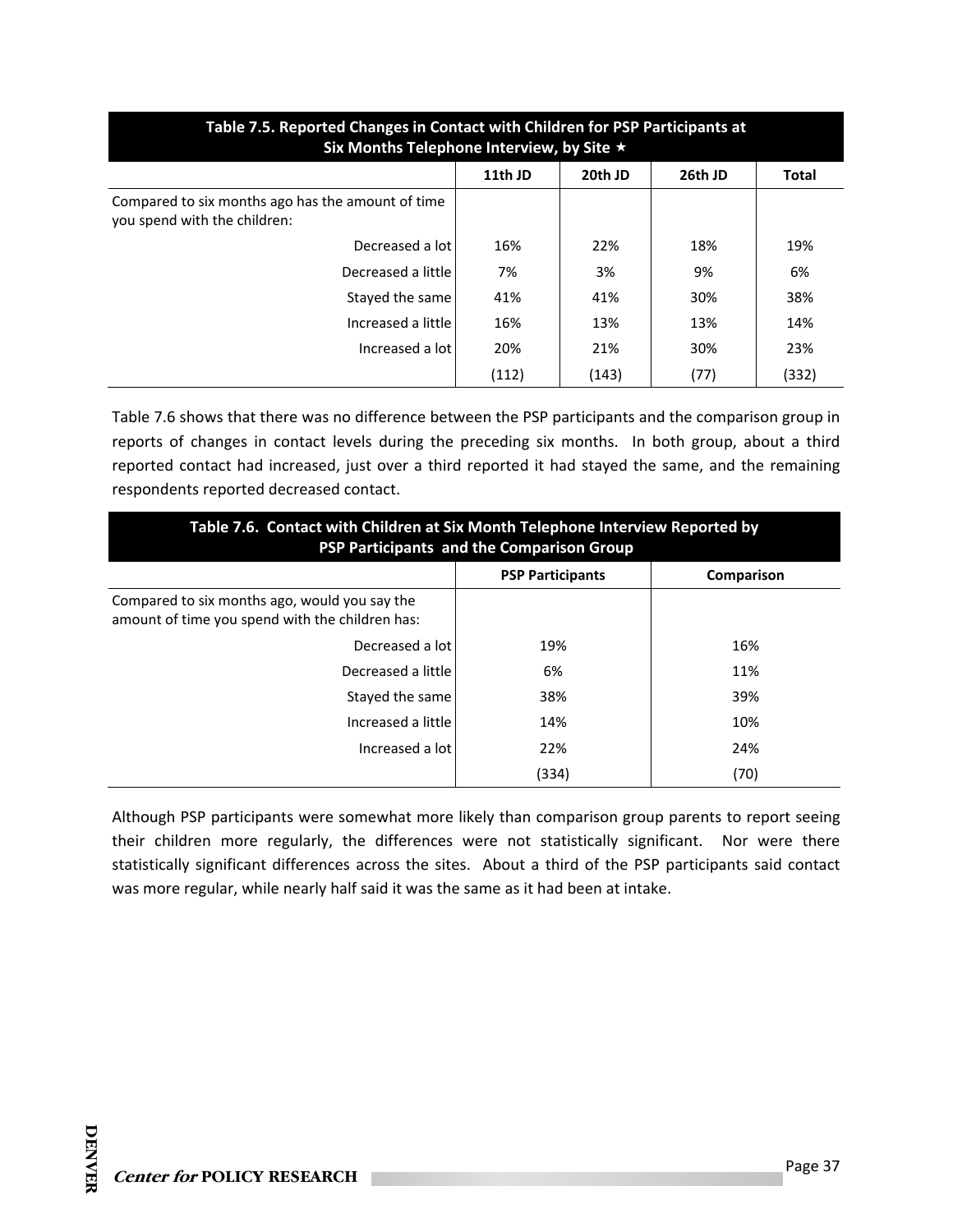| Table 7.7. Reported Regularity of Visits with Children by PSP Participants and Comparison Group |                         |            |  |  |
|-------------------------------------------------------------------------------------------------|-------------------------|------------|--|--|
|                                                                                                 | <b>PSP Participants</b> | Comparison |  |  |
| Compared to six months ago, would you say you see the<br>children:                              |                         |            |  |  |
| More regularly                                                                                  | 32%                     | 25%        |  |  |
| Less regularly                                                                                  | 22%                     | 20%        |  |  |
| About the same                                                                                  | 46%                     | 55%        |  |  |
|                                                                                                 | (331)                   | (71)       |  |  |

| Table 7.8. Reported Regularity of Contact with Children Six Month Telephone Interview<br>for PSP Participants, by Site $\star$ |         |         |         |       |  |  |
|--------------------------------------------------------------------------------------------------------------------------------|---------|---------|---------|-------|--|--|
|                                                                                                                                | 11th JD | 20th JD | 26th JD | Total |  |  |
| See children more regularly                                                                                                    | 29%     | 31%     | 39%     | 32%   |  |  |
| See children less regularly                                                                                                    | 24%     | 21%     | 22%     | 22%   |  |  |
| See children about the same                                                                                                    | 47%     | 48%     | 39%     | 46%   |  |  |
|                                                                                                                                | (111)   | (141)   | (77)    | (329) |  |  |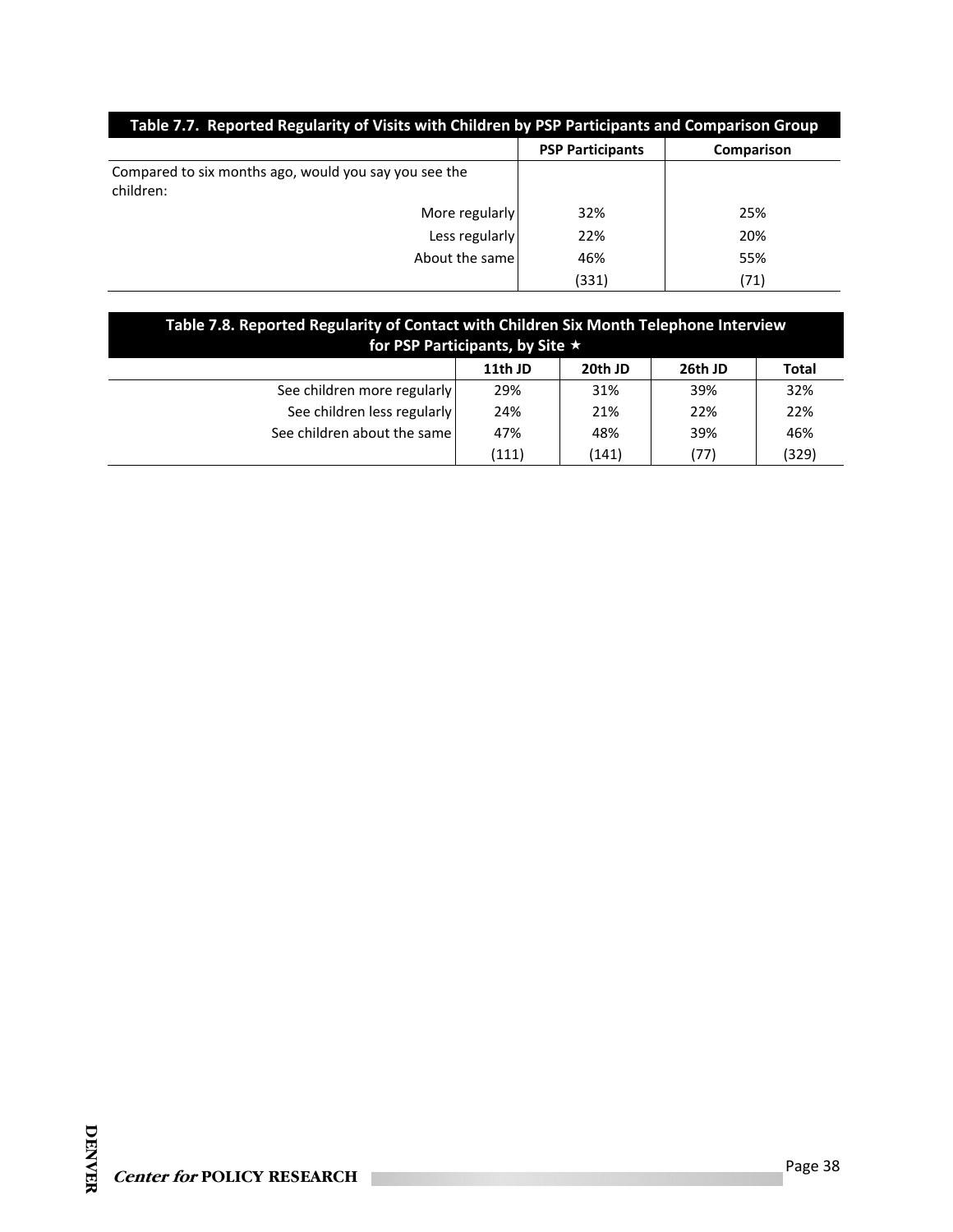# 8. Financial Status of Participants

Table 8.1 shows the public benefits that PSP participants reported receiving when they entered PSP and the percentage needing help applying for services. Approximately half reported receiving food stamps when they entered PSP, and about another third said they needed help applying for food stamps. Unemployment benefits, Medicaid, TANF, and disability were reportedly received by less than 10 percent of participants.

In the 20th JD but not in the other sites, a significant number of participants wanted help applying for benefits. At this site, 45 percent wanted help applying for unemployment benefits, 33 percent wanted help applying for disability benefits, 22 percent wanted help applying for food stamps, and 19 percent wanted help with making an application to Medicaid.

| Table 8.1. Percentage Reporting Receiving Benefits and Needing Help Applying for Benefits<br>at Intake, by Site |         |         |         |              |
|-----------------------------------------------------------------------------------------------------------------|---------|---------|---------|--------------|
|                                                                                                                 | 11th JD | 20th JD | 26th JD | <b>Total</b> |
| Percentage receiving food stamps                                                                                | 49%     | 54%     | 52%     | 52%          |
| ★Percentage needing help applying for food stamps                                                               | 9%      | 22%     | 20%     | 17%          |
| $\star$ Unemployment benefits                                                                                   | 3%      | 6%      | 9%      | 5%           |
| $\star$ Percentage needing help applying for unemployment<br>benefits                                           | 2%      | 45%     | 12%     | 19%          |
| $\star$ Medicaid                                                                                                | 3%      | 9%      | 19%     | 7%           |
| $\star$ Percentage needing help applying for Medicaid                                                           | 1%      | 19%     | 11%     | 10%          |
| <b>TANF</b>                                                                                                     | 1%      | 4%      | 4%      | 3%           |
| ★Percentage needing help applying for TANF                                                                      | 1%      | 10%     | 4%      | 4%           |
| ★ Disability benefits (SSI, SSDI)                                                                               | 1%      | 7%      | 5%      | 4%           |
| Percentage needing help applying for disability benefits                                                        | 1%      | 33%     | 5%      | 11%          |

Table 8.2 shows the status of benefit receipt at the three-month follow-up check for those PSP participants who wanted help with applying for benefits at intake. In the 11th JD, relatively few participants had made a benefit application. In the 20th JD, where interest in help was the greatest, over 60 percent had applied and 50 percent had been approved. In the 26th JD, approximately 40 percent had applied and 23 percent had been approved.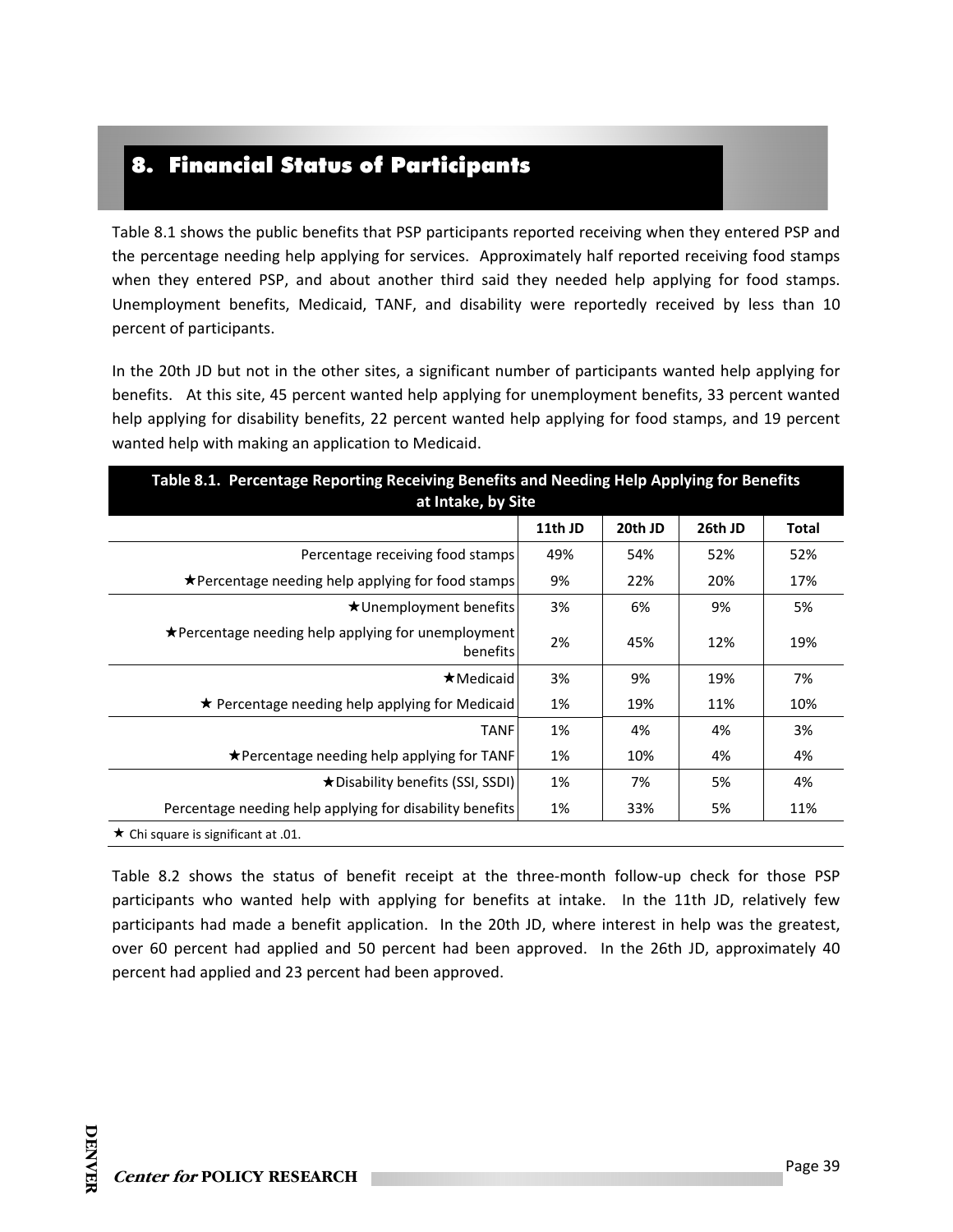| Table 8.2. Benefit Status at Three Month Check for PSP Participants Wanting Help at Intake, by Site |         |         |         |              |  |
|-----------------------------------------------------------------------------------------------------|---------|---------|---------|--------------|--|
| $\star$ Application Status                                                                          | 11th JD | 20th JD | 26th JD | <b>Total</b> |  |
| Did not apply for any benefits                                                                      | 64%     | 36%     | 63%     | 54%          |  |
| Applied, denied                                                                                     | 8%      | 8%      | 11%     | 8%           |  |
| Pending                                                                                             | 3%      | 4%      | 3%      | 3%           |  |
| Approved                                                                                            | 26%     | 52%     | 23%     | 35%          |  |
|                                                                                                     | (186)   | (157)   | (88)    | (431)        |  |
| $\star$ Chi square is significant at .00.                                                           |         |         |         |              |  |

At the three month check, participants were asked to compare their current financial situation to their situation at intake. At all three sites, about half said their situation had not changed, while about a quarter said things were better and a quarter said things were worse.

| Table 8.3. Rating of Financial Situation by PSP Participants at Three-Month Check, by Site |         |         |         |       |  |
|--------------------------------------------------------------------------------------------|---------|---------|---------|-------|--|
|                                                                                            | 11th JD | 20th JD | 26th JD | Total |  |
| Financial situation is better than at intake                                               | 25%     | 20%     | 24%     | 23%   |  |
| Financial situation is the same as at intake                                               | 56%     | 51%     | 50%     | 53%   |  |
| Financial situation is worse than at intake                                                | 20%     | 30%     | 26%     | 25%   |  |
|                                                                                            | (183)   | (154)   | (112)   | (449) |  |

At the time of the six month follow-up telephone interview, half to three-quarters of PSP respondents said they often had financial problems such as running out of money for food before the end of the month, having utilities turned off for nonpayment, or having to stay with family and friends. Table 8.5 shows no difference in ratings of financial situation based on participation in employment services. In both instances, about half of the respondents rated their financial situation as unchanged, 20 percent characterized it as improved, and the rest rated it as worse.

| Table 8.4. Financial Difficulties Reported by PSP Participants at<br>Six Month Telephone Interview, by Site |         |         |         |              |  |
|-------------------------------------------------------------------------------------------------------------|---------|---------|---------|--------------|--|
| Percentage reporting they "often"                                                                           | 11th JD | 20th JD | 26th JD | <b>Total</b> |  |
| Run out of money for food before the end of the month                                                       | 56%     | 54%     | 47%     | 53%          |  |
| $\star$ In the last 6 months have had utilities turned off                                                  | 27%     | 13%     | 8%      | 16%          |  |
| In the last 6 months have had to stay with family or friends                                                | 54%     | 41%     | 32%     | 43%          |  |
| $\star$ Any of the above                                                                                    | 74%     | 71%     | 56%     | 69%          |  |
| (331)<br>(78)<br>(109)<br>(144)                                                                             |         |         |         |              |  |
| <b>★</b> Chi square is significant at .05.                                                                  |         |         |         |              |  |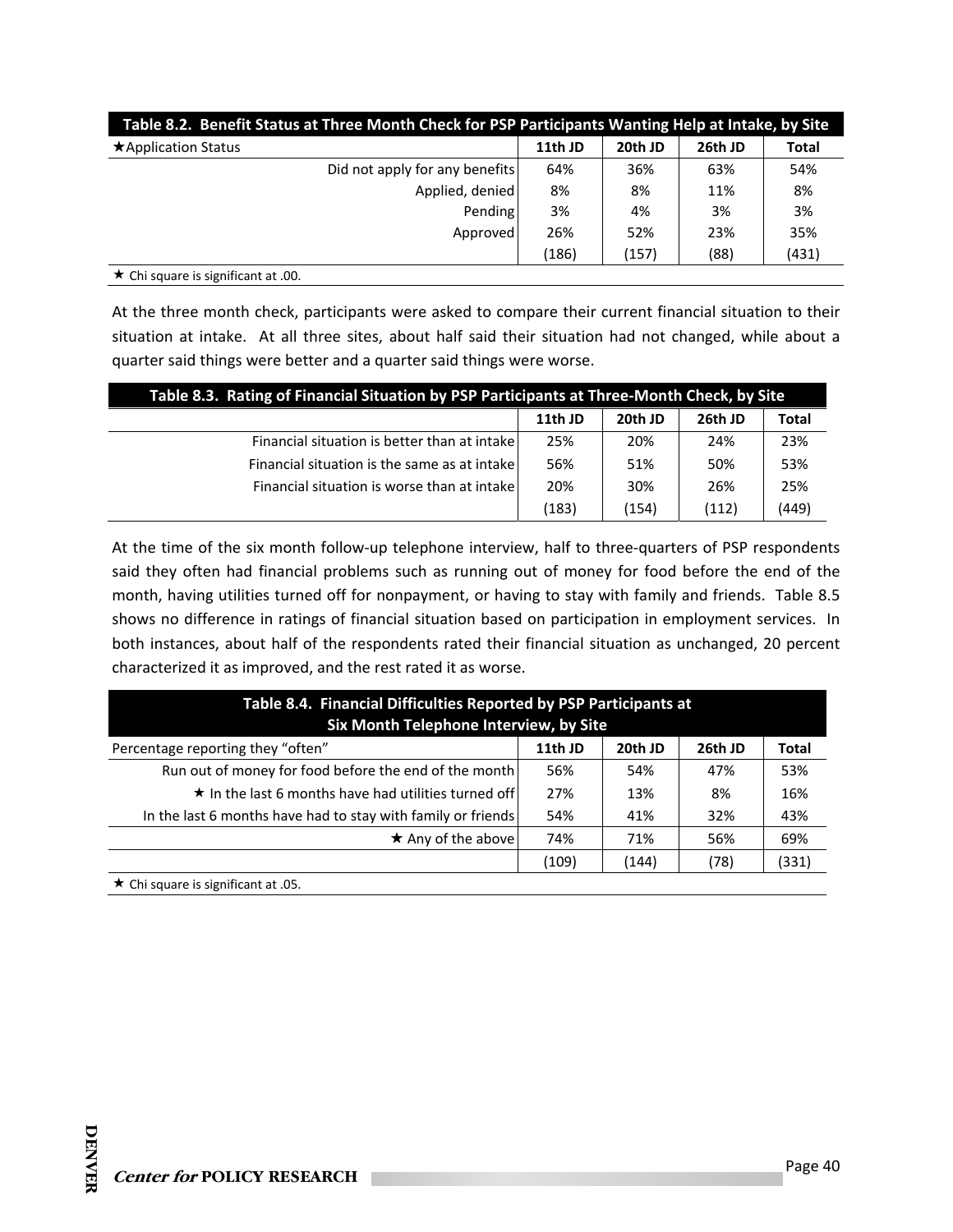| Table 8.5. Rating of Financial Situation Reported by PSP Participants at Six Month Follow-up<br>Telephone Interview, by Employment Services Received |                                                          |                                                       |  |  |  |
|------------------------------------------------------------------------------------------------------------------------------------------------------|----------------------------------------------------------|-------------------------------------------------------|--|--|--|
|                                                                                                                                                      | <b>Received No Financial</b><br><b>Services from PSP</b> | <b>Received Financial</b><br><b>Services from PSP</b> |  |  |  |
| Financial situation is better than at intake                                                                                                         | 21%                                                      | 22%                                                   |  |  |  |
| Financial situation is the same as at intake                                                                                                         | 56%                                                      | 49%                                                   |  |  |  |
| Financial situation is worse than at intake                                                                                                          | 23%                                                      | 40%                                                   |  |  |  |
|                                                                                                                                                      | (34)                                                     | (183)                                                 |  |  |  |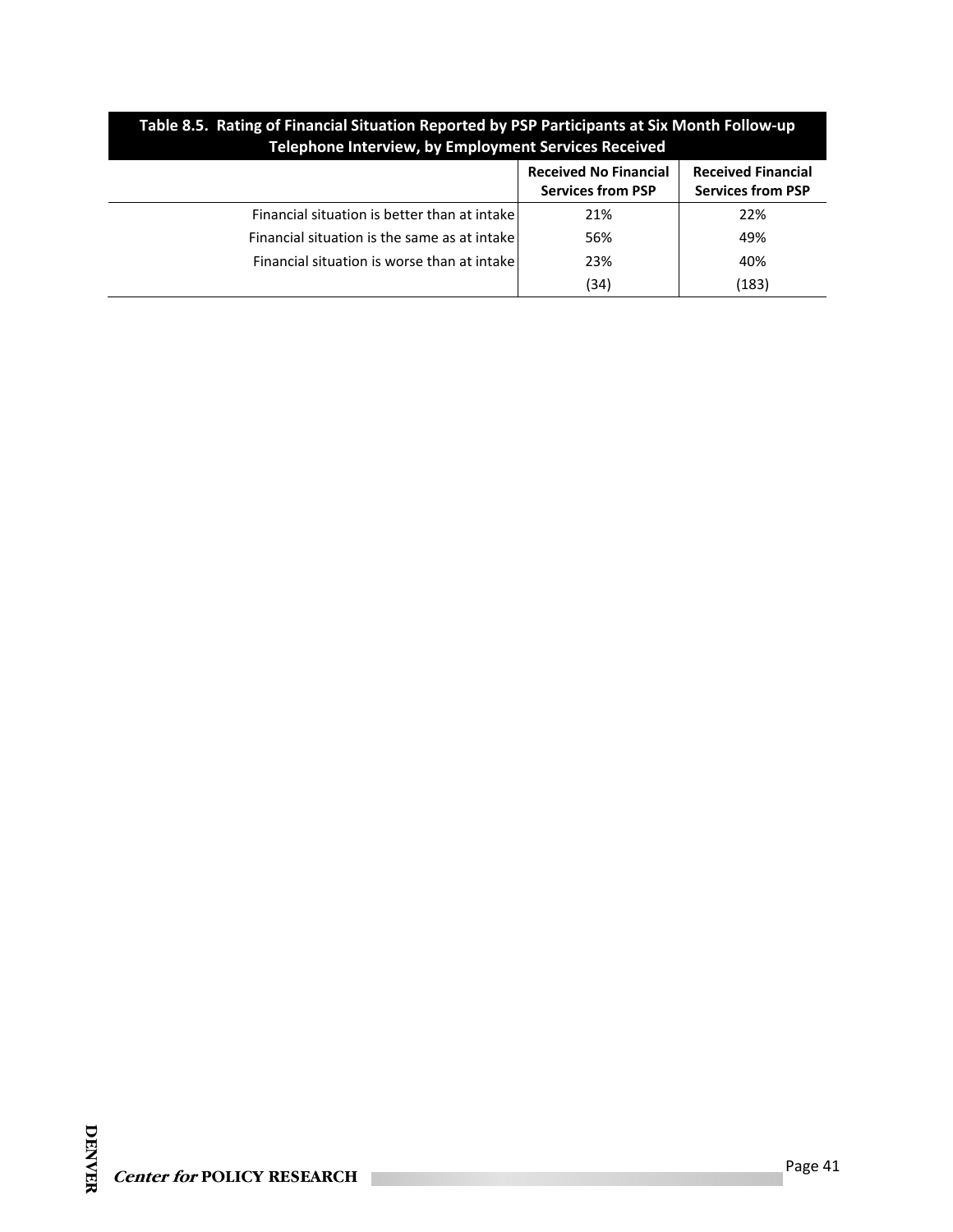# 9. Child Support Status and Outcomes

### **Profile of PSP Participants' Total Child Support Obligations**

This chapter focuses on the payment behavior of PSP participants with respect to the specific child support case that brought them into the program. However, the first tables provide an overview of all of the participant's child support cases. As shown in Table 9.1, most of the PSP participants had either one or two active child support cases when they entered PSP. Virtually all had at least one child support case with a parent to whom they were never married. To contrast, members of the comparison group were much more likely to have only one active case (95% versus 64%), and somewhat less apt to have an out‐of‐wedlock birth (80% versus 98%).

| Table 9.1. Number of Active Child Support Cases at Intake for PSP Participants,<br>by Site and Comparison Group * |         |         |         |                  |            |  |
|-------------------------------------------------------------------------------------------------------------------|---------|---------|---------|------------------|------------|--|
|                                                                                                                   | 11th JD | 20th JD | 26th JD | <b>Total PSP</b> | Comparison |  |
| One                                                                                                               | 64%     | 59%     | 71%     | 64%              | 95%        |  |
| Two                                                                                                               | 23%     | 26%     | 22%     | 24%              | 5%         |  |
| <b>Three</b>                                                                                                      | 8%      | 11%     | 4%      | 8%               | 0%         |  |
| Four or more                                                                                                      | 5%      | 5%      | 4%      | 4%               | 0%         |  |
|                                                                                                                   | (252)   | (283)   | (178)   | (713)            | (171)      |  |

 $\star$  Chi square is significant at .02.

**Table 9.2. Percentage with at Least One Active Child Support Cases Involving Never Married Parents at Intake for PSP Participants, by Site and Comparison Group**

|                                                               | 11th JD | 20th JD | 26th JD | <b>Total PSP</b> | <b>Comparison</b> |
|---------------------------------------------------------------|---------|---------|---------|------------------|-------------------|
| At least one child support case with<br>Never-married parents | 94%     | 98%     | 98%     | 98%              | 80%               |
|                                                               | (252)   | (283)   | (178)   | (713)            | (171)             |

Only a few PSP participants had an arrears only child support case that only required payment for back due child support. Most participants had arrears due for at least one case in addition to monthly obligations for current support. Participants in the 26th Judicial District and those in the comparison group were less likely to have arrears on one or more cases relative to those in the 11th and 20th Judicial Districts.

Combining arrears balances for PSP participants across all their cases yields an average arrears balance of approximately \$20,000 in the 11th and 20th Judicial Districts. For the 26th Judicial District and the comparison group, average arrears balances were \$5,000 and \$10,000, respectively. A comparison of the total PSP population with the comparison group yields average arrears of \$18,439 and \$10,153,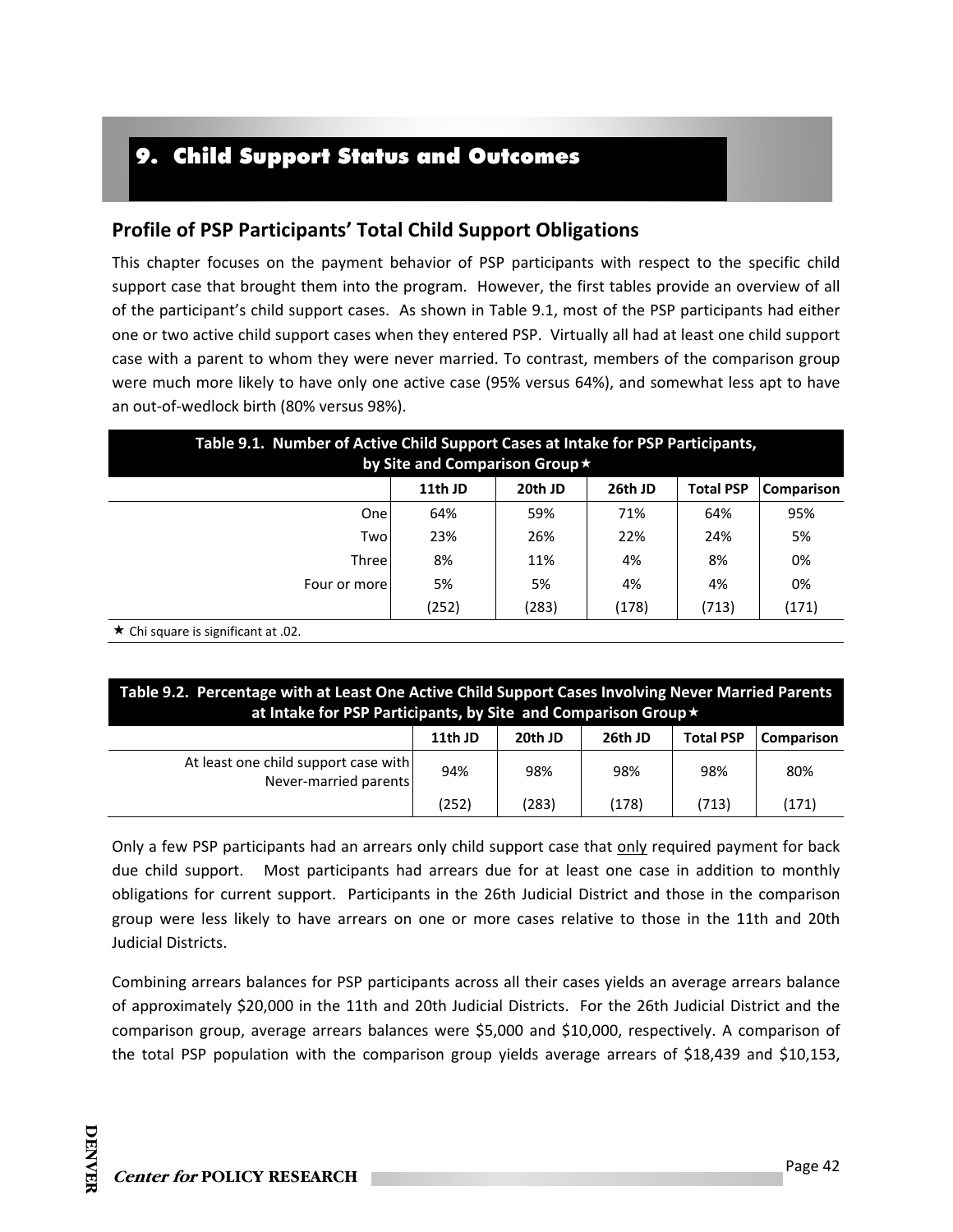respectively. This further underscores the fundamental differences between the treatment and comparison groups.

| Table 9.3 Percentage of Arrears-Only Cases at Intake<br>for PSP Participants, by Site and Comparison Group ★ |         |         |         |                  |            |  |
|--------------------------------------------------------------------------------------------------------------|---------|---------|---------|------------------|------------|--|
|                                                                                                              | 11th JD | 20th JD | 26th JD | <b>Total PSP</b> | Comparison |  |
| Arrears-only Cases                                                                                           | 7%      | 4%      | 4%      | 4%               | 5%         |  |
|                                                                                                              | (252)   | (283)   | (178)   | (713)            | (171)      |  |
| ★ Chi square is significant at .02.                                                                          |         |         |         |                  |            |  |

| Table 9.4. Arrears Status of Active Child Support Cases at Intake for PSP Participants <sup>x</sup> ,        |          |          |         |                  |            |  |
|--------------------------------------------------------------------------------------------------------------|----------|----------|---------|------------------|------------|--|
| by Site and Comparison Group *                                                                               |          |          |         |                  |            |  |
|                                                                                                              | 11th JD  | 20th JD  | 26th JD | <b>Total PSP</b> | Comparison |  |
| $\star$ Percentage of cases with no arrears                                                                  | 1%       | 5%       | 20%     | 7.1%             | 23%        |  |
| Arrears of \$1,000 or less                                                                                   | 5%       | 5%       | 27%     | 10.6%            | 16%        |  |
| \$1,001-\$5,000                                                                                              | 20%      | 15%      | 22%     | 18.6%            | 22%        |  |
| \$5,001-\$10,000                                                                                             | 18%      | 14%      | 12%     | 14.7%            | 15%        |  |
| More than \$10,001                                                                                           | 56%      | 61%      | 19%     | 49.0%            | 25%        |  |
| <b>★★Average arrears</b>                                                                                     | \$18,575 | \$22,996 | \$5,850 | \$18,439         | \$10,153   |  |
|                                                                                                              | (252)    | (283)    | (178)   | (715)            | (171)      |  |
| Combines all active cases. $\star$ Chi square is significant at .02. $\star \star$ ANOVA significant at .00. |          |          |         |                  |            |  |

Table 9.5 shows average current monthly support obligations for PSP participants when all their child support case is taken into consideration. They averaged approximately \$400 for participants in the 11th and 20th Judicial Districts and in the comparison group. In the 26th Judicial District, monthly support obligations were significantly lower, and averaged only \$273.

| Table 9.5. Current Support Due Across All Child Support Cases at Intake for PSP Participants <sup>x</sup> , |                                                                                                                                   |         |         |                  |            |  |  |  |
|-------------------------------------------------------------------------------------------------------------|-----------------------------------------------------------------------------------------------------------------------------------|---------|---------|------------------|------------|--|--|--|
| by Site, and Comparison Group *                                                                             |                                                                                                                                   |         |         |                  |            |  |  |  |
|                                                                                                             | 11th JD                                                                                                                           | 20th JD | 26th JD | <b>Total PSP</b> | Comparison |  |  |  |
| $$1 - $200$                                                                                                 | 13%                                                                                                                               | 9%      | 39%     | 18%              | 17%        |  |  |  |
| $$201 - $400$                                                                                               | 53%                                                                                                                               | 52%     | 41%     | 50%              | 39%        |  |  |  |
| $$401 - $600$                                                                                               | 23%                                                                                                                               | 24%     | 18%     | 23%              | 23%        |  |  |  |
| \$601 - \$800                                                                                               | 9%                                                                                                                                | 9%      | 2%      | 7%               | 9%         |  |  |  |
| $$801 - $1,000$                                                                                             | 2%                                                                                                                                | 4%      | 0%      | 2%               | 7%         |  |  |  |
| $$1.001$ or more                                                                                            | 1%                                                                                                                                | 2%      | 0%      | 1%               | 5%         |  |  |  |
| $\star \star$ Average                                                                                       | \$370                                                                                                                             | \$406   | \$273   | \$361            | \$472      |  |  |  |
|                                                                                                             | (209)                                                                                                                             | (227)   | (140)   | (576)            | (121)      |  |  |  |
| $\overline{\mathbf{x}}$                                                                                     | Combines all cases with current support orders. $\star$ Chi square is significant at .02. $\star \star$ Anova significant at .00. |         |         |                  |            |  |  |  |

Table 9.6 shows the average amount due across all orders if monthly arrears payments are added to current monthly support obligation (the table includes only those cases with current support due). The PSP participants in the 26th Judicial District and the comparison group owed approximately \$500 per month. In the 11th Judicial District, the average owed per month is approximately \$450, and in the 20<sup>th</sup>, the average is significantly lower at \$323.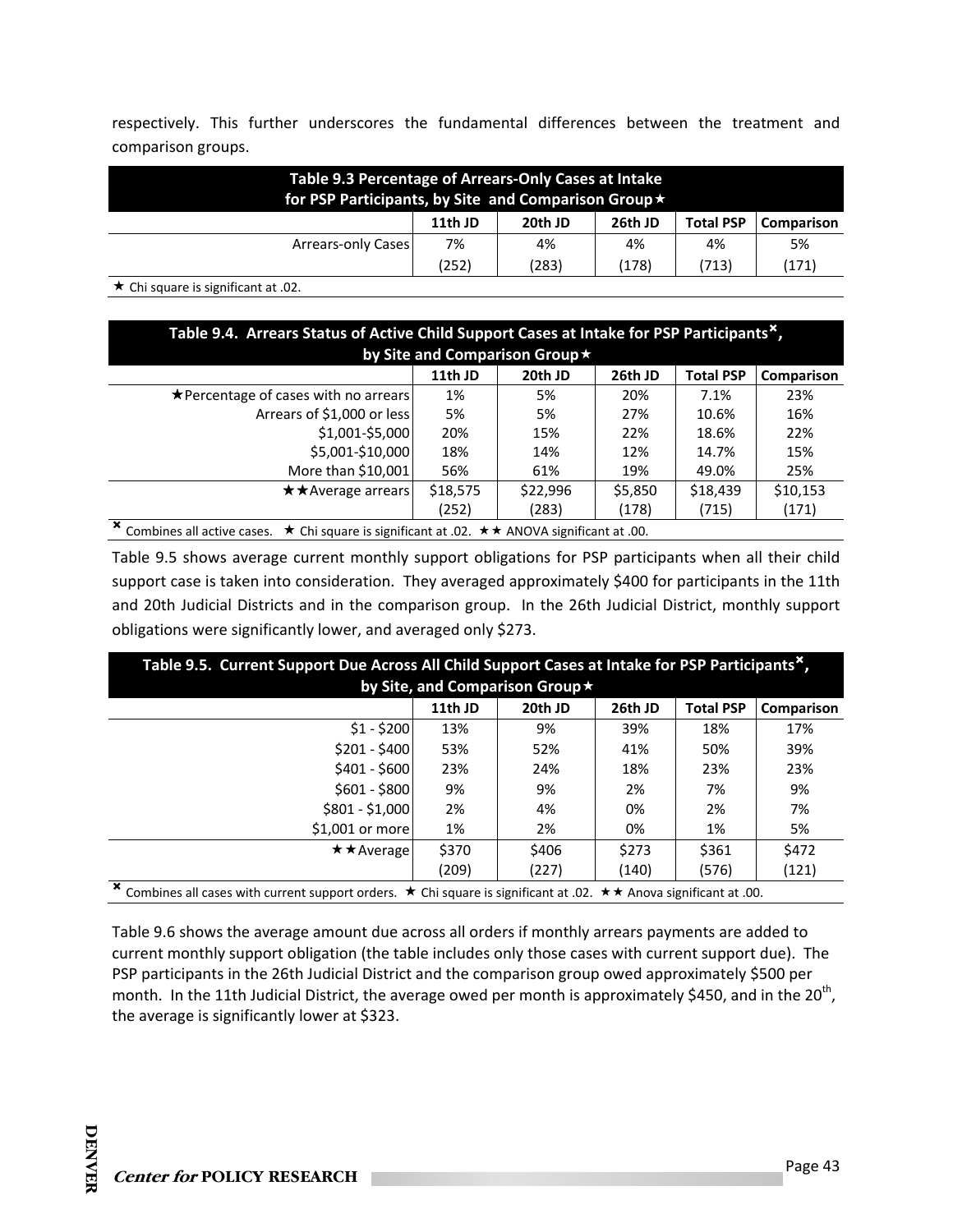| <b>Table 9.6. Total Monthly Amount Due (Current and Arrears Payments)</b><br>at Intake for PSP Participants, by Site, and Comparison Group <sup>x</sup> |         |         |         |                  |            |  |
|---------------------------------------------------------------------------------------------------------------------------------------------------------|---------|---------|---------|------------------|------------|--|
|                                                                                                                                                         | 11th JD | 20th JD | 26th JD | <b>Total PSP</b> | Comparison |  |
| $\star\star$ Average                                                                                                                                    | \$447   | \$526   | \$323   | S449             | \$535      |  |
|                                                                                                                                                         | (209)   | (227)   | (140)   | (576)            | (121)      |  |
| <sup>★</sup> Includes only cases with current support due. ★★ Anova significant at .00.                                                                 |         |         |         |                  |            |  |

# **Profile of the Target Child Support Case**

Every PSP participant entered the project because of a payment issues associated with a particular child support case that is termed the "target case." Typically, this case was scheduled for enforcement activity during the enrollment timeframe. Table 9.7 shows that these cases were hardly new. On average orders had been established 7.3 years earlier; the average was eight years in the 11th and 20th Judicial Districts and approximately five years in the 26th Judicial District and the comparison group. Thus, although PSP was originally conceived by OCSE to be a project that would intervene with noncustodial parents who were establishing new child support orders, this clearly did not happen and most participants had been in the system for many years and had older child support cases.

| Table 9.7. Age of Child Support Order at Intake by PSP Participants, by Site and Comparison Group $\star$ |           |           |           |                  |            |  |  |
|-----------------------------------------------------------------------------------------------------------|-----------|-----------|-----------|------------------|------------|--|--|
|                                                                                                           | 11th JD   | 20th JD   | 26th JD   | <b>Total PSP</b> | Comparison |  |  |
| Average                                                                                                   | 7.5 years | 8.0 years | 5.5 years | 7.3              | 4.5 years  |  |  |
| Median                                                                                                    | 7.0 years | 7.0 years | 4.0 years | 6.0              | 3.5 years  |  |  |
|                                                                                                           | (183)     | (196)     | (109)     | (488)            | (130)      |  |  |
| ★ Chi square is significant at .02.                                                                       |           |           |           |                  |            |  |  |

Table 9.8 shows that it had been nearly two years since most project participants had made their last current support payment on the case bringing them into PSP. The range was from only a month or two, to over 40 months.

| Table 9.8. Months from Last Child Support Payment to Enrollment in Program<br>by PSP Participants <sup>x</sup> , by Site and Comparison Group $\star$ |          |          |          |                  |            |  |  |
|-------------------------------------------------------------------------------------------------------------------------------------------------------|----------|----------|----------|------------------|------------|--|--|
|                                                                                                                                                       | 11th JD  | 20th JD  | 26th JD  | <b>Total PSP</b> | Comparison |  |  |
| Average months                                                                                                                                        | 22.4     | 17.9     | 20.6     | 20.2             | 29.0       |  |  |
| Median months                                                                                                                                         | 24.0     | 19.0     | 22.0     | 22.0             | 33.0       |  |  |
| Range                                                                                                                                                 | $1 - 40$ | $1 - 34$ | $1 - 35$ | $1 - 40$         | $2 - 41$   |  |  |
|                                                                                                                                                       | (65)     | (177)    | (139)    | (381)            | (154)      |  |  |

# **Post‐Program Child Support Performance**

A key outcome of interest deals with the payment of child support by PSP participants on their target case. One summary of pre‐ and post‐program payment activity is shown in Table 9.9. This table shows the number of months in which a payment was due, and the number of months in which a participant made a payment both prior to and following his enrollment in PSP. In the PSP sites, NCPs made a payment in a third to half of the months with a payment due prior to enrollment, with an average of 48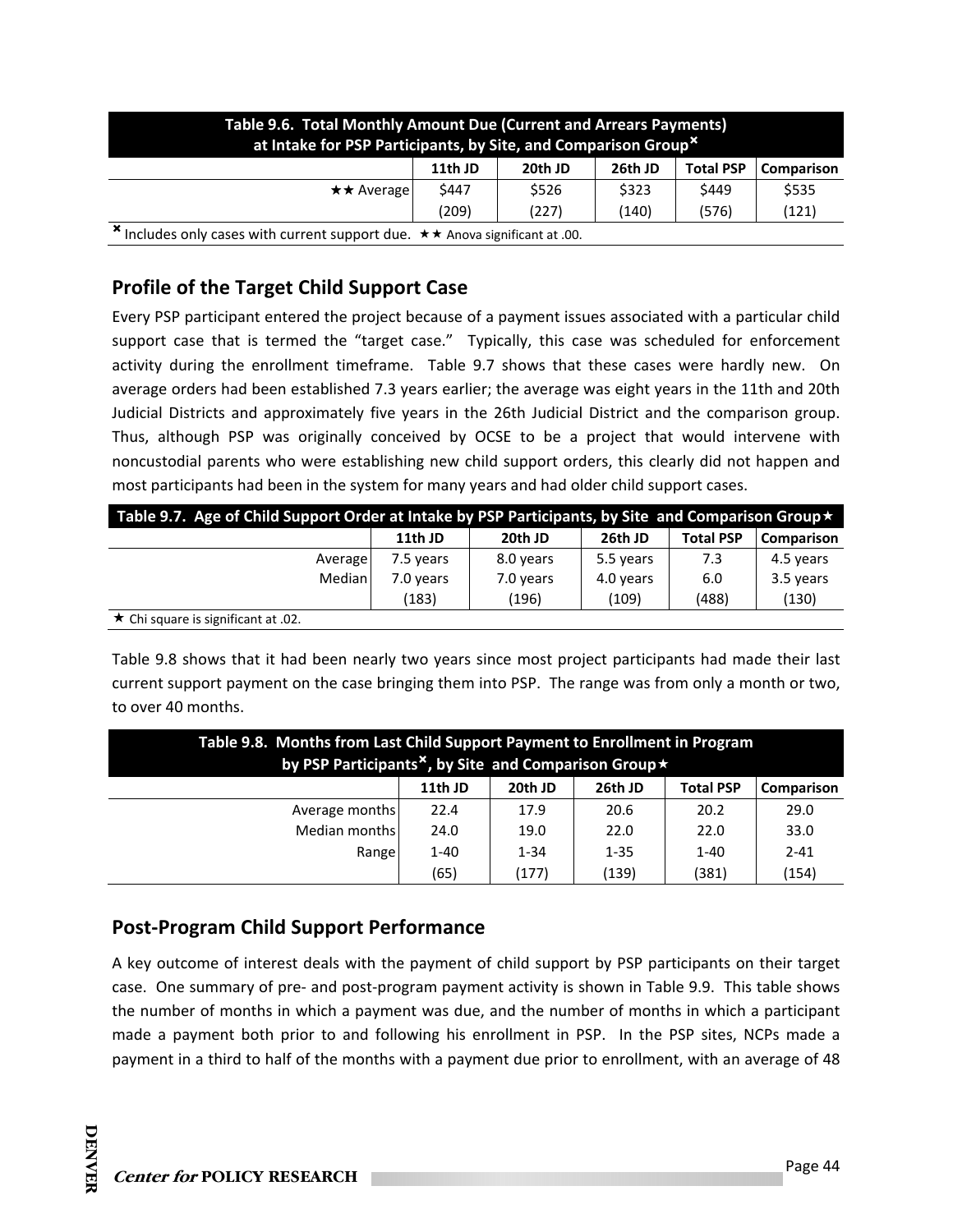percent for the group as a whole. In the comparison group, rates of pre-enrollment payment were higher, with payments occurring in 71 percent of the months when they were due. Only in the 26th Judicial District was there a post‐program increase in the percentage of months with a payment. It rose from 52 percent pre-program to 62 percent post-enrollment. In the 11th and 20th Judicial Districts and in the comparison group, the percentage of months with a payment was unchanged following program enrollment. It may be relevant that child support order levels were significantly lower in the 26th Judicial District as compared with order levels in the 11th and 20th as well as the comparison group.

| Table 9.9. Average Number of Months with Payments Due and Average Number of<br>Months with Payment Made On Target Case at Intake and Extract for |                                                  |                                                            |                                              |                    |                                                       |                                              |  |  |
|--------------------------------------------------------------------------------------------------------------------------------------------------|--------------------------------------------------|------------------------------------------------------------|----------------------------------------------|--------------------|-------------------------------------------------------|----------------------------------------------|--|--|
|                                                                                                                                                  | PSP Participants, by Site and Comparison Group ★ |                                                            |                                              |                    |                                                       |                                              |  |  |
|                                                                                                                                                  | Pre-Program<br>Post-Program                      |                                                            |                                              |                    |                                                       |                                              |  |  |
|                                                                                                                                                  |                                                  | Months with Months with<br><b>Support Due Support Paid</b> | Percentage<br>of Months<br>with a<br>Payment | <b>Months with</b> | <b>Support Due Months with</b><br><b>Support Paid</b> | Percentage<br>of Months<br>with a<br>Payment |  |  |
| 11th JD (n=252)                                                                                                                                  | 15.5                                             | 6.9                                                        | 43%                                          | 14.2               | 7.0                                                   | 48%                                          |  |  |
| 20th JD (n=282)                                                                                                                                  | 14.8                                             | 5.4                                                        | 37%                                          | 12.3               | 4.9                                                   | 38%                                          |  |  |
| $\star$ 26th JD (n=178)                                                                                                                          | 13.3                                             | 6.9                                                        | 52%                                          | 16.5               | 10.4                                                  | 62%                                          |  |  |
| <b>Total PSP</b>                                                                                                                                 | 14.7                                             | 6.3                                                        | 48%                                          | 15.1               | 8.1                                                   | 51%                                          |  |  |
| Comparison (n=178)                                                                                                                               | 13.3                                             | 7.7                                                        | 71%                                          | 19.6               | 12.5                                                  | 62%                                          |  |  |
| ★ Paired T-test of months paid pre and post is significant at .02.                                                                               |                                                  |                                                            |                                              |                    |                                                       |                                              |  |  |

Table 9.10 presents another measure of payment performance. It shows the percentage of the amount due that was paid by participants in each judicial district and across all project sites. Prior to enrollment in the program, PSP participants in the 11th and 20th Judicial Districts paid approximately a quarter to a third of the amount due, while those in the 26th Judicial District paid 45 percent of the amount due. Once again, this may reflect higher rates of employment and lower child support obligation levels for participants in the 26th Judicial District. Looking across sites, PSP clients paid an average of one‐third of the current support that they owed prior to their enrollment in PSP. Following enrollment, the percentage of owed child support that they paid rose to 36 percent. The change was statistically significant.

| Table 9.10. Percentage of Current Support Due that was Paid Pre and Post Program,<br>by Site and Total |         |         |         |                   |  |  |
|--------------------------------------------------------------------------------------------------------|---------|---------|---------|-------------------|--|--|
|                                                                                                        | 11th JD | 20th JD | 26th JD | <b>★Total PSP</b> |  |  |
| Percentage of Amount Due that was Paid Pre-Program                                                     | 31%     | 26%     | 45%     | 33%               |  |  |
| Percentage of Amount Due that was Paid Post-Program                                                    | 34%     | 27%     | 53%     | 36%               |  |  |
| $\star$ Paired T-test of months paid pre and post is significant at .05.                               |         |         |         |                   |  |  |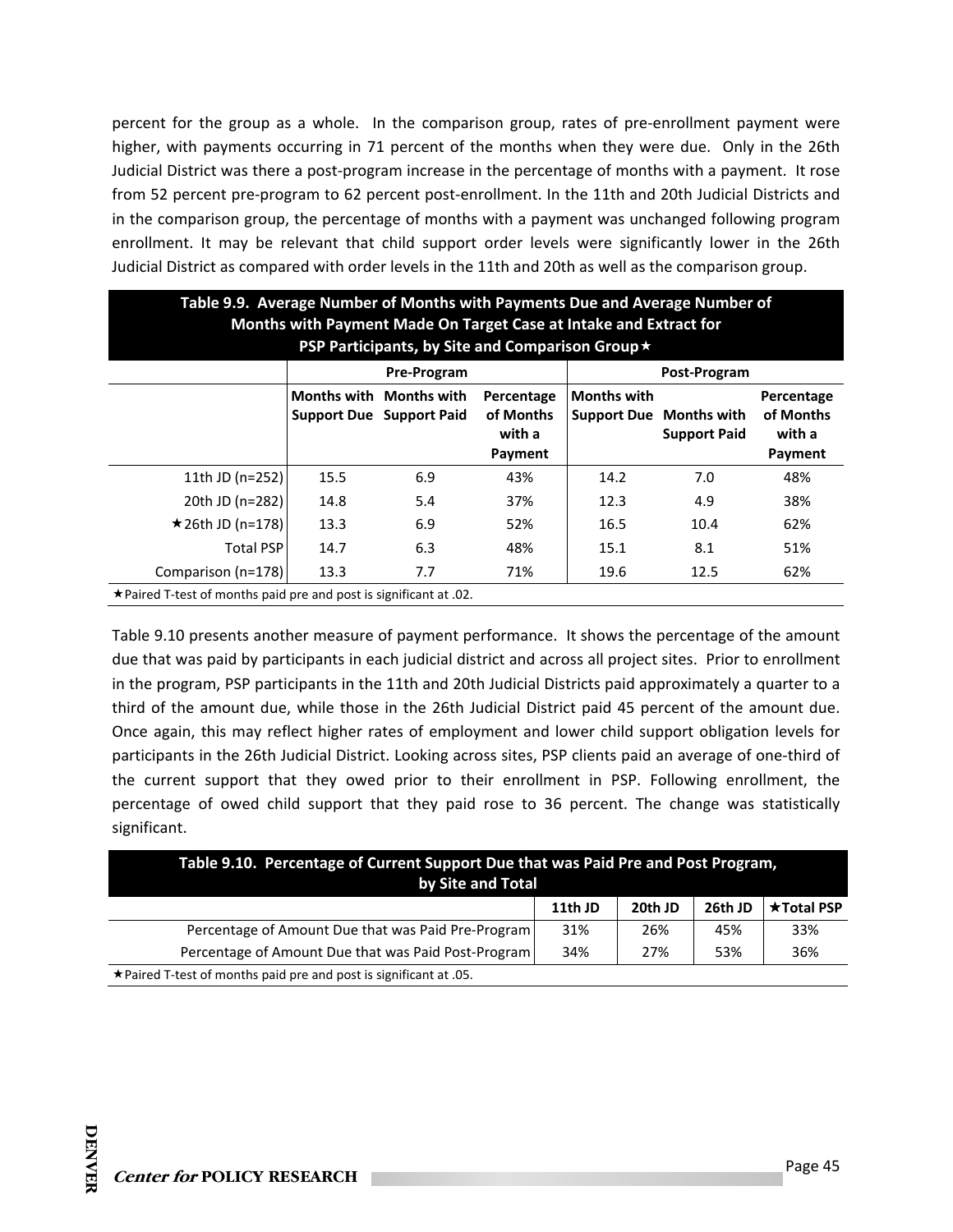Table 9.11 contrasts pre- and post-program payment patterns for the experimental and comparison groups. While the percentage of current support paid prior to and following enrollment in PSP increased significantly from 33 to 36 percent for members of the experimental group, they declined for members of the comparison group from 60 to 52 percent. As previously noted, members of the comparison group had higher child support order levels and lower arrears balances at program enrollment suggesting that they were better off financially and had a stronger history of child support payment.

| Table 9.11. Percent of Current Support Due that was Paid Pre- and Post-Program,<br>by Total PSP Enrollees and Comparison Group |                   |            |  |  |  |
|--------------------------------------------------------------------------------------------------------------------------------|-------------------|------------|--|--|--|
|                                                                                                                                | <b>★Total PSP</b> | Comparison |  |  |  |
| Percentage of Amount Due that was Paid Pre-Program                                                                             | 33%               | 60%        |  |  |  |
| Percentage of Amount Due that was Paid Post-Program                                                                            | 36%               | 52%        |  |  |  |
| $\star$ Paired T-test of months paid pre and post is significant at .05.                                                       |                   |            |  |  |  |

Another indicator of employment and child support payment is the percentage of cases with a verified employer. The child support agency keeps track of verified employment in its database (TCSES) and this was extracted for PSP participants and members of the comparison group. PSP enrollees show improved employment patterns based on this measure with the percent with a verified employer increasing from a low of 15 percent in the 11th Judicial District at enrollment to a high of 48 percent in the 26th Judicial District at follow‐up. Table 9.12 also provides further evidence that the experimental and comparison groups were not comparable with the comparison group having higher levels of employment at enrollment and thus better child support payment patterns.

| Table 9.12. Verified Employment Activity According to Child Support Records for PSP<br><b>Enrollees Pre- and Post-Program Enrollment</b> |         |         |         |                  |                   |  |
|------------------------------------------------------------------------------------------------------------------------------------------|---------|---------|---------|------------------|-------------------|--|
|                                                                                                                                          | 11th JD | 20th JD | 26th JD | <b>Total PSP</b> | <b>Comparison</b> |  |
| TCSES shows verified employer at enrollment                                                                                              | 15%     | 20%     | 42%     | 24%              | 47%               |  |
| TCSES shows verified employer at follow-up                                                                                               | 45%     | 47%     | 48%     | 46%              | 53%               |  |
|                                                                                                                                          | (254)   | (283)   | (178)   | (715)            | (178)             |  |

When they entered the PSP, clients in need of child support assistance were most likely to report needing help with having a driver's license reinstated after it was suspended for failure to pay child support. This was a common problem in both the 11th and 26th JDs, although not in the 20<sup>th</sup>, where car ownership was the lowest. In the 20th Judicial District, the most commonly expressed need was to have a one‐on‐one explanation of a client's child support situation. Clients did not report having classic child support problems related to order establishment, modification, or enforcement at any of the project sites, although in part this may be because they did not qualify for modification of their child support orders or lower order levels.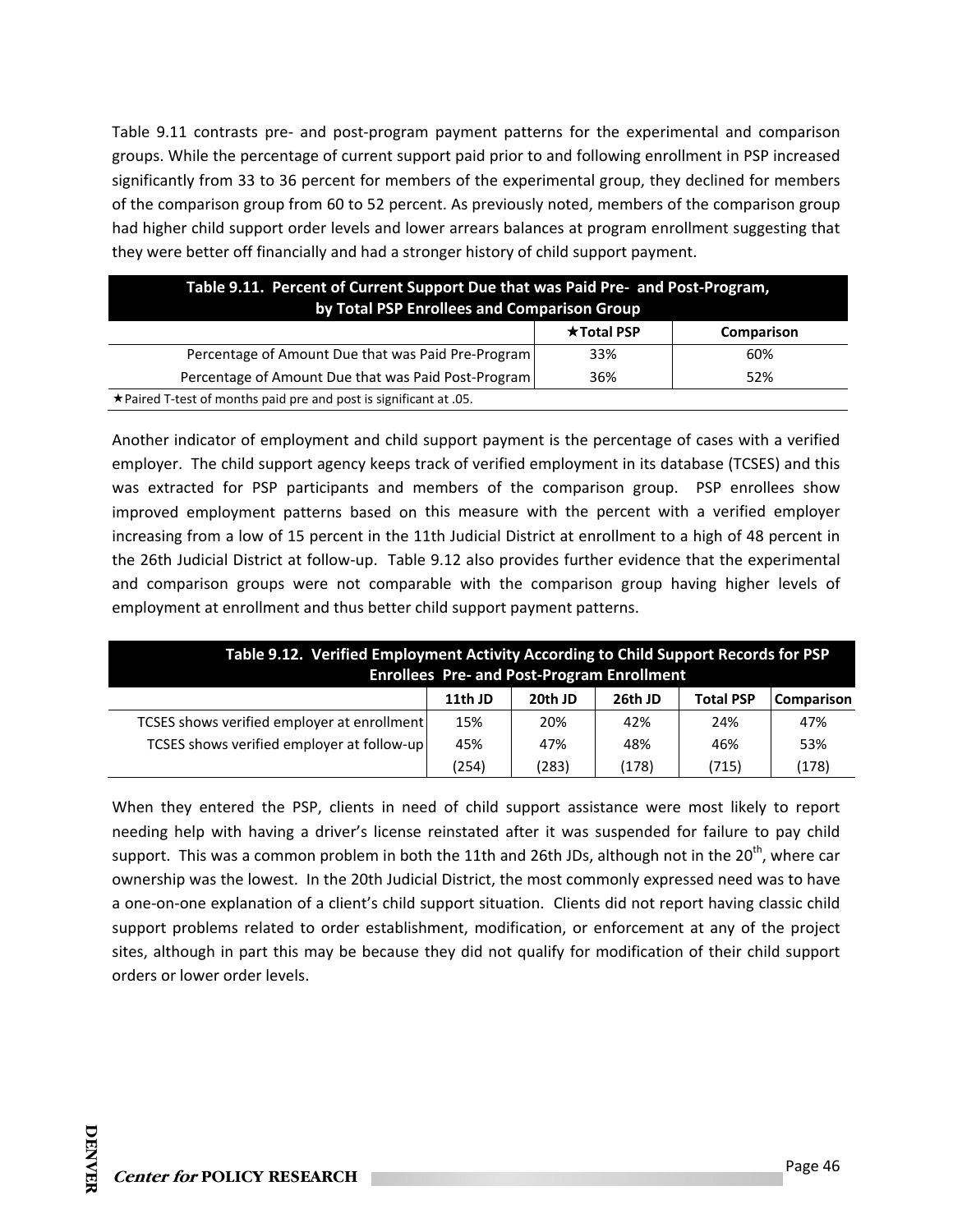| Table 9.13. Specific Child Support Needs Reported at Intake by PSP Participants, by Site |         |         |         |              |
|------------------------------------------------------------------------------------------|---------|---------|---------|--------------|
|                                                                                          | 11th JD | 20th JD | 26th JD | <b>Total</b> |
| ★ Driver's license reinstatement l                                                       | 50%     | 5%      | 65%     | 45%          |
| ★ Explanation of client's case                                                           | 35%     | 85%     | 13%     | 38%          |
| Help correcting child support errors                                                     | 15%     | 15%     | 11%     | 13%          |
| Order establishment                                                                      | 5%      | 0%      | 5%      | 4%           |
| Order modification                                                                       | 5%      | 0%      | 3%      | 3%           |
| Delaying enforcement actions                                                             | 0%      | 0%      | 5%      | 3%           |
| Genetic testing                                                                          | 0%      | 0%      | 3%      | 1%           |
| Paternity establishment                                                                  | 0%      | 0%      | 0%      | 0%           |
| Wage withholding                                                                         | 0%      | 0%      | 0%      | 0%           |
|                                                                                          | (20)    | (20)    | (37)    | (77)         |
| $\star$ Chi square is significant at .000.                                               |         |         |         |              |

The final analysis of child support performance considers the percentage of months with a payment and the percentage of the obligation that was paid when controlling for various types of services that clients might have received through PSP. Assistance that was provided was not always recorded on the MIS. As a result, the table may not be an accurate portrayal of the services provided and their impact on payment outcomes.

Based on the information available, receiving help with child support does not appear to produce a significant increase in the number of months with payment or the percentage of the obligation that is paid. There are significant differences in these two outcome variables based on whether the client received help with employment or benefits. However, in both instances those receiving help had lower performance on the child support measures. This may reflect the fact that those who needed help with employment or benefits were in the worst financial situation and less able to meet their child support obligations.

Client reports at three months post‐enrollment suggest that providing assistance with access and visitation problems does result in improved child support performance. Those receiving help made a payment in 53 percent of the months with a payment due, and paid a total of 45 percent of their obligation, while the figures for those who did not receive help with access and visitation were 45 and 32 percent, respectively.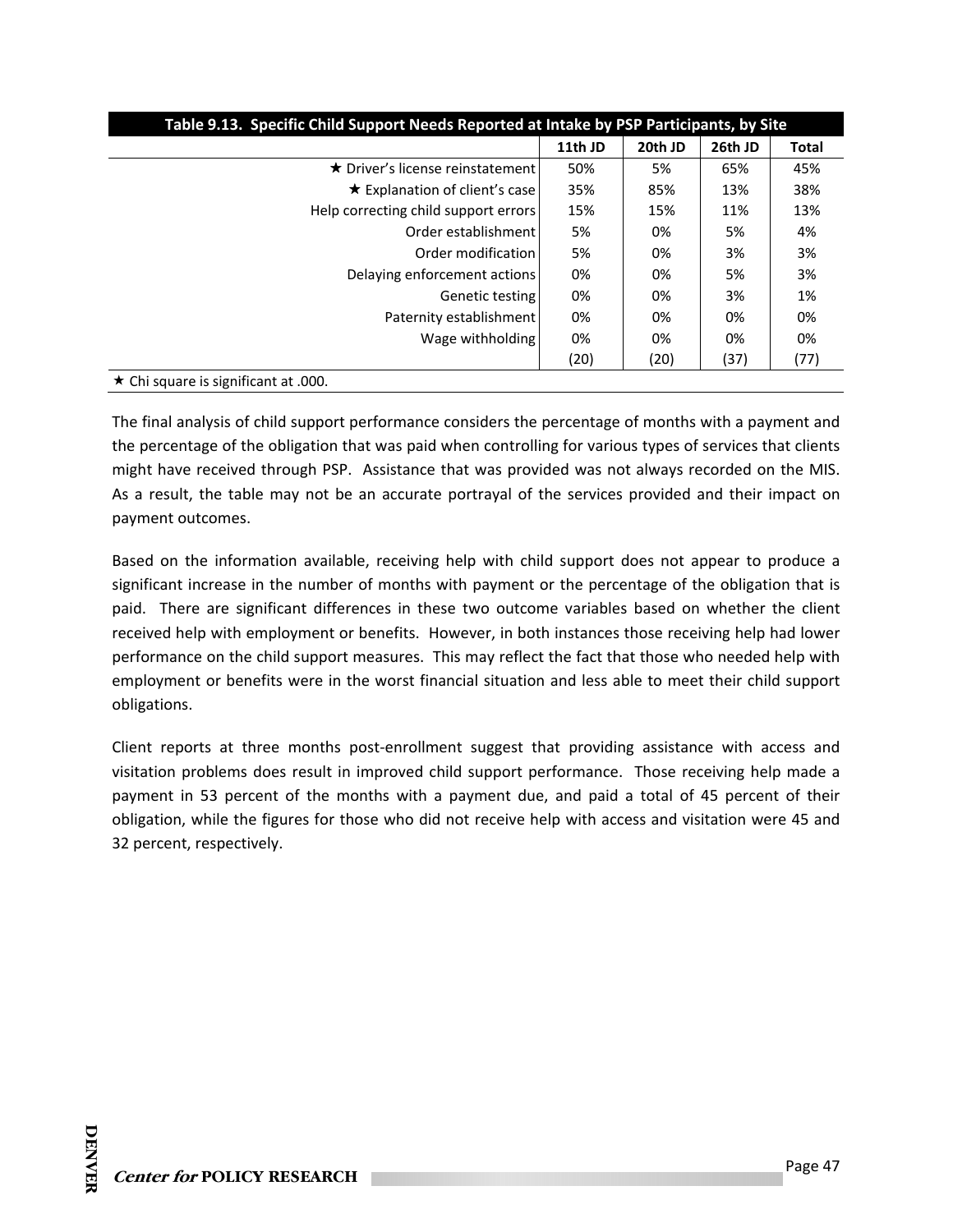| Table 9.14. Child Support Payments Made by PSP Participants by Type of Assistance Received |                             |                                 |               |  |
|--------------------------------------------------------------------------------------------|-----------------------------|---------------------------------|---------------|--|
|                                                                                            | <b>Percentage of Months</b> | <b>Percentage of Amount Due</b> | <b>Number</b> |  |
|                                                                                            | with a Payment              | that was Paid Post-Program      |               |  |
| Client reports help with child support                                                     | 47.9                        | 36.3                            | 482           |  |
| Received help                                                                              | 50.6                        | 39.6                            | 51            |  |
| Client reports help with employment                                                        | 55.7 $\star$                | 44.9 $\star$                    | 393           |  |
| Received help                                                                              | 45.5                        | 33.6                            | 140           |  |
| Client reports help with applying for benefits                                             | 49.5 $\star$                | 37.8 $\star$                    | 457           |  |
| Received help                                                                              | 40.3                        | 29.1                            | 76            |  |
| Client reports help with access and visitation                                             | $45.4\star$                 | $31.9*$                         | 349           |  |
| Received help                                                                              | 53.4                        | 45.3                            | 184           |  |
| Client reports help with any of the above                                                  | 47.4                        | 35.6                            | 370           |  |
| Received help                                                                              | 49.9                        | 38.8                            | 163           |  |
| $\star$ T-test is significant at .05.                                                      |                             |                                 |               |  |

# **Participant Ratings of Their Child Support Situation Following Enrollment**

At the three month check, most of the PSP participants described their child support situation as unchanged relative to their situation at program entry. However, nearly a quarter said things were better and a similar percentage said that things were worse.

| Table 9.15. Client Assessment of Their Child Support Situation at Three Month Check, by Site |         |         |         |              |
|----------------------------------------------------------------------------------------------|---------|---------|---------|--------------|
| At the three-month follow-up, client reports the child support is                            | 11th JD | 20th JD | 26th JD | <b>Total</b> |
| Improved                                                                                     | 21%     | 20%     | 26%     | 22%          |
| The same!                                                                                    | 58%     | 52%     | 58%     | 56%          |
| Worse                                                                                        | 22%     | 29%     | 16%     | 23%          |
|                                                                                              | (180)   | (151)   | (112)   | (443)        |
| Chi square is significant at .000.                                                           |         |         |         |              |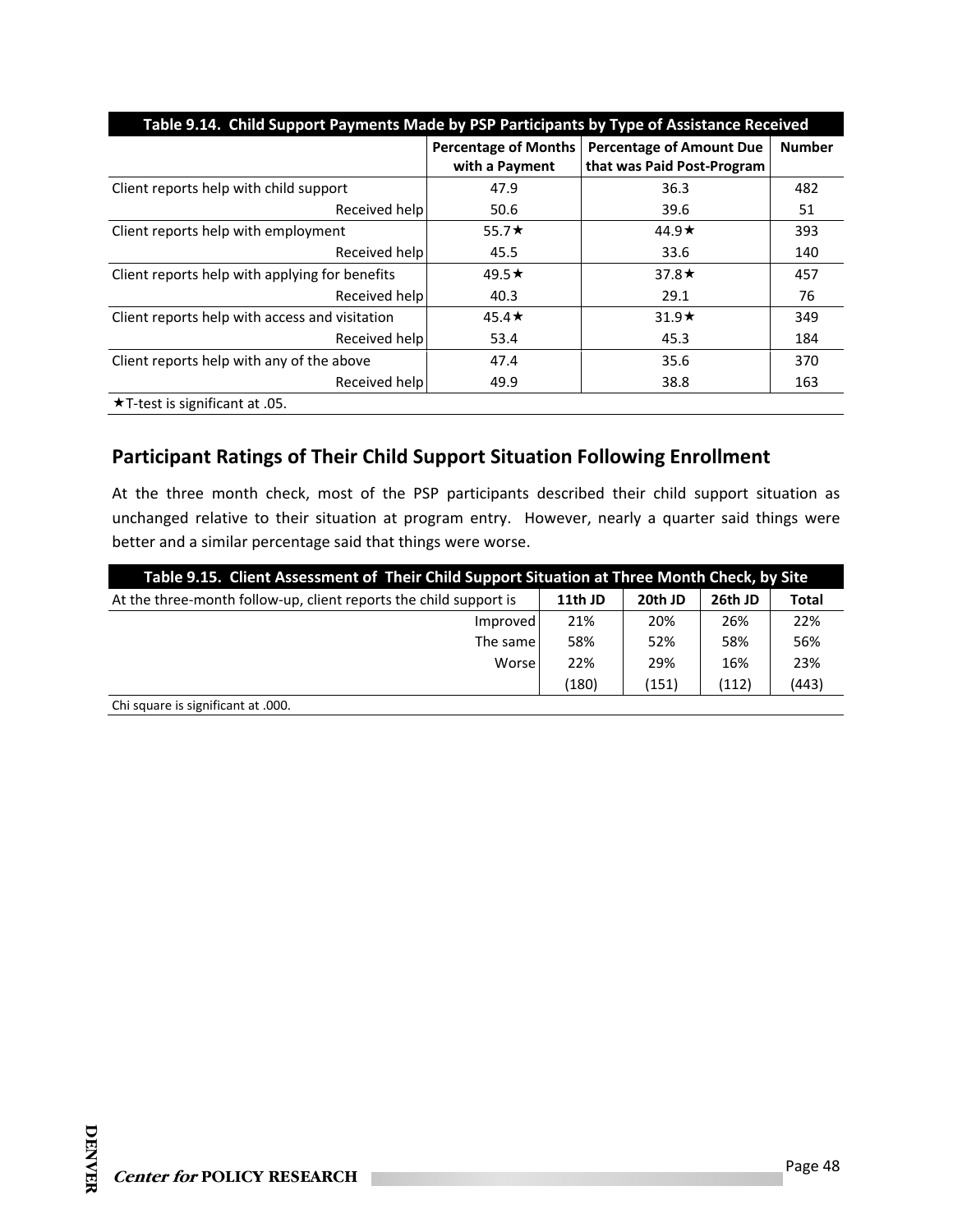# 10. Participant Reactions

This chapter provides participant reactions to the Parent Support Program at two points in time following enrollment. As described in chapter four, participants were contacted three and six months following enrollment to gauge reactions to the PSP, determine employment status, and child and family relationship status.

CPR contracted with an experienced independent telephone interviewer to conduct the three month follow-up check with PSP participants. The interviewer attempted to contact all enrollees in the experimental group three months following enrollment. Ultimately, a total of 448 PSP participants in the experimental group (out of the 1,016 with intake forms – 48%) were reached for the three month check. The brief telephone check sought to determine the participants employment status, reaction to the services received at the PSP, and family relationship status.

The six month follow up telephone interviews were conducted with members of the experimental and comparison group by interviewers at Northern Illinois University's Public Opinion Laboratory. The in‐ depth telephone interviews lasted an average of 30 minutes, and were completed with 410 PSP participants in the experimental and comparison group. Interviews began in February 2011 and were completed in March 2013 with up to 8 callback attempts placed before a final disposition was made. The response rate for the follow up telephone interviews was 32.6%. Interviews were conducted in English.

In both the three month check and six month follow-up telephone interview, participants were asked about aspects of their life compared to before enrollment in PSP. They were also asked to rate the program and the services provided to them by the PSP. They were asked about how the program could be improved and what actions the child support agency could take to provide greater assistance to participants.

At both the three and six months interviews, over half of the PSP participants described their lives as better than at program entry and approximately half of those interviewed in the  $20<sup>th</sup>$  and  $26<sup>th</sup>$ jurisdictions reported the program to be very helpful, in the  $11<sup>th</sup>$  JD 73 percent said the program was either "very helpful" or "somewhat helpful."

| Table 10.1. Client Assessment of the Overall Quality of Life at Three-Month Check, by Site |         |         |         |              |
|--------------------------------------------------------------------------------------------|---------|---------|---------|--------------|
|                                                                                            | 11th JD | 20th JD | 26th JD | <b>Total</b> |
| ★ At the three-month follow-up, client reports quality of life has                         |         |         |         |              |
| Improved                                                                                   | 54%     | 51%     | 62%     | 55%          |
| Stayed the same                                                                            | 42%     | 38%     | 32%     | 39%          |
| Become worse                                                                               | 4%      | 11%     | 9%      | 7%           |
|                                                                                            | (182)   | (151)   | (109)   | (442)        |
| $\star$ Chi square is significant at .05.                                                  |         |         |         |              |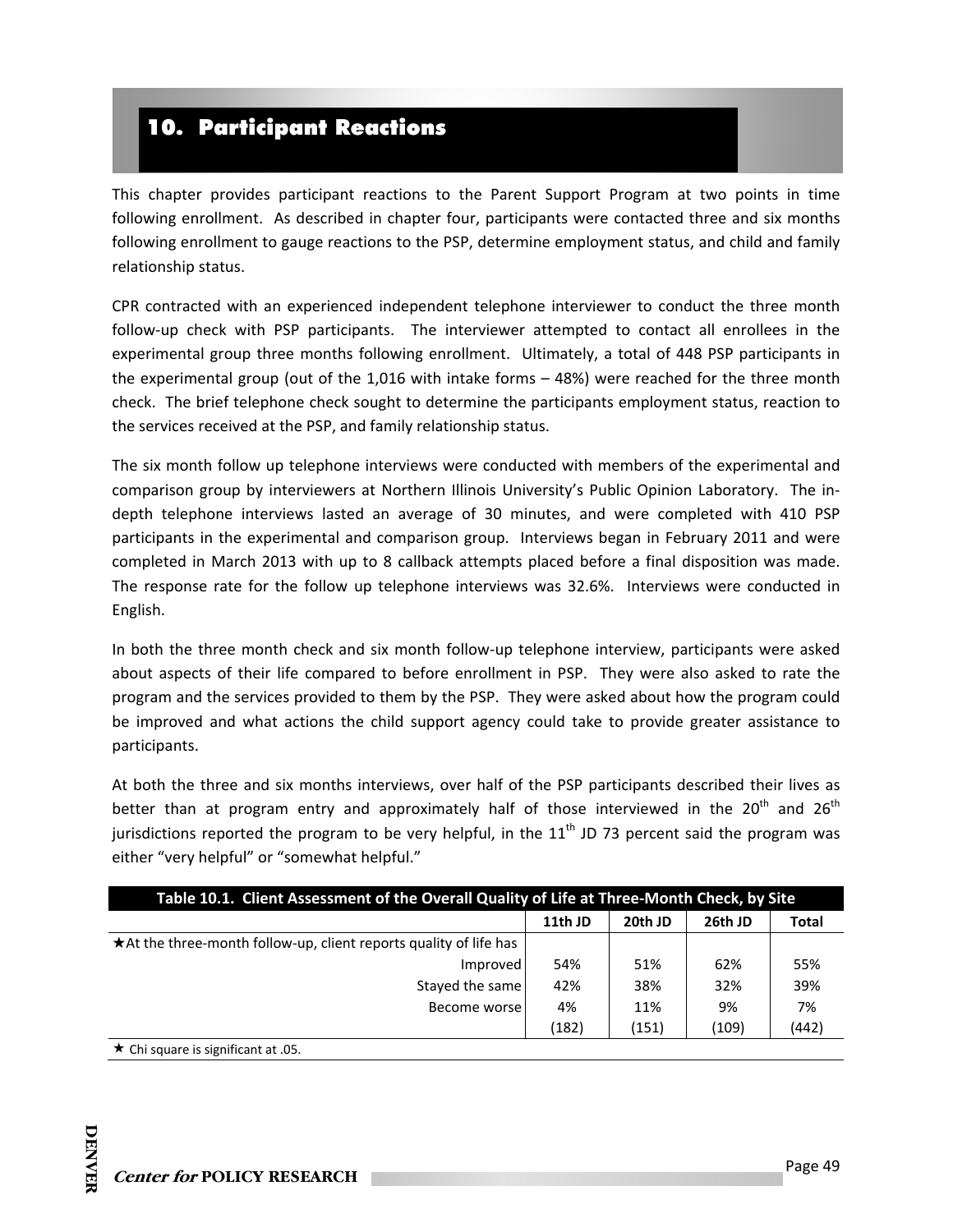| Table 10.2. Client Assessment of the Overall Helpfulness of the Program at the<br>Six Month Follow-up Interview, by Site |         |         |         |              |  |
|--------------------------------------------------------------------------------------------------------------------------|---------|---------|---------|--------------|--|
|                                                                                                                          | 11th JD | 20th JD | 26th JD | <b>Total</b> |  |
| Very helpful                                                                                                             | 36%     | 55%     | 50%     | 47%          |  |
| Somewhat helpful                                                                                                         | 37%     | 31%     | 37%     | 34%          |  |
| Not very helpful                                                                                                         | 13%     | 5%      | 5%      | 8%           |  |
| Not at all helpful                                                                                                       | 14%     | 9%      | 8%      | 11%          |  |
|                                                                                                                          | (111)   | (145)   | (78)    | (334)        |  |

When asked how the program might be improved, most respondents favored more job training opportunities, jobs with higher wages, more job openings for someone with the skills of a PSP participant, and more assistance with transportation and rent.

| Table 10.3. Client Recommendations on How to Improve PSP<br>at the Six Month Follow-up Interview, by Site |         |         |         |              |
|-----------------------------------------------------------------------------------------------------------|---------|---------|---------|--------------|
| Percentage reporting that it is very important for PSP to                                                 | 11th JD | 20th JD | 26th JD | <b>Total</b> |
| Offer more job training programs                                                                          | 88%     | 85%     | 85%     | 86%          |
| Have more job openings for someone like me                                                                | 95%     | 90%     | 91%     | 92%          |
| Keep in touch after I get a job                                                                           | 63%     | 60%     | 67%     | 62%          |
| Give more bus passes or money for transportation help                                                     | 78%     | 83%     | 74%     | 79%          |
| Give more help with rent                                                                                  | 80%     | 81%     | 86%     | 82%          |
| Have jobs that pay higher wages                                                                           | 86%     | 86%     | 84%     | 86%          |
|                                                                                                           | (113)   | (146)   | (77)    | (336)        |

Respondents suggested a number of ways the child support agency could be of greater assistance to program participants. This included offering lower child support orders, debt forgiveness, and delayed enforcement during job training or job search activities.

| Table 10.4. Client Assessment of PSP Services at the Follow-up Interview, by Site |         |         |         |       |  |
|-----------------------------------------------------------------------------------|---------|---------|---------|-------|--|
| Percentage reporting that it is very important for PSP to                         | 11th JD | 20th JD | 26th JD | Total |  |
| Lower child support orders                                                        | 78%     | 68%     | 48%     | 67%   |  |
| Forgive some child support debt                                                   | 66%     | 69%     | 46%     | 63%   |  |
| Hold off on enforcement while I am looking for work                               | 75%     | 74%     | 64%     | 72%   |  |
| Stop child support orders so we can go to school for training                     | 75%     | 69%     | 49%     | 66%   |  |
|                                                                                   | (113)   | (146)   | (77)    | (336) |  |

In summary, the participants generally viewed the program very favorably, while recognizing its limitations without the ability to create more job openings with higher wages or larger budgets to provide assistance with transportation and housing. The PSP participants also were clear that greater action on the part of the child support agency would be valued.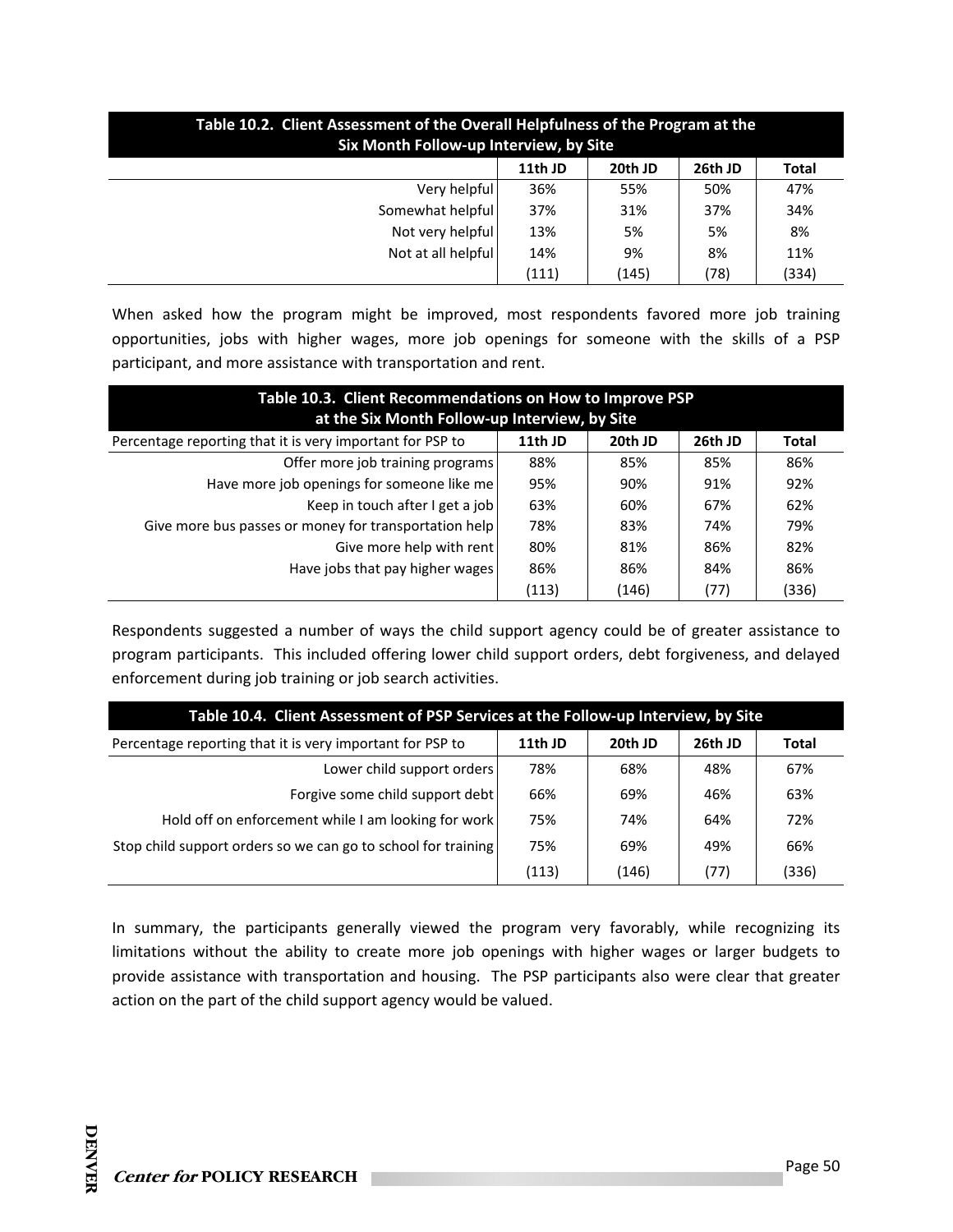### 11. Short-Term Job Training Pilot Project

### **Overview of Pilot Project**

In December 2012, a small‐scale pilot demonstration project was developed to test the effectiveness of a short-term, paid, job-training intervention. The pilot project involved a partnership with Goodwill Industries in the 11th Judicial District (Chattanooga) and Goodwill of Middle Tennessee, Inc. in the 20th Judicial District (Nashville). During January 2013 through April 30, 2013, NCPs were co‐enrolled in both PSP and the Goodwill pilot project. The goal of the pilot project was to gauge the efficacy of providing short-term, paid, job training to unemployed and underemployed NCPs, and assess the utility of the training effort in securing full‐time employment, and generating regular child support payments.

There is growing interest in the use of transitional and subsidized employment strategies with both recipients of public assistance (e.g., National Supported Work Demonstration, AFDC Home Health Aid demonstration), and ex‐offenders (e.g., Center for Economic Opportunities (CEO) program, the Transitional Work Corporation (TWC), and the Transitional Jobs Reentry Demonstration (TJRD)). Transitional jobs are also being used with NCPs in the Transitional Jobs Demonstration Project, a multi‐ site, random assignment project funded by the Department of Labor. To date, the research on transitional jobs has yielded mixed results. For ex‐offenders, it appears that while transitional jobs do not increase the likelihood of obtaining unsubsidized employment, they are associated with lower rates of recidivism among high‐risk, former prisoners. Clearly, more research and demonstration activity on paid training and work interventions with NCPs is needed.

### **Pilot Project Enrollment and Operations**

From January through April 2013, 54 NCPs from the Parent Support Program were referred to the Goodwill agencies in Nashville and Chattanooga for short‐term, paid and/or unpaid job training. Pilot project operations differed in the 11th and 20th Judicial Districts.

In the 11th Judicial District, the Coordinator for PSP referred unemployed and underemployed NCPs to a pilot project coordinator at Goodwill and NCPs were told where and when to appear for enrollment and assessment. At Goodwill, case managers collected information on the NCP's job history, education, and job training needs. Next, NCPs were required to participate in a job readiness orientation session that covered résumé writing, interviewing skills, and proper business attire and conduct. Afterward, the NCP began 10 weeks of paid job training. During the 10‐week program, the NCP earned \$7.50 per hour and worked a 40‐hour work week in the Goodwill retail store. The program was supervised by a Goodwill staff member who provided coaching on proper work conduct, including timeliness, dress, work language, and job-related tasks and duties.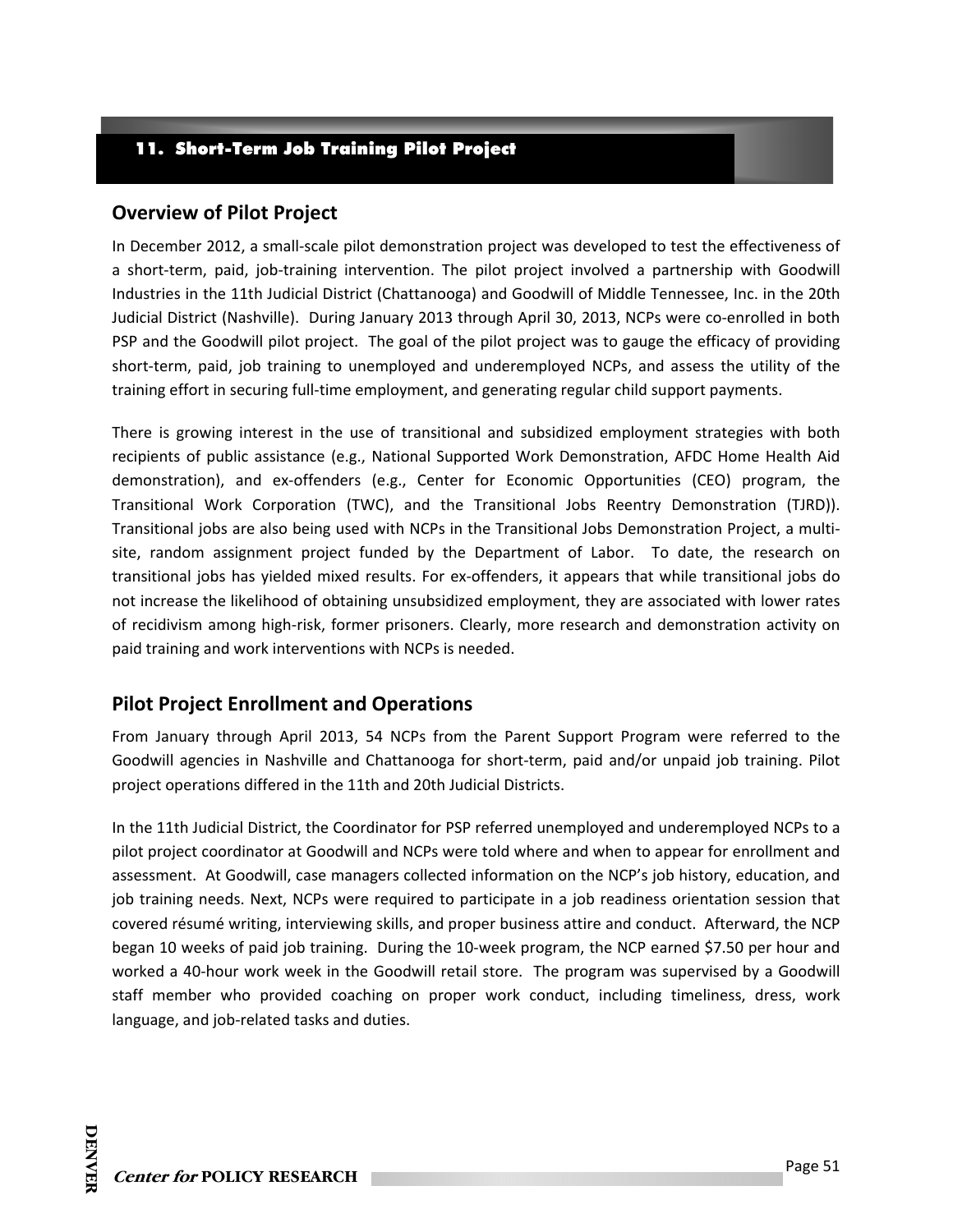The Goodwill Career Counselor assisted NCPs who completed the 10-week training program with securing full-time stable employment. Some trainees were hired for full-time work at a Goodwill retail store. If no position was suitable or available at Goodwill, the career counselor provided the NCP with direct links to area employers and jobs. Throughout the 10‐week program, Goodwill offered the NCP supportive services, such as bus passes. The PSP Coordinator was available to address other issues that arose, such as access and visitation problems, child support issues, and/or community referrals. The Goodwill Career Counselor tracked and monitored the NCP's participation and status in the job training program and reported back to the PSP Coordinator on these activities as well as employment and earnings outcomes, when available.

In the 20th Judicial District, Goodwill Industries of Middle Tennessee provided assessment and job training services to PSP participants. Following a thorough assessment, The Goodwill Career Counselor recommended that the NCP pursue a career path and the corresponding Goodwill training program. The NCP was invited to attend a full‐day job readiness class and a weekly "Job Jam," which is a job club where job seekers meet as a group and have their job-related questions answered by career counselors at Goodwill. The Job Jam is also an opportunity for enrollees to network, provide peer support, and watch videos on work‐related topics, practice interview skills, and complete job applications. Goodwill of Middle Tennessee also offered a variety of training programs to pilot project participants, including forklifting, computers, construction, call centers, health care careers exploration classes, and retail training. The construction training program offered a paid stipend of \$100 per week. The other types of training programs offered up to four weeks of paid training, followed by a possible offer to hire by Goodwill. Goodwill also provided a series of classes for ex‐offenders on how to talk about their criminal past in job interviews. In addition, through community partners, they offered interview training, and assistance in expunging criminal records.

The Goodwill Career Counselor assisted pilot project participants who completed the training program in obtaining stable full-time employment, including providing job leads. Those who enrolled in the program were eligible to receive bus passes and other supportive services. As in Chattanooga, the Coordinator was available to help with other barriers, including helping with child support problems, parenting time issues, and/or referrals to community services.

# **Profile of Enrollees**

From January through May 2013, 54 noncustodial parents enrolled in the Goodwill Pilot Job Training Program: 32 in Nashville and 22 in Chattanooga. Not surprisingly, the demographic characteristics of pilot project participants matched those of PSP enrollees. The majority were male (83%) and African American (78%). On average, they were three years older than PSP participants (37 versus 34). Those with a high school degree or GED totaled 39 percent, while 35 percent had less than a high school diploma. Compared to PSP participants, the 54 NCPs in the Goodwill Pilot were less likely to be employed at enrollment (2% versus 11%) and more likely to be unemployed (87% versus 80%).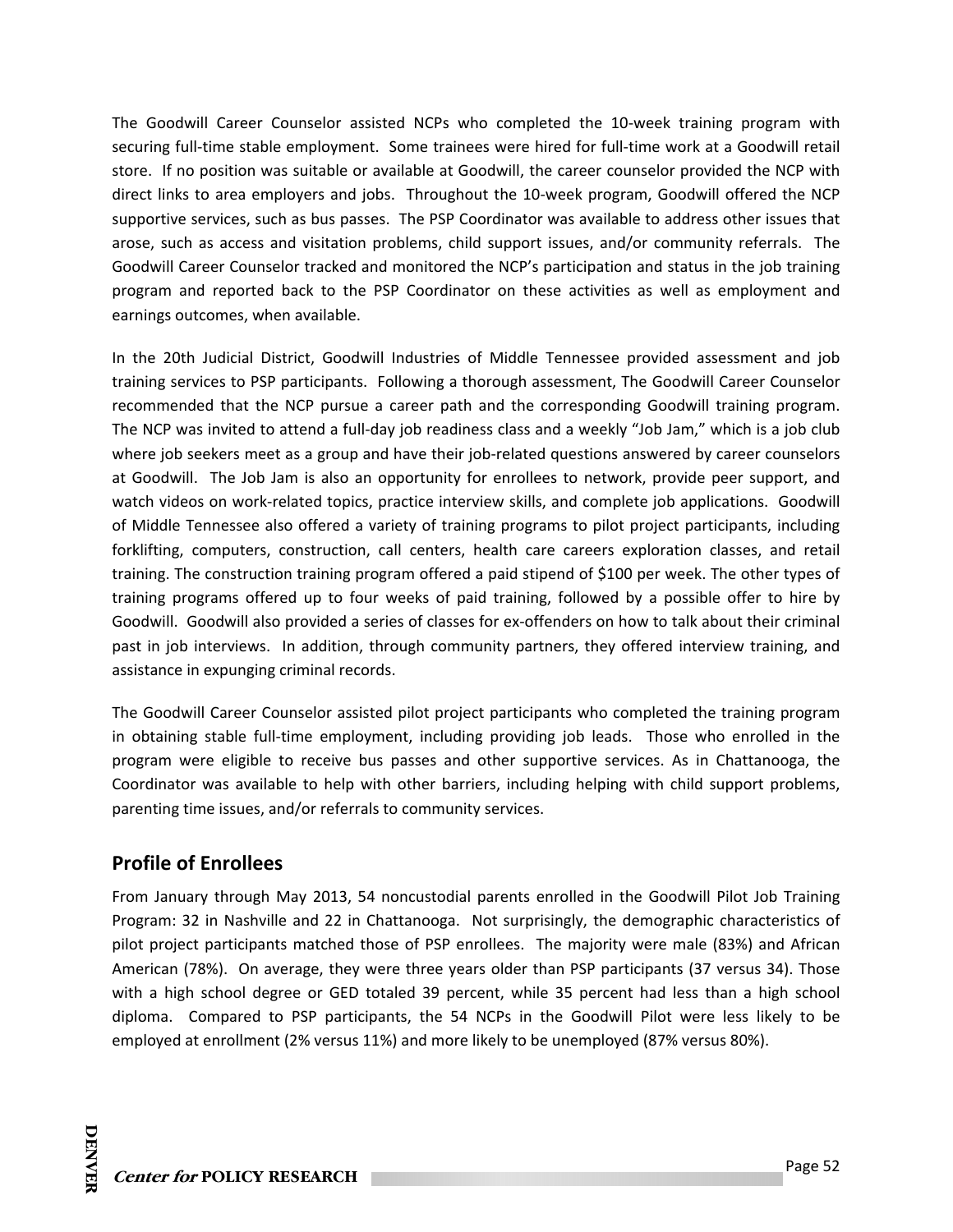| Table 11.1. Employment Status of Goodwill Pilot and<br><b>PSP Participants at Enrollment</b> |                       |                |  |
|----------------------------------------------------------------------------------------------|-----------------------|----------------|--|
|                                                                                              | <b>Goodwill Pilot</b> | <b>All PSP</b> |  |
| Employment status at intake                                                                  |                       |                |  |
| Employed full time                                                                           | 2%                    | 11%            |  |
| Employed part time                                                                           | 7%                    | 6%             |  |
| Seasonal/temporary employment                                                                | 3%                    | 3%             |  |
| Unemployed                                                                                   | 87%                   | 80%            |  |
| Number                                                                                       | (54)                  | (1,001)        |  |

A comparison between the Goodwill Pilot enrollees and all PSP enrollees on the duration of their most recent or current length of unemployment reveals that both groups had been unemployed for an average of 17 months (16.6 vs. 17). Similarly, 4 percent of

those in the Pilot group and 7 percent of all PSP enrollees reported that they were receiving unemployment benefits.

| Table 11.2. Unemployment History for Goodwill Pilot and PSP Participants |                       |                |  |  |
|--------------------------------------------------------------------------|-----------------------|----------------|--|--|
|                                                                          | <b>Goodwill Pilot</b> | <b>All PSP</b> |  |  |
| Length of unemployment                                                   |                       |                |  |  |
| Mean                                                                     | 16.6 months           | 17 months      |  |  |
| Median                                                                   | 12 months             | 11 months      |  |  |
| Number                                                                   | (40)                  | (689)          |  |  |
| Currently receiving unemployment benefits                                | 4%                    | 7%             |  |  |
| Number                                                                   | (47)                  | (676)          |  |  |

Table 11.3 provides a comparison of the most recent job held and benefits information for those enrolled in the Goodwill Pilot Demonstration compared to all PSP enrollees. The comparison shows few differences in employment history between the two groups.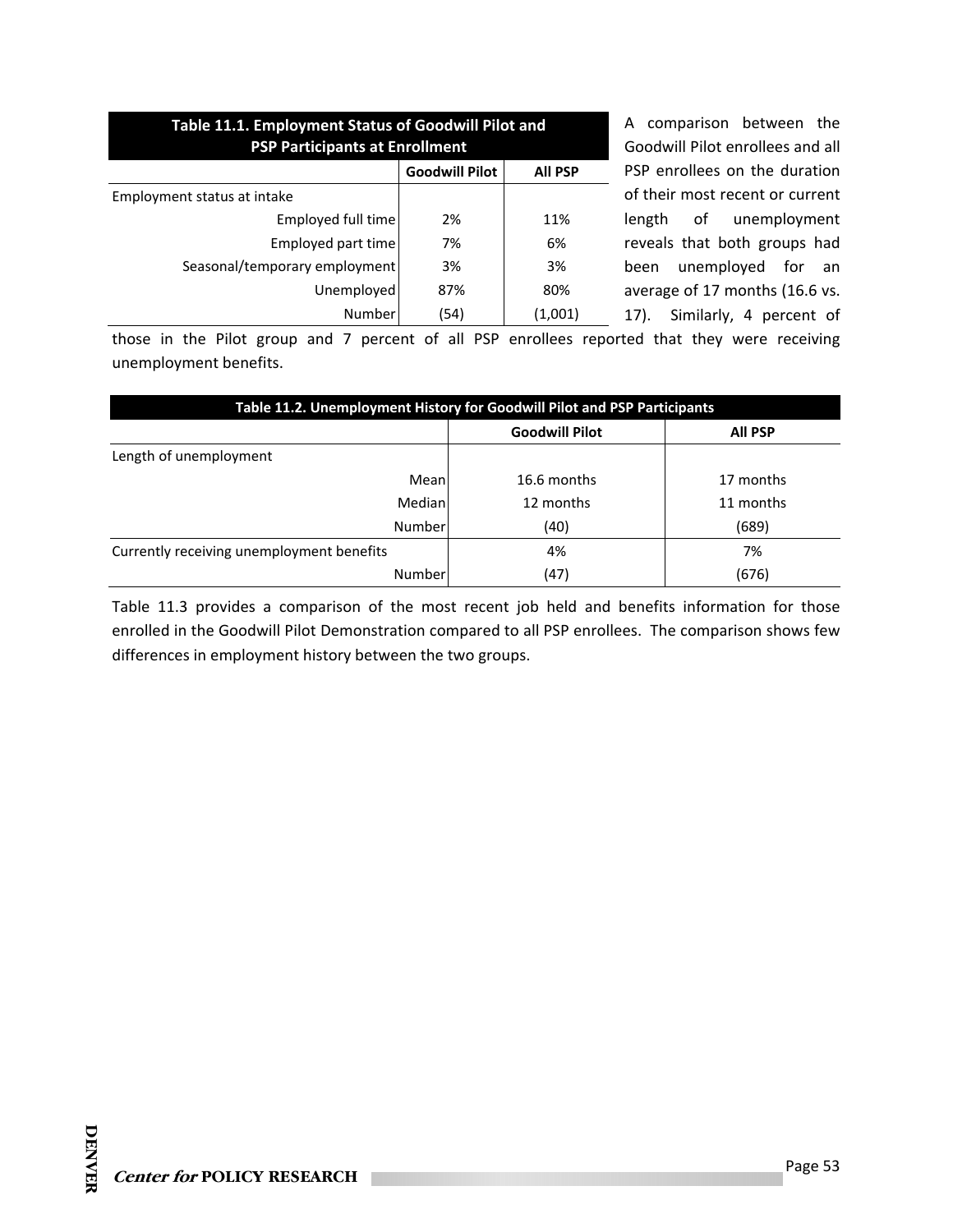| Table 11.3. Most Recent Employment Information for<br><b>Goodwill Pilot and PSP Participants</b> |                       |                |  |  |
|--------------------------------------------------------------------------------------------------|-----------------------|----------------|--|--|
|                                                                                                  | <b>Goodwill Pilot</b> | <b>All PSP</b> |  |  |
| Hourly wage                                                                                      |                       |                |  |  |
| Mean                                                                                             | \$9.57                | \$9.45         |  |  |
| Median                                                                                           | \$9.50                | \$8.50         |  |  |
| Range                                                                                            | \$7-\$16              | \$2.13-\$40    |  |  |
| Number                                                                                           | (45)                  | (685)          |  |  |
| Number of hours worked per week                                                                  |                       |                |  |  |
| Mean                                                                                             | 32.7                  | 35             |  |  |
| Median                                                                                           | 38.5                  | 40             |  |  |
| Range                                                                                            | $8 - 50$              | $6 - 70$       |  |  |
| Number                                                                                           | (45)                  | (685)          |  |  |
| ★ Types of benefits offered:                                                                     |                       |                |  |  |
| Health insurance only                                                                            | 4%                    | 6%             |  |  |
| Retirement benefits only                                                                         | 4%                    | 1%             |  |  |
| Both health and retirement<br>benefits                                                           | 14%                   | 15%            |  |  |
| None                                                                                             | 78%                   | 78%            |  |  |
| Number                                                                                           | (50)                  | (898)          |  |  |
| $\star$ Chi square is significant at .000.                                                       |                       |                |  |  |

As shown in Table 11.3, both Pilot and PSP enrollees earned an average wage of approximately \$9.50 per hour. Median wages of Pilot enrollees were \$9.50 per hour compared to \$8.50 for PSP enrollees. Both groups worked an average of 33 to 35 hours per week at their most recent job, and 78 percent of both groups reported that their current or most recent employer had offered no benefits.

Marriage was equally rare for NCPs in the two groups (20% versus 17%), but cohabitation patterns differed slightly for Goodwill Pilot and PSP participants. Just under one third of Pilot enrollees (32%) reported they were never married and had never lived with the other parent,

as compared with 47 percent of PSP participants. And while nearly half (48%) of Goodwill Pilot participants reported cohabiting with the other parent, this was the case for only 37 percent of PSP participants. The majority of both groups reported having only one child (64% and 65%, respectively). Goodwill Pilot enrollees were slightly more apt than PSP participants to report having a more hostile relationship with the other parent (27% versus 22%).

| Table 11.4. Relationship Situation at Intake Reported by Goodwill Pilot and PSP Participants |                       |                |  |
|----------------------------------------------------------------------------------------------|-----------------------|----------------|--|
|                                                                                              | <b>Goodwill Pilot</b> | <b>All PSP</b> |  |
| Were you ever married to the custodial parent?                                               |                       |                |  |
| Never married and never lived together                                                       | 32%                   | 47%            |  |
| Never married, lived together                                                                | 48%                   | 37%            |  |
| Yes, we were married                                                                         | 20%                   | 17%            |  |
| Number of children with the custodial parent                                                 |                       |                |  |
| <b>One</b>                                                                                   | 64%                   | 65%            |  |
| Two                                                                                          | 27%                   | 21%            |  |
| Three to five                                                                                | 6%                    | 13%            |  |
| More than five                                                                               | 4%                    | 1%             |  |
| Nature of your relationship with the other parent                                            |                       |                |  |
| Angry and hostile                                                                            | 27%                   | 22%            |  |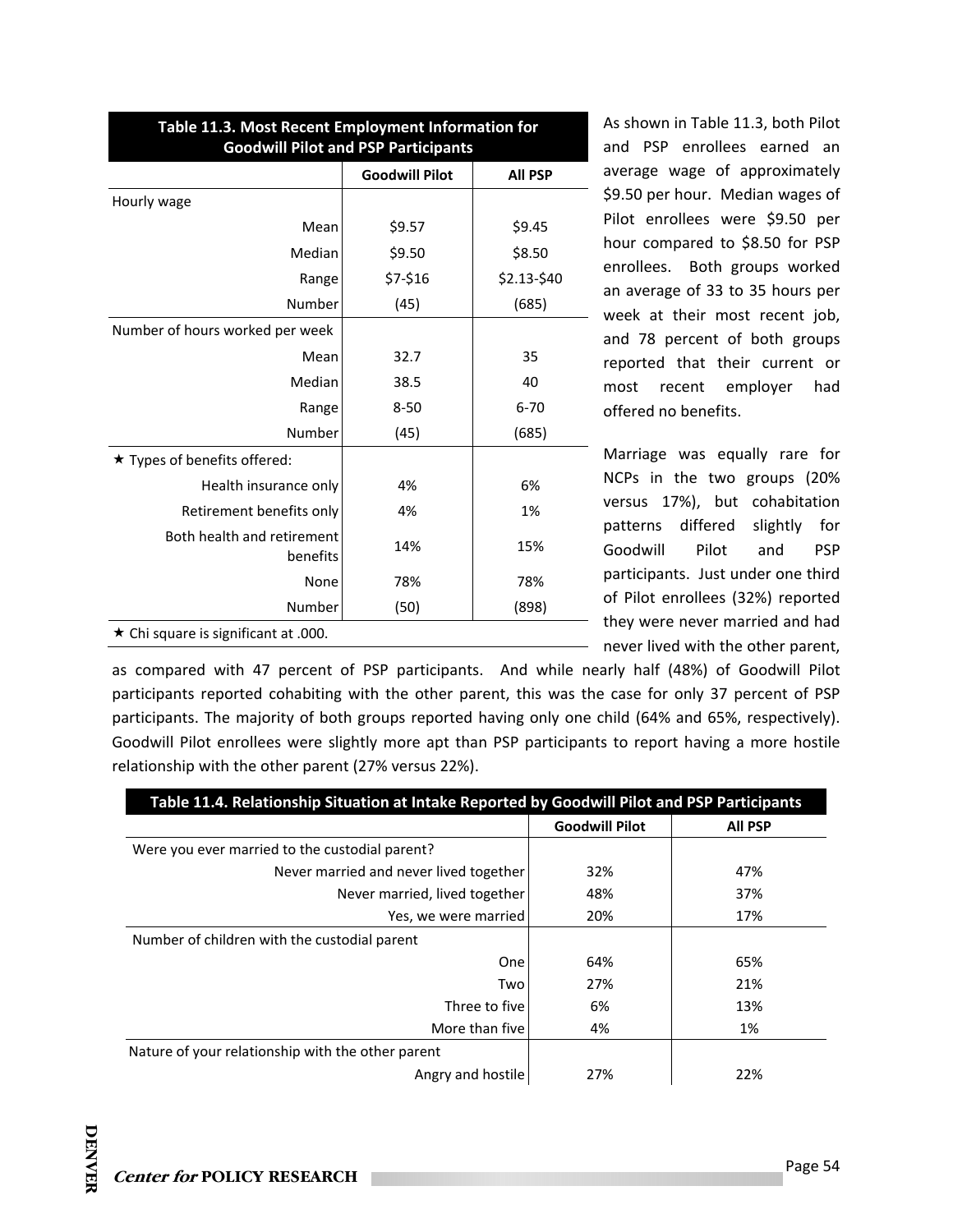| Table 11.4. Relationship Situation at Intake Reported by Goodwill Pilot and PSP Participants |                       |                |  |  |
|----------------------------------------------------------------------------------------------|-----------------------|----------------|--|--|
|                                                                                              | <b>Goodwill Pilot</b> | <b>All PSP</b> |  |  |
| Fairly cooperative                                                                           | 29%                   | 29%            |  |  |
| Cooperative                                                                                  | 19%                   | 32%            |  |  |
| No relationship, no contact                                                                  | 17%                   | 15%            |  |  |
| Other                                                                                        | 8%                    | N/A            |  |  |
|                                                                                              | (52)                  | (953)          |  |  |

At intake, nearly a quarter of the participants in both groups reported seeing their children only once or twice a year or less. On the other hand, nearly 40 percent reported seeing their children at least weekly. Although many NCPs saw their children frequently, over 40 said there was no visitation plan, 14 percent said it was a verbal agreement, and 9 percent were not sure if they had a visitation plan. Approximately one‐third of the enrollees in the Goodwill Pilot believed that they had a court‐ordered visitation plan.

| Table 11.5. Comparison of Visitation Status for Pilot and PSP Participants |                |                |  |
|----------------------------------------------------------------------------|----------------|----------------|--|
|                                                                            | Goodwill Pilot | <b>All PSP</b> |  |
| About how often do you see the children at intake                          |                |                |  |
| More than once a week                                                      | 16%            | 16%            |  |
| About once a week                                                          | 22%            | 18%            |  |
| About once or twice a month                                                | 22%            | 17%            |  |
| About every other month                                                    | 8%             | 6%             |  |
| About once or twice a year                                                 | 8%             | 7%             |  |
| Never                                                                      | 16%            | 16%            |  |
| Other                                                                      | 10%            | 9%             |  |
| Does NCP have a visitation plan?                                           |                |                |  |
| No                                                                         | 44%            | 65%            |  |
| Not sure                                                                   | 9%             | 4%             |  |
| Yes, verbal plan                                                           | 15%            | 13%            |  |
| Yes, written plan                                                          | 32%            | 18%            |  |
|                                                                            | (54)           | (927)          |  |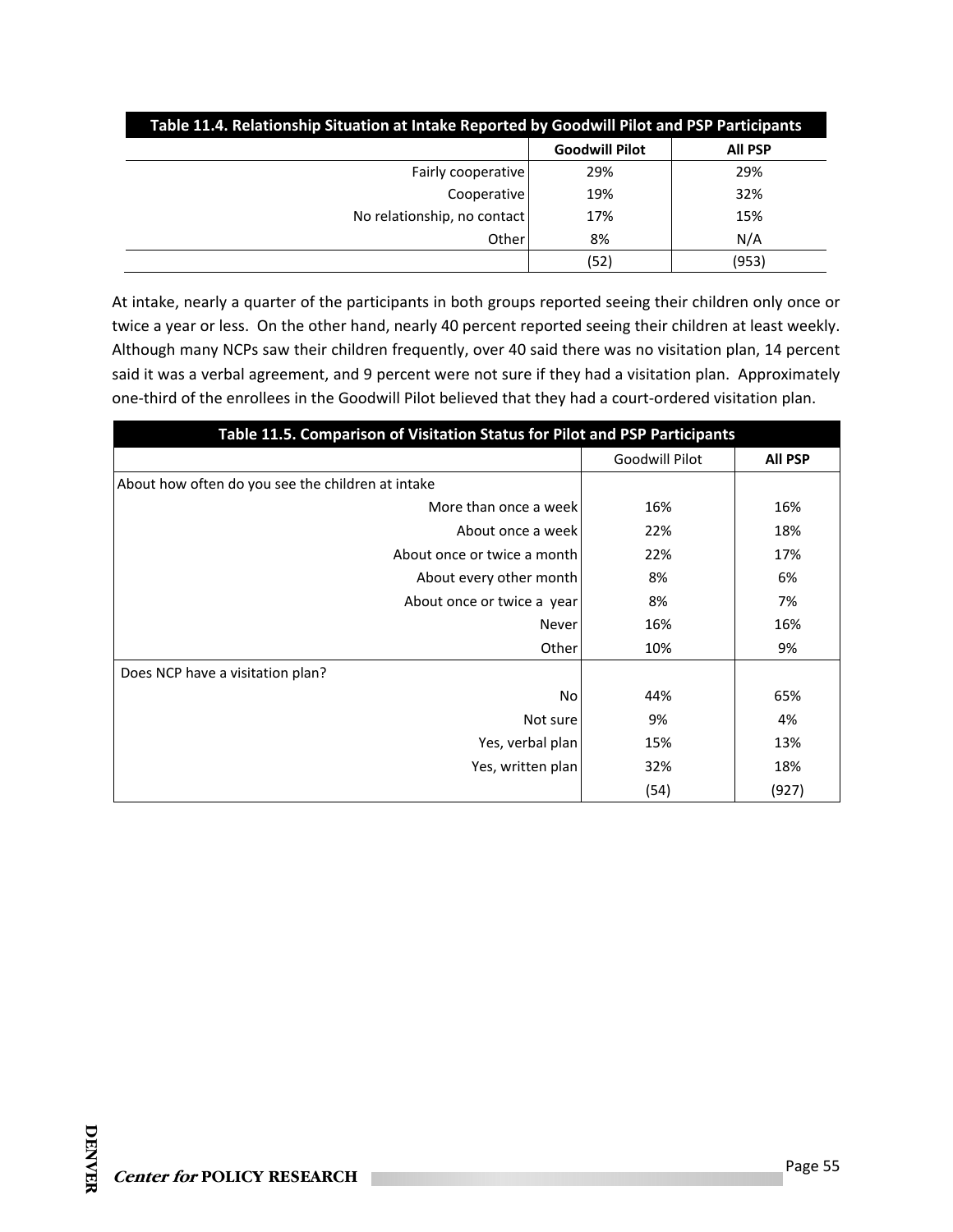#### **Pilot Demonstration Outcomes**



As of report writing, only limited data on outcomes was available for the 54 PSP enrollees who participated in the Goodwill Pilot. As previously noted, enrollment occurred from January to April 30, 2013, and the job training programs lasted approximately 4 to 10 weeks. Because of the short time frame available for enrollment, training activities, and the conduct of a follow‐up assessment, employment and child support outcomes are limited and should be viewed as preliminary and ongoing.

Ten percent of the 54 NCPs enrolled in the Pilot Project did not qualify for the training program, primarily because they had an open criminal case. Just under half (45%) of participants who were referred to the Goodwill Pilot subsequently dropped out. The remaining 24 percent either completed the job training program at Goodwill and secured full-time employment or were still actively participating in training and job search with Goodwill (22%) as of report writing.

#### **Employment and Child Support Outcomes**

Table 11.6 shows that most noncustodial parents in the Goodwill Pilot had an average of 1.7 child support cases. Their monthly obligation for current support averaged \$388. In addition, they owed an average of \$193 per month for their child support arrears. Their total arrears balances averaged \$25,000 and ranged from \$100 to over \$130,000.

| Table 11.6. Child Support Profile for Goodwill Pilot Demonstration Enrollees |             |  |  |
|------------------------------------------------------------------------------|-------------|--|--|
| Number of Child Support Cases                                                | $(n=54)$    |  |  |
| Average                                                                      | 1.7         |  |  |
| Median                                                                       | 1.0         |  |  |
| Range                                                                        | $1 - 7$     |  |  |
|                                                                              |             |  |  |
| Total Monthly Current Support Due Across all Cases                           |             |  |  |
| Average                                                                      | \$388       |  |  |
| Median                                                                       | \$351       |  |  |
| Range                                                                        | \$100-\$935 |  |  |
| Total Monthly Arrears Payment Due Across all Cases<br>Average                | \$193       |  |  |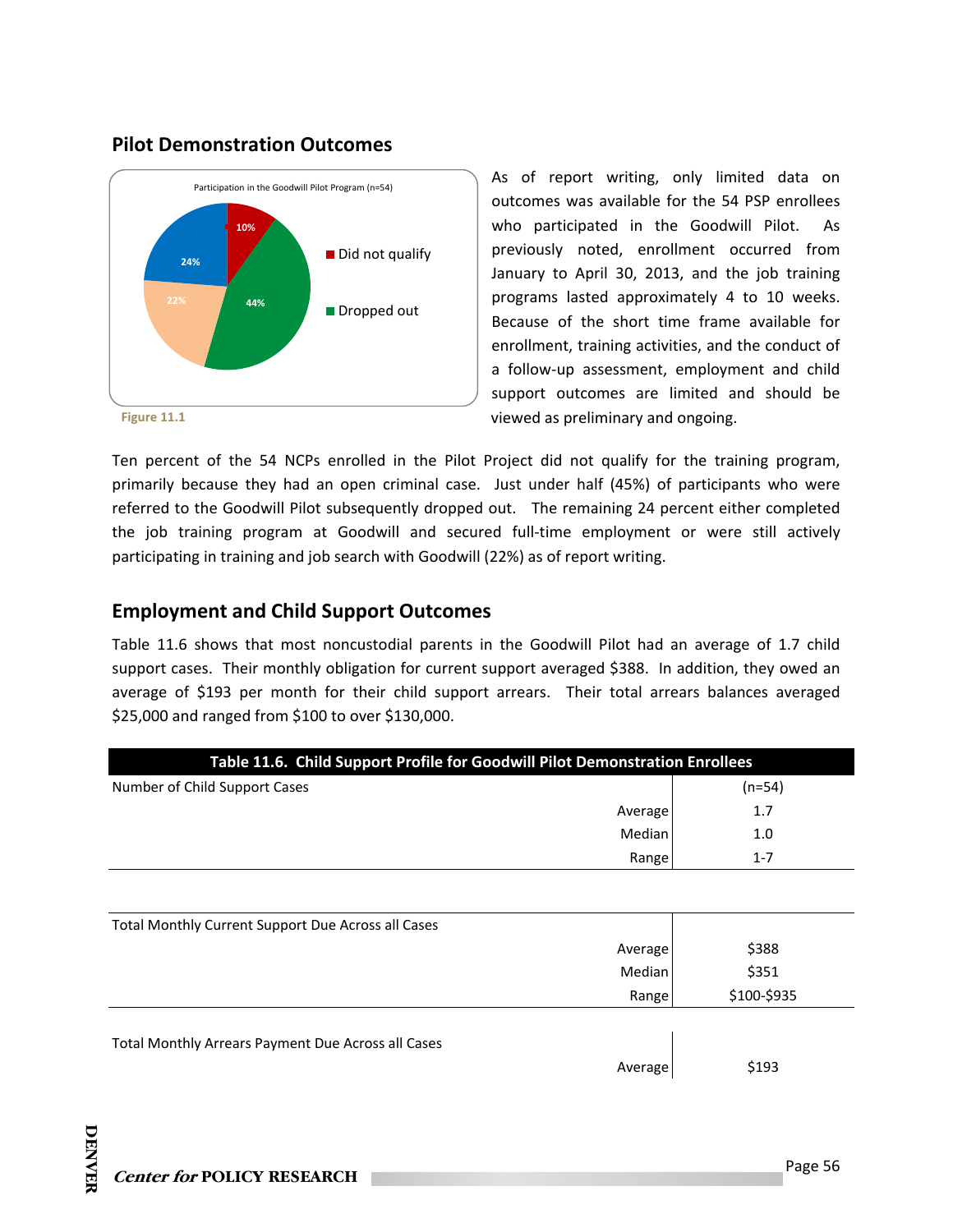| Table 11.6. Child Support Profile for Goodwill Pilot Demonstration Enrollees |                 |  |
|------------------------------------------------------------------------------|-----------------|--|
| Median                                                                       | \$130           |  |
| Range                                                                        | \$7-\$2,308     |  |
| <b>Total Arrears Balance Across All Cases</b>                                |                 |  |
| Average                                                                      | \$25,015        |  |
| Median                                                                       | \$16,840        |  |
| Range                                                                        | \$100-\$130,830 |  |

| Table 11.7. Verified Employment and Wage Assignment Activity According to<br>Child Support Records for Goodwill Pilot Demonstration Enrollees Pre- and<br><b>Post-Program Enrollment</b> |                      |                                        |  |
|------------------------------------------------------------------------------------------------------------------------------------------------------------------------------------------|----------------------|----------------------------------------|--|
|                                                                                                                                                                                          | <b>At Enrollment</b> | At Follow-up<br><b>Post Enrollment</b> |  |
| <b>TCSES</b> shows verified employer                                                                                                                                                     | 2%                   | 38%                                    |  |
| TCSES shows income assignment in effect                                                                                                                                                  | 28%                  | 40%                                    |  |
|                                                                                                                                                                                          |                      |                                        |  |

One way to gauge employment outcome is to assess the incidence of verified employment on the automated child support system and the

implementation of automatic income assignments. Table 11.7 shows that between enrollment into the Goodwill Pilot and the conduct of a post‐enrollment data check in August 2013, the percentage of cases with a verified employer recorded in the TCSES system rose from 2 to 38 percent. The percentage of cases with an income assignment rose from 28 percent at enrollment to 40 percent at follow up. This suggests that NCPs who participated in the Goodwill Pilot obtained new employment following their enrollment and were poised to be able to earn regular income and make child support payments.

Table 11.8 shows the percent of current support paid that was due in the months prior to and following enrollment in the Goodwill Pilot, compared with PSP enrollees. There was little change in payment performance following enrollment in the Goodwill Pilot and the total PSP population.

| Table 11.8. Percentage of Current Support Due that was Paid Pre- and Post-<br>Program for Participants in Goodwill Pilot, PSP, and Comparison Group |                       |                   |            |
|-----------------------------------------------------------------------------------------------------------------------------------------------------|-----------------------|-------------------|------------|
|                                                                                                                                                     | <b>Goodwill Pilot</b> | <b>★Total PSP</b> | Comparison |
| Percentage of amount due that was paid pre-program                                                                                                  | 31%                   | 33%               | 60%        |
| Percentage of amount due that was paid post-program                                                                                                 | 27%                   | 36%               | 52%        |
| ★ Paired T-test of months paid pre and post is significant at .05.                                                                                  |                       |                   |            |

While there was little change in overall payment performance among NCPs following their enrollment in the Goodwill Pilot, the percentage of NCPs who paid nothing declined, dropping from 33 percent in the months before their enrollment to 20 percent in the months following. This suggests that payment of child support began to improve following participation in the pilot project and total non‐payment declined.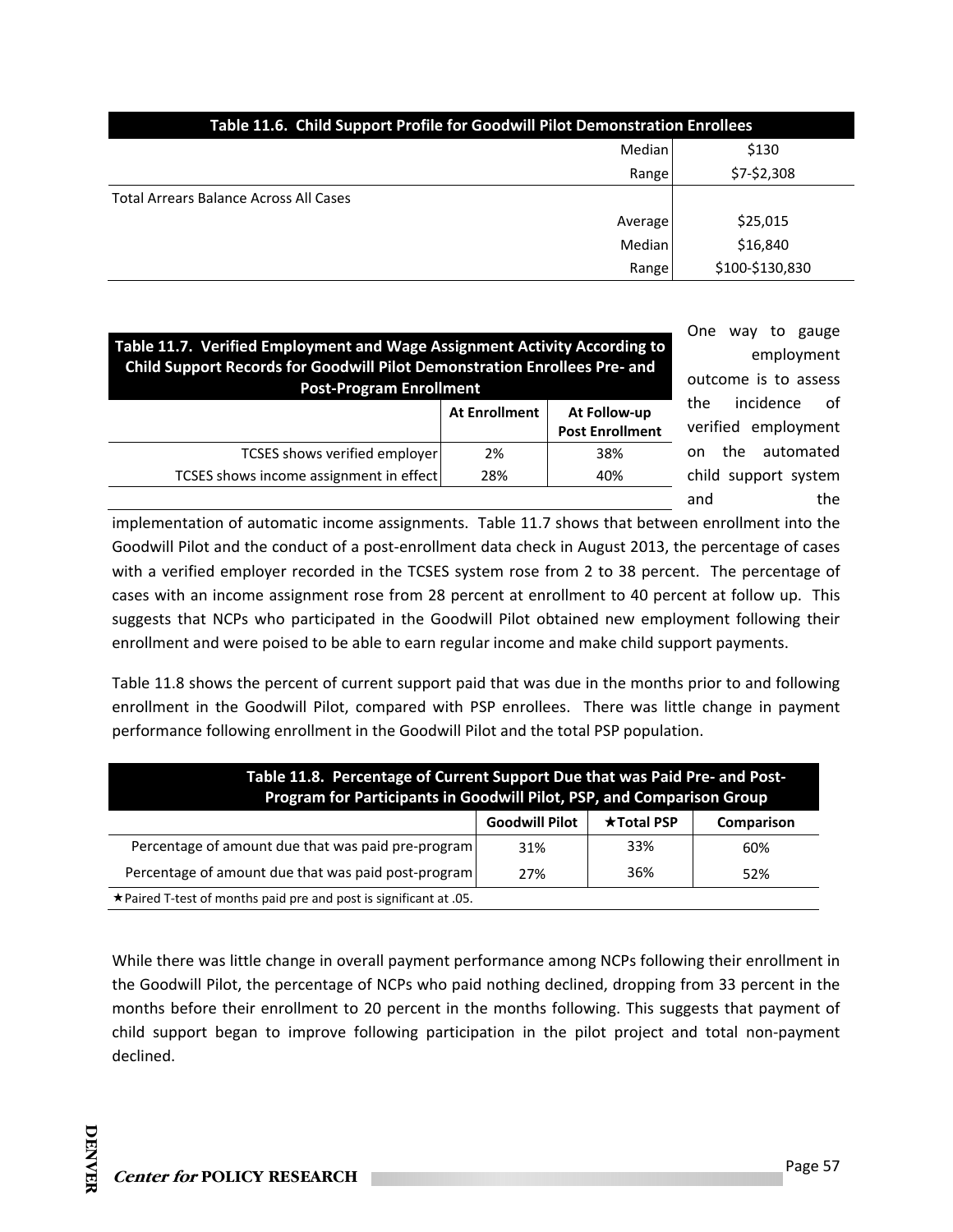| Enrollment in Goodwill Pilot Demonstration |                       |      |  |
|--------------------------------------------|-----------------------|------|--|
|                                            | <b>Goodwill Pilot</b> |      |  |
| Percentage of Current Support Paid         | Pre                   | Post |  |
| Percentage paying nothing                  | 33%                   | 20%  |  |
| Percentage paying 1-25%                    | 20%                   | 40%  |  |
| Percentage paying 26-50%                   | 23%                   | 23%  |  |
| Percentage paying 51-75%                   | 9%                    | 10%  |  |
| Percentage paying 76-100%                  | 15%                   | 7%   |  |

#### **Table 11.9. Percentage of Current Support Due that was Paid Prior to and Following Enrollment in Goodwill Pilot Demonstration**

As in the child support payment analysis conducted with all PSP enrollees, CPR examined the number of months in which NCPs in the Goodwill Pilot made any payment to determine if there is an increase in general payment behavior following enrollment in the program. The results are very preliminary again, due to the short time frame available for follow up. Nevertheless, there does appear to be a slight increase in the frequency of payment. In the six months prior to enrollment in the Goodwill Pilot Demonstration, a median of six payments were due and a median of one payment was paid. In the six months following enrollment, a median of six payments were due and a median of two payments were paid.

| Table 11.10. Average Number of Months with Payments Due and Average Number of Months with<br><b>Payment Made For Goodwill Pilot Demonstration Cases</b> |     |      |                                                                     |
|---------------------------------------------------------------------------------------------------------------------------------------------------------|-----|------|---------------------------------------------------------------------|
|                                                                                                                                                         |     |      | Months with Support Months with Support Percentage of Months with a |
|                                                                                                                                                         | Due | Paid | Payment                                                             |
| Goodwill Pilot Enrollees                                                                                                                                |     |      |                                                                     |
| Pre-Program                                                                                                                                             |     |      |                                                                     |
| Average                                                                                                                                                 | 4.9 | 1.9  | 33%                                                                 |
| Median                                                                                                                                                  | 6.0 | 1.0  | 17%                                                                 |
| Post-Program                                                                                                                                            |     |      |                                                                     |
| Average                                                                                                                                                 | 4.4 | 2.0  | 38%                                                                 |
| Median                                                                                                                                                  | 6.0 | 2.0  | 50%                                                                 |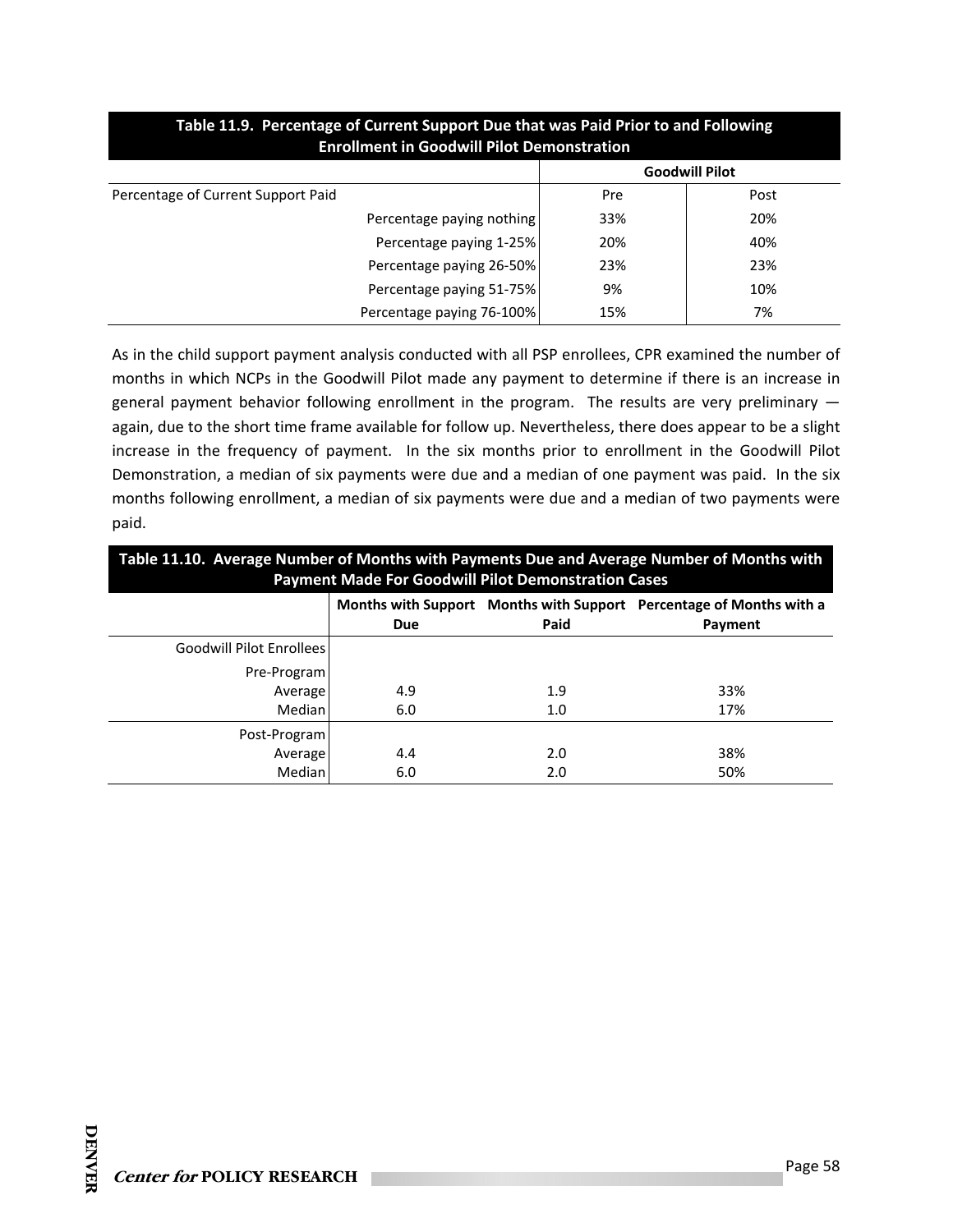#### **Pilot Demonstration Reactions**

In July and August 2013, open‐ended telephone interviews were conducted with Goodwill Pilot Demonstration enrollees. The purpose of the telephone interviews was to gauge reactions to the

One NCP heard about the Goodwill Pilot at the PSP orientation and felt the opportunity was "good news" and "gave him hope." He appeared at Goodwill, enrolled, and was assigned a career counselor.

The NCP received employment services including classes on general employment skills, interviewing, résumé writing, and computer skills, and chose to participate in an unpaid opportunity that dealt with specialized warehouse training.

Goodwill supported his job search and provided job leads every week, and he got a job within weeks. He is now working full time in a temporary, warehouse position earning \$13 per hour, and hopes to be hired permanently soon.

Goodwill Pilot, identify problems with enrollment and service delivery, and determine if participation in Goodwill services had led to employment. In addition, the interviewer sought to determine why referred NCPs had chosen not to participate in a Goodwill job training program.

The telephone interviewer made up to eight attempts to reach each enrollee before a final interview disposition was entered and a total of 11 interviews were completed. Completed interviews lasted approximately 20 minutes. The interviews are not a representative sample of all Goodwill Pilot Demonstration enrollees and reflect the opinions of those who could be reached.

All but two of the 11 interviewees had followed up with their referral to the Pilot Project and participated in job training at Goodwill. At the time of the interview, five of the 11 noncustodial parents were employed either at Goodwill or at a job that Goodwill had helped them to find. Two NCPs did not follow up with referral, and one respondent was still actively participating in the paid job training program and earning \$7.25 per hour. Each of the NCPs interviewed reported that the program was very helpful and useful and would recommend it to others.

The two participants who did not follow up on the referral to the Goodwill Pilot gave only vague reasons for their decision not to participate. One female NCP stated that she just didn't get around to going to Goodwill to sign up, and the other NCP stated that he did not have transportation to get there. They both appreciated the offer to help and thought that they might go to Goodwill at some point in the future.

Finally, most of the Goodwill Pilot enrollees who participated in the telephone interview had positive comments and reactions. They tended to describe it with terms such as "useful" and

"helpful." One NCP said the enrollment process was "easy" and the staff was "cool and taught me a lot of stuff." Another NCP said that he recommended the program to a friend.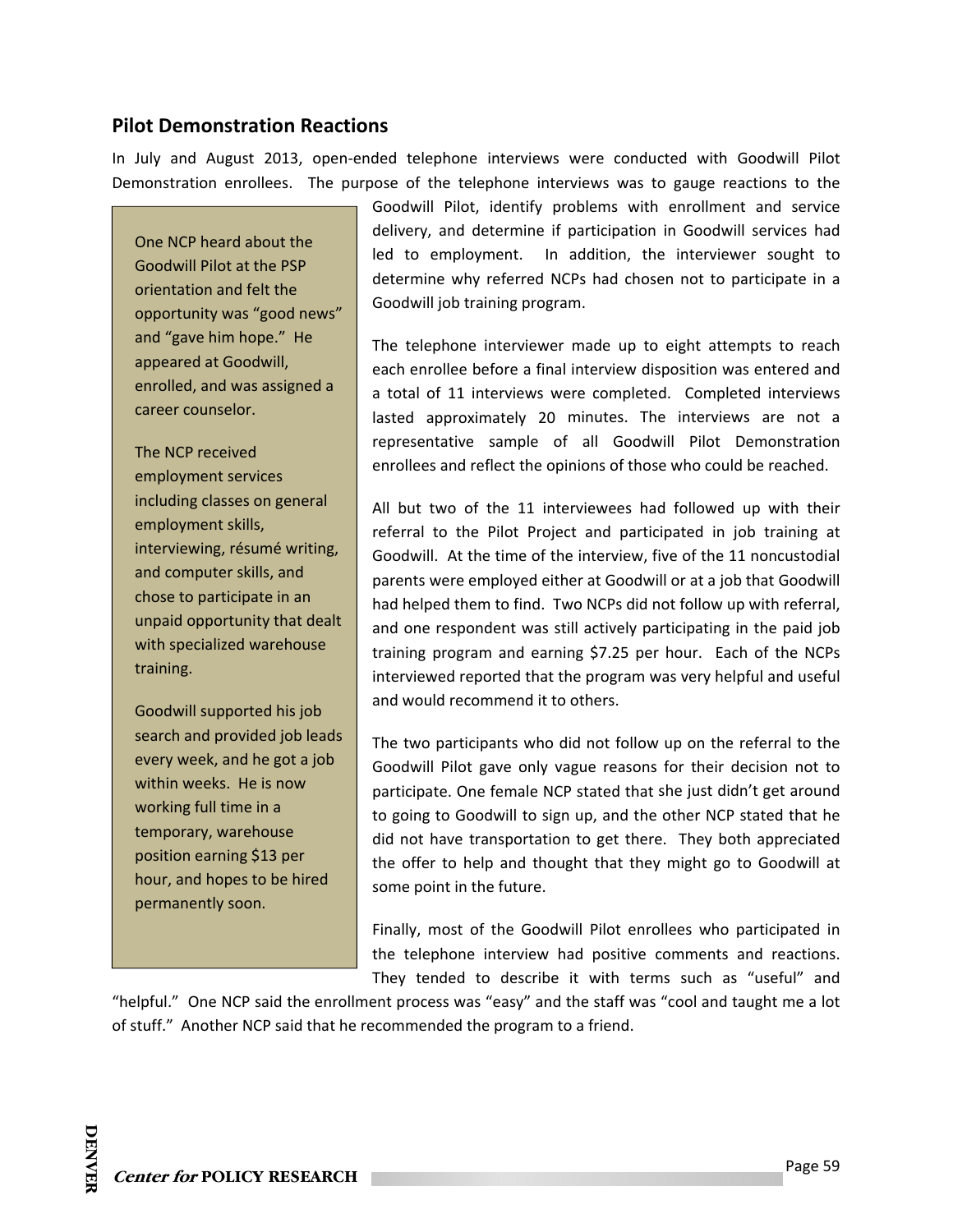# 12. Summary and Conclusions

#### **Summary**

In October 2009, the Tennessee Department of Human Services (DHS) was awarded a grant from the federal Office of Child Support Enforcement (OCSE) to develop, implement, and evaluate a program providing employment, parenting time, and case management services to low‐income, unwed parents in the child support program in three judicial districts across Tennessee: the 11th (Chattanooga), 20th (Nashville), and 26th Judicial Districts (Chester, Henderson and Madison counties, including the city of Jackson). The program, called the Parent Support Program (PSP), was conducted in collaboration with the Tennessee Administrative Office of the Courts (AOC). The new project built upon a previously funded OCSE demonstration project conducted by DHS and AOC (Tennessee Parenting Project) in the same three judicial districts that focused on providing parenting time services to low-income parents in the child support program. PSP enabled child support agencies in these three jurisdictions to add personnel who could offer job‐focused services to the parenting services that were being offered to child support families. The 2011 unemployment rate in the 11th Judicial District was 8.7 percent; in the  $20<sup>th</sup>$ , it was 8.2 percent; and in the  $26<sup>th</sup>$ , it was 12.3 percent (Henderson County). The 2011 unemployment rate in Tennessee as a whole was 9.5 percent and 9.0 percent for the United States.

Coordinators retained through the Parent Support Program in each of the three local child support offices in the 11th, 20<sup>th</sup>, and 26th Judicial Districts, began to outreach to child support workers, the court, and local community agencies to generate referrals for the Parent Support Program in January 2010. During the next 27 months (until March 2013), 1,016 noncustodial parents were referred to PSP and enrolled in the project. As part of the enrollment process, Coordinators conducted screenings with referred noncustodial parents to identify problems that reduced their ability to support their children both emotionally and financially. Since a critical service need that most low-income noncustodial parents faced was unemployment or underemployment, PSP staff developed partnerships with local workforce services providers and other community agencies that provide employment services. However, because of high unemployment during the program enrollment period and the absence of additional workforce funding, local workforce agencies were not able to provide additional staff or services to the PSP population beyond what was available to the general public. As a result, employment and job-readiness services were primarily provided by the Coordinators at the child support agency. In addition to employment services, the Coordinators were available to work with interested parents to develop a parenting plan and provide referrals to other public and private agencies for needed supportive services.

Plans to randomly generate a non-treatment comparison group that only received a list of community resources were dropped in favor of recruiting parents with similar problems who appeared at child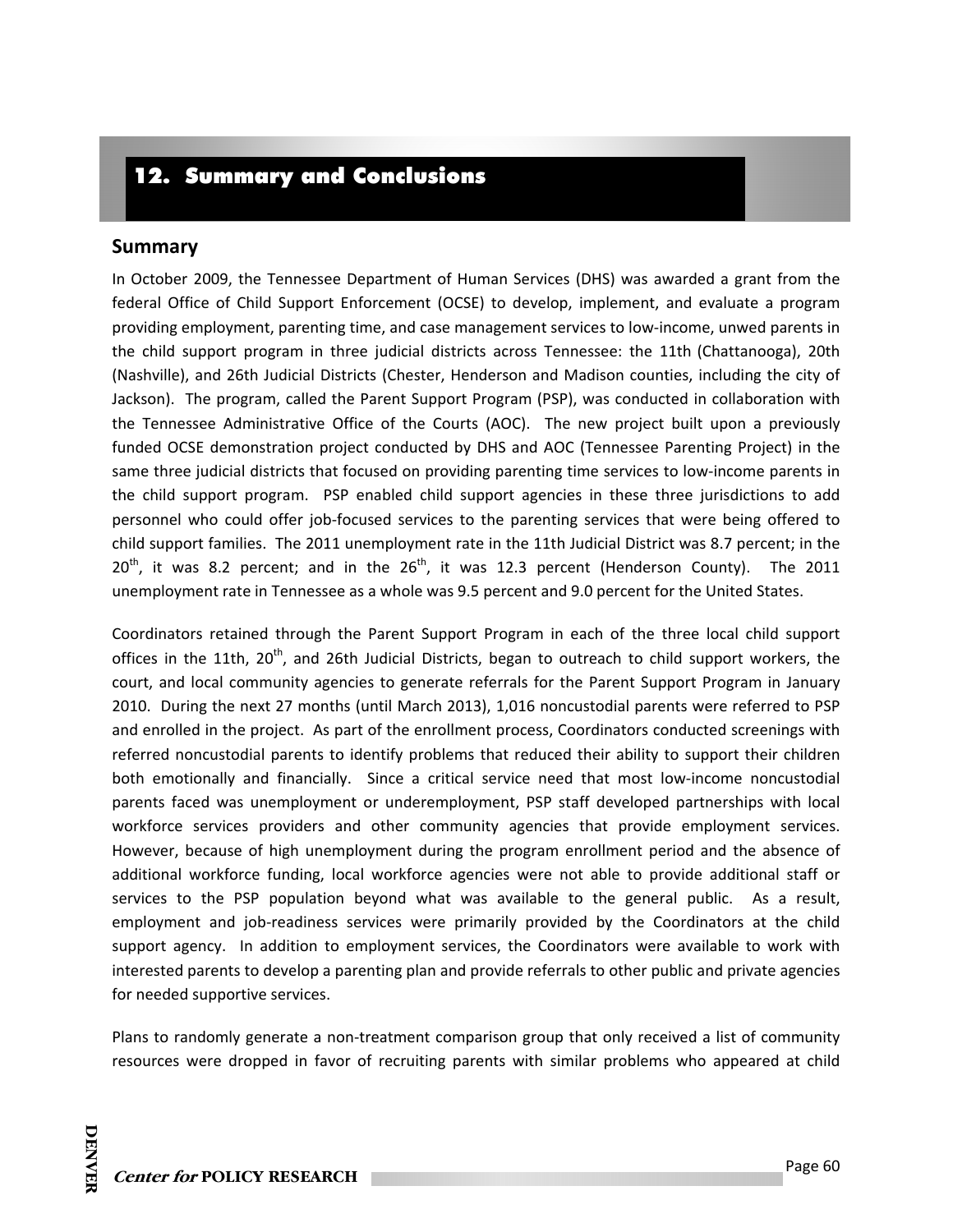support agencies in jurisdictions selected to match the characteristics of the project sites. The 6th was selected to match the 11th, the 16th and 18th were selected to match the 20th, and the 28th was selected to match the 26th. Although a comparison group consisting of 466 cases was generated in matched judicial districts and parents were given a list of community resources, the comparison group proved to be less helpful than originally anticipated since the information obtained about these cases was limited to background information on the custodial parent (who was typically the parent most likely to appear at the child support agency) and child support payment information obtained from the automated child support enforcement system. More to the point, the limited information that was available showed that the two groups were dissimilar in many respects. For example, the comparison group had higher levels of employment and better child support payment behaviors than the treatment group at program enrollment.

In the last year of the Parent Support Project, DHS and AOC developed a pilot project to test the effectiveness of providing short-term, paid, job-training in generating longer-term employment and regular child support payments for noncustodial parents (NCP). Except for those enrolled in the pilot, NCPs in the Parent Support Project were offered employment‐focused services that dealt with soft skills and job search activities such as résumé preparation and interview skills. They rarely had access to job training, and none had the opportunity to participate in paid training programs. The employment services for the job training pilot were provided by the Goodwill agencies in two of the project sites: the 11th Judicial District (Chattanooga) and the 20th Judicial District (Nashville). From January 2013 through April 30, 2013, 54 NCPs were referred to the Goodwill Pilot Demonstration project and their progress was monitored through August 2013.

The information collected for the evaluation conducted by the Center for Policy Research of Denver, Colorado, was obtained from multiple sources:

- A screening form distributed by child support workers in matched sites to identify parents with problems that might affect their ability to support their children financially and/or emotionally and generate a non-treatment comparison group;
- A Management Information System consisting of an access database that was uploaded to a cloud server through which Coordinators recorded information on parents that enrolled in the Parent Support Project, including demographics, employment, barriers to employment and child support payment, parent‐child contact, and service delivery.
- A three-month follow-up telephone interview with participants to determine their employment status and the usage of various services and referrals available through PSP.
- A six‐month follow‐up telephone check with PSP participants and parents in the comparison group to assess the status of their employment and parenting problems, involvement with their children, and reactions to the utility of printed information about community resources versus job-focused and parenting services delivered through the PSP. Professional telephone interviewers with the Northern Illinois University Public Opinion Laboratory attempted to

**DENVER** 

**DENVER**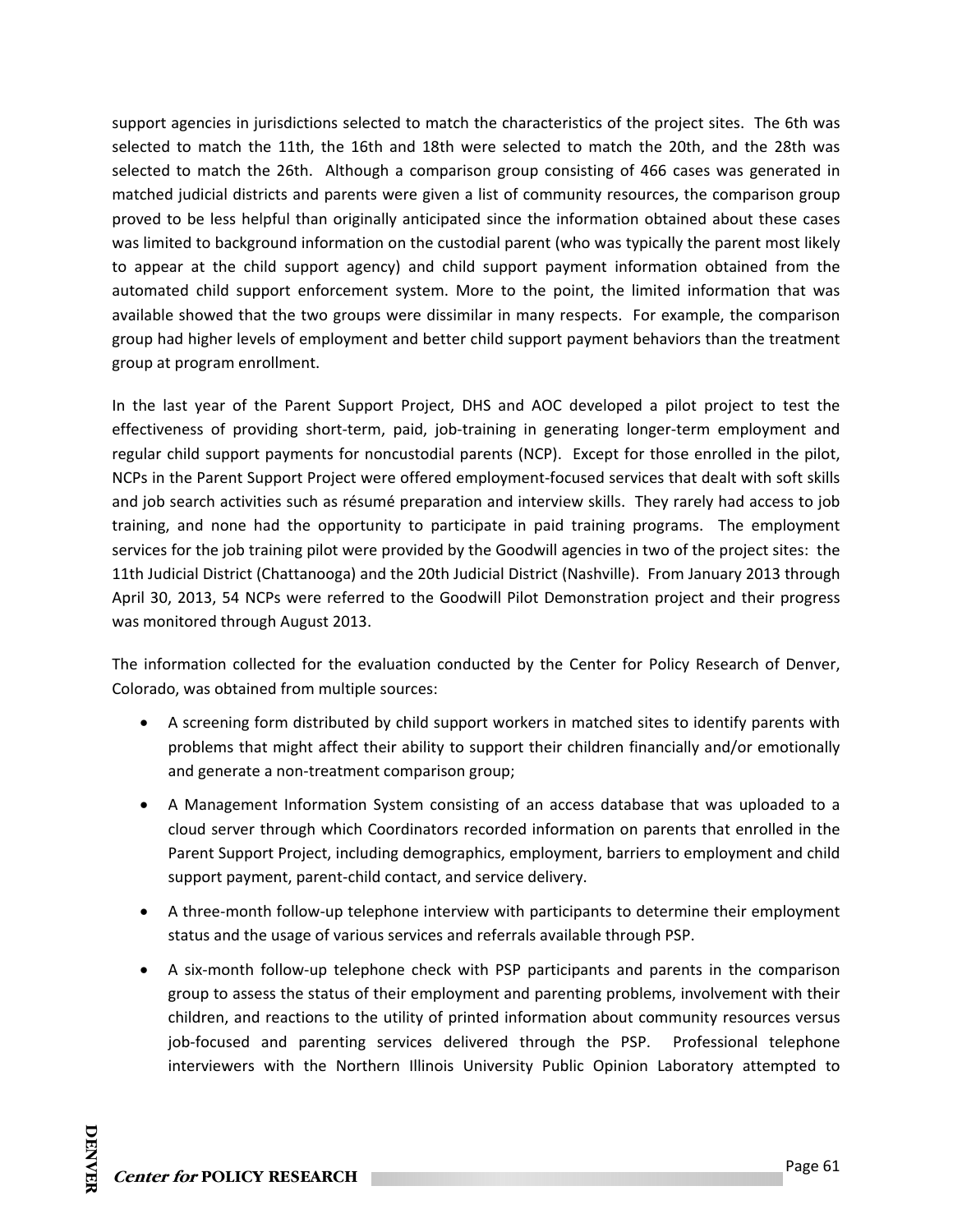conduct interviews with 1,257 individuals in the treatment and comparison groups and completed 410 for a response rate of 32.6 percent (38% for the treatment group and 19% for the comparison group).

- A data extract from the Tennessee Child Support Enforcement System (TCSES) for all cases in the treatment and comparison group that included information on case characteristics, monthly order levels, arrears balances, and payment patterns in the 24 months prior to and following enrollment in the Parent Support Program.
- For the Goodwill Pilot Project, Coordinators and Goodwill Case Managers recorded background and service delivery information for participants; project evaluators conducted open-ended, post-enrollment telephone interviews with 11 participants on reactions to the program; and child support staff recorded payment behaviors before and after enrollment in the Pilot Project.

#### **Demographic, Educational, Employment, and Financial Characteristics of PSP Participants**

During January 2010 to March 30, 2013, 1,016 noncustodial parents enrolled in PSP across the three project sites: 342 in the 11th, 435 in the  $20<sup>th</sup>$ , and 239 in the 26th. The following are selected characteristics of the noncustodial parents who enrolled in PSP.

- African‐American males (83%), ranging in age from 18 to60, with an average age of 30 to 35.
- Nearly half (47%) completed high school or attained a GED, but 30 percent had lower levels of educational attainment.
- Nearly all (92% and 82%) of the participants in the 11th and 20th Judicial Districts were unemployed when they enrolled in PSP, and a majority (54%) of the participants in the 26th JD were unemployed.
- On average, PSP participants had been unemployed for 17 months, and only 6 to 11 percent were receiving unemployment benefits.
- Relatively few (17% in 11th, 26% in the 20<sup>th</sup>, and 53% in the 26th) had received assistance at a local Workforce Center.
- On average, PSP participants had earned \$9.45 per hour at their most recent job, with the median being \$8.50.
- Although PSP participants had worked an average of 35 hours in their prior job, few reported receiving health insurance and/or retirement benefits (22%).
- Most participants (56%) had held only one or two different job in the past five years, with the average amount of tenure at a single job being 49 months.
- Three-quarters of all PSP participants characterized their financial situation as "poor" and reported annual earnings of \$10,000 or less.
- Fewer than half (42%) of PSP participants reported owning a car.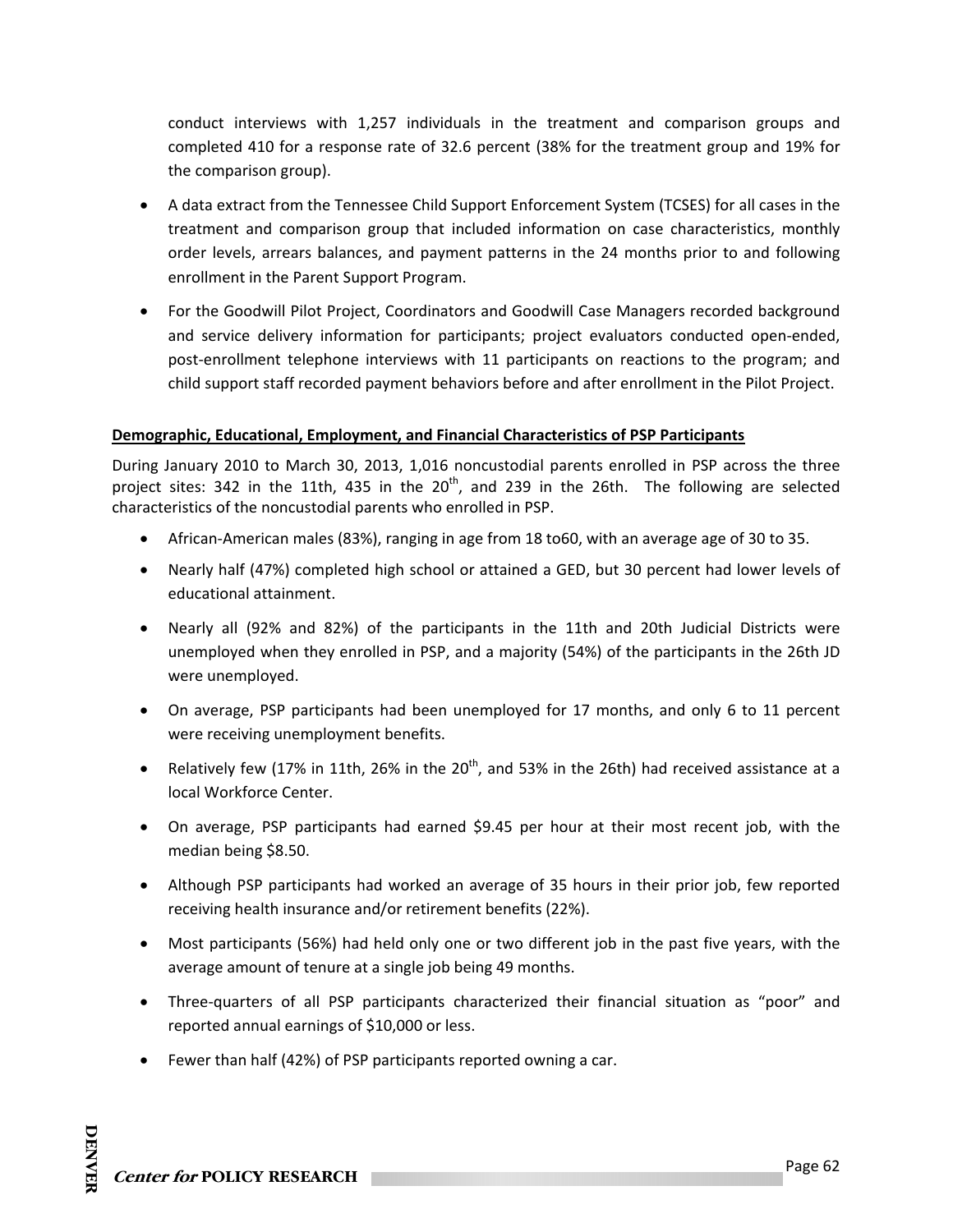More than half (52%) reported receiving food stamps, with 41 percent agreeing with the statement, "I sometimes run out of money for food before the end of the month," and 33 percent affirming that they "had more debt than I will ever be able to pay off."

#### **Barriers to Employment**

PSP participants reported many barriers to employment and payment of child support. The top five problems noted by participants across the three project sites were:

- Limited work history (80%).
- Lack of job skills (78%).
- Prior incarceration (77%).
- Lack of a car or a reliable transportation (60%).
- Lack of a driver's license (60%).

Smaller percentages (but substantial proportions in the 20<sup>th</sup> JD) reported problems with housing and homelessness (22%), health issues (17%), drug or alcohol problems (13%), mental health issues (13%), and/or domestic violence (5%)

#### **Family Characteristics, Parenting Plans, and Parent‐Child Contact**

- Very few (16%) PSP participants had been married to the other parent, with 37 percent reporting cohabitation and 47 percent reporting neither marriage nor cohabitation.
- Two-third (65%) reported having one child with the other parent and 21 percent reported two.
- More than half (61%) reported cooperative or fairly cooperative relationships with the other parent, and only 22 percent characterized them as "angry and hostile," although this response was selected by 43 percent of PSP participants in the 26th JD.
- Only small fractions of PSP participants reported having a restraining order (2%), a supervised visitation order (3%), or an open child protection case (2%).
- A third (34%) reported parent‐child contact of once a week or more, a quarter (23%) reported little to no contact, and 23 percent reported monthly, bi‐monthly, or semi‐monthly contact.
- The main reason PSP participants gave for not seeing their children more often was the "custodial parent did not want visits" (78%). Another reason reported by nearly a third (31%) was problems in the PSP participant's life such as drugs or jail.
- Only 18 percent of PSP participants had a written visitation plan, with 65 percent reporting no plan at all.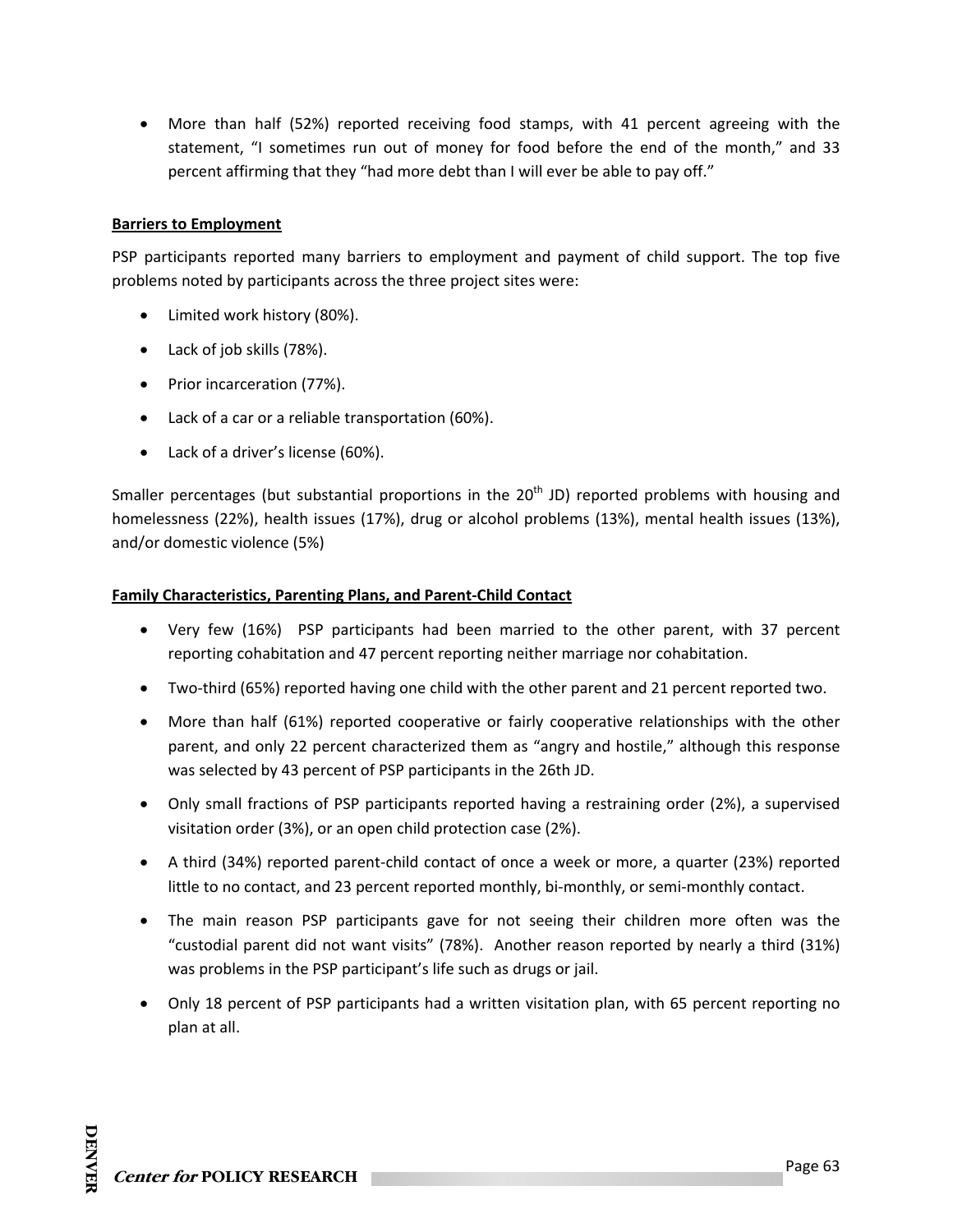#### **Child Support Obligations**

PSP participants had substantial child support obligations and wanted help with their child support situation.

- Approximately two-thirds of PSP participants had one child support case, and another quarter had two.
- On average PSP participants had child support cases that were seven years old, with only 11 percent having cases that were under one year.
- Nearly all owed past-due child support with arrears balances that averaged \$18,000 in the 11th JD, \$22,000 in the 20th JD, and \$6,000 in the 26th JD.
- Average obligations for current monthly support for project participants were \$273 in the 26th JD, \$370 in the 11th JD, and \$406 in the 20th JD.
- Total average monthly obligations for current monthly support and arrears were \$323 in the 26th JD, \$447 in the 11th JD, and \$526 in the 20th JD.

### **Services Desired by Participants**

NCPs who enrolled in the Parent Support Program were interested in receiving various types of services. The top five services of interest selected by at least 82 percent of participants involved job‐focused services:

- Help finding a job with benefits (90%);
- Help finding any type of job (88%);
- Help finding a job with better pay (88%);
- Help finding a job with more hours (83%); and
- Help with job search and applying online (82%).

In addition, most participants wanted on-the-job training (73% overall, but 95% in the 11th JD, and 85% in the 20th JD). A similar proportion wanted to participate in job readiness classes where they could get help with résumé preparation and interviewing skills (72% overall, but 97% in the 11th JD, and 69% in the 20th JD). Nearly all participants (98%) in the 11th and 20th Judicial District wanted help with transportation.

Many PSP participants wanted help with their child support cases.

- Half of PSP participants in the 11th JD and 65 percent in the 26th JD wanted help with driver's license reinstatement (45% across the three project sites).
- Approximately one third (38%) wanted a one-on-one explanation of their child support situation and options, and 13 percent were interested in getting errors in their case corrected.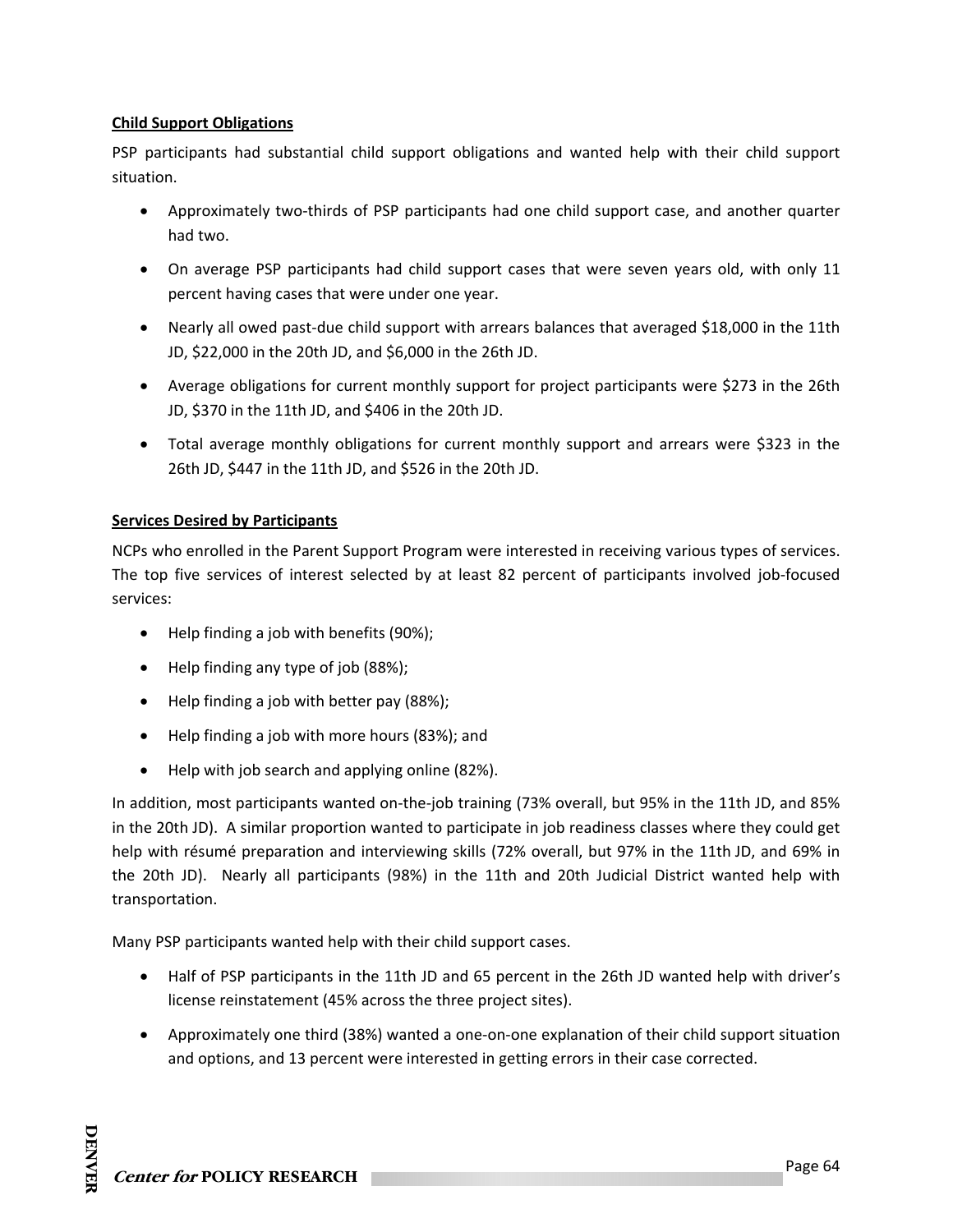Some PSP participants wanted help with applying for various types of benefits.

- Approximately 20 percent of participants wanted help applying for food stamps and/or unemployment benefits.
- Approximately 10 percent wanted help applying for Medicaid and/or disability benefits.

Finally, a substantial proportion of PSP participants who lacked a formal parenting time plan wanted help with developing one and with co-parenting.

- A third (31%) of those without a visitation plan wanted help developing one, with 58 percent of participants in the 26th JD reporting interest in this type of assistance.
- Many parents in the 26th JD (72%), who reported the highest levels of conflict with the other parent, wanted help with co‐parenting.

#### **Service Delivery and Helpfulness Ratings**

Interviewed PSP participants reported receiving a variety of employment‐focused job services.

- 88 percent reported getting help with job listing and posting.
- 60% reported getting job leads and counseling from PSP staff members.
- 49% reported participating in job fairs and hiring events.
- 49% reported getting help with résumé preparation.
- 47% reported making cold calls to employers and going to workshops on interviewing and job behavior, respectively.

In addition, approximately one‐quarter reported receiving bus passes or gas money and training on using computers, respectively. With few exceptions, PSP participants rated the assistance they received very highly, with upwards of 75 percent characterizing it as "excellent" or "good."

With respect to parenting time, interviewed PSP participants reported receiving a variety of services:

- 65 percent reported receiving an explanation of their parenting time situation.
- 54 percent reported getting help with developing a parenting time plan.
- 21 percent reported help with changing an existing parenting time plan.

As with ratings of job‐focused services, nearly all (70% to 79%) of interviewed PSP participants characterized the access and visitation services that they received as "excellent" or "good." Overall, nearly half (48%) of interviewed PSP participants rated the program as "very helpful" and another 34 percent termed it "somewhat helpful."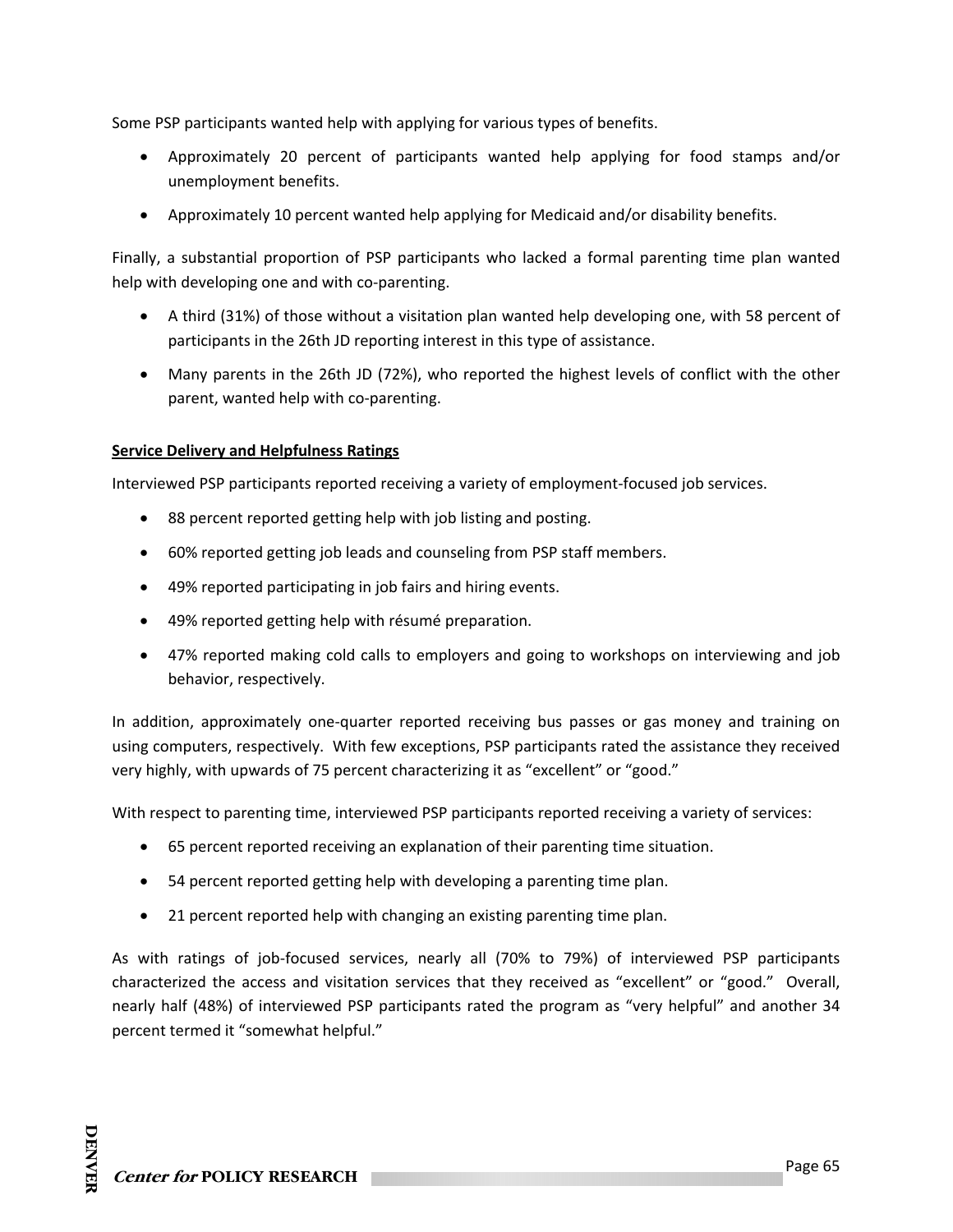#### **Outcomes Dealing with Employment, Child Support, Parent‐Child Contact, and Financial Well‐Being**

PSP participants interviewed at three and six months following enrollment reported strong increases in employment.

- In the 11th JD, rates of employment rose from 8 percent at program enrollment to 67 percent at the three‐month check, to 45 percent at the six‐month follow‐up interview.
- In the 20th JD, rates of employment rose from 8 percent at program enrollment to 46 percent at the three‐month check, to 50 percent at the six‐month follow‐up interview.
- In the 26th JD, rates of employment rose from 46 percent at program enrollment to 65 percent at the three‐month check, to 69 percent at the six‐month follow‐up interview.

Child support payments improved significantly among PSP participants following their enrollment.

- The percentage of months during which PSP participants made a child support payment prior to and following program enrollment rose from 43 to 48 percent in the 11th JD, 37 to 38 percent in the 20th, and 52 to 62 percent in the 26th JD. The differences between pre- and postprogram payment were only statistically significant in the 26th JD.
- The percentage of child support due that was paid prior to and following enrollment in PSP rose significantly for PSP participants, from 33 percent to 36 percent.
- Those who received help with access and visitation paid 45 percent of their child support obligation, as compared with 32 percent for those who did not receive help with parenting time — a difference that was statistically significant.

Interviewed PSP participants were most apt to report that their parenting situation hadn't changed or had improved.

- 44 percent reported their overall parenting situation had stayed the same, and 42 percent said it had improved.
- 38 percent said their level of parent-child contact had stayed the same, and 37 percent said it had increased.
- 46 percent said that the regularity of visitation with their children had stayed the same, and 32 percent said it had improved.
- Approximately 20 percent of interviewed PSP participants reported that their parenting situation had deteriorated.

Asked to compare their overall financial situation since enrolling in PSP, interviewed participants reported few changes. Their financial situation remained grim regardless of whether they had received employment services in PSP.

 More than half (53%) reported that their situation was unchanged, and 25 percent reported it was worse.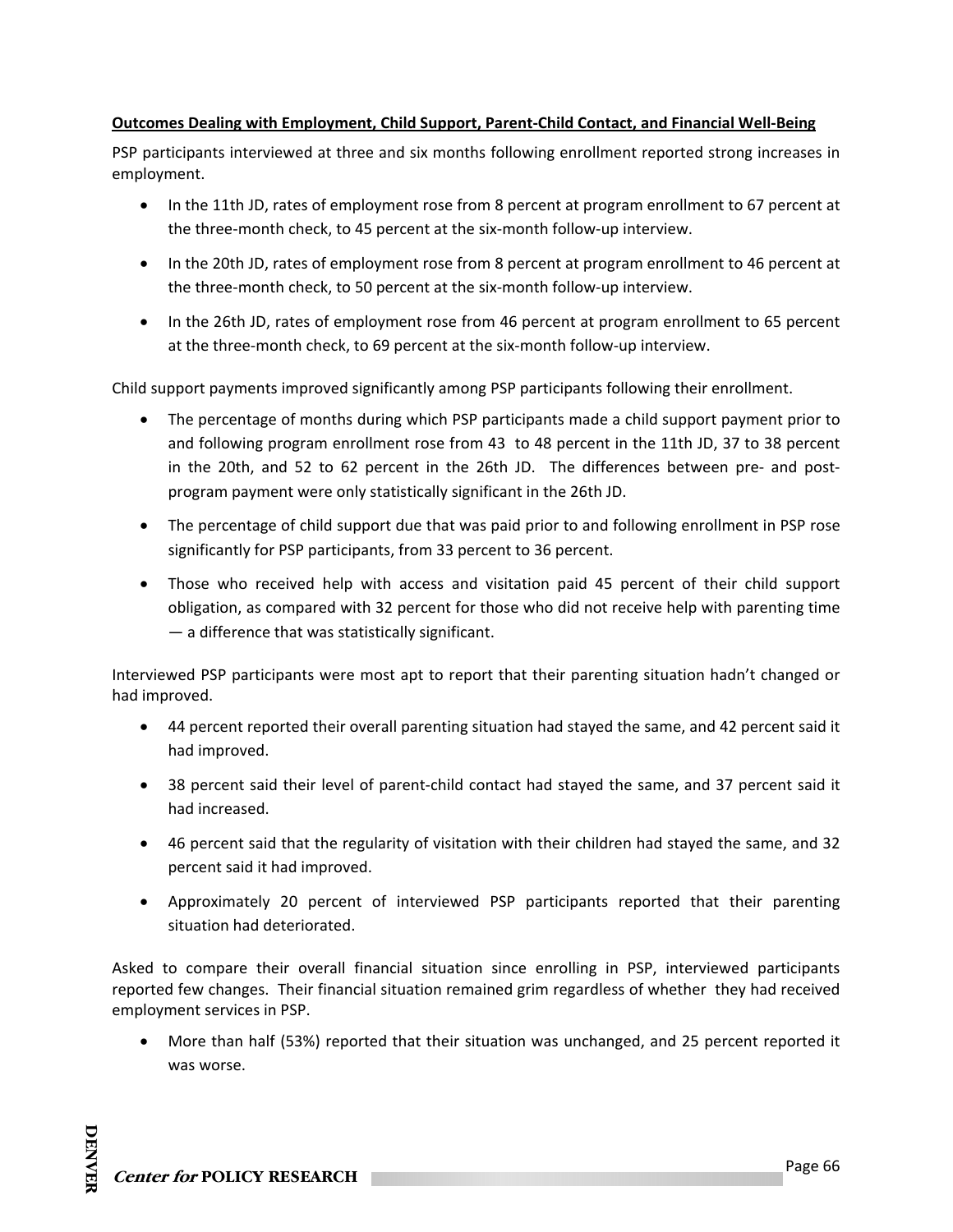- Nearly three quarter (69%) reported running out of money for food, having their utilities turned off, and/or having to stay with friends or family.
- Identical proportions of PSP participants reported improvements, deteriorations, and no change in their financial situation regardless of whether they received job-focused services in PSP.

## **Goodwill Job Training Pilot**

- Of the 54 noncustodial parents who enrolled in the job training pilot project, 10 percent did not qualify because they had an open criminal case, 45 percent dropped out, and the remaining 24 percent either completed job training and secured full time employment or were still actively participating in job training and job search (22%).
- The incidence of verified employment for participants in the Goodwill Pilot Project rose from 2 percent at enrollment to 38 percent when project data were collected, while the incidence of an active income assignment rose from 28 to 40 percent.
- The percentage of participants in the Goodwill Pilot Project who paid nothing toward their current child support obligation dropped from 33 to 20 percent following enrollment.
- The median number of months in which participants made a child support payment in the six months prior to and following their enrollment in the Goodwill Pilot Project rose from one to two.

# **Conclusions**

The evaluation of the Parent Support Program yields the following conclusions about the delivery of employment services to noncustodial parents in the child support caseload.

**Many noncustodial parents seen at the child support agency need and want help with employment.** Nearly all (82 to 92%) the NCPs who enrolled in PSP in the 11th and 20th Judicial Districts were unemployed, as were 54 percent of NCPs in the 26th. These rates of unemployment were dramatically higher than rates for the 11th, 20th, and 26th Judicial Districts as a whole, which ranged from 8.2 to 12.3 percent. They faced difficult financial situations. More than half reported running out of money for food, only 17 percent reported having a bank account, and 50 to 71 percent characterized their financial problems as serious. Approximately 90 percent of PSP participants wanted help finding any job, a job with benefits, or a job with more hours. More than three-quarters wanted help with applying for jobs online and/or job training

**Programs like PSP attract participants at all stages of child support case processing.**  Although the OCSE initiative was designed to focus on new child support cases recruited at order establishment, NCPs who enrolled in PSP had child support cases ranging in age from one to 24 years, with the average being seven years old. Only 11 percent of cases were one year or less. These patterns suggest that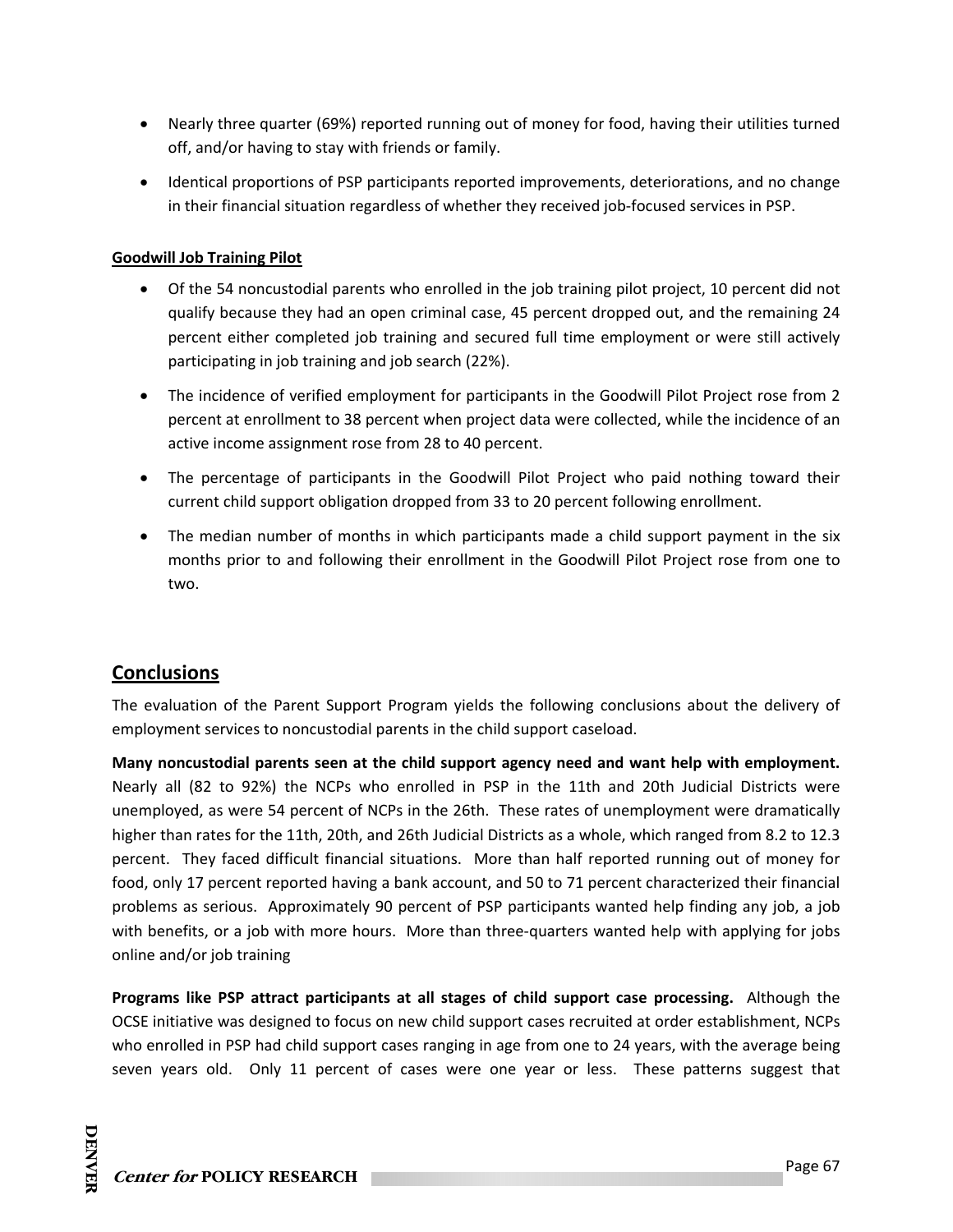recruitment efforts should be broad and not restricted to a certain age range or stage of case processing.

**Low‐income noncustodial parents face many barriers to obtaining and retaining employment.**  At program intake, between 59 and 80 percent of NCPs reported that a limited work history, a lack of job skills, prior incarceration, the lack of a car or reliable transportation, not having a driver's license, and lacking a high school diploma or GED presented barriers to finding employment. This is similar to what other jurisdictions implementing employment programs for low income NCPs have found. In the Massachusetts Parent Support Program, 42 to 48 percent or participants lacked a reliable car or access to public transportation, a driver's license, and/or a high school diploma or GED. More than a third (37%) had been previously incarcerated, and one‐fifth stated that their lack of job history (23%) or job skills (20%) prevented them from getting a job. In Arapahoe County, Colorado, half of the Parents to Work participants were ex‐offenders, a third lacked transportation, and 26 percent said that being on parole or probation presented barriers to employment.

**Many low‐income noncustodial parents who enroll in programs for employment assistance drop out or participate at only minimal levels.** Nearly half (45%) of the 54 noncustodial parents who enrolled in the Goodwill Job Training Pilot Project dropped out, and another 10 percent did not qualify because they had an open criminal case. Attrition is high in other, similar employment programs for noncustodial parents. In the Parents to Work Program conducted in Arapahoe County, Colorado, 31 percent only enrolled and did not receive any program services while another 23 percent participated at minimal levels. The percentage that participated more fully was 46 percent. In the Massachusetts Parent Support Program, 34 percent of participants only completed the enrollment process and another 6 percent only attended an orientation session. The remaining 60 percent participated more fully.

**PSP increased employment among participants.** Employment increased following enrollment in PSP, with the percentage of employed noncustodial parents rising from 8 percent at program enrollment in the 11th and 20th Judicial Districts to 45 and 50 percent at the six-month follow-up interview, respectively. In the 26th Judicial District, the rate of employment rose from 46 percent at program enrollment to 69 percent when PSP participants were interviewed six months after enrollment. These rates of employment compare favorably with rates observed in other programs for unemployed NCPs. For example, in Arapahoe County's Parent's To Work program, 54 percent of noncustodial parents obtained employment following enrollment in the program, and in the Massachusetts Parents to Work Program, only 27 percent of enrolled NCPs became employed (31% of those who received employment services).

**PSP increased child support payments among participants.**  Child support payments improved for participants following their enrollment in PSP. The percentage of child support due that was paid prior to and following enrollment rose significantly from 33 to 36 percent. The percentage of months during which participants made a child support payment also rose following enrollment, although the increase was statistically significant only in the 26th Judicial District, where it increased from 52 to 62 percent.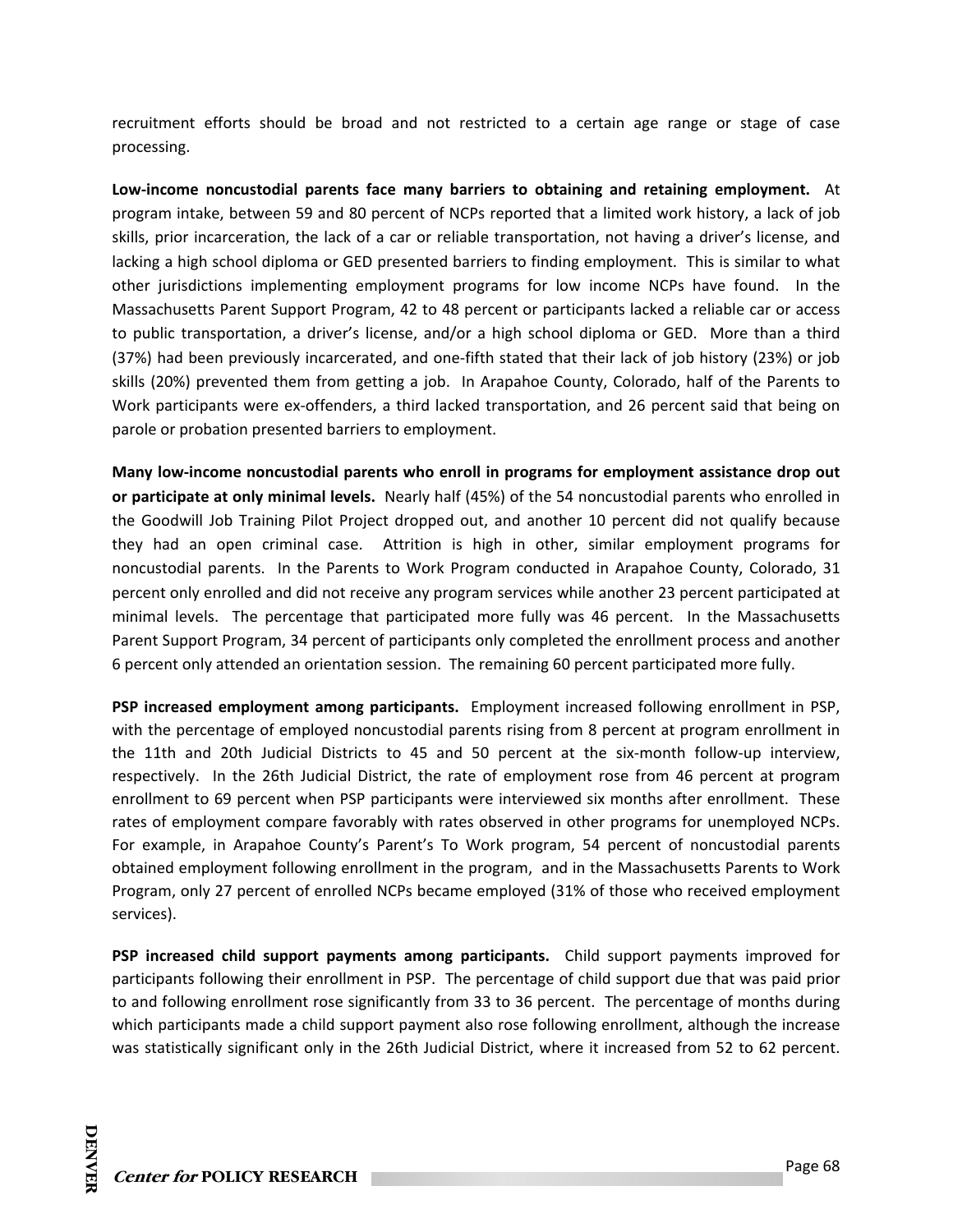Child support obligations were substantially lower among participants in the 26th JD, with average order levels of \$273 per month versus \$400 in the 11th and 20th JDs.

**Preliminary evidence suggests that noncustodial parents who participate in paid training programs experience improvements in employment and child support payment.** Although it was only possible to examine employment and child support payment outcomes for noncustodial parents who participated in the Goodwill Training Pilot Project, the early results are promising. A quarter of the 54 noncustodial parents who enrolled completed job training and another 22 percent were still participating in training and looking for work. The incidence of verified employment among participants rose from 2 percent to 38 percent, and the incidence of active income assignments increased from 28 to 40 percent. During the six months prior to and following enrollment, the median number of months in which participants made a child support rose from one to two.

**Although child support payment patterns improved following PSP participation, they remained far from complete.** Payment performance increased significantly following program enrollment, but it only rose from 33 to 36 percent, and only 22 percent of interviewed PSP participants thought their child support situation had improved following program participation. The most substantial increases occurred in the 26th Judicial District, where average order levels were the lowest (\$273 versus \$400 in the 11th and 20th.) Noncustodial parents at this site were substantially more likely than their counterparts in the 11th and 20th Judicial Districts to agree that they could afford to pay their child support obligation (39% versus fewer than 10%.) Not surprisingly, average arrears balances ranged from \$6,000 in the 26th JD to \$18,000 and \$22,000 in the 11th and 20th JDs, respectively. Child support order levels should reflect actual earnings and an ability to pay.

**Few parents have formal parenting time arrangements, and many want help developing a formal parenting plan to submit to the court.**  Although most PSP participants were seeing their children frequently prior to program enrollment, only 18 percent had a written visitation plan and 78 percent of parents who were not seeing their children as often as they would like blamed it on the custodial parent not wanting visits. Thirty percent of noncustodial parents without a parenting plan wanted help developing one (58% in the 26th Judicial District), and 30 percent wanted help with co-parenting (72% in the 26th Judicial District). These patterns are consistent with those observed in the Massachusetts Parent Support Program, where only 18 percent had a written parenting plan and 22 percent were interested in working with program staff to develop one.

**Helping parents with their parenting time problems improves the payment of child support.** NCPs who received help with parenting time were significantly more likely to show improvement in child support performance. PSP participants receiving help with visitation made a payment in 53 percent of the months with a payment due, and paid a total of 45 percent of the obligation, while the figures for those who did not receive help with access and visitation were 45 and 32 percent, respectively. This is consistent with payment patterns observed in the Tennessee Parenting Project, where average child support payments for noncustodial parents who received parenting time services rose from 54.2 to 57.6 percent in the 12 months following program enrollment—a statistically significant increase that was not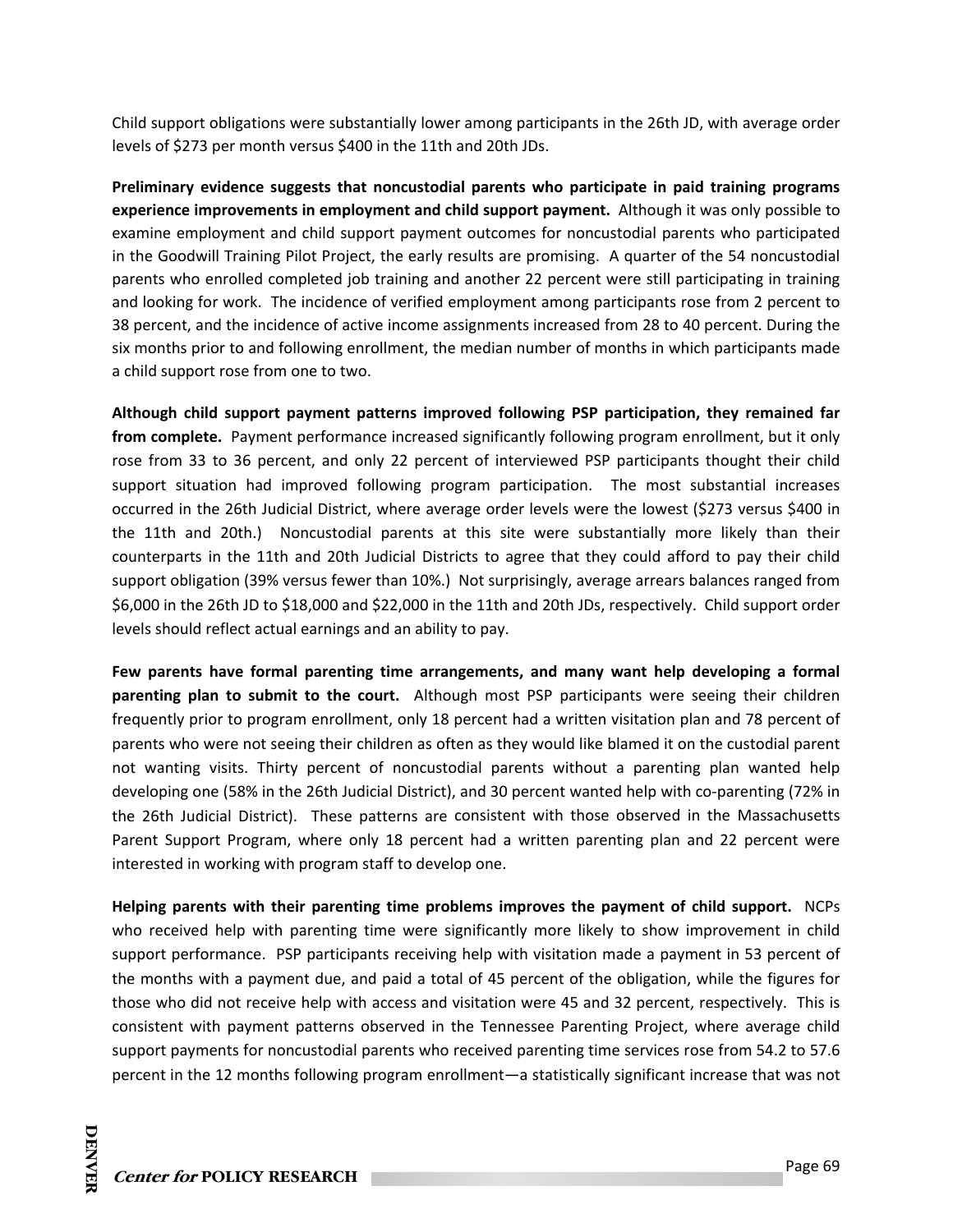observed among noncustodial parents in the low‐level treatment group who only received printed information about community resources.

**Only a fraction of PSP participants have court orders dealing with family safety.**  According to interviewed PSP participants, the incidence of restraining orders (2%), supervised visitation orders (2%), and open child protection cases (3%) was very low. To contrast**,** 19 percent expressed concern about the children's safety with the custodial parent. Self‐reports of socially undesirable behaviors are inherently unreliable, although it is relevant that higher proportions of PSP participants disclosed other socially undesirable problems such as drug and alcohol (13%), mental health issues (13%), and housing instability (22%).

**Programs like Parent Support Program generate high levels of user satisfaction and better ratings of the court and the child support agency.** Most (82%) participants rated PSP as "very" or "somewhat" helpful, and at least 80 percent classified résumé preparation, computer training, workshops or classes on interviewing or preparing for work, and ESL or GED classes as "excellent" or "good" features of the program. During the three‐month follow‐up interviews, more than half of the participants (55%) said that their lives had improved since enrolling in PSP. To improve the program, at least 80 percent of the respondents suggested offering more job training programs, having more job openings, having jobs that pay higher wages, and helping with rent.

**Although they are appreciated, programs like PSP do not change the grim financial situation that low‐ income NCPs face.** The percentage reporting that their financial situation had not changed or had worsened was unchanged for those with and without job-focused services. Both before and after enrollment more than half reported running out of money for food before the end of the month, nearly half reported having to stay with family or friends because they lacked housing, and 16 percent had had their utilities turned off. Taken together, 69 percent reported one or more of these consequences even after enrolling in PSP and participating in program services. Low-income noncustodial parents in the child support system face considerable barriers to employment, earnings, child support payment, and self-sufficiency that are not readily addressed in programs that aim to help.

**Child support offices should develop more responsive policies for low‐income NCPs.**  When they enrolled in PSP, three quarters of participants reported annual earnings of \$10,000 or less and characterized their financial situation as "poor." Even after participating in PSP and receiving services, more than half reported that their financial situation was unchanged and 25 percent said it was worse. Unemployment remained a problem for many, and 70 percent reported having problems meeting basic needs for shelter and food. Recommended child support policies for noncustodial parents in employment programs include establishing orders that track with actual earnings, expedited modifications, minimum order levels during unemployment, suspended enforcement actions, driver's license reinstatement, and forgiveness of state‐owed arrears.

**Child support offices should partner with workforce programs that are equipped to offer a wider array of effective job services and to monitor service delivery.** Interviewed PSP participants were most apt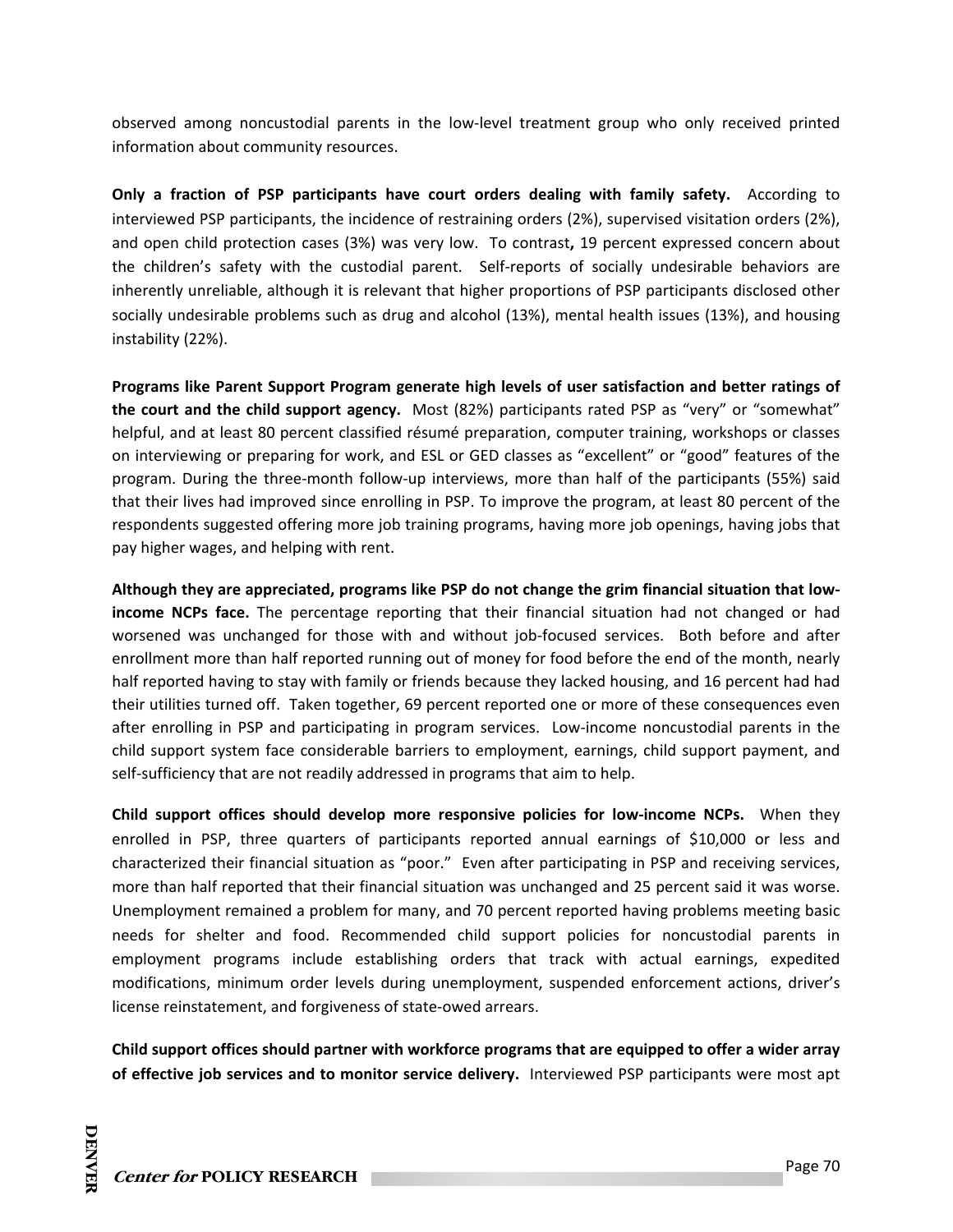to report receiving job postings and counseling to guide their job search efforts. While they appreciated these forms of assistance, nearly all recommended that future programs offer more job training programs, access to more job opportunities for individuals with weak job history and prior incarceration, and more work supports such as transportation assistance. Future job-focused services for noncustodial parents should be offered by experienced and resourced workforce programs that are equipped to provide a wider range of services—including job training. These providers also should be in a better position to monitor the actual delivery of workforce services and to track employment outcomes than child support personnel are able to do.

Fortunately, there may be an opportunity to address some of the questions and issues that were not fully resolved in the Parent Support Program. In 2012, the Tennessee Department of Human Services, Child Support Division was awarded a five‐year demonstration grant from OCSE that is building upon the PSP program. It provides funding to retain a dedicated employment case manager based in Tennessee Career Centers to work with low‐income noncustodial parents in the child support system. The five‐year Child Support Parent Employment Demonstration (CSPED) is being tested in two of the three judicial districts in Tennessee where the PSP was implemented as well as in Shelby County (Memphis). It employs a rigorous random assignment evaluation.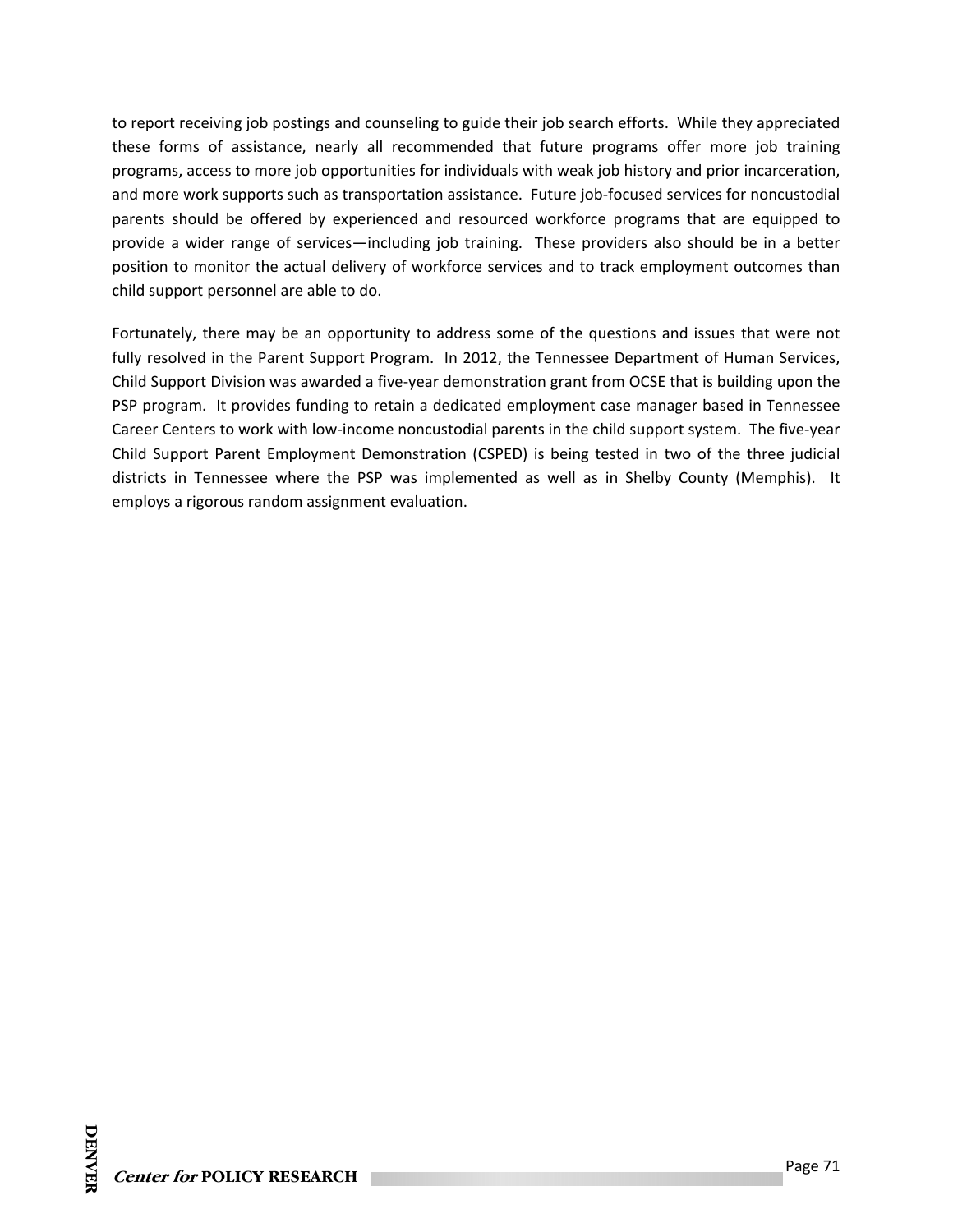

- Davis, L., J., Pearson, & N. Thoennes (2010). "Tennessee Parenting Project: Final Report." Denver, CO.: Center for Policy Research.
- Grall, T. (2009). "*Custodial Mothers and Fathers and Their Child Support: 2007*." U.S. Census Bureau, Current Population Reports. November 2009.
- Holzer, H., S. Raphael, and M. Stoll (2004). "Will Employers Hire Former Offenders? Employer Preferences, Background Checks, and Their Determinants." In B. Western, M. Patillo, D. Weiman (eds.) *Imprisoning America: The Social Effects of Mass Incarceration.* New York, NY: The Russell Sage Foundation.
- Johnson, H. & M. O'Brien Strain (2000). "Getting to Know the Future Customers of the Office of Child Support: Projections Report for 2004 and 2009," Chapter 4, "Underlying Population Trends," November 2000, Office of Child Support Enforcement, Administration for Children and Families, U.S. Department of Health and Human Services, Washington, D.C. Available at http://www.acf.dhhs.gov/programs/cse/pubs/reports/projections/ch04.htm
- Knox, V.W. & M. J. Bane (1994). "*Child Support and Schooling."* Child Support and Child Well‐Being, I. Garfinkel, S. McLanahan & P.K. Robins eds., Urban Institute Press.
- Koball, H. & D. Principe (2002). "*Do Nonresident Fathers Who Pay Child Support Visit Their Children More?"* New Federalism, Series B, No. B‐44, March 2002.
- Lippold, K. & E. Sorensen. (2011). Strengthening Families Through Stronger Fathers: Final Impact Report for the Pilot Employment Programs. Washington, D.C.: Urban Institute.
- Miller, C. & V. Knox (2001). "The Challenge of Helping Low‐Income Fathers Support Their Children: Final Lessons from Parents' Fair Share." Manpower Demonstration Research Corporation, 2001.
- Office of Child Support Enforcement, (July 2012). National Child Support Noncustodial Parent Employment Demonstration Projects. Administration on Children and Families, Department of Health and Human Services.
- Pearson, J., N. Thoennes, L. Davis, J. Venohr, D. Price, & T. Griffith. 2003*. "OCSE Responsible Fatherhood Programs: Client Characteristics and Program Outcomes."* Washington, D.C. Office of Child Support Enforcement Administration for Children and Families and the Office of the Assistant Secretary for Planning and Evaluation of the U.S. Department of Health and Human Services.
- Pearson, J., L. Davis, & J. Venohr. (2011). *"Parents to Work! Program Outcomes and Economic Impact."*  Denver, CO: Center for Policy Research.